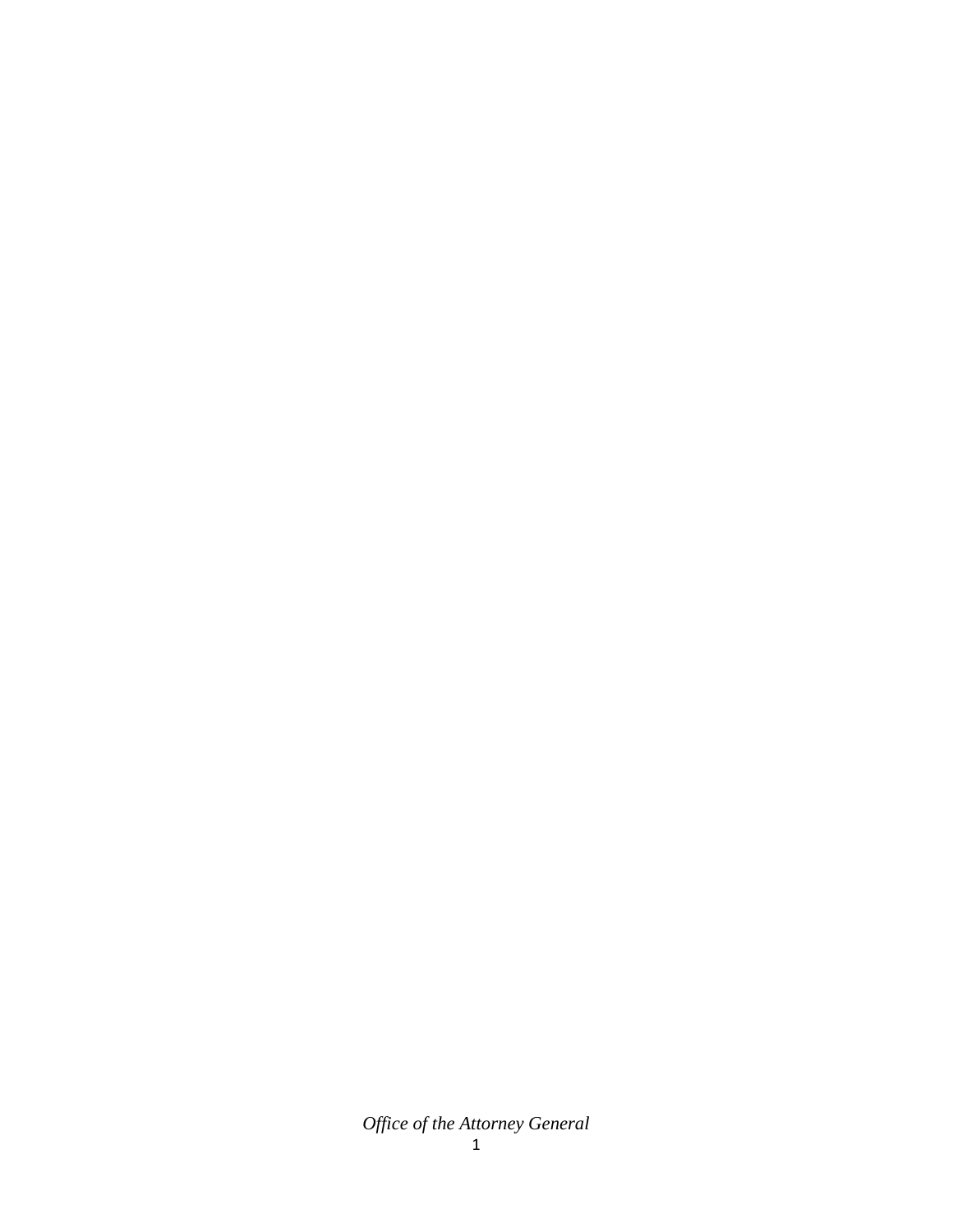# **FISCAL YEARS 2021 TO 2025**

**BY** 

# OFFICE OF THE ATTORNEY GENERAL

**JUNE 1, 2020** SIGNED:

Jeffrey C. Mateer First Assistant Attorney General

Office of the Attorney General  $\overline{2}$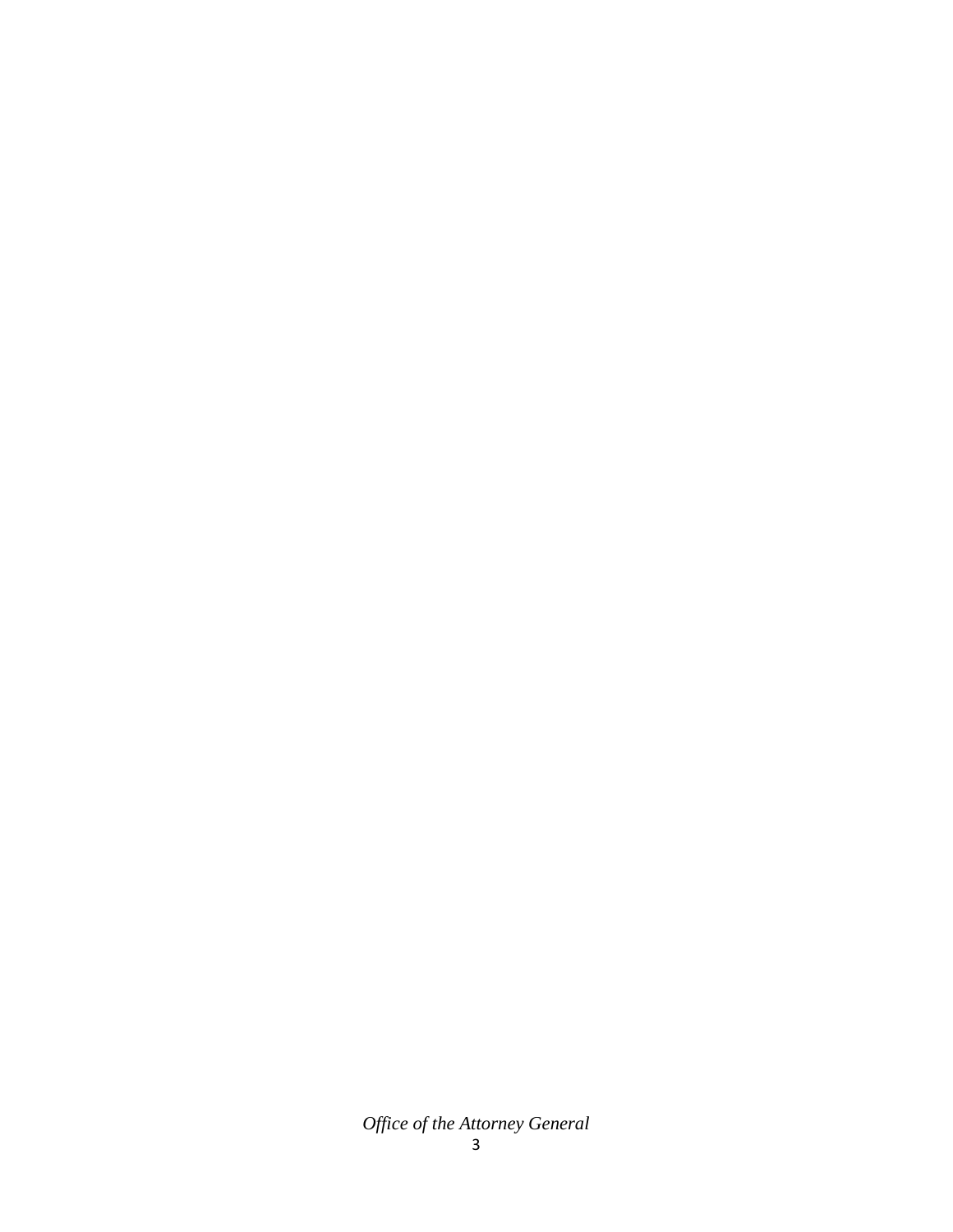## **Table of Contents**

| The Mission of OAG, The Philosophy of OAG, The Values of OAG, The Work of OAG.  5     |  |
|---------------------------------------------------------------------------------------|--|
|                                                                                       |  |
|                                                                                       |  |
|                                                                                       |  |
| Schedule A: Budget Structure – Goals, Objectives and Outcome Measures, Strategies and |  |
|                                                                                       |  |
|                                                                                       |  |
|                                                                                       |  |
|                                                                                       |  |
|                                                                                       |  |
|                                                                                       |  |
|                                                                                       |  |
|                                                                                       |  |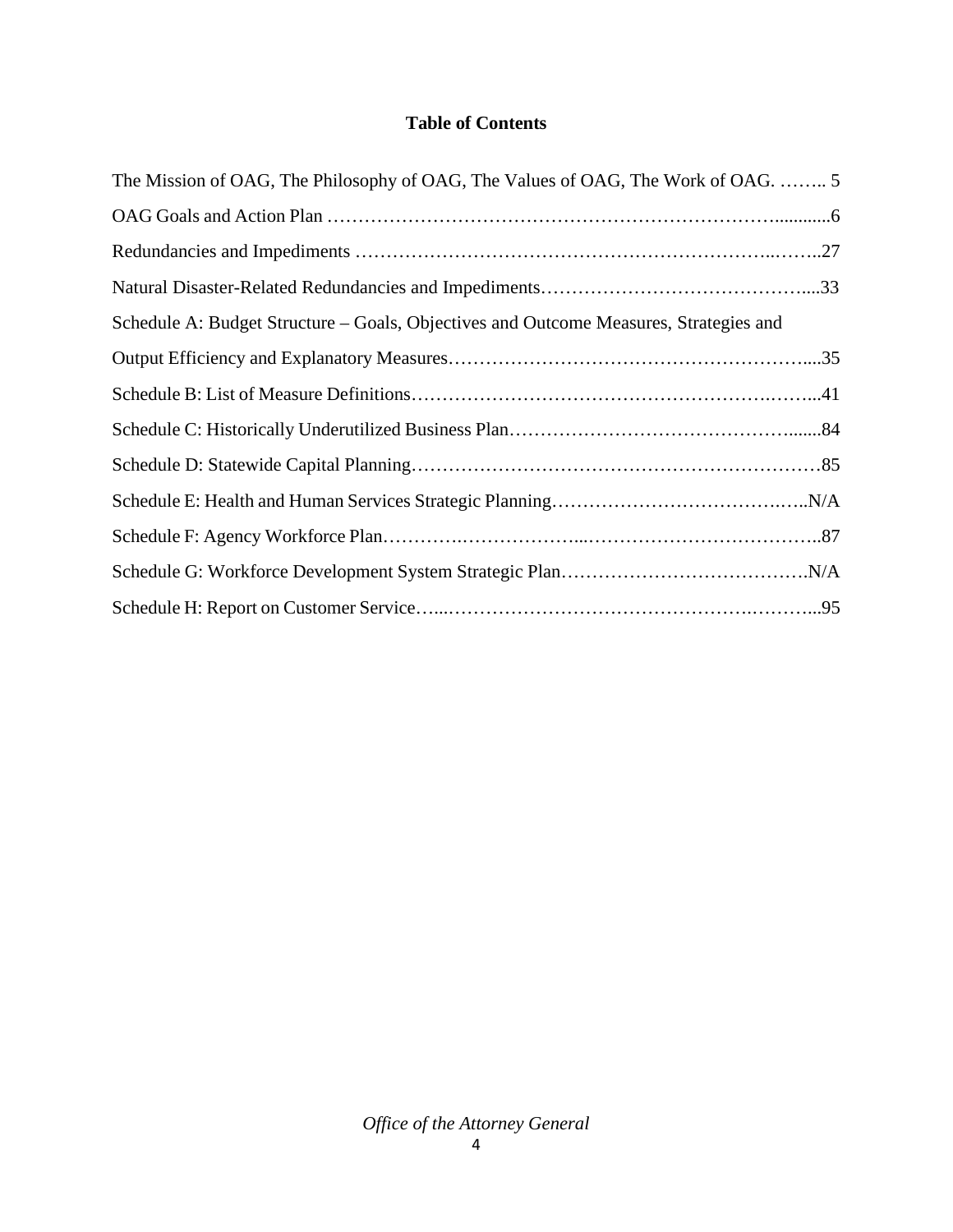#### **The Mission of OAG**

The Office of Attorney General champions liberty and justice for Texas.

#### **The Philosophy of OAG**

The principles of individual liberty, limited government, economic freedom, and personal responsibility guide the work of the Office of Attorney General.

#### **The Values of OAG**

The Office of Attorney General is committed to performing its duties with excellence, serving Texas with humility and integrity, and exploring innovative solutions in accomplishing the work of the agency.

#### **The Work of OAG**

The Texas Attorney General is the State of Texas's chief legal officer. As provided by the Texas Constitution and governing statutes, the Office of Attorney General's main responsibilities are:

- Defending the State of Texas and its duly enacted laws by providing legal representation to the State, its officials and agencies, rendering legal opinions, reviewing bonds of public security, and ensuring compliance with the Texas Public Information Act.
- Serving the children of Texas through the enforcement of the state's child support laws and the collection of child support on behalf of Texas families.
- Securing justice for Texans by investigating and prosecuting criminal activities, including crimes of human trafficking, internet crimes against children, election fraud, assisting local law enforcement in prosecutions and appeals, investigating Medicaid fraud, apprehending fugitives, providing support to victims of violent crime, and administering victim assistance programs.
- Protecting Texans from fraud, waste, and abuse by enforcing consumer protection and antitrust laws, educating consumers on fraudulent scams, and seeking recovery from Medicaid fraudsters in civil actions.
- Safeguarding the freedoms of Texans as guaranteed by the United States and Texas constitutions.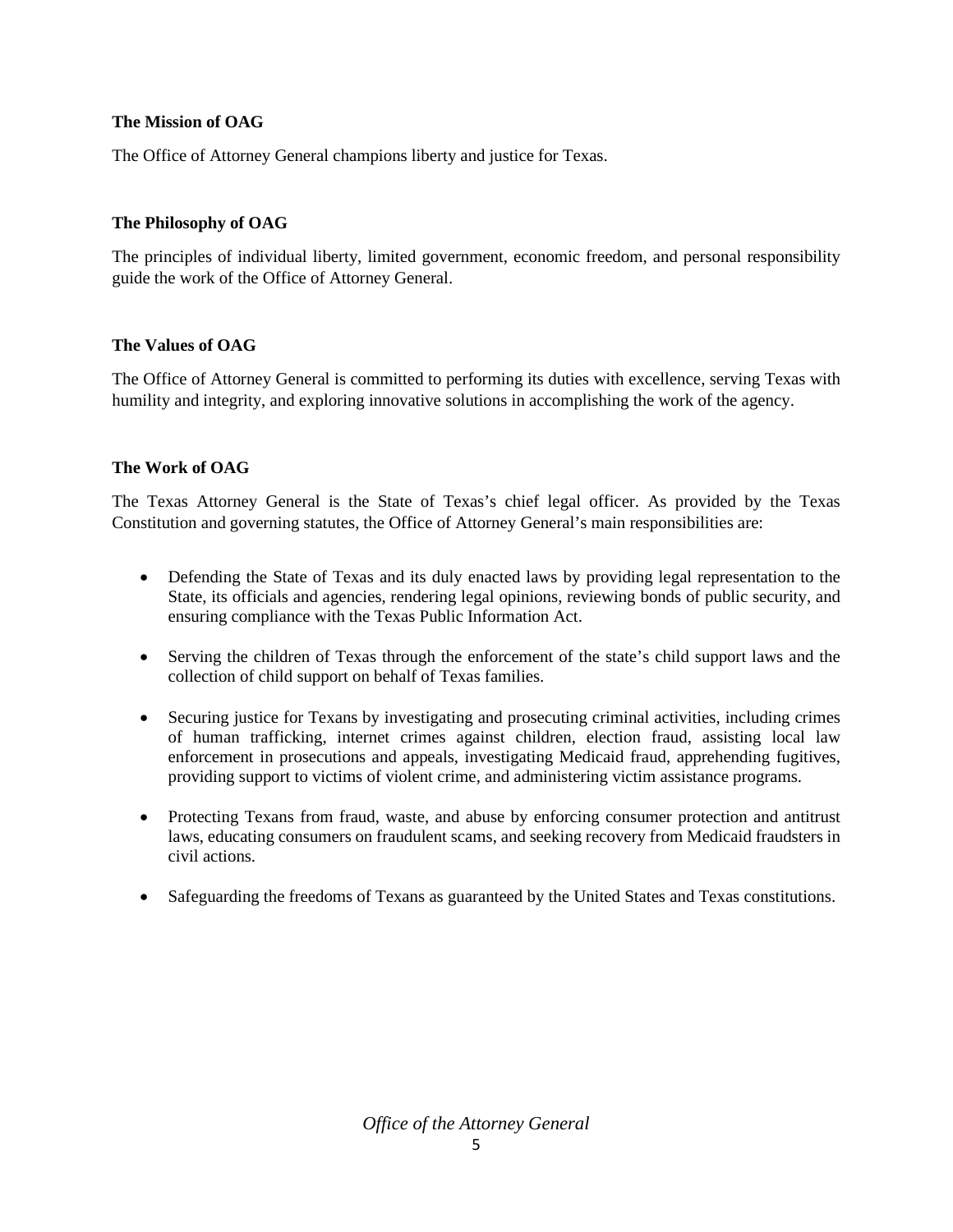## **Goal 1. Provide Legal Services**

## Specific Action Items to Achieve Your Goal

The Texas Attorney General is the chief legal officer for the State of Texas. As provided for by the Texas constitution and governing statutes, the OAG defends the State of Texas and its duly enacted laws by providing legal representation to the State and its officials and agencies, rendering legal opinions, reviewing bonds of public securities, and securing compliance with the Texas Public Information Act.

Legal services divisions fall into three practice areas:

- legal counsel (non-litigation civil),
- civil litigation, and
- appellate litigation.

The OAG provides legal counsel and support to the State of Texas, its officials and agencies, and other authorized entities through its Legal Counsel Divisions.

- The **Open Records Division** issues written decisions under the Texas Public Information Act (PIA) to provide access, transparency, and clarity relating to the release of public records. This division provides legal advice and research to the Legislative and Executive branches of state government; and educates the public and governmental entities on public information laws. In addition to answering questions on public information laws through a toll-free Open Government Hotline, the division facilitates the resolution of disputes between governmental bodies and private citizens as issues arise regarding open records laws.
- The **Opinion Committee** researches and drafts legal opinions in response to questions of law posed by persons authorized by statute to request formal Attorney General opinions. Authorized requestors include the Governor, heads of state agencies and departments, boards of state educational institutions and systems, legislative committees, and county auditors. These opinions provide clarity on questions of law but generally do not resolve questions of fact, instead leaving fact-finding to the governmental entity at issue or a court. In addition, the division provides training and support to governmental entities on opens meetings laws.
- The **Public Finance Division** reviews proceedings for all bonds, public securities, and similar obligations issued by all governmental entities or instrumentalities of the State and certain nonprofit corporations created to act on behalf of political subdivisions. Pursuant to statute, if the OAG determines the issuance of the public security conforms with the law, the OAG shall approve the security. Once approved, the public securities become valid and incontestable absent a constitutional defect.
- The **General Counsel Division** provides legal advice and counsel to the Attorney General, his executive staff, and other OAG divisions on issues involving general government law, compliance matters, and agency policies and procedures. Members of the division testify before legislative committees on behalf of the OAG and serve in various roles within the agency, such as the agency's privacy officer, formal complaint officer, the agency's representative for the Secretary of State's Voting Systems Examiners, and as a liaison with the Governor's Office on handgun license reciprocity. The division also oversees legal advice and counsel to political subdivisions located in a jurisdiction that is subject to a state of disaster declared by the Governor.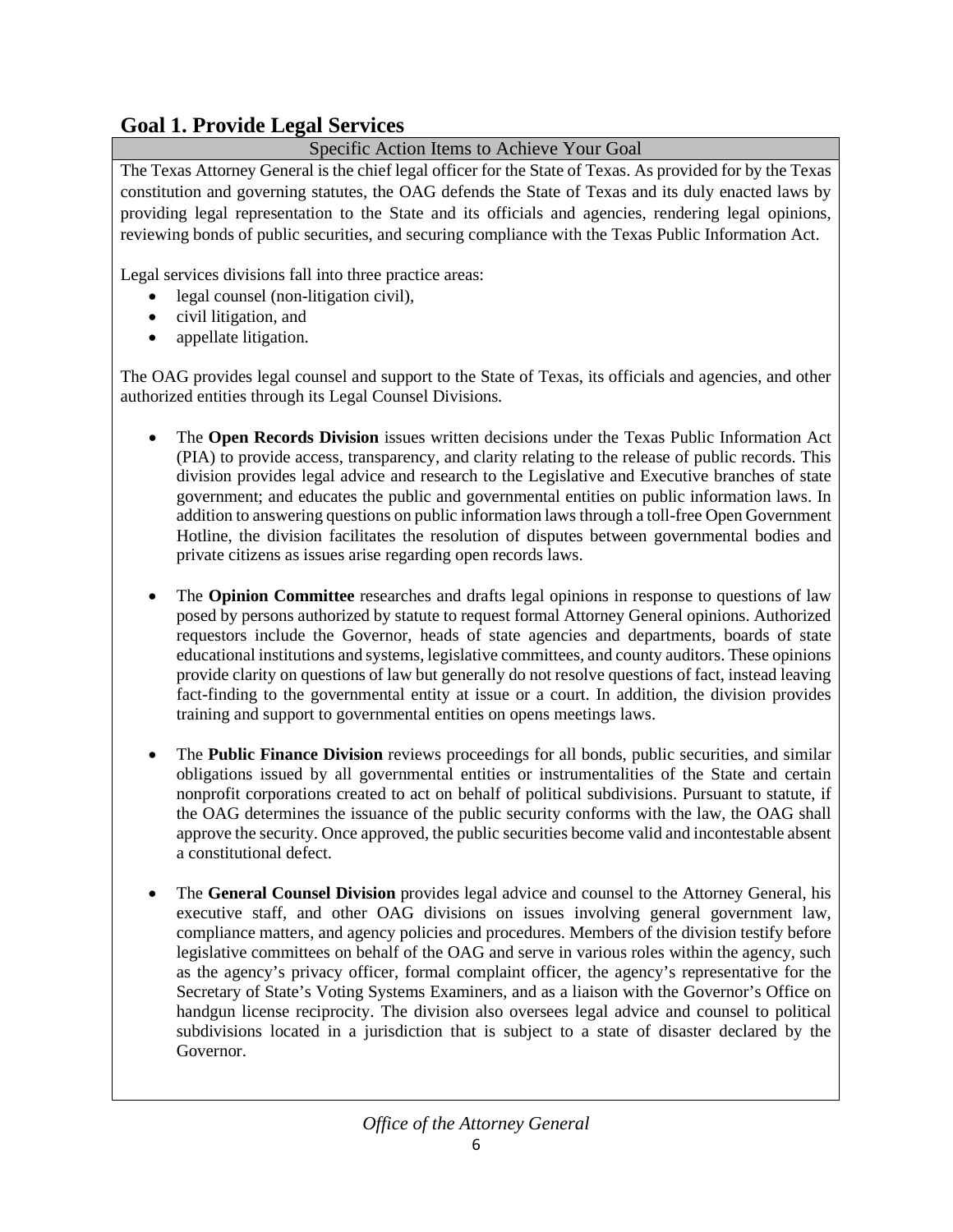• The **Legal Technical Support Division** provides internal support to the OAG through expertise in demographic and socioeconomic analysis, geographic information systems, and financial and statistical analysis. This capacity is used to provide detailed analysis for investigation, litigation, and OAG programs. The division provides this support through products ranging from statistical summaries, narrative reports, maps, multimedia presentations, and web sites, to the development of computer applications, databases, and database interfaces.

The OAG oversees the state's civil litigation matters and divides the matters among 12 Civil Litigation Divisions to cover both defense matters and enforcement cases that provide restitution for the State and its citizens when they have been harmed.

- The **Bankruptcy and Collections Division** serves as the centralized collection unit for the State and is statutorily charged with pursuing recovery of unpaid taxes, fees, fines, penalties, student loans, and other delinquent obligations. Division investigators seek to locate and identify parties responsible for the debt, and its attorneys pursue collection in state court. The division also represents the State and its agencies in bankruptcy cases filed in federal courts to protect both the State's monetary and regulatory interests.
- The **Civil Medicaid Fraud Division** investigates allegations of unlawful acts against the Medicaid program in order to pursue meritorious claims and recover taxpayer dollars. The majority of the cases derive from private whistleblower lawsuits filed under seal in which the State is allowed to intervene.
- The **Consumer Protection Division** conducts investigations and files civil lawsuits to enforce state and federal laws protecting consumers and the business community. These laws address data breaches and other privacy issues, health care fraud, robocalls, debt collection, motor fuels issues, and a wide variety of scams involving deceptive trade practices. During a natural disaster, the division investigates and prosecutes price gouging. The division also accepts complaints filed by consumers, partners with other state and federal enforcement agencies, and conducts community outreach and education.
- The **Environmental Protection Division** represents the State and its agencies in matters pertaining to environmental protection, natural resources, and public utilities. The division provides legal counsel to state agencies in environmental and utility matters and prosecutes and defends cases in state and federal courts and in administrative proceedings at both the trial and appellate levels.
- The **Transportation Division** is responsible for litigation involving the Texas Department of Transportation, which includes eminent domain, tort claims, employment, property damage, environmental, intellectual property, collections, contract claims, and administrative cases.
- The **Administrative Law Division** provides representation and legal services to state agencies in administrative law matters and administrative procedures, defends the State in court, and provides general legal counsel to multiple small state agencies and boards that do not employ their own in-house general counsel. The division defends legal challenges to Open Records Letter Rulings. In addition, the division brings enforcement actions in district court on behalf of state agencies and on behalf of the OAG in matters where the OAG has original enforcement jurisdiction, ensuring that local governments comply with state law. The division also takes legal action against long-term care providers such as nursing homes, intermediate care facilities for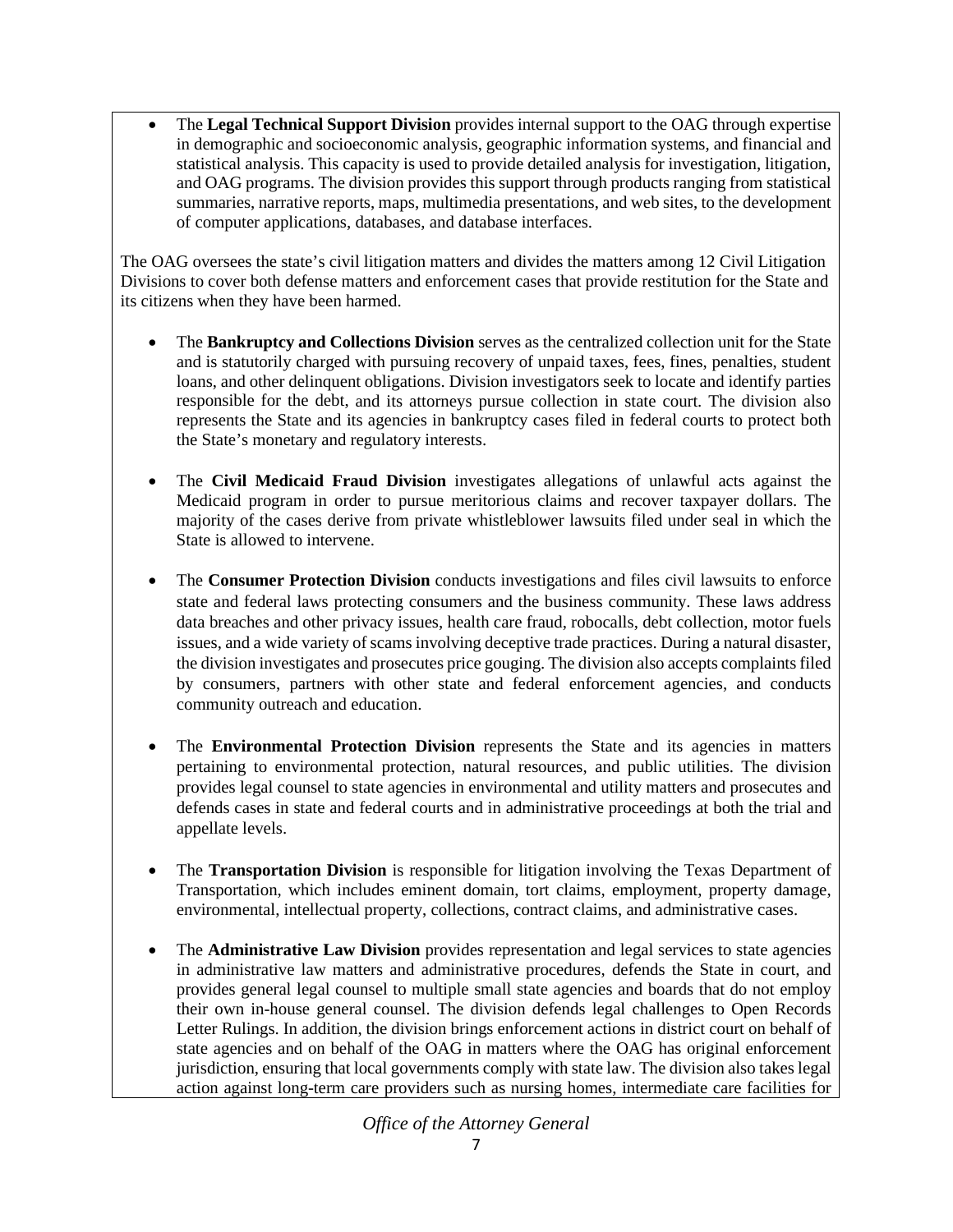persons with intellectual disabilities, assisted living facilities, and home-health services in which an investigation finds illegal or dangerous conditions of care.

- The **Antitrust Division** is responsible for enforcing state and federal antitrust laws. The division investigates anticompetitive activity such as bid-rigging, price-fixing, market allocation, unreasonable trade restraints, monopolization, and potentially anticompetitive mergers. While the main focus of the division is anticompetitive activity that directly impacts Texas, they work closely with other state and federal partners to protect competitiveness in the marketplace.
- The **Financial Litigation and Charitable Trusts Division** defends and prosecutes lawsuits involving regulatory and financial matters for state agencies. The division handles contractual disputes for all state agencies and serves as legal counsel to the OAG and other select agencies on issues of procurement, contract negotiation, and contract drafting. In addition, the division reviews, as required by statute, certain outside counsel, collections and health care contracts. The division also fulfills the OAG's duty to protect the public's interest in charitable trusts and assets.
- The **General Litigation Division** defends state agencies, elected and appointed officials (in their official capacity), and state employees (in their official capacity) in civil litigation including employment litigation, whistleblower claims, tenure denials, claims of discrimination, student dismissals, libel, slander, and tort actions. The division also defends challenges to the constitutionality of Texas statutes and the State's administration of programs such as public education, Medicaid, and the state hospital system.
- The **Law Enforcement Defense Division** defends the State's law enforcement agencies, including their officials and employees, in civil suits primarily brought pursuant to 42 U.S.C. § 1983, state and federal employment laws, and the Texas Tort Claims Act. In addition to civil rights, tort, and employment lawsuits, the division handles lawsuits against state district judges in their official capacities and habeas corpus proceedings brought against the head of the Texas Civil Commitment Office.
- The **Tax Division** defends the State when it is sued by taxpayers seeking a refund of taxes assessed and paid or disputed audit liabilities under the Tax Code. The division also defends the State in unemployment cases, unemployment benefits cases, or unemployment taxes due under the Labor Code.
- The **Tort Litigation Division** defends state agencies and state employees in civil personal injury and property damage lawsuits throughout the State. Such suits include medical malpractice, workers' compensation, premises defect, automobile collisions, libel, slander, and wrongful termination. The division also investigates and evaluates pre-litigation claims and provides counsel to state entities on tort and workers' compensation-related civil matters. In addition, the division pursues subrogation and first-party claims against responsible parties for reimbursement of state expenses or damages to state property caused by wrongful acts.

The **Office of Solicitor General (OSG**) is responsible for supervising and approving all appellate litigation for the State of Texas and for ensuring consistency in legal positions taken by the State. OSG determines which division within OAG will handle any appeal to which the State is a party. OSG is responsible for handling the appeals deemed most significant to Texas's interests and the development of federal and state jurisprudence.

The Civil Litigation Divisions and OSG defend the duly-enacted laws of the State of Texas.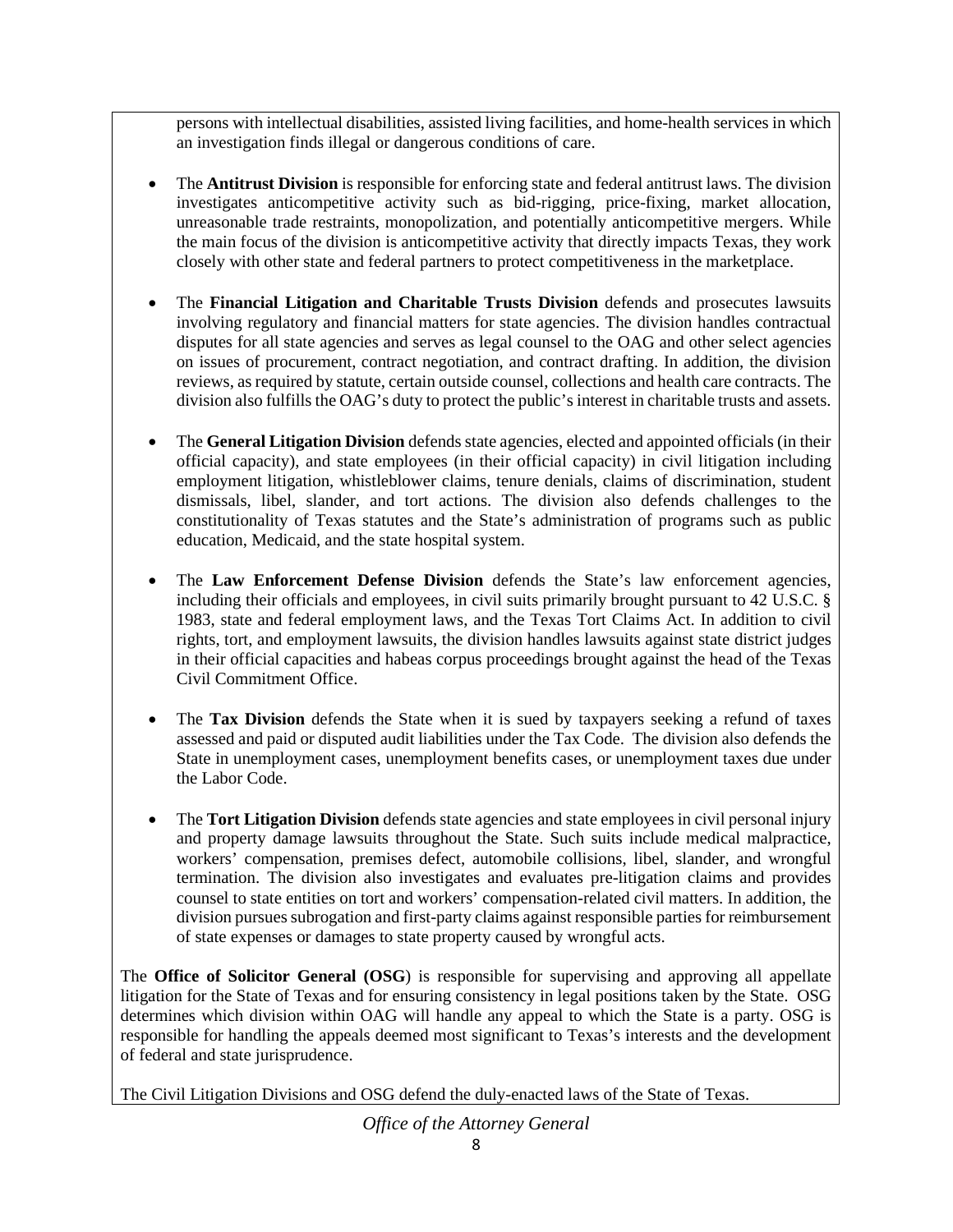## Describe How Your Goal or Action Items Support Each Statewide Objective

- **1. Accountable to tax and fee payers of Texas.**
	- The OAG defends the State of Texas in numerous cases, including cases that seek to promote economic freedom, support limited government, defend the Constitution, protect individual liberties, and preserve the rule of law.
	- The OAG continues to be a significant source of both revenue and fiscal savings for the state, with nearly \$300 million recovered to General Revenue in FY 2019 alone. At the end of this past fiscal year, Civil Litigation Divisions were managing almost 34,000 pending litigation matters and claims. Many of these matters will result in additional revenue as claims are resolved.
	- Over the course of the Paxton Administration, close to \$1 billion has been recovered to General Revenue., Moreover, through pre-litigation advice and the defense of the state in lawsuits challenging statutes, state agency actions, contracts, employment decisions, and other civil claims, OAG has successfully avoided and minimized costly claims (potentially totaling billions in exposure to the state).
- **2. Efficient by producing maximum results with no waste of taxpayer funds and by identifying any function or provision you consider redundant or cost-effective.**
	- The Civil Litigation Divisions achieved greater efficiency by transferring responsibility for enforcement against licensed and unlicensed Assisted Living Facilities from the Consumer Protection Division to the Administrative Law Division. The Administrative Law Division already handled a robust docket of licensing enforcement matters and enjoyed a solid working relationship with HHSC. Transfer of these cases fit naturally into the Administrative Law Division without requiring additional resources and freed up time and resources in the Consumer Protection Division to focus on their core function of handling Deceptive Trade Practices Act cases.
	- The Consumer Protective Division increased its recoveries and injunctive relief significantly by participating in multi-state litigation. This participation allowed the Consumer Protection Division to leverage the resources of a large coalition of states to achieve substantial recoveries and consumer relief using reduced investment of money and work hours. Doing so has allowed the Consumer Protection Division to use their resources to maximize Texas's impact on national matters while simultaneously providing relief to far more Texas consumers.
	- The OSG approves all requests from other division to appeal, to not appeal, or to join amicus briefs. This review process helps to maximize the use of state funds, ensure consistency, and limit the number of cases that are unlikely to succeed.
- **3. Effective by successfully fulfilling core functions, achieving performance measures, and implementing plans to continuously improve.**
	- Civil Litigation's division chiefs evaluate caseloads, litigation history, core functions, and operations to ensure legal cases are handled in the most effective manner. The OAG Civil Litigation Divisions exceeded the following performance measure targets in FY 2018 and FY 2019.
		- o The Bankruptcy and Collections Division exceeded the Legislative Budget Board's (LBB) performance measure of delinquent state revenue collected by 66.54 percent in FY 2019 reporting \$74.9 million.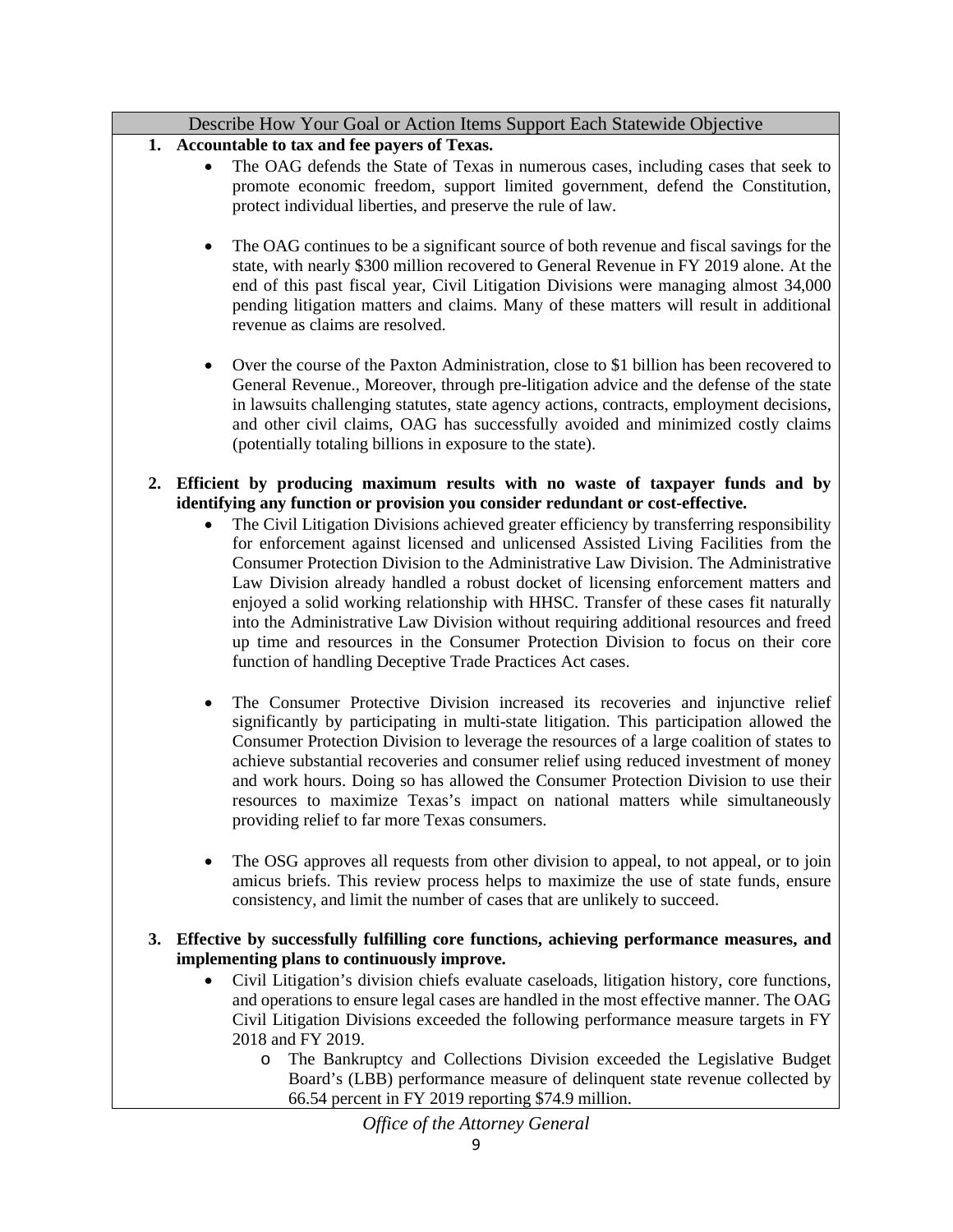- o The agency also exceeded the LBB performance measure related to legal hours billed to litigation and counseling at 103.79 percent of the target in FY 2019.
- Legal Counsel's division chiefs evaluate workloads, core functions, and operations to ensure that open records letter rulings, legal opinions, and public securities matters are handled efficiently, effectively, and within statutorily-mandated deadlines. For example, the Open Records Division issues approximately half of its rulings in half the statutory time-period allowed.
- Employing zero-based budgeting methodologies, the OAG continues to align core legal functions with available resources seeking opportunities to pivot economies of scale toward statutory requirements, including compliance with new legislation. In addition, the OAG maximizes existing resources and organizational expertise for which the key element of success is measured by the OAG's ability to recruit and retain talent.

#### **4. Attentive to providing excellent customer service.**

- The OAG seeks input and commentary from its client agencies and institutions of higher education by conducting regular customer satisfaction assessment surveys. The OAG solicits comments and performance evaluations regarding legal services from state agency heads and general counsels. Of the survey responses by client agencies and institutions of higher education, 98 percent of the respondents expressed overall satisfaction with the legal services they received.
- The administrative and executive functions of the OAG are largely centralized in Austin in order to more efficiently support agency operations. However, to better serve all our clients, the OAG maintains regional offices as necessary. The OAG routinely reviews and assesses the changing needs of our clients and uses case data to better position continued efficiencies with locations both inside and outside of the Austin area.

#### **5. Transparent such that agency actions can be understood by any Texan.**

- The Open Records Division is dedicated to ensuring the public can easily access government records through the PIA. To ensure transparency, the Open Records Division issues both formal and informal decisions, educates the public and governmental entities on the PIA through both in-person trainings and informational videos on our website, and monitors compliance of governmental entities. Additionally, the OAG operates the Open Government Hotline, which allows Texans to speak directly to OAG attorneys and obtain answers to open government questions. Since January 2015, the OAG has responded to more than 55,000 Open Government Hotline calls. The division also hosts conferences for both state and local governmental entities.
- The OAG's award-winning website continues to serve as a modern, mobile-friendly platform to share information publicly in ways that are efficient and cost effective. The website sustains one of the best accessibility scores for government websites in the county at 98 percent. The website shares key information to the public including consumer protection alerts about scams, attorney general opinions, news, reports and publications. It also interfaces for numerous applications and digital forms for filing consumer complaints, submitting a catastrophe notice, data breach reporting, and law enforcement.
- The OAG researches and issues opinions to authorized requestors to help clarify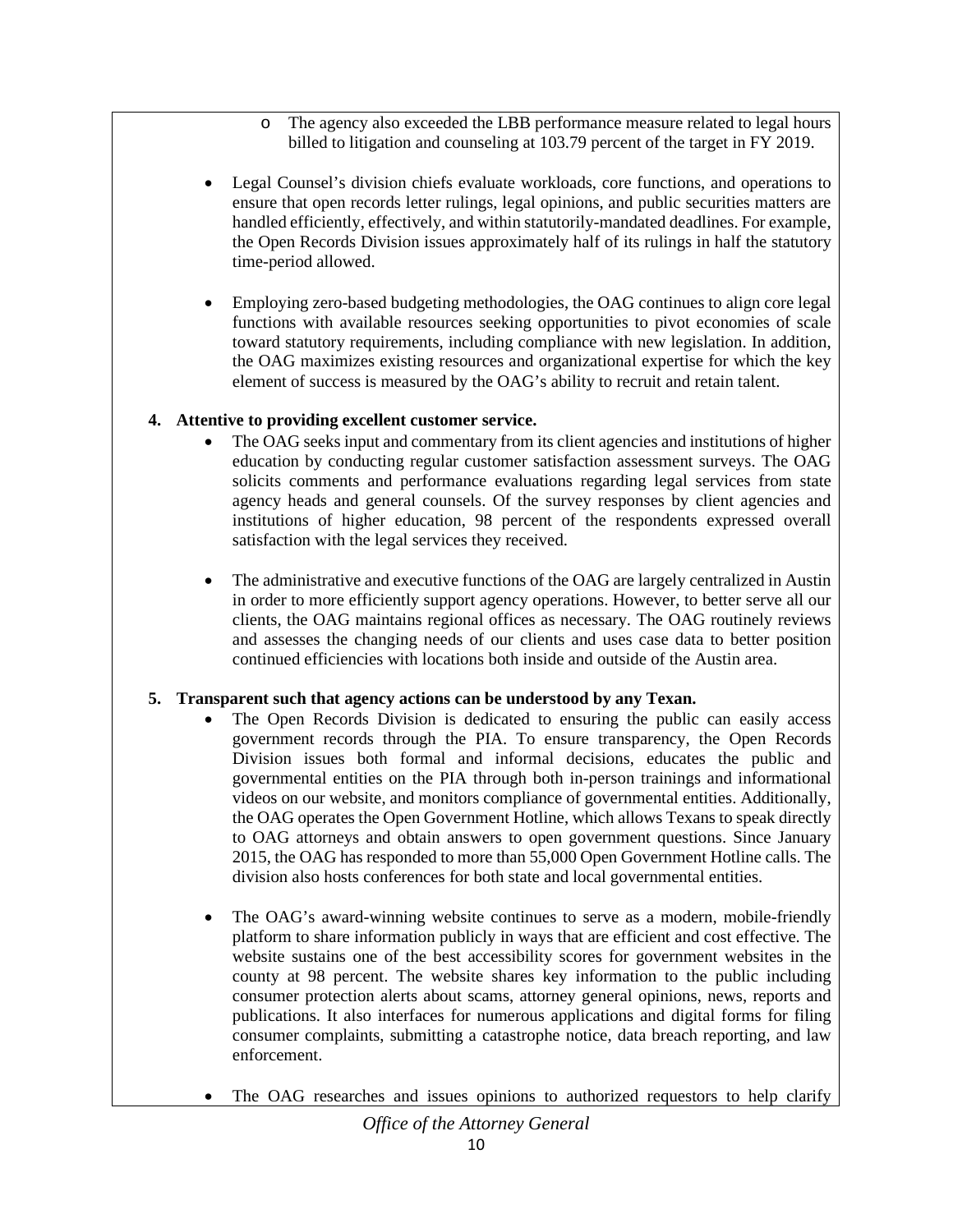questions of law. To help ensure the public can easily access and monitor the opinions process, requests for opinion are published in the Texas Register when received and are posted on the internet when issued. The OAG also provides an e-mail notification when opinions are issued for individuals who subscribe to such notifications. Information on opinions and past opinions can be found at: www.texasattorneygeneral.gov.

#### Information Resources Planning

The use of technology in providing legal services is constantly evolving in ways that increase efficiency and enhance service delivery at the OAG, while maintaining security. The physical work environment has pivoted from a fixed office to an ever-changing variety of offices in the field, courtrooms, and in employees' homes via teleworking. Technologies to securely enable this remote work for increased efficiency, effectiveness, and business continuity will continue to be improved upon. There is an increased adoption of cloud-based tools for secure collaborative work management, content management, digital signature, and sharing data and information. Given the requirements of a modern workplace, there is a critical need for optimized networks and increased bandwidth to meet rapidly changing demands for new applications.

Legal case management systems are continuously being improved upon to keep up with the increasing volume of case information. Improvements to track and manage attorney caseloads, deadlines, record hours, and optimize workflow are paramount. Attorneys and legal assistants require secure, real-time access to case information from wherever they are working. Systems will be modernized for several divisions that continue to utilize legacy systems to provide this flexibility, so information is both retrievable and secure no matter where or when it is accessed. Secure collaboration and exchange of documents between both internal and external parties will drive efficiencies and continue to adapt to a more modern way of working. In addition, the OAG will modernize its legal billing and timekeeping systems to integrate with the Centralized Accounting and Payroll/Personnel System (CAPPS).

The OAG will continue to empower its attorneys and legal assistants with modern cloud-based eDiscovery platform capabilities to deliver early case assessment, highly scalable processing, and the efficient review and production of eDiscovery data. There is substantially more data in eDiscovery from cameras, recordings, online video streaming sites, and social media which are all potential sources of discoverable content. Because of this shift, responding to eDiscovery requests requires capabilities and greater investment from modern, robust platforms.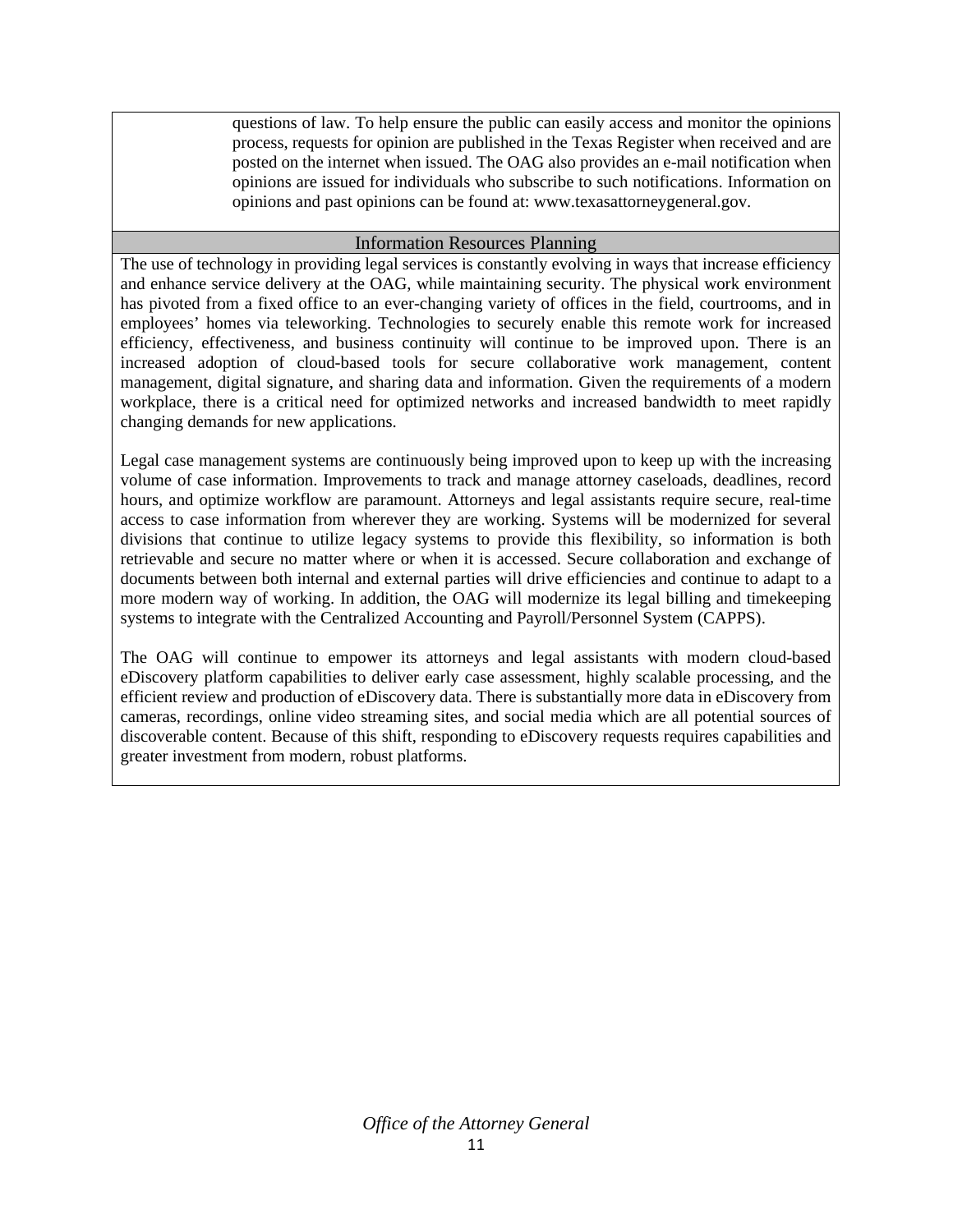# **Goal 2. Enforce Child Support Laws and Ensure Proper Collection of Child Support**

Specific Action Items to Achieve Your Goal By statute, the OAG serves the children of Texas through enforcement of the state's child support laws and the collection of child support on behalf of Texas families. All states that receive federal funding for Temporary Assistance for Needy Families (TANF) are required to have a centralized child support collections program under Title IV, Part D (IV-D) of the Federal Social Security Act. The cost of operating the Texas Child Support Division (CSD) is more than two-thirds federally funded. In addition, the OAG earns federal performance incentive funds that are distributed to states that excel at collecting child support.

Apart from the federal funds that support the program, the State of Texas benefits from a nationally recognized program that is both efficient and effective in collecting child support, helping to ensure that parents pay to support their children.

According to the federal Office of Child Support Enforcement Federal Fiscal Year (FFY) 2018 Annual Report to Congress, Texas led the nation by collecting more than \$4.35 billion in Child Support for Federal Fiscal Year 2018. According to the OAG's most recent statutorily-required cost avoidance report, the CSD allowed taxpayers to avoid more than \$1.6 billion in TANF, Medicaid, and other costs in State Fiscal Year (FY) 2018. As a result, the CSD saved more than a billion dollars for taxpayers. More importantly, the CSD ensures that Texas children have the resources they need to grow healthy and strong.

1. The CSD is designated as the state child support program which assists parents in obtaining financial support for children pursuant to the Code of Federal Regulations (45 CFR 302) and the Texas Family Code (Chapter 231). To encourage parental responsibility, the CSD establishes paternity for children, obtains court orders for financial and medical support, and vigorously enforces child support orders. The CSD works with public and private entities to promote the involvement of both parents in the life of the child. The CSD staff perform their duties in an efficient manner and provides excellent customer service. The CSD caseload at the end of SFY 2019 was 1.5 million cases.

Overall Duties:

- Locating Non-Custodial Parents
- Establishing and Acknowledging Paternity
- Establishing and Modifying Child and Medical Support Orders
- Enforcing Support Orders
- Collecting and Disbursing Support

These functions are fulfilled through the CSD Field Operations Division and through a series of familycentered programs that encourage Texas parents to take an active, responsible role in their children's lives: Parenting and Paternity Awareness (p.a.p.a.), Noncustodial Parent (NCP) Choices, Helping Establish Responsive Orders Ensuring Support (HEROES), Get Child Support Safely, and the Access and Visitation Program.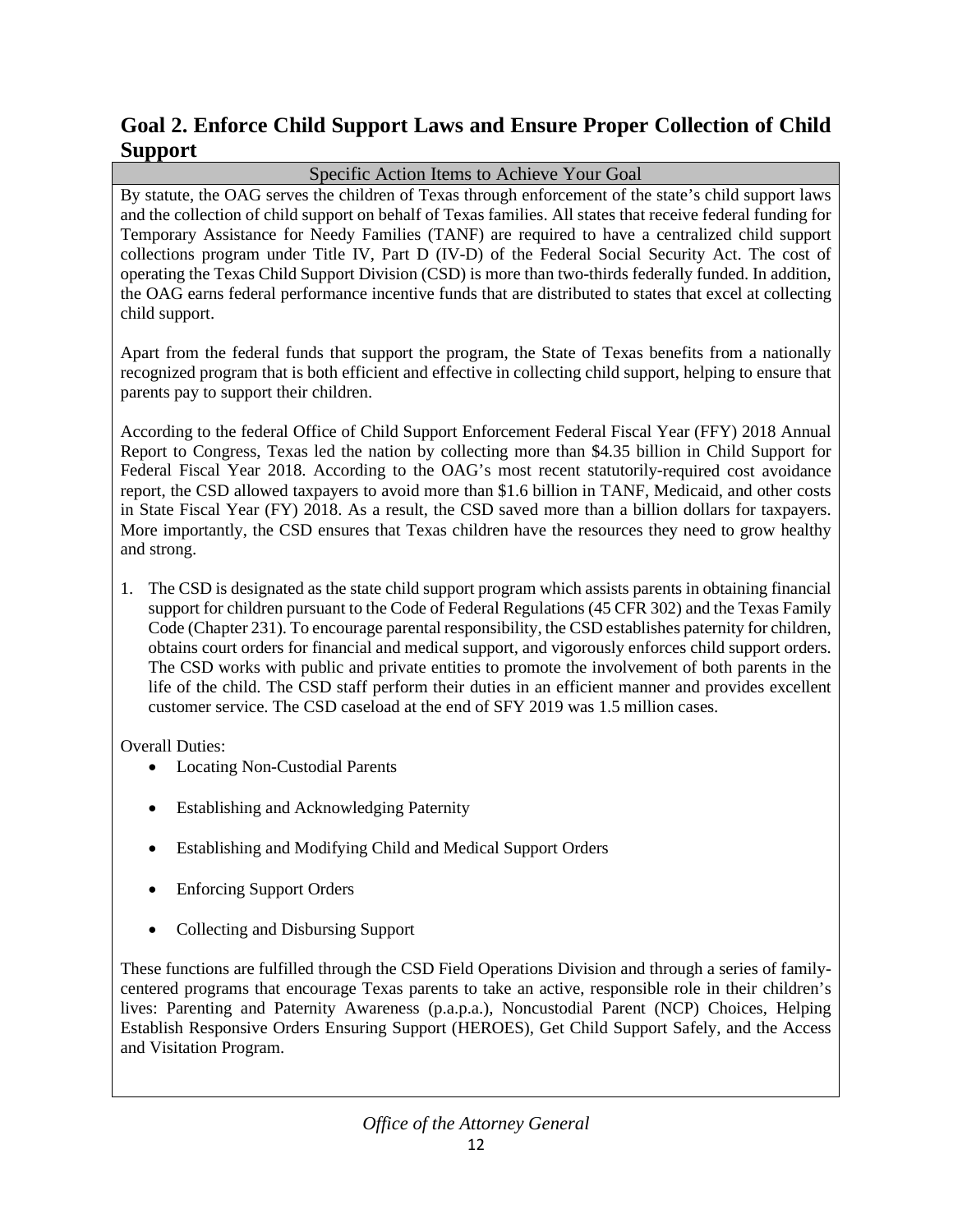2. The State Disbursement Unit (SDU) distributed over 22.2 million child support payments in FY 2019 through the SDU vendor. Federal law requires states to process all IV-D payments and certain non-IV-D payments through a centralized SDU.

The child support caseload in Texas is an ever-growing challenge. Balancing the complexities of enforcing child support laws to addressing the growing caseload requires CSD to constantly seek new and better ways to accomplish its goal through new technologies and improved business practices. The CSD continues to be the model for other states on how to assist parents in obtaining the financial support their children need and to reduce the cost of the social safety net by holding non-custodial parents accountable to the costs of raising a child.

#### Describe How Your Goal or Action Items Support Each Statewide Objective

- **1. Accountable to tax and fee payers of Texas.**
	- The CSD continues to excel and demonstrate exceptional performance:
		- o In FY 2018, Texas avoided \$1.6 billion in public assistance costs (including TANF, Medicaid, and Food Stamp (SNAP) payments) through CSD child support collections.
- **2. Efficient such that maximum results are produced with a minimum waste of taxpayer funds, including through the elimination of redundant and non-core functions.**
	- The efficiency ratio of total dollars collected per dollar spent exceeds \$12, making the Texas child support program one of the most cost-effective programs in the nation.
	- Collected more than \$1.76 million per full-time employee in FY 2019.
- **3. Effective in successfully fulfilling core functions, measuring success in achieving performance measures and implementing plans to continuously improve.**
	- CSD exceeded the LBB's performance measure in FY 2019 for the amount of child support collected.
		- o Collected more than \$4.4 billion in FY 2019, a 1.49 percent increase over the prior year and a 11.2 percent increase over the past five years.
	- CSD exceeds the LBB performance measure for ratio of total dollars collected per dollar spent by collecting over \$12 for every \$1 spent in FY 2019.

## **4. Providing excellent customer service.**

- The CSD has more than 2,200 field employees who directly serve child support customers throughout Texas. The State is divided into ten service regions and multiple local offices, which includes five metro consolidated offices, 32 field offices, 37 storefront locations, three enterprise customer service centers, and four specialized offices; Special Collections, Foster Care, Interstate and Case Initiation Services. The OAG is evaluating the needs for field locations and has partnered with local governments to place kiosks in certain public buildings to allow a parent to check on the status of their child support case and make payments. CSD also operates three Enterprise Call Centers in El Paso, Pharr, and San Antonio. In FY 2018 and FY 2019 the call centers received approximately 6.9 million calls.
- CSD also expanded services to constituents using digital services. Web conferencing, digital signature, electronic notary, and mobile devices have empowered child support officers and attorneys to serve the public in times that necessitated remote work and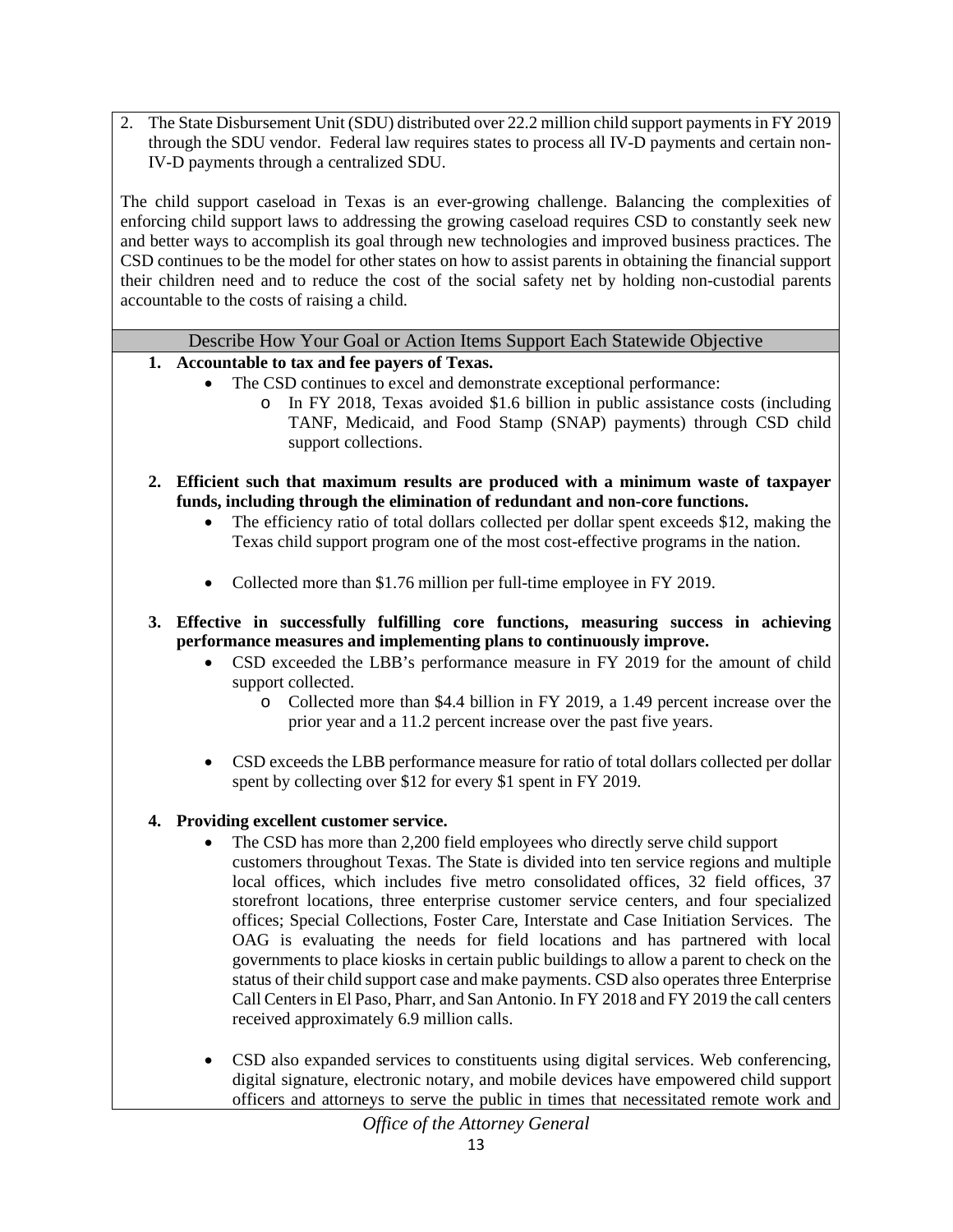business continuity. Live child support customer service specialists are available for online chat sessions to engage in outreach and support the public. CSD also continuously improves upon its customer service portals that provide families and partners access to case information and the ability to upload documents and information.

#### **5. Transparent such that agency actions can be understood by any Texan.**

• CSD strives to meets parents and families where they are today, recognizing the changing social and digital landscape. Maximizing communication through the OAG website and other social media channels using plain, understandable language for complex legal processes, legislation, and up-to-date information remains an ongoing priority for the agency.

### Information Resources Planning

The OAG continues to modernize the Texas Child Support Enforcement System and peripheral applications to enable the agency to meet increasing customer service demands, manage growing caseloads, improve automation of processes, and attract and retain a changing workforce. This effort is known as the System Modernization Project. The OAG will utilize agile methods to incrementally deliver new functionality, improved user experiences, and operational efficiencies that add value to the agency and Texas.

CSD will also continue to innovate and evolve online communication by further developing and scaling the Child Support Interactive web chat platform. User preference of the web chat platform continues to grow and provides an optimal alternative to in-person or call center interactions. The use of online chat platform especially proved successful when the agency needed to move to remote operations. This capability enables the OAG to service multiple customers at once and utilize interaction logs for continuous improvement purposes. The data and lessons learned in web chat operations will advance and extend to utilizing artificial intelligence (AI) powered chatbots in the future.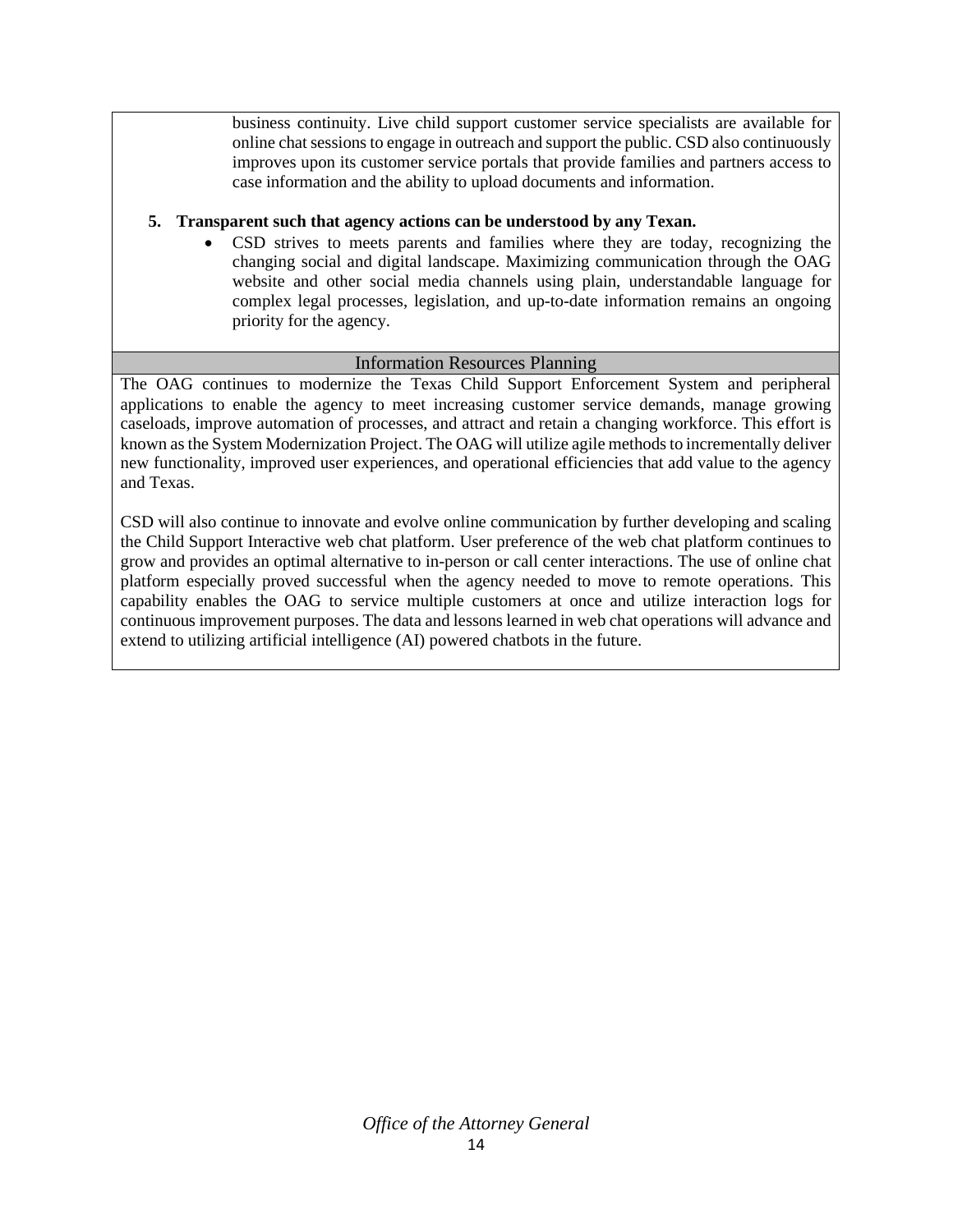## **Goal 3. Securing Justice by Criminal Prosecutions and Investigations**

Specific Action Items to Achieve Your Goal

A key component of the OAG's mission is to secure justice for Texans by investigating and prosecuting criminal activities, including crimes of murder, human trafficking, internet crimes against children, and election fraud. The OAG also assists local law enforcement in prosecutions and appeals, investigates Medicaid fraud, apprehends fugitives, and provides support to victims of violent crime by administering victim assistance programs.

The **Criminal Prosecutions Division (CPD)** has three sections that aid local jurisdictions where the county prosecutors may not have the expertise or the resources available to investigate or prosecute a complex case or a conflict of interest prohibits the local jurisdiction's prosecutors from taking part in the case.

- The **White-Collar Crime and Public Integrity Section** handles a variety of public corruption cases, often with a public official being an alleged offender. Additionally, the section handles the prosecution of major white-collar crimes, such as fraud, money laundering, and theft.
- The **Violent Crime and Major Offender Section** specializes in prosecuting complex violent criminal offenses including capital murders and cold cases. The section also handles all types of sexual offenses, including sexual assault of adults and children, child pornography and cybercrimes cases.
- The **Juvenile Justice Intervention Section** (JCI) provides assistance and information on juvenile crime issues to local law enforcement through maintaining the gang information database and providing training to law enforcement personnel and school officials about gang activities.

The **Special Prosecutions Division (SPD**) is composed of two sections which reflect key priorities for the Attorney General.

- The **Election Fraud Section** investigates and prosecutes ever-increasing allegations of voter fraud. Secure elections are the cornerstone of a thriving democracy. Election fraud referrals to the OAG increased steadily in the past two years. Thanks to significant improvements in the law from Senate Bill 5 from the 2017 special session, this pace of growth in referrals continues to increase. The OAG received funding from the legislature in the 2019 session to add two additional prosecutors, four investigators, and essential support staff to partially address this growth. The addition of new personnel shifted the average caseload to 8-9 cases per investigator, as election fraud cases are usually highly complex and involve multiple offenders.
- The **Human Trafficking Section** prosecutes all types of human trafficking both adult and child, and both labor and sex trafficking. In addition to criminal remedies, the section employs civil attorneys who use the civil racketeering statute to seek civil remedies against traffickers. Texas has the unfortunate distinction of being second in the nation in most reported human trafficking cases. The OAG's Human Trafficking Section developed a training video, "Be the One in the Fight Against Human Trafficking" to help inform and empower Texans to report and combat this terrible crime. The OAG provided the video to all state agencies and secured commitments from numerous state-wide elected officials and state agencies to implement the video when training their employees. This section is responsible for facilitating two multi-agency and multi-disciplinary groups joined to combat the crime of trafficking: the Statewide Human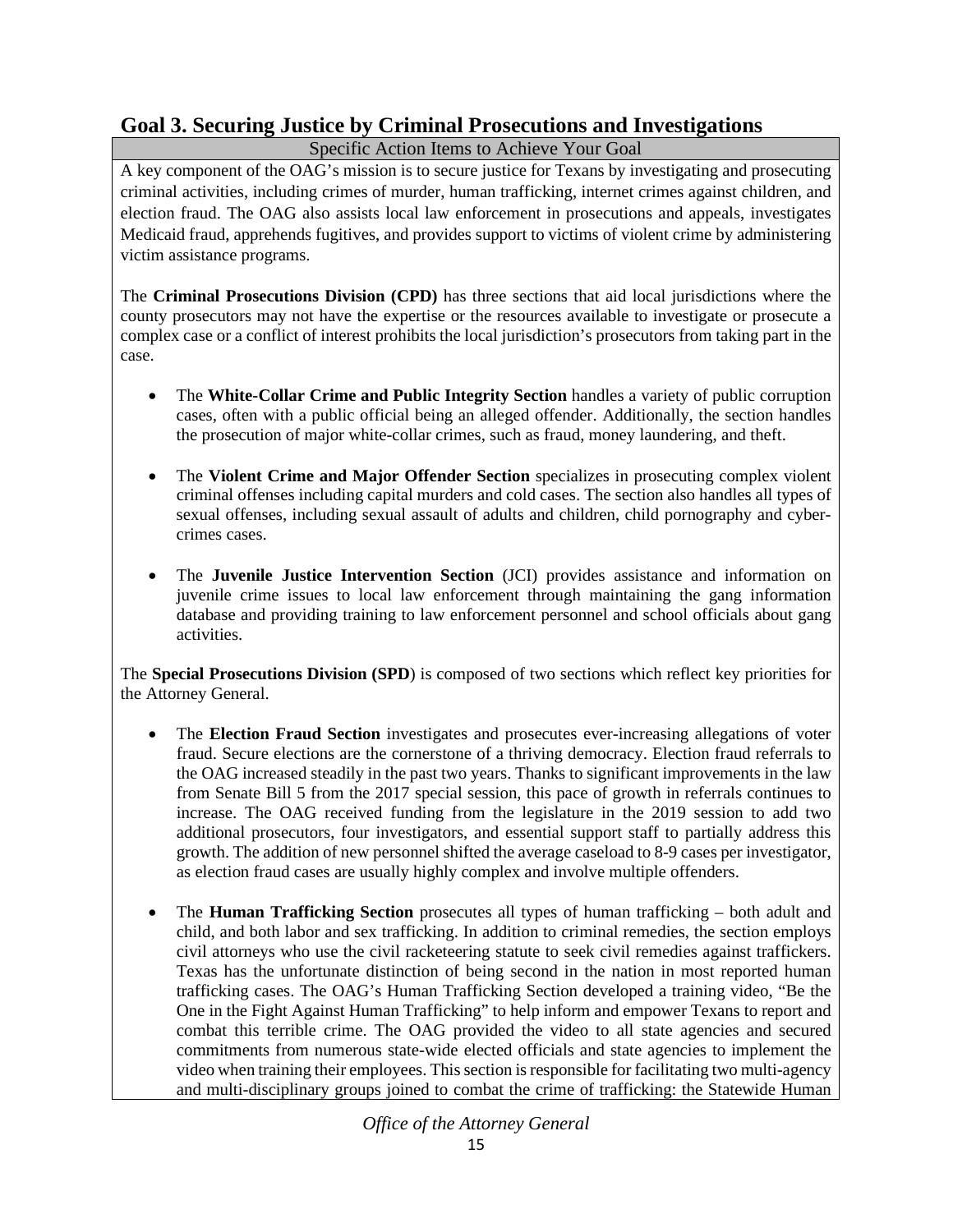Trafficking Prevention Task Force, and the Statewide Human Trafficking Prevention Coordinating Council.

The **Criminal Appeals Division** is charged with defending the validity of state felony convictions and sentences when they are challenged in federal courts through direct review in the U.S. Supreme Court and through federal habeas corpus review in federal courts.

The OAG **Law Enforcement Division (LED),** is comprised of both the **Criminal Investigations Unit (CID)** and the **Medicaid Fraud Control Unit (MFCU)**. LED is staffed by over 210 commissioned peace officers and conducts both reactive and proactive criminal investigations and fugitive apprehensions. CID has four primary units in which OAG investigators' experience and specialized skill sets fulfill an underserved area and need within the law enforcement community. Within each unit there are specialized sections that are a component of each unit to address both underserved law enforcement niches and OAG initiatives.

- The **Child Exploitation Unit (CEU)** mission is to conduct criminal investigations and arrest individuals regarding the sexual abuse and exploitation of children by means of electronic and internet facilitated crimes as well as cases involving live victims.
	- o CEU is the headquarters for the Southern Texas Internet Crimes Against Children Task Force (ICAC), which is responsible for 134 Texas Counties and is comprised of over 450 affiliate local, state, and federal law enforcement agencies.
	- o The CEU's Digital Forensics Unit (DFU) locates, identifies and extracts evidence of criminal activity through forensic examinations of computers, cellular phones, vehicular infotainment systems, and other digital storage devices. DFU performs this mission in support of OAG investigations regarding white collar crimes, public integrity, money laundering, human trafficking, election fraud, homicide, and child sexual exploitation offenses. DFU is relied up on heavily by not only the OAG, but also municipal and state law enforcement agencies across Texas, as well as the Texas Department of Public Safety – specifically, the Texas Rangers.
	- o Human Trafficking Unit (HTU) is another component of the CEU. HTU's mission is to locate and rescue victims of sexual and forced labor trafficking. The HTU conducts criminal investigations of human trafficking offenses involving force, fraud, or coercion of the victims, regardless of age or nationality and arrests individuals who are involved in the trafficking of these victims. The highest priority of the HTU is domestic and international child sex trafficking victims. This size and complexity of this unit has increased over the past four years. It is engaged in prosecutions, investigations, and training throughout the state. As the state gains a better understanding of the depth and complexity of a typical human trafficking case, we anticipate increased reliance on OAG resources for assistance.
- The **Fugitive Apprehension Unit (FAU)** mission is to locate and apprehend fugitives from justice regarding violent crimes and sexual offenses. FAU conducts joint operations with local, state, and federal law enforcement agencies to ensure sex offender compliance with mandated sex offender registration requirements, as well as the apprehension of high-risk fugitives throughout Texas.
- The **Special Investigations Unit (SIU)** mission is to conduct criminal investigations and arrest individuals regarding various white-collar crimes, money laundering, public integrity, election fraud, "cold case" homicides, and crimes committed by transnational organized criminal organizations. The SIU provides direct assistance to the OAG Criminal Prosecutions Division.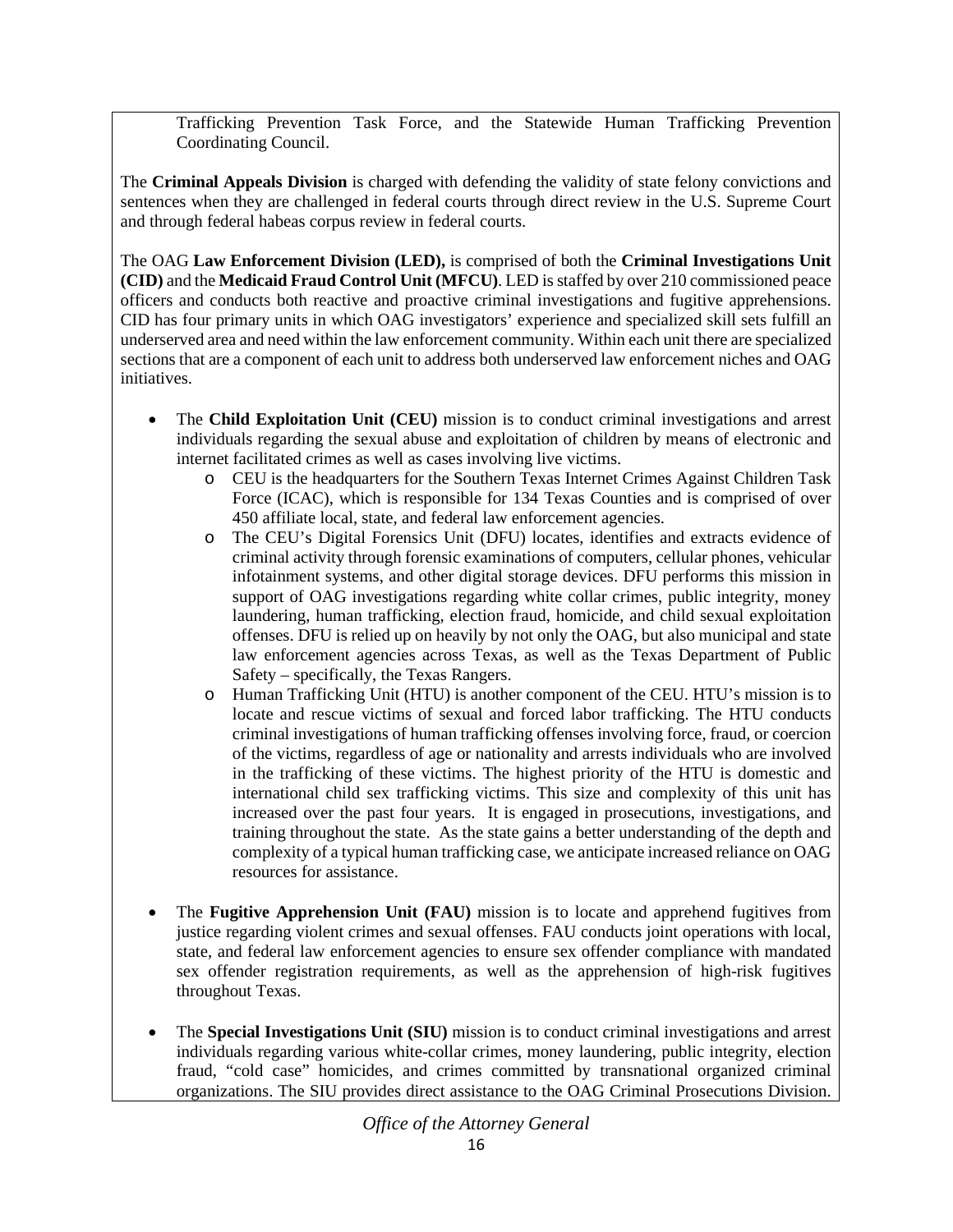SIU often assists local and state law enforcement agencies when additional resources, subject matter expertise or an impartial investigation is warranted.

• The **Professional Standards Unit (PSU)** mission is to ensure the agency's commissioned peace officers meet all legislatively mandated continuing education courses and policies. PSU is tasked with the applicant selection process and extensive background investigations for candidates for employment within CID. PSU also oversees and administers the physical fitness requirements of OAG's commissioned peace officers as required under Schedule C. PSU conducts administrative and criminal cases involving OAG employees through the Fraud, Waste, and Abuse referral program. PSU also investigates complaints of wrongful exclusion of concealed handgun license holders and refers complaints that have not been cured to the appropriate civil litigation division. Additionally, PSU provides law enforcement related assistance and guidance to constituents, as well as local, state, and federal law enforcement entities through the Law Enforcement Liaison officer. Lastly PSU oversees the Facilities Security Unit (FSU) which is tasked with the safety, security, and building access operations of OAG offices housed within the downtown Austin area.

The **Medicaid Fraud Control Unit (MFCU)** was created in 1979 by federal law to investigate and refer for prosecution criminal fraud by Medicaid providers, physical abuse and criminal neglect of patients in health care facilities receiving Medicaid funding, and misappropriation of patients' private funds in these facilities. Federal regulations provide that the state is only required to provide 25 percent of MFCU funding with a 75 percent match being provided by a federal grant. In 2018, the Texas MFCU was awarded the Department of Health and Human Services Inspector General's Award for Excellence in Fighting Fraud, Waste, and Abuse.

The MFCU is staffed with over 165 investigators, auditors, attorneys and support staff including over 90 commissioned peace officers. The unit is comprised of twelve teams in nine cities around the state and maintains more than 1,300 open cases per year with an average investigative caseload of 18 cases per person. Key responsibilities of the MFCU include:

- Investigate and refer for prosecution allegations of criminal offenses involving fraud committed by health care providers such as doctors, dentists, counselors, and hospitals.
- Pursue allegations of elder abuse, neglect and financial exploitation and drug diversion that occur in health care facilities which receive Medicaid funds.
- Conduct detailed, highly complex fraud investigations, perform exhaustive audits and analyses, execute search warrants and arrest warrants, and serve subpoenas.
- Work collaboratively with multiple state and federal partners. Peace officers from each MFCU team are designated as FBI Task Force Officers.

MFCU's cases are referred to both state and federal courts for prosecution. Assistant Attorney Generals in MFCU are cross designated to serve as Special Assistant United States Attorneys and are embedded in all four United States Attorney's Offices in Texas. MFCU attorneys are appointed as special prosecutors to handle MFCU cases in local District Attorney offices.

The scope of work and the structure of the MFCU is determined by twelve federal performance standards and by a memorandum of understanding (MOU) executed between Texas Health and Human Services Commission and the OAG. This MOU ensures investigations of Medicaid waste, fraud, and abuse are coordinated among agencies to deliver effective results for taxpayers, pursuant to Texas Government Code, Sections 531.103 and 531.104.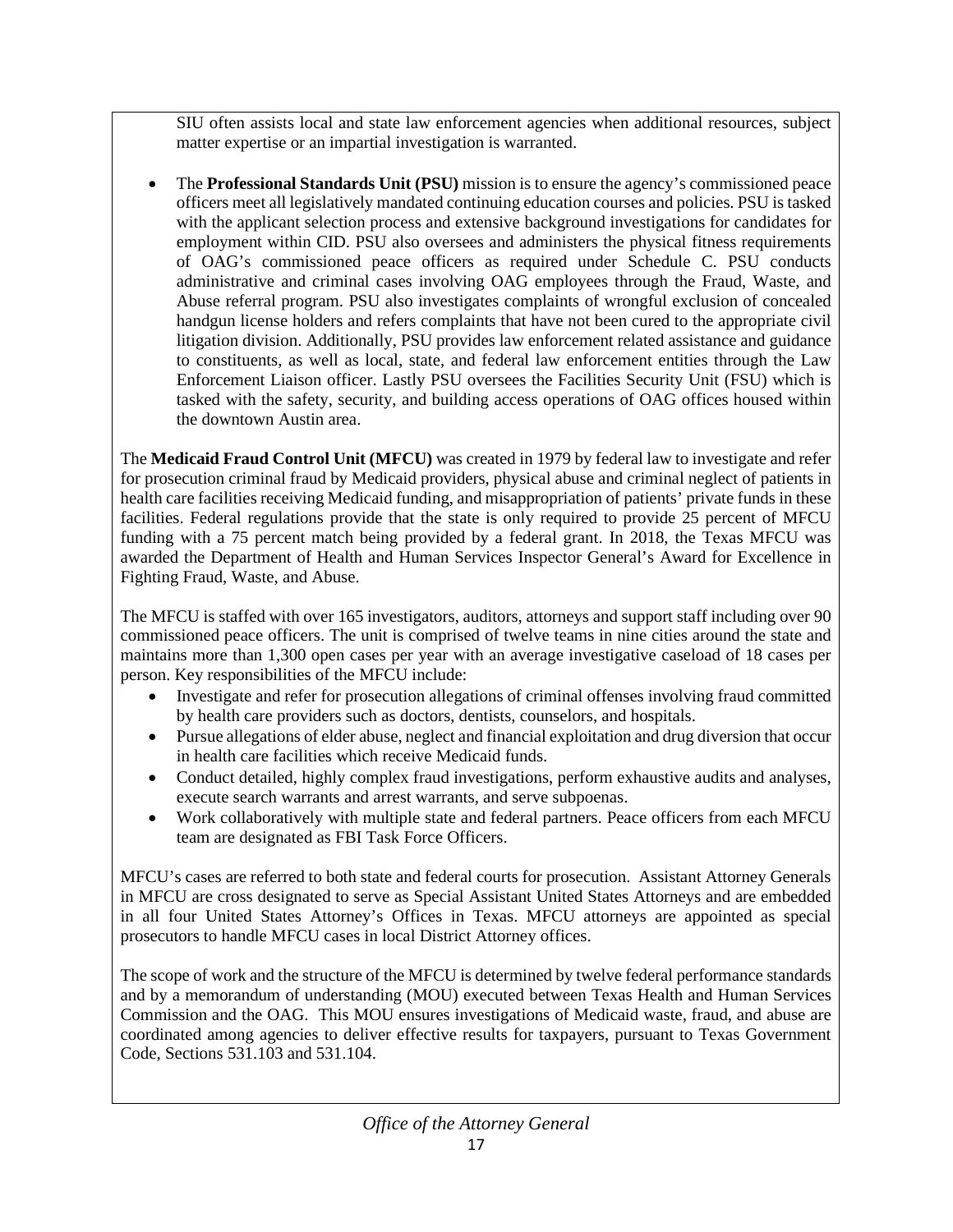## Describe How Your Goal or Action Items Support Each Statewide Objective

- **1. Accountable to tax and fee payers of Texas.**
	- Working through tips, referrals, searches, and thorough investigations, the CID investigates highly complex crimes and apprehends individuals in which the OAG law enforcement personnel fulfill specialized investigative expertise and resources that other law enforcement agencies cannot fulfill. These functions assist other governmental units funded by taxpayer dollars and keep Texans safe from those who would do them harm.
		- o CEU has made over 360 arrests for possession of child pornography and 269 arrests for online solicitation arrests since its inception.
		- o In April 2020, the FAU marked over 12,000 arrests since the founding of the unit in 2003.
	- Texas is third in the nation in Medicaid expenditures, trailing only California and New York. As the Medicaid population increases, so does the likelihood for waste, fraud, and abuse. The OAG's MFCU is the only law enforcement agency in Texas dedicated solely to Medicaid fraud prevention, with 75 percent of its funding derived from the federal government. As a result of their hard work and dedications, in FY 2019, the MFCU saw more than \$140 million in court ordered restitution in its cases.

#### **2. Efficient by producing maximum results with no waste of taxpayer funds and by identifying any function or provision you consider redundant or cost-effective.**

- The Gang Resource System (GRS) provides criminal and juvenile justice agency personnel with general gang-related information for cities throughout Texas. The GRS provides an efficient one-stop shop for law enforcement agencies to access gang related information to assist in crime prevention, deterrence, and apprehensions. This resource avoids duplication of time and effort for law enforcement. Currently, the gang resource system contains a list of more than 3,000 juvenile, adult and prison gangs, both active and inactive. Approximately 76 agencies, including local, state and federal law enforcement provided detailed information on the most criminally active street gangs in their jurisdictions, as determined by each agency. An additional 189 agencies submitted comprehensive gang lists and/or local law enforcement contact information. The current web-based system is going through a complete technical upgrade and software conversion which will bring the system up to date and improve efficiency.
- The OAG has expertise in investigating and prosecuting internet facilitated sexual exploitation of children, hands-on sexual offenses against children, digital forensics, financial investigations, money laundering and human trafficking. The OAG commissioned peace officers collaborate and cooperate with local, state and federal law enforcement agencies on complex investigations to ensure results on the cases are achieved to promote public safety. Likewise, the availability of this knowledge base avoids duplication of time and effort for law enforcement.
- **3. Effective by successfully fulfilling core functions, achieving performance measures, and implementing plans to continuously improve.**
	- CID's four primary units fulfill an underserved area and need within the law enforcement community. Since the inception of the following four units:
		- o CEU arrested 269 individuals for Online Solicitation of a Minor, and 360 individuals for Possession of Child Pornography. Those arrests have resulted in 1,370 indictments with 813 convictions.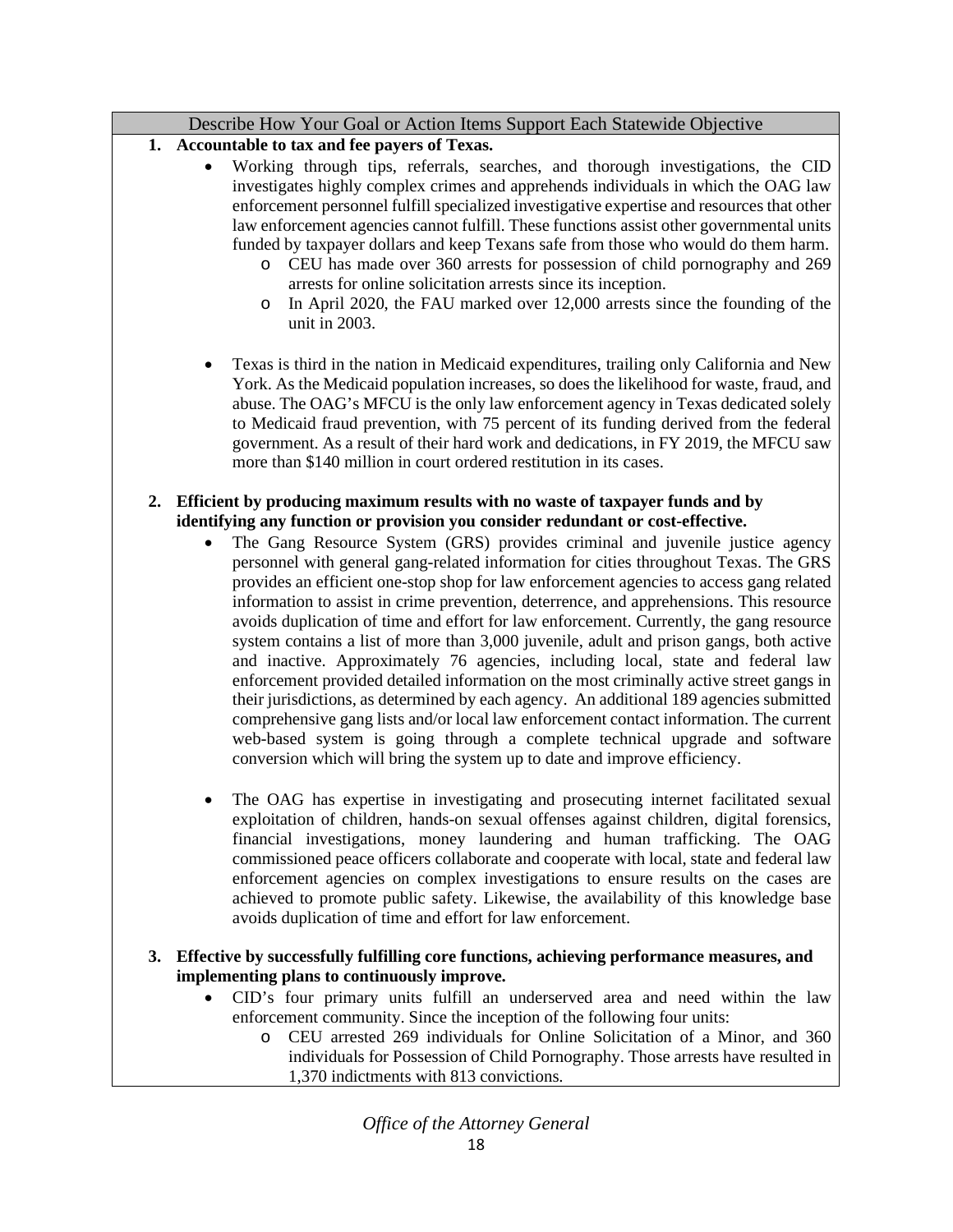- o HTU arrested 125 individuals with 75 convictions in relation to the trafficking of persons.
- o FAU located and apprehended over 12,000 fugitives from justice, including 29 arrests of fugitives listed on Texas Department of Public Safety Top Ten Most Wanted list.
- o SIU arrested 550 individuals resulting in 1,470 indictments and over 750 convictions, with the seizure of over \$200 million in U.S currency and assets obtained through criminal activity.
- The OAG helped lead the investigation and prosecution of Backpage.com on human trafficking and money laundering. While headquartered in Dallas, Backpage.com was the largest online sex trafficking marketplace in the world, with 943 locations and operating in 97 countries. OAG law enforcement and prosecutors worked with multiple state and federal entities to have the site taken down and work to bring justice for the numerous women and children that had been sex trafficked. Since Backpage.com's indictment in 2018, the OAG developed related criminal cases, including pursuing federal money laundering and credit card transaction laundering charges against seven individuals allegedly involved in helping Backpage evade credit card and banking restrictions.
- The MFCU identifies millions of dollars in Medicaid overpayments annually through its fraud investigations while also meeting federal performance measures to maintain a continuous case flow and maintain a balance of fraud cases with abuse and neglect cases. The MFCU also met or exceeded the performance measure for the number of cases referred for prosecution and for cases closed over FY 2018 and FY 2019 and operated more efficiently than anticipated in the average cost per investigation concluded performance measure.

## **4. Attentive to providing excellent customer service.**

- The Criminal Prosecutions Division provides education to local law enforcement agencies on gang resources and school safety as part of the Texas School Safety Center and the Texas Violent Gang Task Force.
- The Special Prosecutions Division continues to conduct outreach and education opportunities to law enforcement and civilians on identifying victims of human trafficking and prosecuting human trafficking-related cases. Since 2015, the Human Trafficking Prosecution Section has conducted over 350 human trafficking training classes, educating over 30,000 law enforcement officials, prosecutors, judges, and citizens across Texas.
- The Child Exploitation Unit is instrumental in providing community outreach and training to law enforcement, various interest groups, school administrators, students, and parents across the Texas concerning the online and social media facilitated sexual exploitation of children. Since its inception CEU has conducted 970 outreach presentations to more than 168,460 people.
- The Medicaid Fraud Control Unit is headquartered in Austin and maintains eight field offices to directly provide service in each major region of Texas.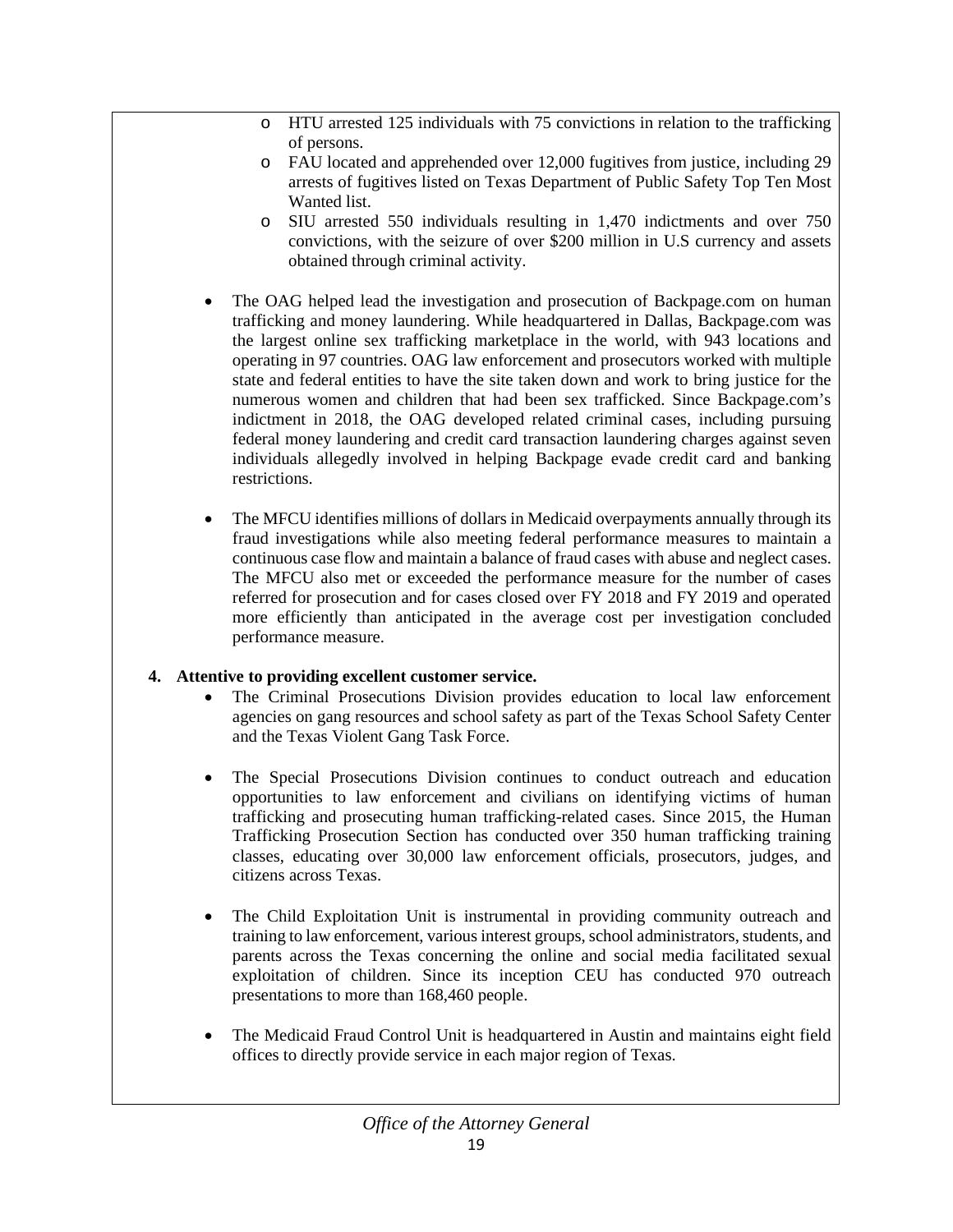#### **5. Transparent such that agency actions can be understood by any Texan.**

- The OAG provides information on the agency website at www.texasattorneygeneral.gov to allow individuals to initiate complaints. The agency also operates a toll-free hotline to receive reports or tips from individuals on crimes.
- The OAG is required by law to issue numerous periodic reports on criminal justice activities statewide, including the Human Trafficking Prevention Task Force report, the Texas Human Trafficking Prevention Coordinating Council's Strategic Plan, the annual asset forfeiture summary report, custodial death reports, commissioned peace officer involved shooting reports, and letter rulings on complaints filed with the OAG against political subdivisions that unlawfully post signs prohibiting concealed weapons. The MFCU investigators conduct outreach activities to educate individuals on how to avoid, detect, and report Medicaid fraud, waste, and abuse.

#### Information Resources Planning

Technology plays a key role in criminal investigations, Medicaid fraud investigations, and criminal prosecutions. Technology improvements keep the OAG on the forefront of criminal investigations work by investing in forensic tools, collecting data, establishing patterns, automating processes, and reporting information.

Medicaid fraud investigations will continue to utilize cloud-based case management software so that law enforcement and legal teams are able to securely manage data and evidence, share information, and streamline investigative reports for court prosecutions.

The OAG develops and maintains several cloud-based applications responsible for collecting, analyzing, and reporting data for numerous law enforcement and criminal justice initiatives. Additionally, these applications ensure that information regarding data breaches, election code violations, officer-involvedshootings, custodial deaths, and asset forfeiture are reported to the legislature as required by law. OAG technology platforms will further be expanded to include data and information for initiatives including human trafficking and financial crimes focused on credit card skimmers.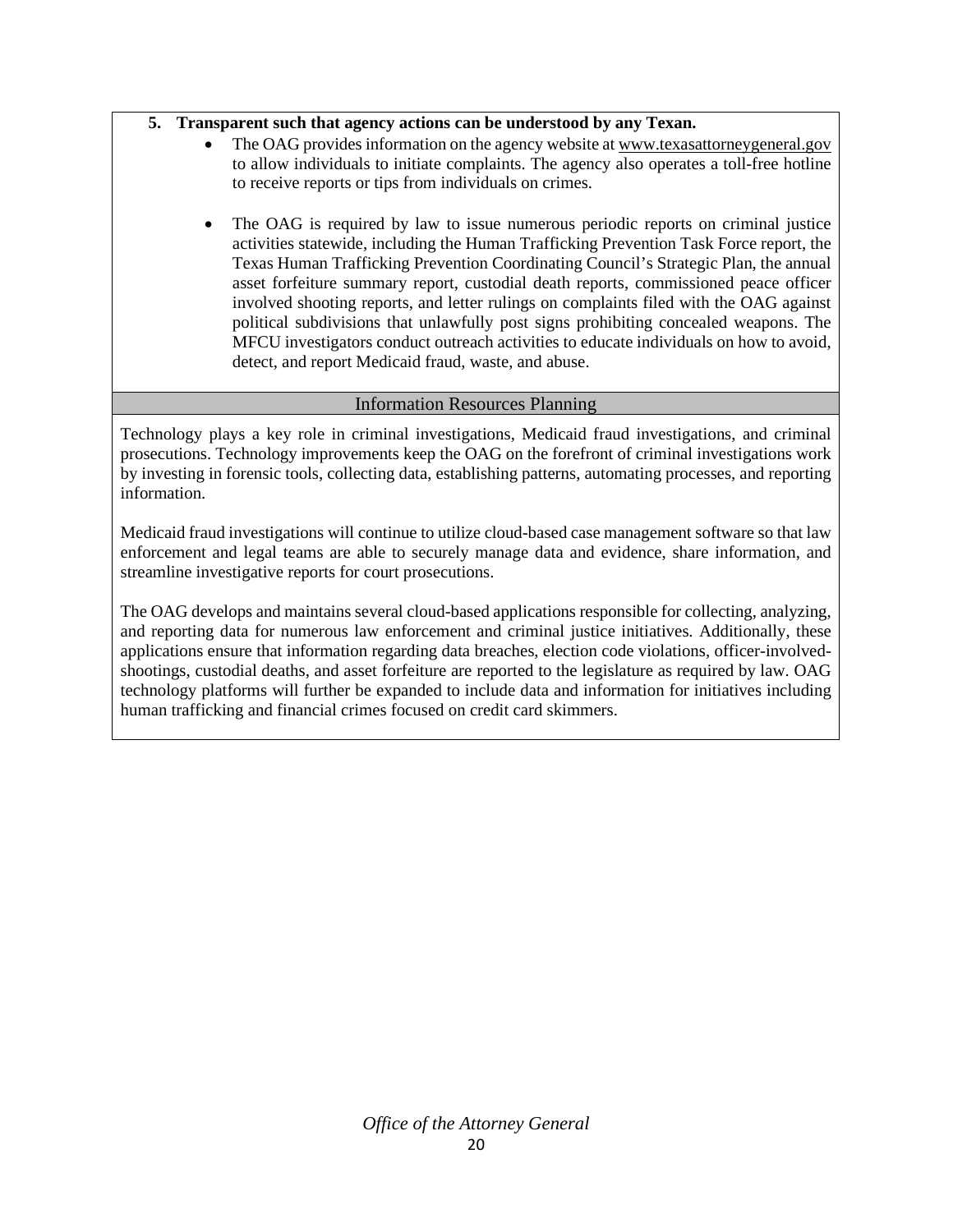# **Goal 4. Administer Crime Victim Services and Victims' Assistance Grants**

Specific Action Items to Achieve Your Goal

The OAG fulfills its various constitutional and statutory duties to serve victims of violent crime through direct compensation payments, victim assistance, and grants to victim assistance providers. The Texas Crime Victims' Compensation (CVC) Program is the nation's largest crime victim compensation program.

The **Crime Victim Services Division (CVSD)** administers five programs that aid victims of crime.

- The CVC Program administers the Texas **Compensation to Victims of Crime Fund (CVCF)**, a constitutionally dedicated fund which provides reimbursement for statutorily defined crime-related pecuniary losses to victims of violent crime and their families. The CVC program assists eligible victims or claimants with payments for crime-related costs such as counseling, medical treatment, funerals, and loss of income not paid by other sources. The CVC program also reimburses costs related to a sexual assault examination. CVC can reimburse victims and providers for the medical costs of the exams; and law enforcement (prior to September 1, 2019) or medical providers (after September 1, 2019) for the forensic costs of sexual assault exams depending on the date of the exam.
- The **Address Confidentiality Program (ACP)** provides a confidential substitute mailing address and mail forwarding service for victims to protect the true residential address of victims of family violence, sexual assault, human trafficking, and stalking. The Texas Legislature authorized the OAG to establish the ACP during the 80<sup>th</sup> Legislative Session to help prevent a victim's actual address from being revealed in state government documents and files while still allowing the victim to receive and send mail.
- The **Sexual Assault Prevention and Crisis Services (SAPCS)** Program is statutorily authorized under Texas Government Code Section 420.004. SAPCS administers and provides statutorily mandated oversight of the:
	- 1. Sexual Assault Nurse Examiner certification program;
	- 2. Development of the protocol for sexual assault forensic evidence collection and approval of the kit used for evidence collection;
	- 3. Development of a statewide telehealth center for sexual assault exams; and
	- 4. Certification of sexual assault training programs used to train advocates.

SAPCS staff also administer two federal grants that are received by the OAG and awarded to sexual assault programs and the state sexual assault coalition for victim services and sexual violence prevention.

SAPCS Program staff serve as the agency designee on the Sexual Assault Survivors Task Force led by the Office of the Governor and provide training and technical assistance to nurses seeking certification and to sexual assault programs on training certification, providing services to victims and prevention efforts.

• The **Statewide Automated Victim Notification System (SAVNS)** fulfills a constitutional duty to provide victims and concerned members of the community with up-to-date information about offenders' county jail custody and court status through a toll-free hotline or through the vendor's website. The OAG provides funds to counties to participate in the program, of which 150 counties currently participate.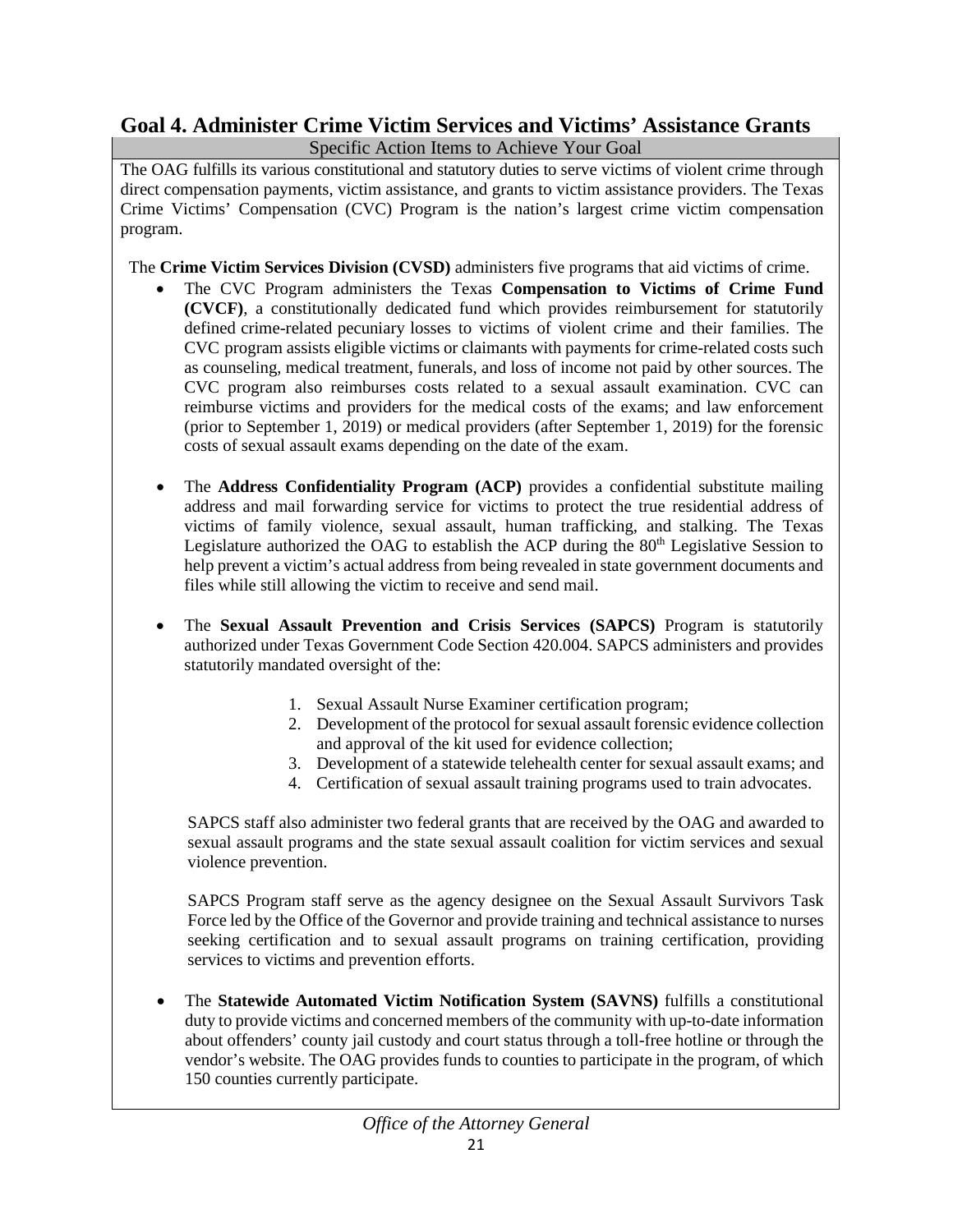• The CVSD provides programmatic expertise for the victim-related services on the victim assistance grants that are awarded by the OAG through appropriations dedicated by the Legislature for that purpose.

The CVSD is mandated to develop and distribute to law enforcement agencies the pseudonym forms for victims of sexual assault, family violence, stalking, and human trafficking who wish to remove their names from public files and records concerning the offense.

The CVSD and Grants Administration Division work cooperatively to administer the victim assistance strategy by awarding grants and crime victim services contracts. The Legislature appropriates funds to the OAG to provide victims assistance grants for Victims Assistance Coordinators and Crime Victim Liaisons, Sexual Assault Prevention and Crisis Services Program, Legal Services Grants, Other Victims Assistance Grants, and Statewide Victim Notification System. The funds are appropriated from a mixture of general revenue, general revenue dedicated, and federal funds for FY 2020 and FY 2021.

The OAG works with the Comptroller of Public Accounts to forecast and certify estimates of the CVCF. The OAG also works with the Legislature to ensure it is aware of the impact that changing certain state laws may have on the CVCF. The legislative intent of the CVCF is to first, ensure victims of crime are provided financial assistance for crime-related expenses, which are not reimbursed by insurance or other sources, and second fund victim services.

### Describe How Your Goal or Action Items Support Each Statewide Objective

## **1. Accountable to tax and fee payers of Texas.**

- The CVSD report for the CVCF and Victims Assistance grants is published annually and available on the OAG website as required by statute. This report details the legislative history of the CVCF as well as tracking the performance of the constitutionally dedicated fund over recent fiscal years.
- As required by statute, the OAG biennially prior to each legislative session prepares a forecast and estimates for the CVCF in consultation with the Comptroller of Public Accounts to ensure the fund has a sufficient balance to pay CVC claims for eligible victims of crime.
- **2. Efficient by producing maximum results with no waste of taxpayer funds and by identifying any function or provision you consider redundant or cost-effective.**
	- The CVC Program continuously strives to streamline its business practices that collect information from victims and law enforcement agencies, determines eligibility, awards victim payments, and accounts for finances. A legal team handles appeals, subrogation, and restitution.
	- Victims assistance grants are administered using a request for proposal from entities that desire to pursue a grant, which is posted on the Texas Register. The grant process follows the procedures set forth in the Texas Uniform Grant and Contract Management Act (Chapter 783, Government Code), to minimize cost, duplication, and paperwork and to maximize the efficient and effective use of public funds.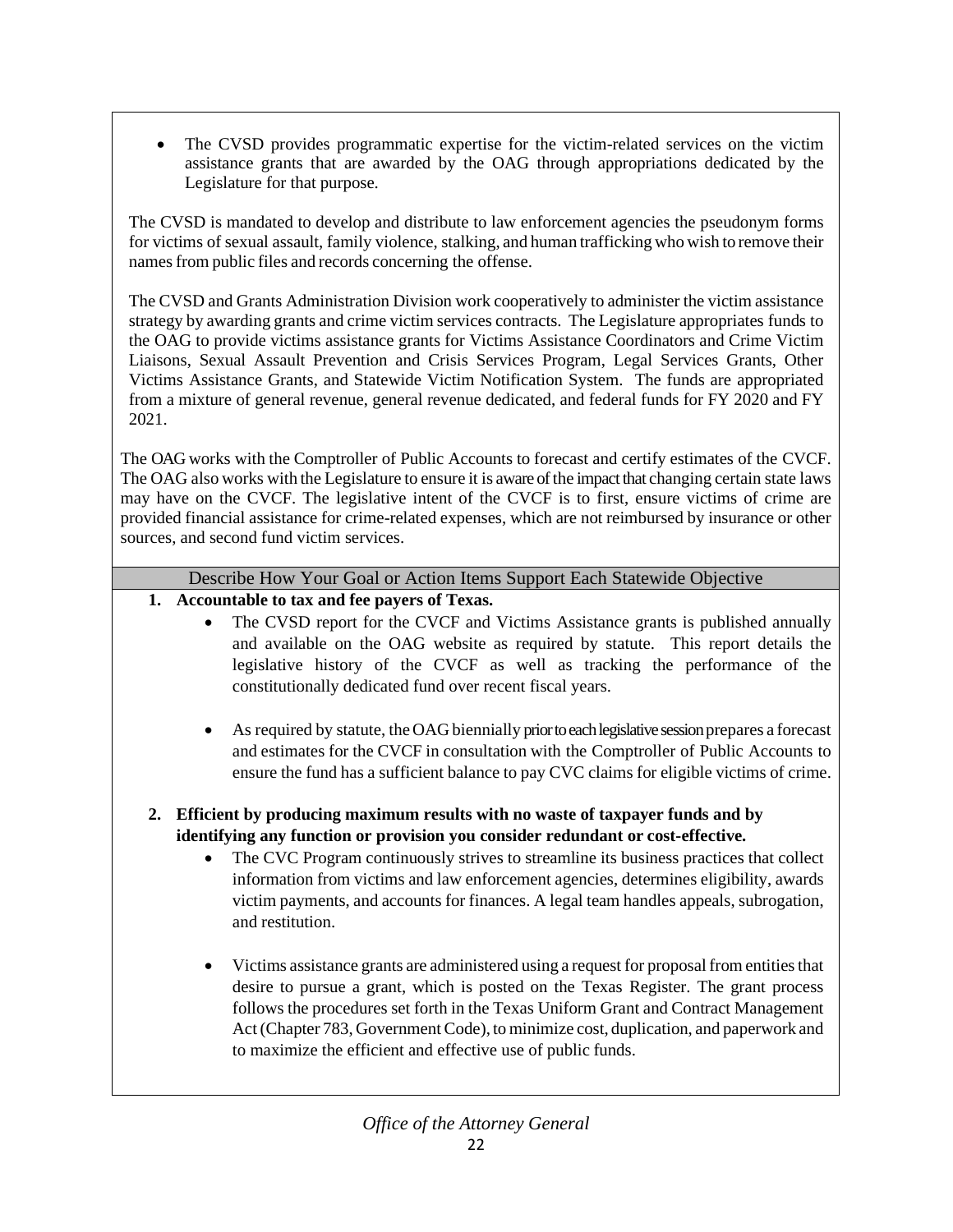- **3. Effective by successfully fulfilling core functions, achieving performance measures, and implementing plans to continuously improve.**
	- In FY 2019 the CVC program provided \$72.1 million in financial assistance to Texas crime victims and their families, an increase of \$4.5 million over the previous year.
	- In FY 2019, CVSD added more functionality to the online web portal for both victims and sexual assault exam reimbursements. Improved online applications were created as well as the ability to upload documents and bills.

## **4. Attentive to providing excellent customer service.**

- The CVSD is headquartered in Austin and maintains regional offices in Dallas, San Antonio, Houston, and El Paso to provide direct services to Texans across the state.
- The OAG provides the applications and instructions for CVC on the OAG public website and allows for a victim to apply online. The request for proposals for grants funding and applications and instructions for the programs operated by the CVSD are available on the OAG public website. In addition, forms are available through local victim assistance coordinators.
- CVSD staff responded quickly on-site to mass violence events by providing information and application assistance.

## **5. Transparent such that agency actions can be understood by any Texan.**

• CVSD implemented a crime victims' portal to better serve victims and those who assist them by streamlining the process and increasing the ability of authorized individuals to get needed information from the agency. As part of this effort, CVSD has taken specific steps to ensure that victim assistance information and processes are communicated in plain, understandable language. Website enhancements have improved the public's ability to quickly sign-in to access our website to receive casespecific information, learn about victim assistance programs, or contact our office for assistance.

## Information Resources Planning

Information Technology plays a key role in providing service to victims of crime. Investments in mobile technologies, a robust case management system, and a public-facing crime victims' compensation portal has enabled delivery of direct services to victims in the field, including El Paso, Midland-Odessa, and most recently, White Settlement, after largescale crime incidents.

Technology empowers crime victims and advocates to submit online applications, upload crime-related bills, documents, and follow each step of the claim and bill review process with near real-time updates from any location and any device with internet access. Near real-time access to data allows CVSD's staff to reduce intake time, approve applications and bill payments faster, and work with a decreased error rate compared to a paper process. The OAG plans to add additional web-based forms, increase the capability to upload documents, and continue to drive efficiencies within the Crime Victim Case Management and Grants systems.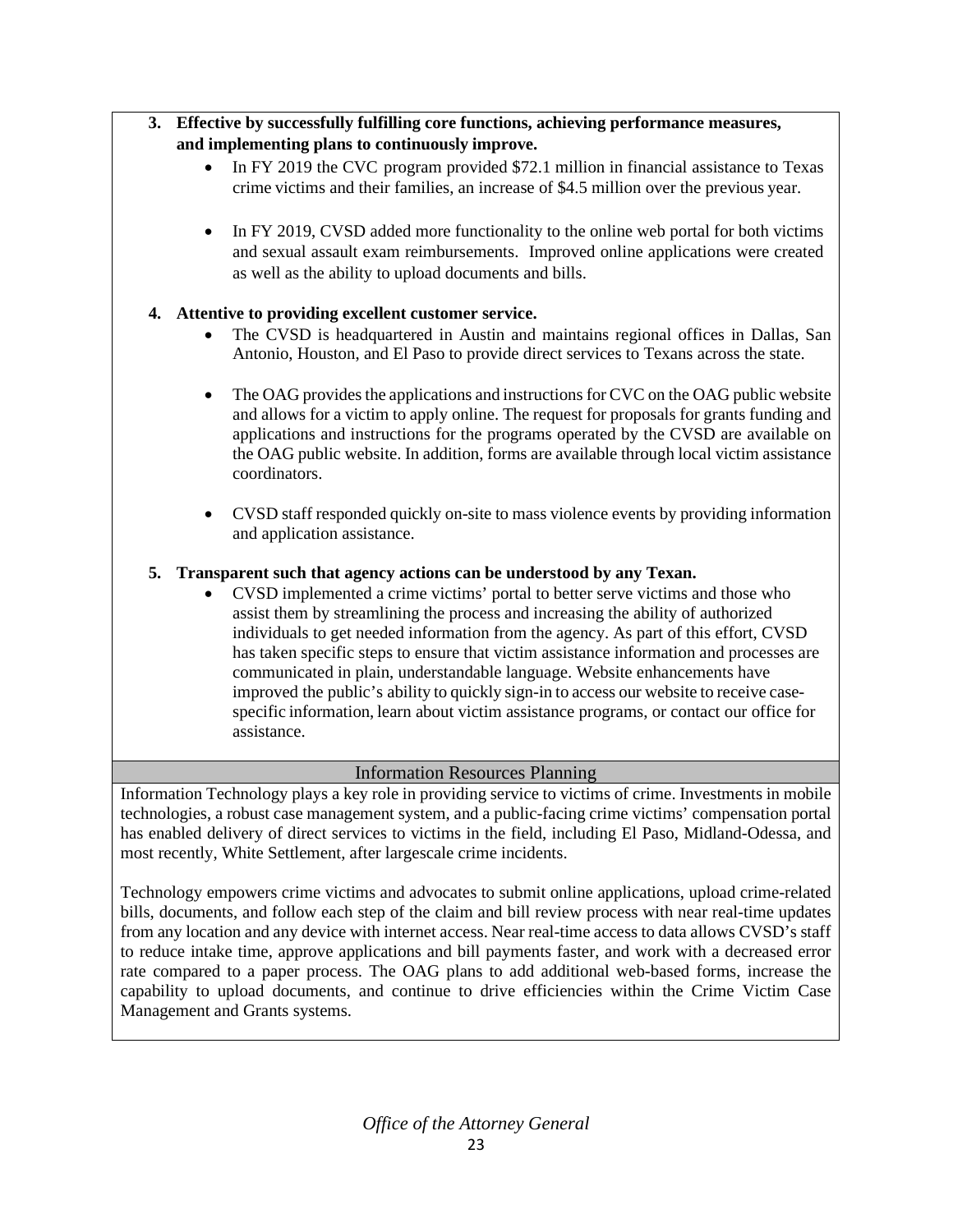## **Goal 5. Protect Texans from Fraud, Waste, and Abuse**

Specific Action Items to Achieve Your Goal

As an agency, the OAG enforces laws related to fraud, waste, and abuse through its legal services and criminal justice divisions. Specifically, the OAG enforces Medicaid Fraud laws, civil consumer protection and antitrust laws.

Equally as important, the OAG is committed to performing its duties and responsibilities with innovative solutions that are accountable to all Texans. Looking ahead, the OAG is committed to continually identifying and eliminating redundancies, and to ensuring that the agency is efficiently using taxpayer dollars in its own operations.

## Describe How Your Goal or Action Items Support Each Statewide Objective

## **1. Accountable to tax and fee payers of Texas.**

The OAG serves multiple clients and customers, including children and families, victims of crime, state agencies, officers and officials, all with various needs. The OAG strives to operate efficiently to ensure the agency operations support each of their respective customers and clients. We believe that actively revisiting how we are accountable to the tax and fee payers within the management team at the agency keeps the agency commitment to this goal engaged.

## **2. Efficient by producing maximum results with no waste of taxpayer funds and by identifying any function or provision you consider redundant or cost-effective.**

• Prior to the 85th Legislative Session, the Attorney General implemented a zero-based budget review of all divisions and programs. The purpose of this effort was to streamline the agency, identify core agency functions, locate and eliminate redundancies, and ensure that the OAG was efficiently using taxpayer dollars. Zero-based budget methodologies and principles are woven into the foundation of agency's operations and allow the OAG to act quickly when addressing economic, legal, and communal issues. The OAG is able to continuously assess current and future needs because of the alignment of appropriations to agency requirements. The management team remains committed and focused on these concepts applying them during the creation of this strategic plan.

### **3. Effective by successfully fulfilling core functions, achieving performance measures, and implementing plans to continuously improve.**

The continued utilization of zero-based budget methodologies allows each division to review the laws that are applicable to each division's responsibilities, determine the core functions and priorities, and evaluate the level of service provided and resources dedicated to those tasks. As efficiencies are found through zero-based budgeting, funds can continue to be sent either back to the Treasury for the Legislature to appropriate or reallocated within the OAG to continuously improve the efficiency and effectiveness of the agency.

## **4. Attentive to providing excellent customer service.**

The OAG is committed to providing high quality customer service to its state agency clients and Texas taxpayers to ensure they receive the maximum benefit from their interaction with OAG attorneys and staff. Courtesy, respect, responsiveness, efficiency, and effectiveness are values that the Attorney General and management team actively promote throughout the agency. As evidenced by the Report on Customer Service referenced in this document, the agency is proactively seeking input from actual clients and customers as to what we are doing well and what areas we can improve upon.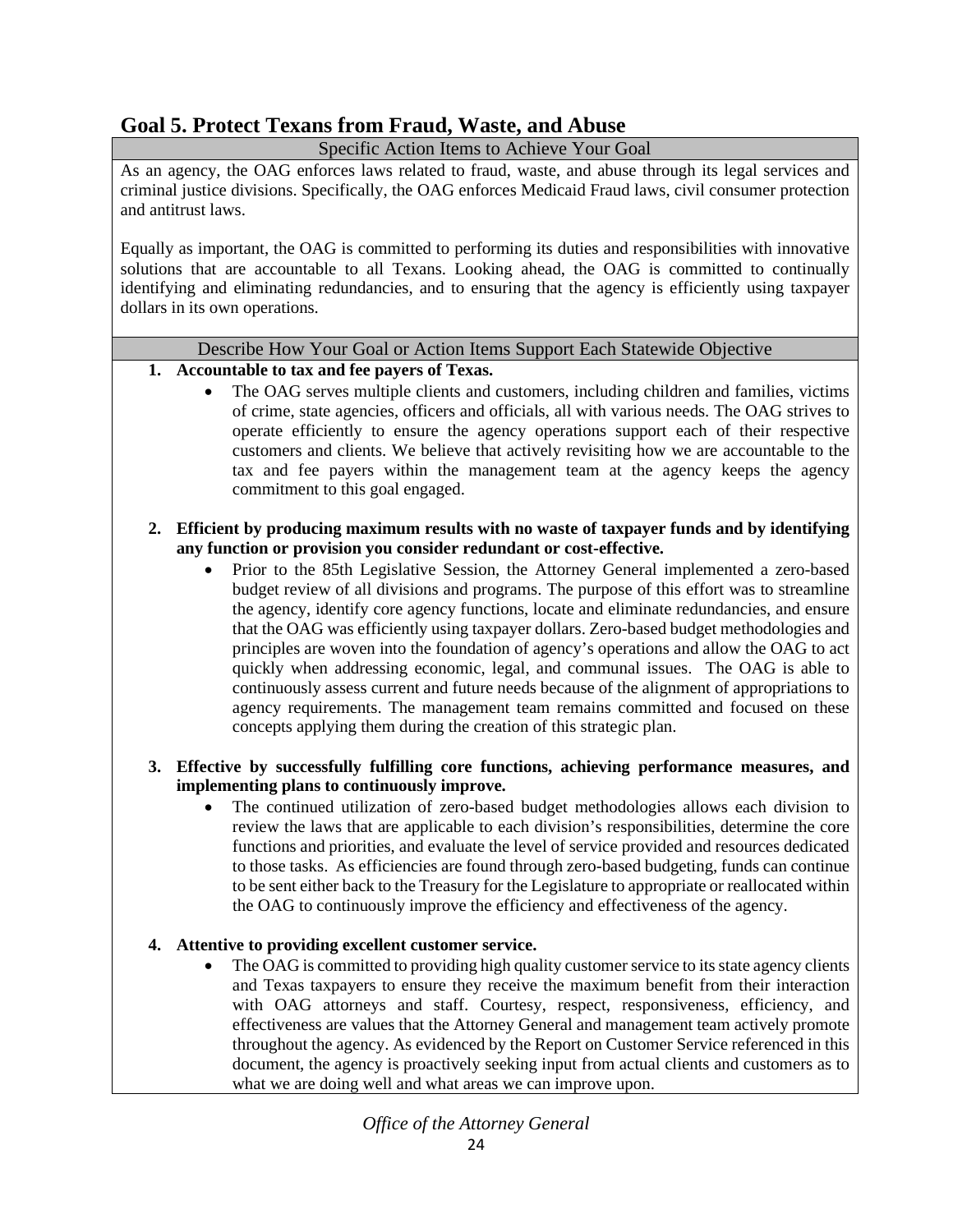#### **5. Transparent such that agency actions can be understood by any Texan.**

- The OAG is committed to promoting statewide transparency through its open government units and their activities.
- Because of the importance of our agency under the PIA, it is imperative that the OAG set the standard in responding to public information requests. The Public Information Coordinator's office (PIC) is responsible for handling and tracking all public information requests, or open records requests, received by the OAG; coordinating the OAG's response to each request; providing advice to OAG staff on public information issues; and seeking rulings from the Open Records Division when appropriate. Additionally, PIC frequently receives calls from other governmental bodies seeking advice on how to handle public information requests.
- The OAG's award-winning public-facing website continues to strive to increase communication with the public and improve customer service. Information concerning key areas including news, initiation of consumer and law enforcement complaints, accessing child support information and resources, open government publications, education materials on preventing human trafficking, avoidance of potential fraudulent transactions, and an index to attorney general opinions, will continue to be promptly made assessible to our constituents through this medium.

### Information Resources Planning

Information resources provide core capabilities for the OAG to carry out its mission and drive efficiencies within the organization. The OAG has made the shift to an agile by design approach, where principles and practices are used to develop systems that are user-centric, iterative, and adaptable to change. Legacy systems will be addressed to focus on delivering modernized systems that enhance the employee work environment, utilize automation, provide access to data and business intelligence to support decision making, and improve customer service. When the OAG completes its transition to the Centralized Accounting and Payroll Processing System (CAPPS), the OAG will have a system that is integrated with a robust cloud-based budgeting, performance, and reporting system.

Agency applications and systems store sensitive and confidential information for official purposes. Information Security remains a priority. Cybersecurity threats will remain dynamic, and given their deceptive nature, the OAG must be adaptive in evaluating and modifying its cybersecurity priorities based on a sound risk management process that factors in the latest security intelligence and real-world incidents. The OAG has invested in a complete cloud-native framework that protects endpoints including agency laptops with an AI powered platform. This platform secures data and assets in the office or remotely. The Information Security Division remains focused on strengthening the agency's security posture through collaborative governance, increased training, awareness, compliance, and risk management solutions that are conducive to the success of the OAG goals.

The OAG remains committed to continuously improving digital services to increase communications, transparency, and make agency information accessible. As technology advances so does the expectations of the citizens we serve. The technology strategy strives to align with the Texas Department of Information Resources (DIR) State Strategic Plan for Information Resources Management with the shared goal to lead the nation in the delivery of innovative and cost-effective technology solutions.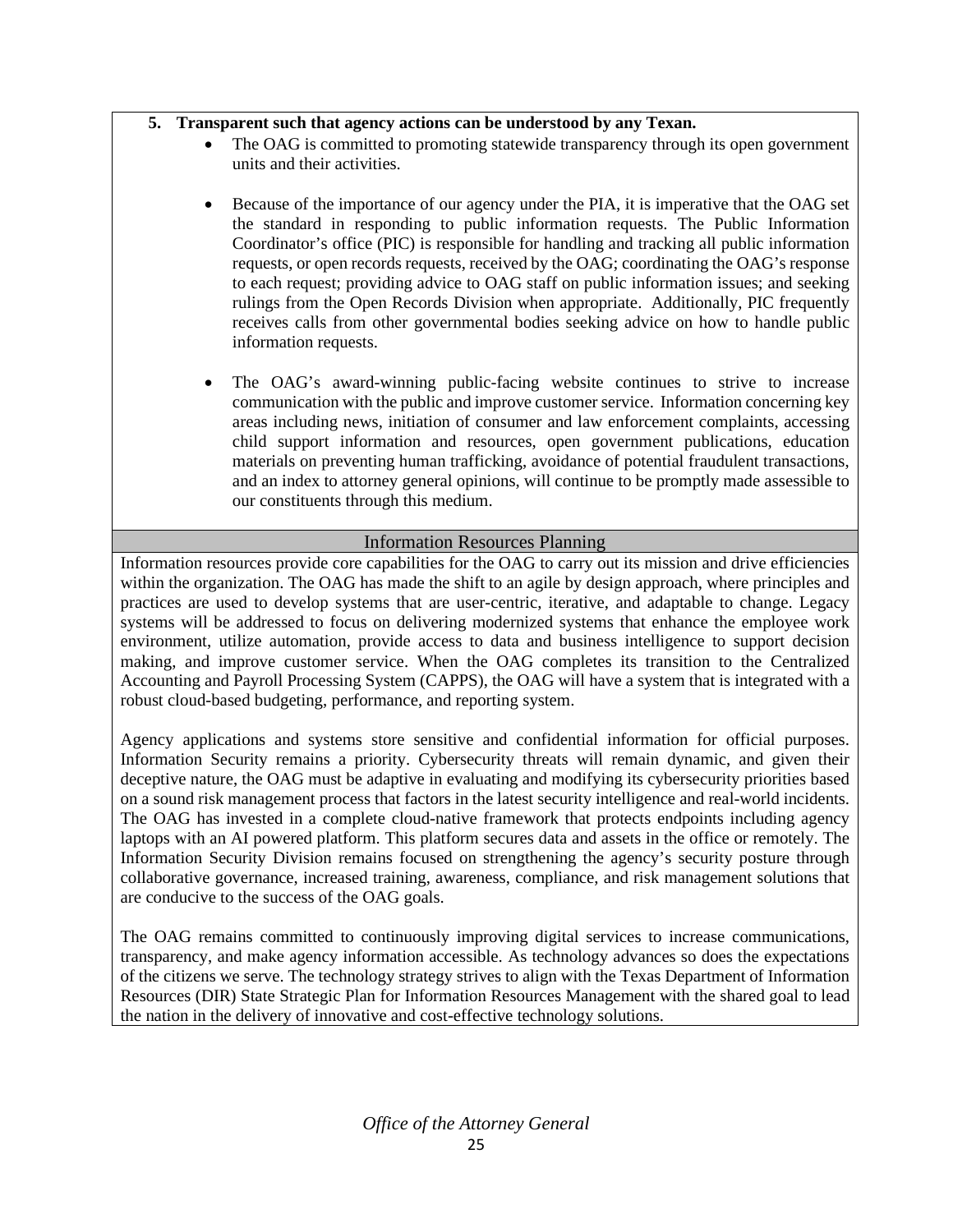#### Describe Any Other Considerations Relevant to Your Goal or Action Item

Contract Manager Training

The OAG is ensuring that each person classified as a contract manager is trained and certified in contract management.

Enhancing Military Installations

The OAG does not have expenditures related to military instillations.

Texas-Louisiana and Texas-Mexico Border Regions

The OAG maintains regional offices across the State to provide high-quality client and customer service. The Consumer Protection Division and the Medicaid Fraud Control Unit (MFCU) maintain regional offices in El Paso and Hidalgo Counties. The Crime Victim Services Division (CVSD) maintains a regional office in El Paso County. The OAG also maintains the colonias database and prevention website as well as represents the State in enforcement litigation against developers of illegal or substandard subdivisions. CSD maintains regional offices in Atascosa, Bexar, Brewster, Cameron, El Paso, Gregg, Hidalgo, Kerr, Lamar, Nueces, Smith, Uvalde, and Webb Counties.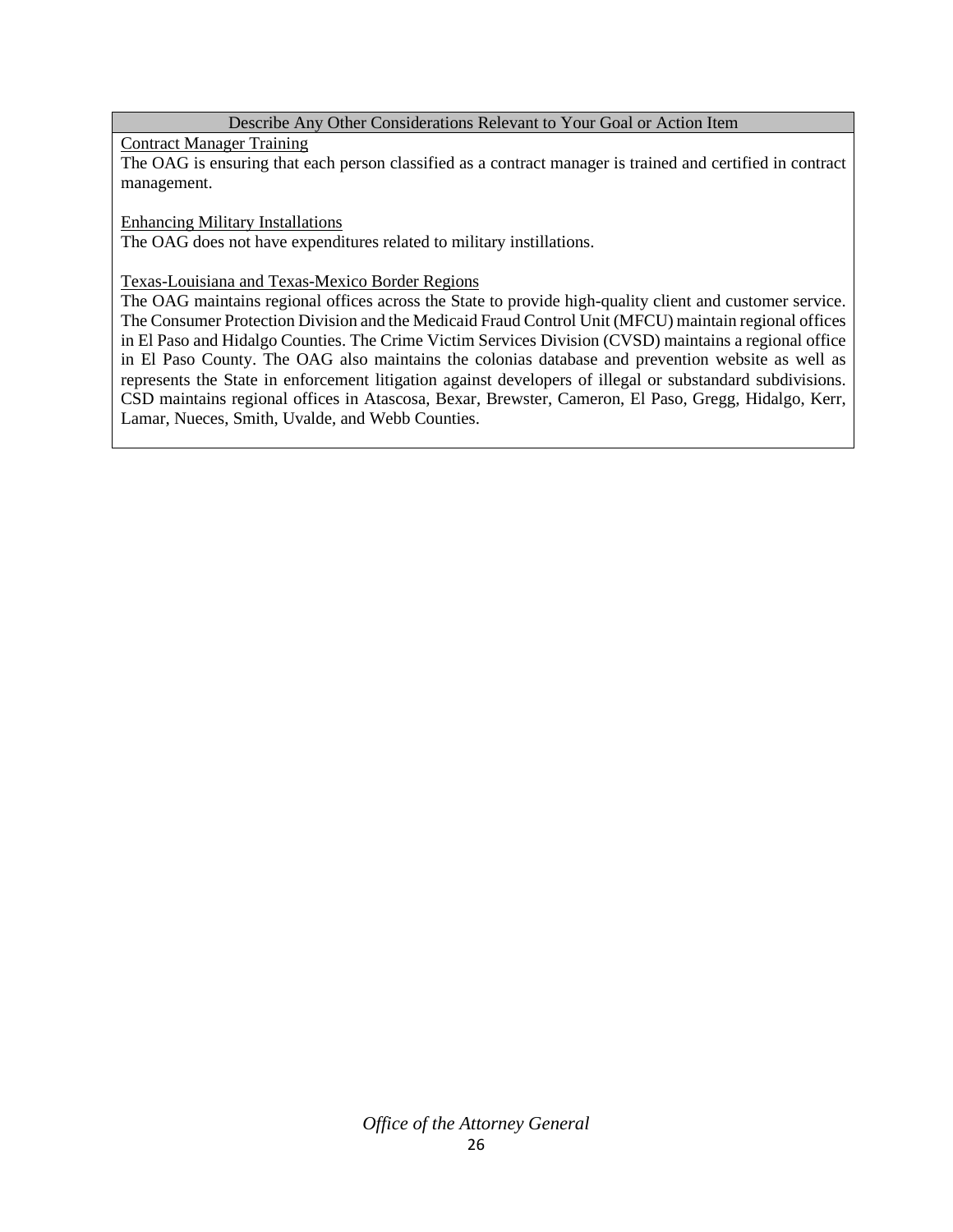## **Redundancies and Impediments**

Idea #1: Employee Training Records

| <b>Redundancies and Impediments</b> |                                                                                                                                       |
|-------------------------------------|---------------------------------------------------------------------------------------------------------------------------------------|
| Service, statute, rule, or          | Section 20.010 of the Texas Labor Code requires all state                                                                             |
| regulation (provide specific        | employees to take regular training regarding employment                                                                               |
| citation if applicable)             | discrimination and sexual harassment and imposes certain                                                                              |
|                                     | requirements on state agencies about the recordkeeping of such                                                                        |
|                                     | data.                                                                                                                                 |
| Describe why the service, statute,  | Sec. 21.010(e) requires that each employee sign a statement                                                                           |
| rule, or regulation is resulting in | verifying attendance in the agency's discrimination and                                                                               |
| inefficient or ineffective agency   | harassment awareness training. According to Section 21.010(e),                                                                        |
| operations                          | the signed statement must then be filed in the employee's                                                                             |
|                                     | personnel file. Since this law took effect, most state agencies have                                                                  |
|                                     | transitioned to electronic record keeping for training data. As<br>written, however, this statute requires a paper copy of the course |
|                                     | completion to be filed in the employee's master personnel file,                                                                       |
|                                     | which creates an inefficient process for maintaining training                                                                         |
|                                     | records, especially in light of technological advancements since                                                                      |
|                                     | the law took effect.                                                                                                                  |
|                                     |                                                                                                                                       |
| Provide agency recommendation       | Recommend amending Sec. 21.010(e) to provide flexibility to                                                                           |
| for modification or elimination     | agencies to maintain the training course completion records in the                                                                    |
|                                     | same manner the agency maintains other training course                                                                                |
|                                     | completion records instead of printing copies of the training                                                                         |
|                                     | completion records. Technology has improved greatly since this                                                                        |
|                                     | statute was adopted in 1999 to allow for the tracking and recording                                                                   |
|                                     | of training completion records.                                                                                                       |
| Describe the estimated cost         | This recommended change will impact all agencies. The overall                                                                         |
| savings or other benefit            | fiscal impact for each agency will be small, but the overall impact                                                                   |
| associated with recommended         | will allow agency human resources departments to gain                                                                                 |
| change                              | efficiencies by maximizing their efforts on managing the agency's                                                                     |
|                                     | overall needs instead of filing paper copies of documents. Large                                                                      |
|                                     | agencies spend many hours filing these training records copies                                                                        |
|                                     | annually.                                                                                                                             |
|                                     |                                                                                                                                       |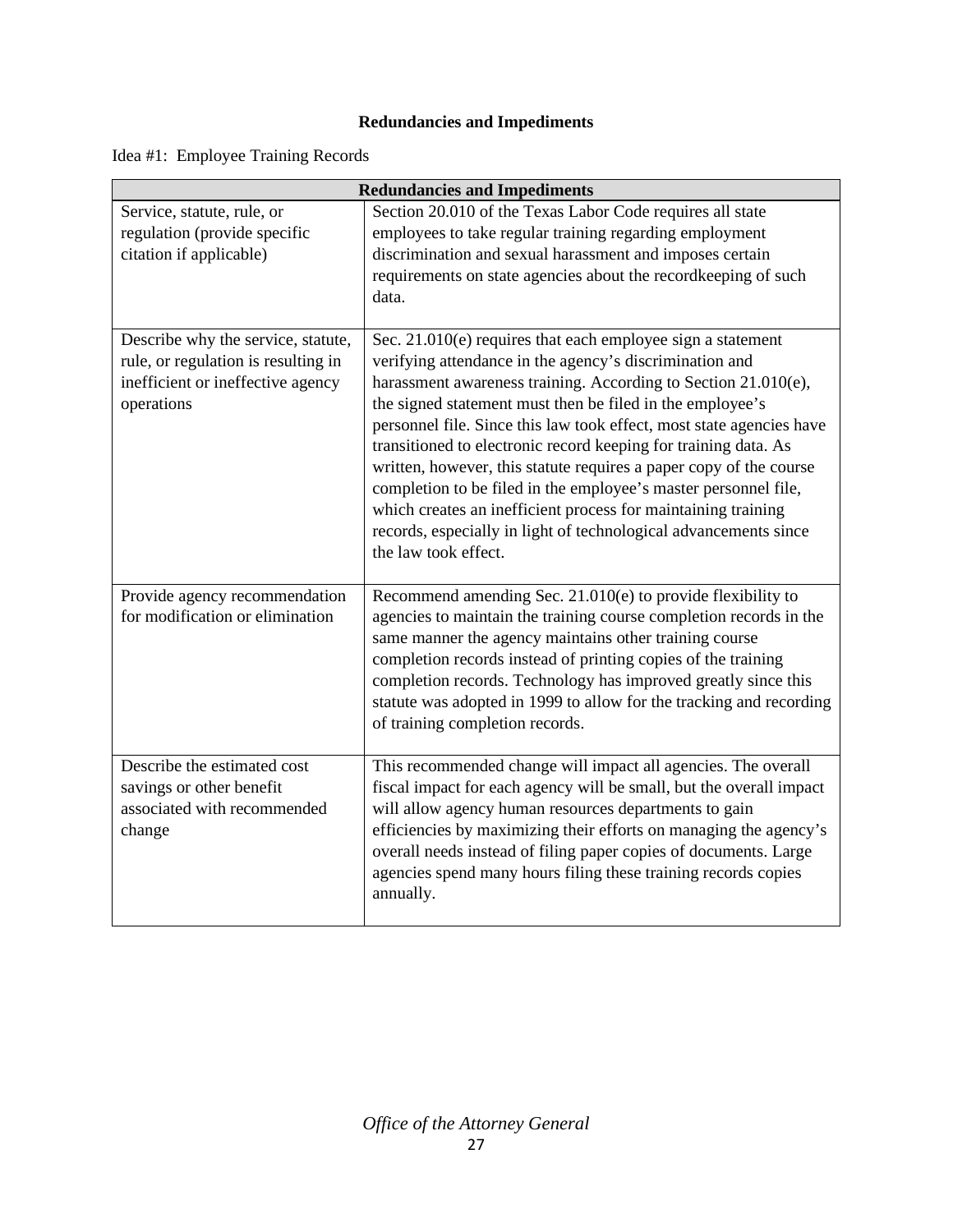Idea #2: Employee-training Reporting

| <b>Redundancies and Impediments</b>                                                                                          |                                                                                                                                                                                                                                |
|------------------------------------------------------------------------------------------------------------------------------|--------------------------------------------------------------------------------------------------------------------------------------------------------------------------------------------------------------------------------|
| Service, statute, rule, or<br>regulation (provide specific<br>citation if applicable)                                        | Section 656.047 of the Government Code requires state agencies to<br>report expenses totaling more than \$5,000 per fiscal year relating to<br>training or education programs for any individual administrator or<br>employee. |
| Describe why the service, statute,<br>rule, or regulation is resulting in<br>inefficient or ineffective agency<br>operations | Requiring agencies to report expenses related to training or<br>education programs that exceed \$5,000 per fiscal year is redundant<br>because these costs are already being captured in state agency<br>budget reporting.     |
| Provide agency recommendation<br>for modification or elimination                                                             | Amend Texas Government Code section 656.047 to eliminate the<br>reporting requirements for training or education programs that<br>exceed \$5,000 per fiscal year for any individual administrator or<br>employee.              |
|                                                                                                                              | Texas Government Code section 656.047 to modify the reporting<br>requirement by increasing the threshold to \$10,000.                                                                                                          |
| Describe the estimated cost<br>savings or other benefit<br>associated with recommended<br>change                             | State agencies would recognize some cost savings by not needing<br>to expend resources to satisfy these reporting requirements or by<br>reducing the amount of resources needed to satisfy a higher<br>reporting threshold.    |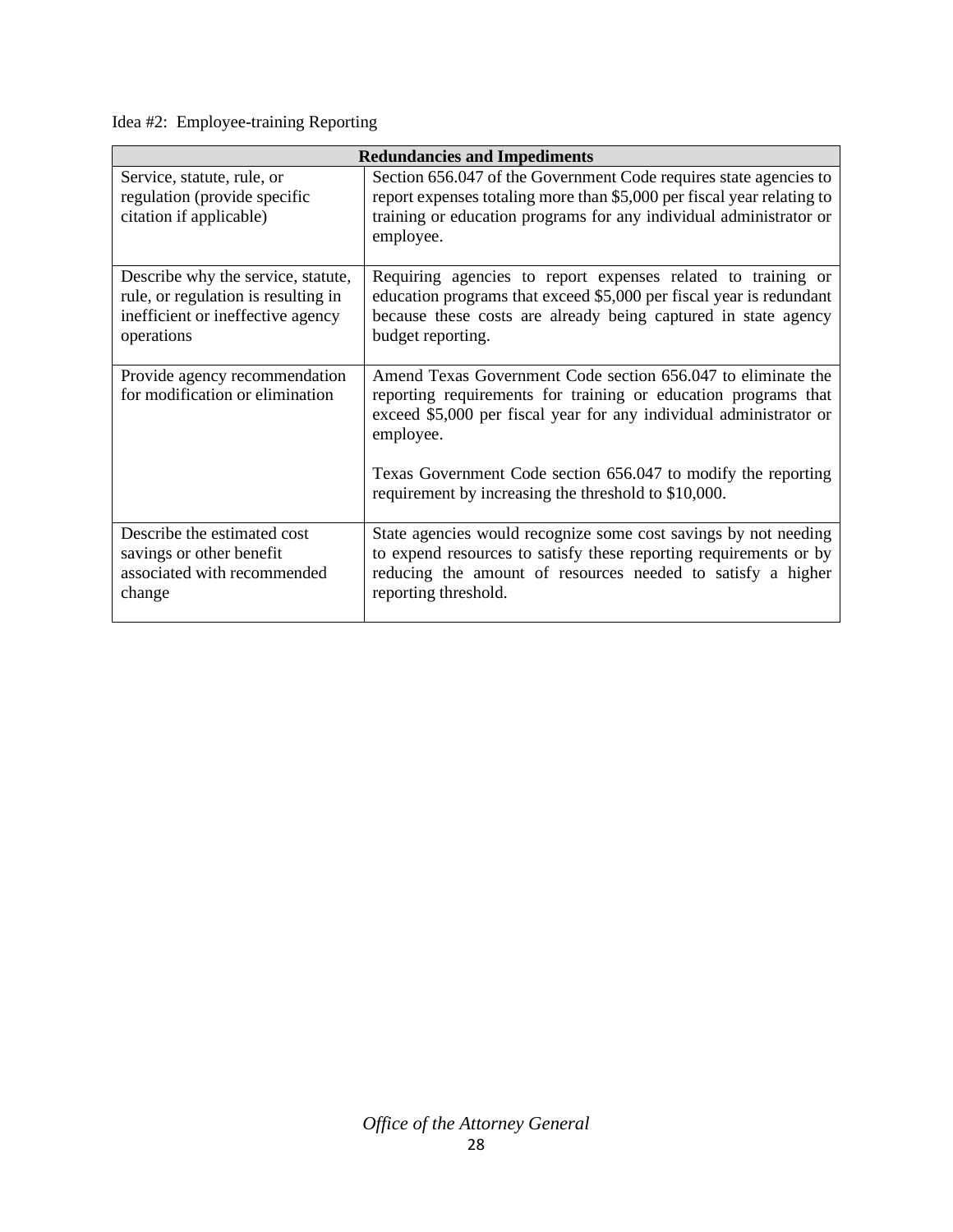Idea #3: Agency Travel Lodging Reimbursement

| <b>Redundancies and Impediments</b>                                                                                          |                                                                                                                                                                                                                                                                                                                                                                                               |  |
|------------------------------------------------------------------------------------------------------------------------------|-----------------------------------------------------------------------------------------------------------------------------------------------------------------------------------------------------------------------------------------------------------------------------------------------------------------------------------------------------------------------------------------------|--|
| Service, statute, rule, or<br>regulation (provide specific<br>citation if applicable)                                        | Section 660.113 of the Government Code restricts reimbursement<br>for lodging expenses incurred at places that are not commercial<br>lodging establishments.                                                                                                                                                                                                                                  |  |
| Describe why the service, statute,<br>rule, or regulation is resulting in<br>inefficient or ineffective agency<br>operations | Because short-term property rentals have become widely available,<br>state agencies may be able to obtain lodging rates that are lower<br>than those available at a commercial lodging establishment.<br>In addition, the state's current lodging platform often does not allow<br>the state to obtain lodging rates that are lower than the rates<br>otherwise available from other sources. |  |
| Provide agency recommendation<br>for modification or elimination                                                             | Amend Texas Government Code section 660.113 to eliminate the<br>restriction on reimbursing state employees for lodging expenses<br>incurred at a place that is not a commercial lodging establishment.<br>Amend Texas Government Code section 660.113 to clarify that use<br>of the state's lodging platform is not a prerequisite to eligible<br>reimbursements.                             |  |
| Describe the estimated cost<br>savings or other benefit<br>associated with recommended<br>change                             | The state could obtain cost savings by procuring lodging rates that<br>are lower than those currently available.                                                                                                                                                                                                                                                                              |  |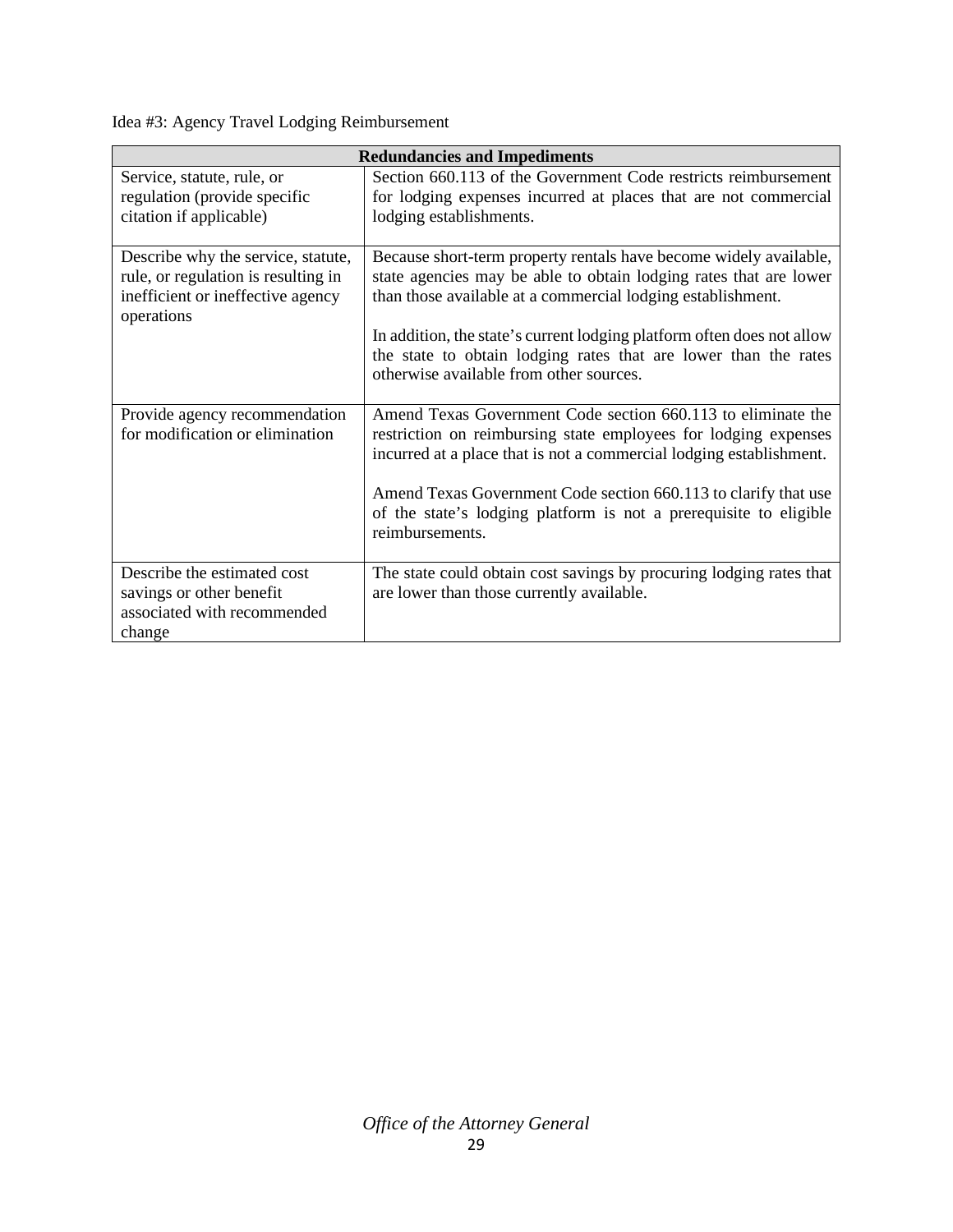Idea #4: Bond Review Board Report

| <b>Redundancies and Impediments</b>                                                                                          |                                                                                                                                                                                                                                                                                                                                                                                                                                                                                                                                                                                                                        |
|------------------------------------------------------------------------------------------------------------------------------|------------------------------------------------------------------------------------------------------------------------------------------------------------------------------------------------------------------------------------------------------------------------------------------------------------------------------------------------------------------------------------------------------------------------------------------------------------------------------------------------------------------------------------------------------------------------------------------------------------------------|
| Service, statute, rule, or<br>regulation (provide specific<br>citation if applicable)                                        | In reviewing public securities, the OAG collects information<br>about the securities to be forwarded to the Bond Review Board<br>(BRB) for inclusion in one of BRB's mandated reports to the<br>Legislature. Tex. Gov't Code, Section 1202.008; 1 Tex. Admin.<br>Code sec. $53.3(a)(15)$                                                                                                                                                                                                                                                                                                                               |
| Describe why the service, statute,<br>rule, or regulation is resulting in<br>inefficient or ineffective agency<br>operations | OAG collection of the reports made sense when BRB could only<br>receive this information in paper form and requiring its submission<br>with transcript reviewed by OAG ensured that BRB received this<br>information; however, now issuers can submit this information<br>directly to the BRB in electronic form.                                                                                                                                                                                                                                                                                                      |
| Provide agency recommendation<br>for modification or elimination                                                             | To streamline this process, section 1202.008<br>and OAG<br>administrative rule could be modified to simply require the bond<br>issuer to directly file the report electronically with the BRB and to<br>provide evidence of this filing with OAG prior to receiving the<br>OAG's approving opinion. In discussing with BRB, the OAG would<br>need to coordinate the transition with BRB, because BRB currently<br>still uses the hard copies OAG provides them. As the OAG also<br>represents the BRB, OAG should ensure that input from BRB is<br>taken into consideration prior to proceeding with any modification. |
| Describe the estimated cost<br>savings or other benefit<br>associated with recommended<br>change                             | Savings in elimination of paper copies and time it takes to collect<br>and transfer information from one agency to another. Certification<br>from issuer confirming information electronically submitted to<br>BRB as prerequisite for opinion will still ensure that information is<br>timely provided to BRB.                                                                                                                                                                                                                                                                                                        |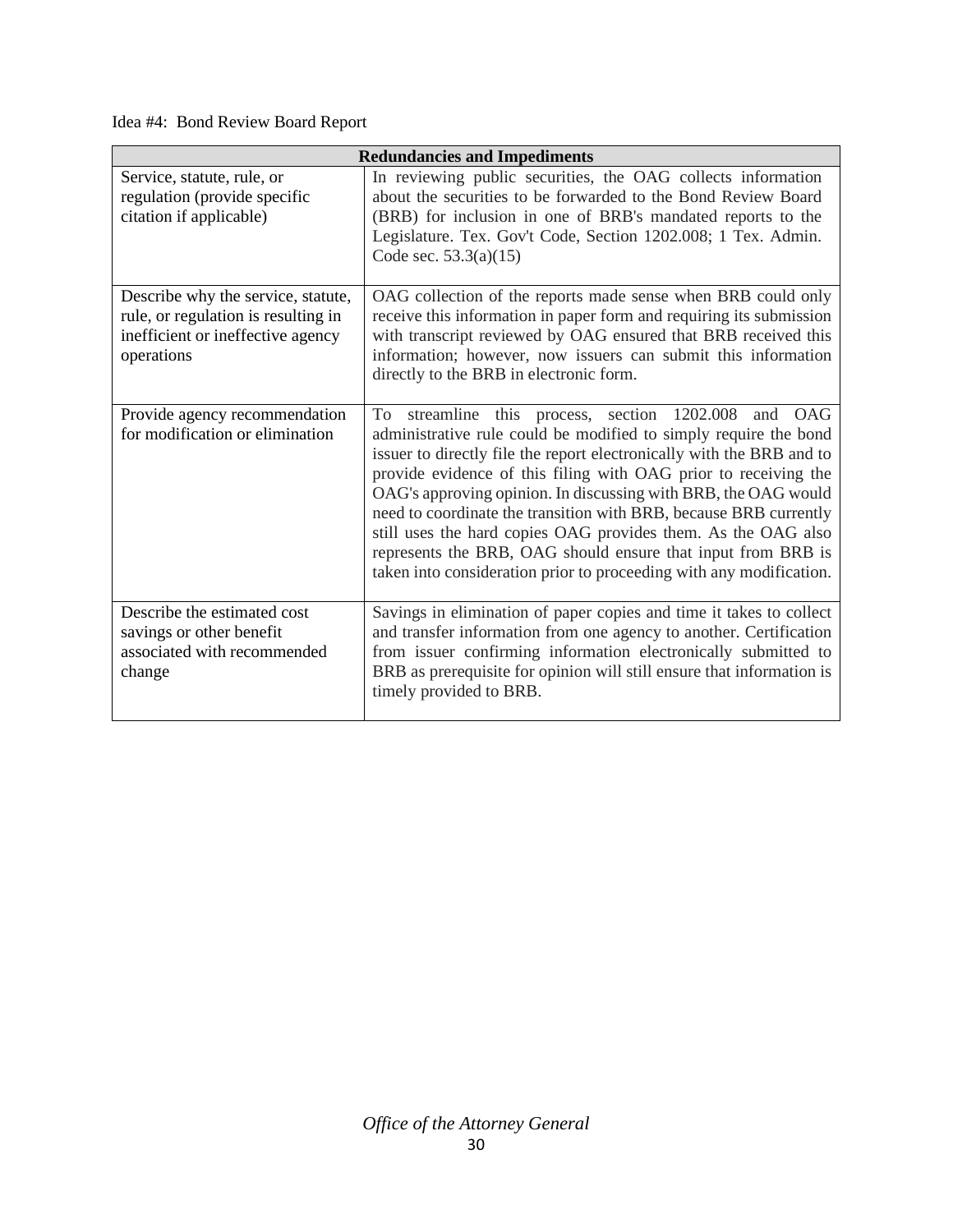## **Natural Disaster Related Redundancies and Impediments**

Idea #1: Public Information Act Electronic Filing

| <b>Natural Disaster-Related Redundancies and Impediments (If Applicable)</b>                                                 |                                                                                                                                                                                                                                                                                                                                                                                                                                                                                                                                                                                                                                                                                                                                                                          |  |
|------------------------------------------------------------------------------------------------------------------------------|--------------------------------------------------------------------------------------------------------------------------------------------------------------------------------------------------------------------------------------------------------------------------------------------------------------------------------------------------------------------------------------------------------------------------------------------------------------------------------------------------------------------------------------------------------------------------------------------------------------------------------------------------------------------------------------------------------------------------------------------------------------------------|--|
| Service, statute, rule, or                                                                                                   | Section 552.308 and 552.309 of the Government Code specify that                                                                                                                                                                                                                                                                                                                                                                                                                                                                                                                                                                                                                                                                                                          |  |
| regulation (provide specific                                                                                                 | information may be submitted to the OAG via first class United                                                                                                                                                                                                                                                                                                                                                                                                                                                                                                                                                                                                                                                                                                           |  |
| citation if applicable)                                                                                                      | States mail, common or contract carrier, interagency mail, or                                                                                                                                                                                                                                                                                                                                                                                                                                                                                                                                                                                                                                                                                                            |  |
|                                                                                                                              | through the designated OAG electronic submission service.                                                                                                                                                                                                                                                                                                                                                                                                                                                                                                                                                                                                                                                                                                                |  |
| Describe why the service, statute,<br>rule, or regulation is resulting in<br>inefficient or ineffective agency<br>operations | Most governmental bodies submit ruling requests via USPS or<br>interagency mail. The Open Records Division ("ORD") received<br>over 55,000 pieces of mail in FY 2019. This mail must be processed<br>at multiple levels before it can be reviewed and routed within ORD.<br>Once it is received by ORD, it must be handled by multiple staff<br>(sometimes as many as eight individuals including support staff and<br>attorneys) during the ruling process. This requires extensive<br>administrative resources, the physical presence and effort of<br>numerous OAG staff, and is a significant impediment to telework<br>policies.                                                                                                                                    |  |
| Provide agency recommendation<br>for modification or elimination                                                             | Amend Texas Government Code chapter 552 to require or<br>encourage electronic submission of ruling requests.                                                                                                                                                                                                                                                                                                                                                                                                                                                                                                                                                                                                                                                             |  |
| Describe the estimated cost<br>savings or other benefit<br>associated with recommended<br>change                             | Increased e-filing could result in direct cost savings because it<br>would ease some of the burden on OAG's mail center operations<br>and staff. In addition, increased e-filing would accommodate more<br>flexible telecommuting policies. This could allow the OAG to<br>reduce the number of employees in the office, thereby reducing the<br>overall need for office space and necessary equipment. It would also<br>help to mitigate the need to be physically present in the office during<br>a disaster or emergency scenario, especially one involving<br>contagious diseases that could be spread through the mail. Increased<br>e-filing, especially with an updated/modernized e-filing system,<br>could also increase the efficiency of ORD file processing. |  |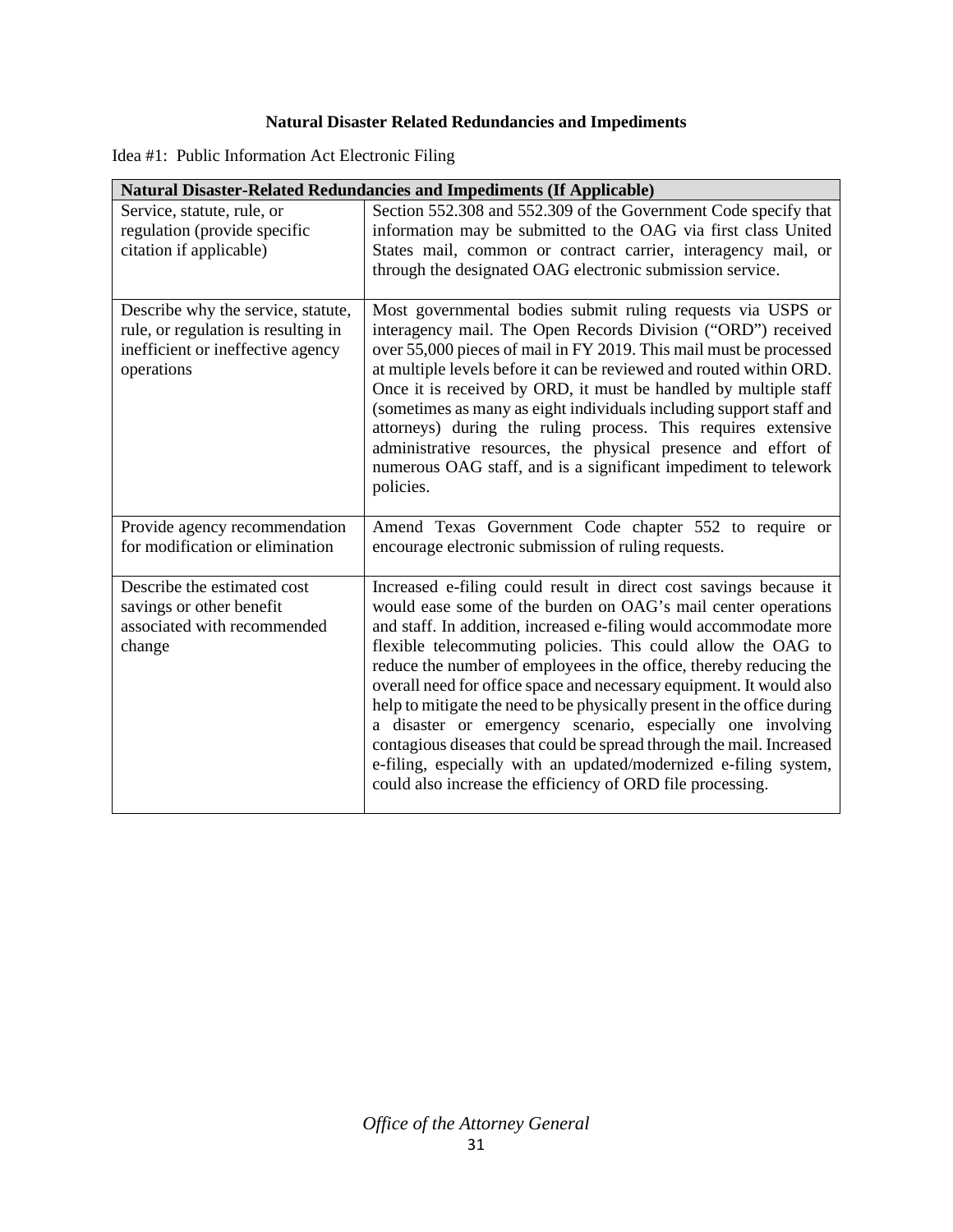## Idea #2: Disaster Counsel

| <b>Natural Disaster-Related Redundancies and Impediments (If Applicable)</b>                                                 |                                                                                                                                                                                                                                                                                                                                                                          |
|------------------------------------------------------------------------------------------------------------------------------|--------------------------------------------------------------------------------------------------------------------------------------------------------------------------------------------------------------------------------------------------------------------------------------------------------------------------------------------------------------------------|
| Service, statute, rule, or<br>regulation (provide specific<br>citation if applicable)                                        | Section 418.193 of the Government Code allows the OAG to<br>provide legal counsel to cities and counties under a declared<br>disaster.                                                                                                                                                                                                                                   |
| Describe why the service, statute,<br>rule, or regulation is resulting in<br>inefficient or ineffective agency<br>operations | Due to potential ethical issues, OAG must ensure that it is handling<br>its current advisory process in a manner that complies with the<br>Texas Disciplinary Rules of Professional Conduct (i.e., avoiding<br>actual or potential conflicts of interest). This could mean that we are<br>unable to provide legal counsel to entities that may need emergency<br>advice. |
| Provide agency recommendation<br>for modification or elimination                                                             | Amend Texas Government Code section 418.193 to clarify that<br>OAG's legal counsel is provided as "guidance" or "advice" rather<br>than "legal counsel," and is limited to informing cities and counties<br>about legal requirements and authority generally surrounding<br>disaster-related issues.                                                                     |
| Describe the estimated cost<br>savings or other benefit<br>associated with recommended<br>change                             | OAG should be able to provide necessary advice to eligible<br>requestors in times of disaster. Doing so may be limited under the<br>current statute, if a single request could prevent OAG from<br>responding to other requests for assistance under our ethical rules.                                                                                                  |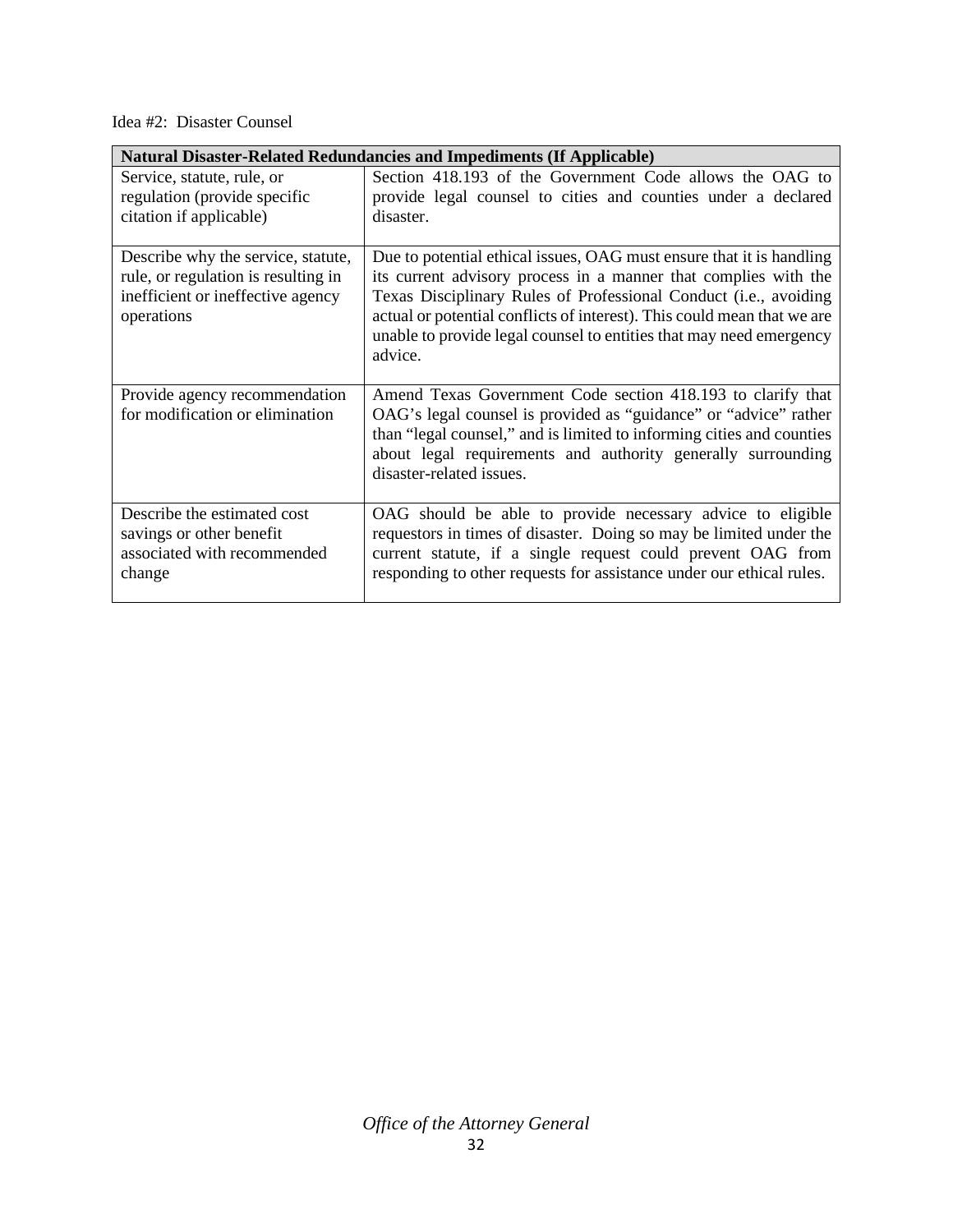|                                                                                                                                                                                                                                                                                                                           | Schedule A: Budget Structure - Goals, Objectives and<br><b>Outcome Measures, Strategies and Output,</b><br><b>Efficiency and Explanatory Measures</b><br>For Fiscal Years 2022-2023                                                                                                                                                                                                                                                                                                                                                                                                                                                                                                                                                                                                                                                                                                                                                                                                                                                                        |
|---------------------------------------------------------------------------------------------------------------------------------------------------------------------------------------------------------------------------------------------------------------------------------------------------------------------------|------------------------------------------------------------------------------------------------------------------------------------------------------------------------------------------------------------------------------------------------------------------------------------------------------------------------------------------------------------------------------------------------------------------------------------------------------------------------------------------------------------------------------------------------------------------------------------------------------------------------------------------------------------------------------------------------------------------------------------------------------------------------------------------------------------------------------------------------------------------------------------------------------------------------------------------------------------------------------------------------------------------------------------------------------------|
| Goal 1:                                                                                                                                                                                                                                                                                                                   | PROVIDE LEGAL SERVICES<br>To provide skillful and high quality legal representation, counsel, and<br>assistance for the State of Texas and its authorized entities and<br>employees in the lawful performance of their duties.                                                                                                                                                                                                                                                                                                                                                                                                                                                                                                                                                                                                                                                                                                                                                                                                                             |
| <b>Operational Goals:</b>                                                                                                                                                                                                                                                                                                 | <b>Executive Management and Administration</b><br>Provide Legal Services<br>Criminal Justice and Investigations                                                                                                                                                                                                                                                                                                                                                                                                                                                                                                                                                                                                                                                                                                                                                                                                                                                                                                                                            |
| Objective:                                                                                                                                                                                                                                                                                                                | LEGAL COUNSEL AND LITIGATION<br>To provide skillful and high quality legal counsel and litigation support<br>for cases referred by the State of Texas and its authorized entities and<br>employees in the lawful performance of their duties during each year of<br>the strategic plan.                                                                                                                                                                                                                                                                                                                                                                                                                                                                                                                                                                                                                                                                                                                                                                    |
| <b>Strategy:</b>                                                                                                                                                                                                                                                                                                          | <b>LEGAL SERVICES</b><br>Respond to the legal counsel needs of the State of Texas and its<br>authorized entities and employees by providing appropriate legal advice<br>and answers to legal questions posed by state agencies and certain office<br>holders, including the issuance of formal opinions and open records<br>letters and decisions. Respond to the litigation needs of the State of<br>Texas and its authorized entities and employees defending and enforcing<br>Texas law through the use of appropriate pre-trial and trial actions.<br>Provide investigative and prosecutorial assistance to local and federal<br>criminal justice organizations in response to a variety of law enforcement<br>challenges. Pro-actively investigate cyber crimes such as child<br>pornography, solicitation of minors, identity theft and fraud. Locate and<br>apprehend convicted sex offenders who have failed to comply with<br>mandated sex offender registration requirements. Investigate and<br>prosecute human trafficking and election fraud. |
| <b>Outcome Measure:</b><br><b>Outcome Measure:</b><br><b>Output Measure:</b><br><b>Output Measure:</b><br><b>Output Measure:</b><br><b>Efficiency Measure:</b><br><b>Explanatory Measure:</b><br><b>Explanatory Measure:</b><br><b>Explanatory Measure:</b><br><b>Explanatory Measure:</b><br><b>Explanatory Measure:</b> | Delinquent State Revenue Collected (Key)<br>Ratio of Total Legal Services Caseload to Cases Closed/Settled<br>Legal Hours Billed to Litigation and Legal Counsel (Key)<br>Legal Hours Billed to ADR<br>Legal Hours Billed to Colonias Project<br>Average Cost Per Legal Hour (Key)<br>Legal Hours Billed to Legal Counsel<br>Legal Hours Billed to Litigation<br><b>Consumer Protection Complaints Closed</b><br>Formal Opinions and Open Records Letters and Decisions Issued<br>Number of Criminal Investigations Call for Service Requests                                                                                                                                                                                                                                                                                                                                                                                                                                                                                                              |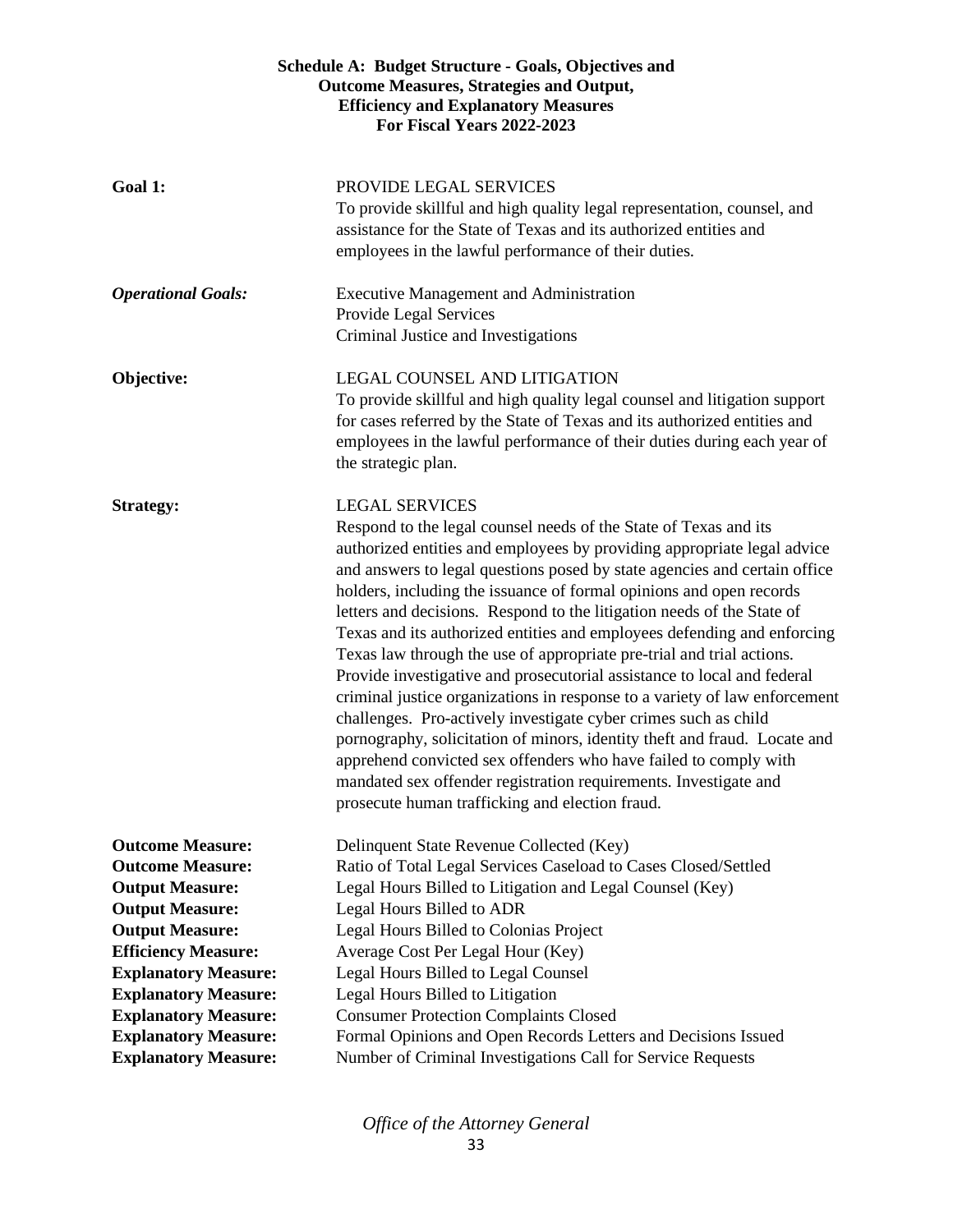| <b>Schedule A: Budget Structure - Goals, Objectives and</b><br><b>Outcome Measures, Strategies and Output,</b><br><b>Efficiency and Explanatory Measures</b><br>For Fiscal Years 2022-2023 |                                                                                                                                                                                                                                                                 |
|--------------------------------------------------------------------------------------------------------------------------------------------------------------------------------------------|-----------------------------------------------------------------------------------------------------------------------------------------------------------------------------------------------------------------------------------------------------------------|
| Goal 2:                                                                                                                                                                                    | <b>ENFORCE CHILD SUPPORT LAW</b><br>To enforce aggressively and fairly both state and federal child support<br>laws and regulations.                                                                                                                            |
| <b>Operational Goals:</b>                                                                                                                                                                  | <b>Executive Management and Administration</b><br><b>Enforce Child Support Laws</b>                                                                                                                                                                             |
| Objective:                                                                                                                                                                                 | <b>COLLECT CHILD SUPPORT</b><br>To collect court-ordered child support through the use of administrative<br>actions and all available legal actions allowed by state and federal laws<br>and regulations. Operate a federally mandated state disbursement unit. |
| <b>Strategy:</b>                                                                                                                                                                           | <b>CHILD SUPPORT ENFORCEMENT</b><br>Collect court-ordered child support through the use of the following:<br>establish paternity; establish child support obligations; enforce child<br>support obligations; and receive and distribute child support monies.   |
| <b>Outcome Measure:</b>                                                                                                                                                                    | Percent of Title IV-D Cases That Have Court Orders (Key)                                                                                                                                                                                                        |
| <b>Outcome Measure:</b>                                                                                                                                                                    | Percent of All Current Child Support Amounts Due That Are Collected<br>(Key)                                                                                                                                                                                    |
| <b>Outcome Measure:</b>                                                                                                                                                                    | Percent of Paying Cases Among Title IV-D Cases in Arrears (Key)                                                                                                                                                                                                 |
| <b>Outcome Measure:</b><br><b>Output Measure:</b>                                                                                                                                          | Percent of Paternity Establishment for Out of Wedlock Births (Key)<br>Amount of Title IV-D Child Support Collected (in Millions) (Key)                                                                                                                          |
| <b>Output Measure:</b>                                                                                                                                                                     | Number of IV-D Children for Whom Paternity Has Been Established                                                                                                                                                                                                 |
| <b>Output Measure:</b>                                                                                                                                                                     | Number of Child Support Obligations Established                                                                                                                                                                                                                 |
| <b>Output Measure:</b>                                                                                                                                                                     | Number of Income Withholdings Initiated                                                                                                                                                                                                                         |
| <b>Efficiency Measure:</b><br><b>Explanatory Measure:</b>                                                                                                                                  | Ratio of Total Dollars Collected Per Dollar Spent (Key)<br>Number of Paternity Acknowledgements                                                                                                                                                                 |
| <b>Explanatory Measure:</b>                                                                                                                                                                | <b>Current TANF Cases As Percent of Total Caseload</b>                                                                                                                                                                                                          |
| <b>Explanatory Measure:</b>                                                                                                                                                                | Child Support Collected through IRS Offsets (in Millions)                                                                                                                                                                                                       |
| <b>Explanatory Measure:</b>                                                                                                                                                                | Number of Hard to Work Cases                                                                                                                                                                                                                                    |
| <b>Strategy:</b>                                                                                                                                                                           | STATE DISBURSEMENT UNIT<br>Operate a state disbursement unit that receives and processes all eligible<br>child support payments.                                                                                                                                |
| <b>Output Measure:</b><br><b>Efficiency Measure:</b><br><b>Efficiency Measure:</b>                                                                                                         | Number of Payment Receipts Processed by the SDU Vendor (Key)<br>Average Cost Per Payment Receipt Processed by the SDU Vendor<br>Percent of Payment Receipts Processed Then Disbursed within Two<br>Days of Receipt                                              |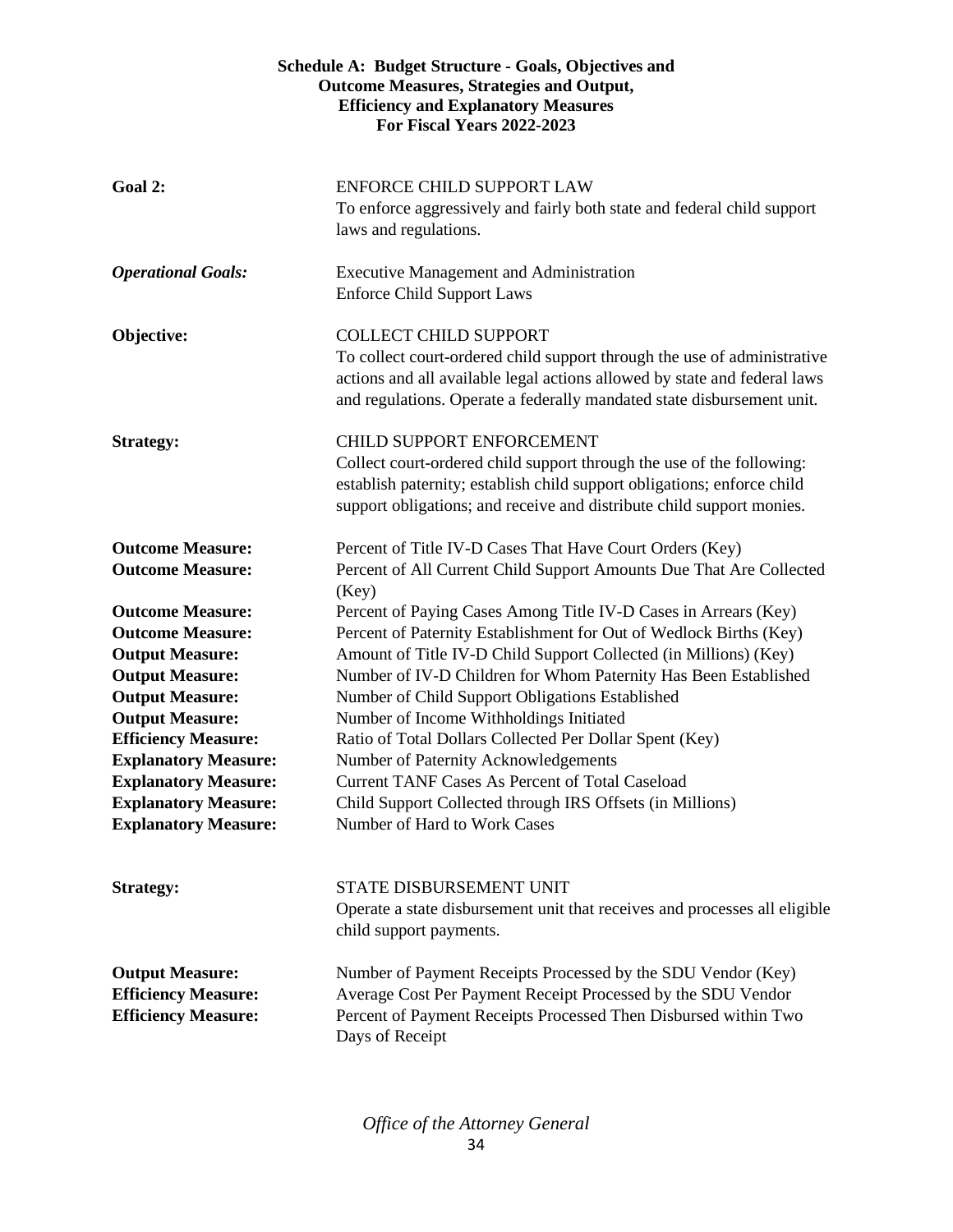| <b>Schedule A: Budget Structure - Goals, Objectives and</b><br><b>Outcome Measures, Strategies and Output,</b><br><b>Efficiency and Explanatory Measures</b><br>For Fiscal Years 2022-2023                                  |                                                                                                                                                                                                                                                                                                                                                                                                                 |  |
|-----------------------------------------------------------------------------------------------------------------------------------------------------------------------------------------------------------------------------|-----------------------------------------------------------------------------------------------------------------------------------------------------------------------------------------------------------------------------------------------------------------------------------------------------------------------------------------------------------------------------------------------------------------|--|
| Goal 3:                                                                                                                                                                                                                     | <b>CRIME VICTIMS' SERVICES</b><br>To provide services and information to victims of crime in a caring,<br>sensitive, and efficient manner.                                                                                                                                                                                                                                                                      |  |
| <b>Operational Goals:</b>                                                                                                                                                                                                   | <b>Executive Management and Administration</b><br>Crime Victim Services and Victims Assistance Grants                                                                                                                                                                                                                                                                                                           |  |
| Objective:                                                                                                                                                                                                                  | REVIEW/COMPENSATE VICTIMS<br>To provide assistance to victims of crime through direct compensation<br>payments, training, grants, and contracts to victim assistance providers.                                                                                                                                                                                                                                 |  |
| <b>Strategy:</b>                                                                                                                                                                                                            | <b>CRIME VICTIMS' COMPENSATION</b><br>Obtain and review all claims for crime victims' compensation in<br>accordance with state and federal regulations to determine eligibility for<br>payment; ensure that all bills are reviewed for medical reasonableness<br>and necessity and paid at the correct rate and that limits are not exceeded.                                                                   |  |
| <b>Outcome Measure:</b><br><b>Outcome Measure:</b><br><b>Output Measure:</b><br><b>Output Measure:</b><br><b>Output Measure:</b><br><b>Efficiency Measure:</b><br><b>Efficiency Measure:</b><br><b>Explanatory Measure:</b> | Amount of Crime Victims' Compensation Awarded (Key)<br>Number of Crime Victims Who Received an Initial Award<br>Number of Eligibility Determinations Made<br>Number of CVC Training Participants<br>Number of CVC Outreach Recipients<br>Average Cost to Analyze a Claim and Make an Award<br>Average Number of Days to Analyze a Claim and Make an Award (Key)<br>Number of Crime Victim Applications Received |  |
| <b>Strategy:</b>                                                                                                                                                                                                            | <b>VICTIMS ASSISTANCE</b><br>Provide grants or contracts, training, and technical assistance to support<br>victim-related services or assistance in the state; certify Sexual Assault<br>Nurse Examiners and sexual assault advocate training programs; and<br>provide victims of family violence, sexual assault, and stalking with a<br>confidential mailing address and a means of receiving mail.           |  |
| <b>Output Measure:</b>                                                                                                                                                                                                      | Number of Entities Which Receive a Grant or Contract for Victim<br><b>Services or Victim Assistance</b>                                                                                                                                                                                                                                                                                                         |  |
| <b>Output Measure:</b>                                                                                                                                                                                                      | <b>Total Dollars Awarded to Victim Services or Victim Assistance</b><br>Programs                                                                                                                                                                                                                                                                                                                                |  |
| <b>Output Measure:</b><br><b>Output Measure:</b>                                                                                                                                                                            | Number of Sexual Assault Training Participants<br>Number of Sexual Assault Outreach Recipients                                                                                                                                                                                                                                                                                                                  |  |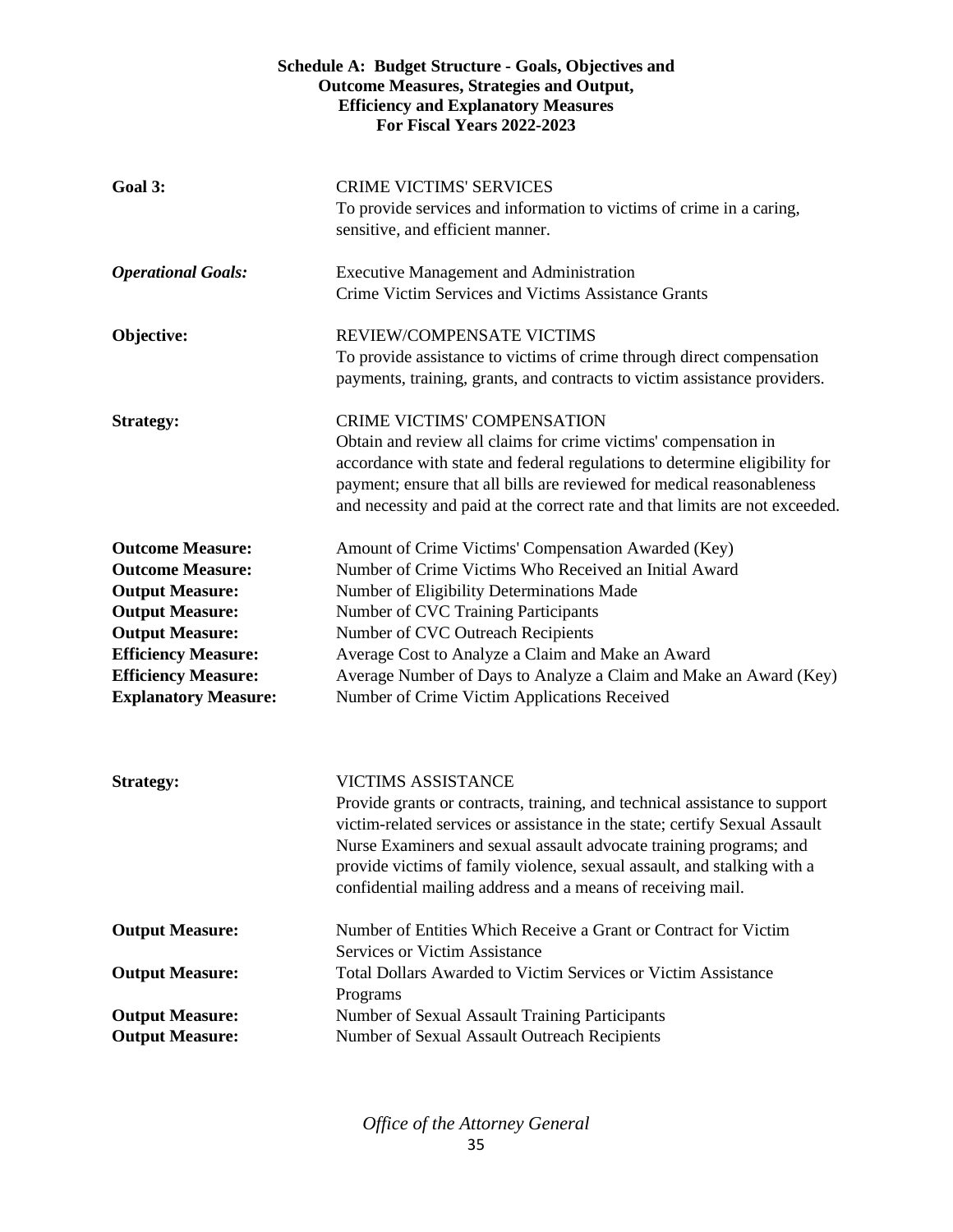| <b>Schedule A: Budget Structure - Goals, Objectives and</b><br><b>Outcome Measures, Strategies and Output,</b><br><b>Efficiency and Explanatory Measures</b><br>For Fiscal Years 2022-2023 |                                                                                                                                                                                                                                                                                                                                                                                                                                                                                      |  |
|--------------------------------------------------------------------------------------------------------------------------------------------------------------------------------------------|--------------------------------------------------------------------------------------------------------------------------------------------------------------------------------------------------------------------------------------------------------------------------------------------------------------------------------------------------------------------------------------------------------------------------------------------------------------------------------------|--|
| Goal 4:                                                                                                                                                                                    | <b>REFER MEDICAID CRIMES</b><br>To provide an environment free of fraud, physical abuse, and criminal<br>neglect for Medicaid recipients and the Medicaid program.                                                                                                                                                                                                                                                                                                                   |  |
| <b>Operational Goals:</b>                                                                                                                                                                  | <b>Executive Management and Administration</b><br>Criminal Justice and Investigations                                                                                                                                                                                                                                                                                                                                                                                                |  |
| Objective:                                                                                                                                                                                 | <b>MEDICAID CRIME CONTROL</b><br>To conduct a statewide program of investigation and to refer for<br>prosecution 100 percent of discovered violations of the Texas Medicaid<br>Program as required by federal regulations during each year of the<br>strategic plan.                                                                                                                                                                                                                 |  |
| <b>Strategy:</b>                                                                                                                                                                           | <b>MEDICAID INVESTIGATION</b><br>Conduct a statewide program of investigation and refer for prosecution<br>all violations of laws pertaining to fraud in the administration of the<br>Texas Medicaid Program, the provision of medical assistance, and the<br>activities of providers of medical assistance under the State Medicaid<br>Plan. Review complaints alleging abuse or neglect of patients in health<br>care facilities receiving payments under the State Medicaid Plan. |  |
| <b>Outcome Measure:</b><br><b>Output Measure:</b><br><b>Output Measure:</b><br><b>Efficiency Measure:</b>                                                                                  | Amount of Medicaid Over-payments Identified<br>Number of Investigations Concluded (Key)<br>Number of Cases Referred for Prosecution<br><b>Average Cost Per Investigation Concluded</b>                                                                                                                                                                                                                                                                                               |  |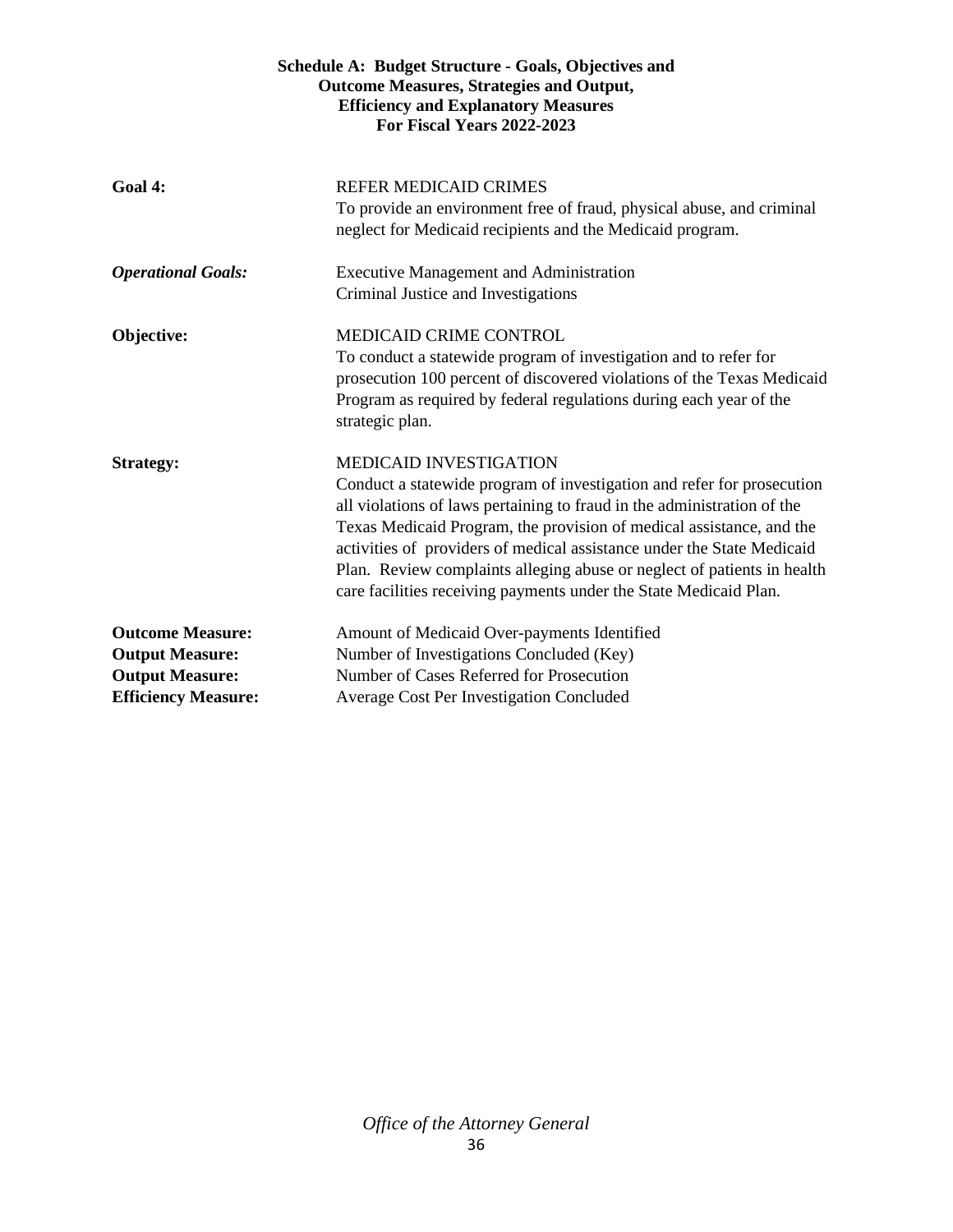#### **Schedule A: Budget Structure - Goals, Objectives and Outcome Measures, Strategies and Output, Efficiency and Explanatory Measures For Fiscal Years 2022-2023**

| Goal 5:                   | <b>GENERAL ADMINISTRATION</b><br>General Administration.                                                                                                                                                 |
|---------------------------|----------------------------------------------------------------------------------------------------------------------------------------------------------------------------------------------------------|
| <b>Operational Goals:</b> | <b>Executive Management and Administration</b>                                                                                                                                                           |
| Objective:                | <b>AGENCY IT PROJECTS</b><br>Provide oversight and administration of major information technology<br>projects, with the objective of completing all administered projects<br>within schedule and budget. |
| <b>Strategy:</b>          | <b>AGENCY IT PROJECTS</b><br>Provide oversight and administration of major information technology<br>projects, with the objective of completing all administered projects<br>within schedule and budget. |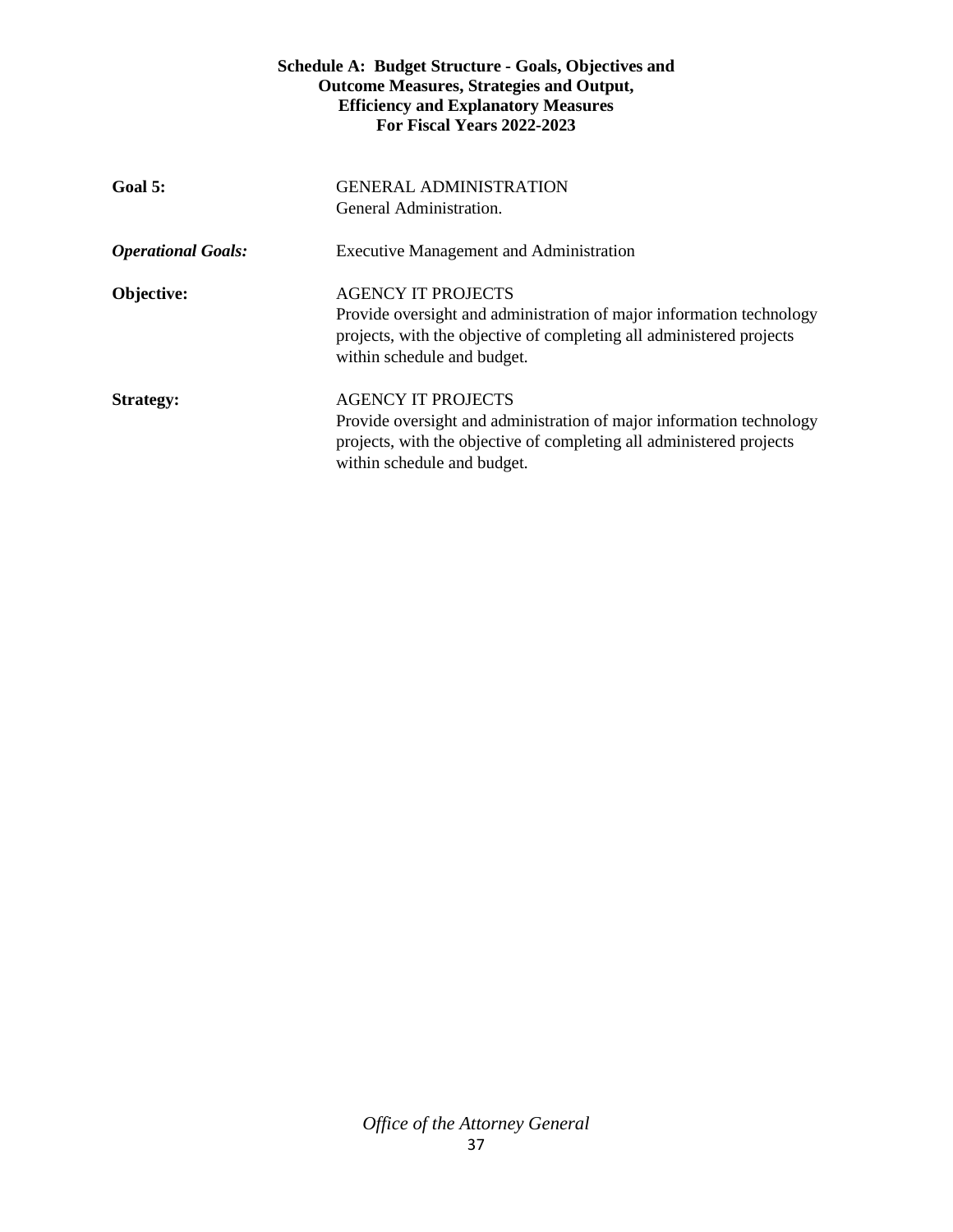# **Schedule A: Budget Structure - Goals, Objectives and Outcome Measures, Strategies and Output, Efficiency and Explanatory Measures For Fiscal Years 2022-2023**

| Goal 6:                   | ADMINISTRATIVE SUPPORT for SORM<br>Provide administrative support to the State Office of Risk Management<br>in administering state employees workers' compensation. |
|---------------------------|---------------------------------------------------------------------------------------------------------------------------------------------------------------------|
| <b>Operational Goals:</b> | <b>Executive Management and Administration</b>                                                                                                                      |
| Objective:                | ADMINISTRATIVE SUPPORT for SORM<br>Provide administrative support to the State Office of Risk Management<br>in administering state employee workers' compensation.  |
| <b>Strategy:</b>          | ADMINISTRATIVE SUPPORT for SORM<br>Provide administrative support to the State Office of Risk Management.                                                           |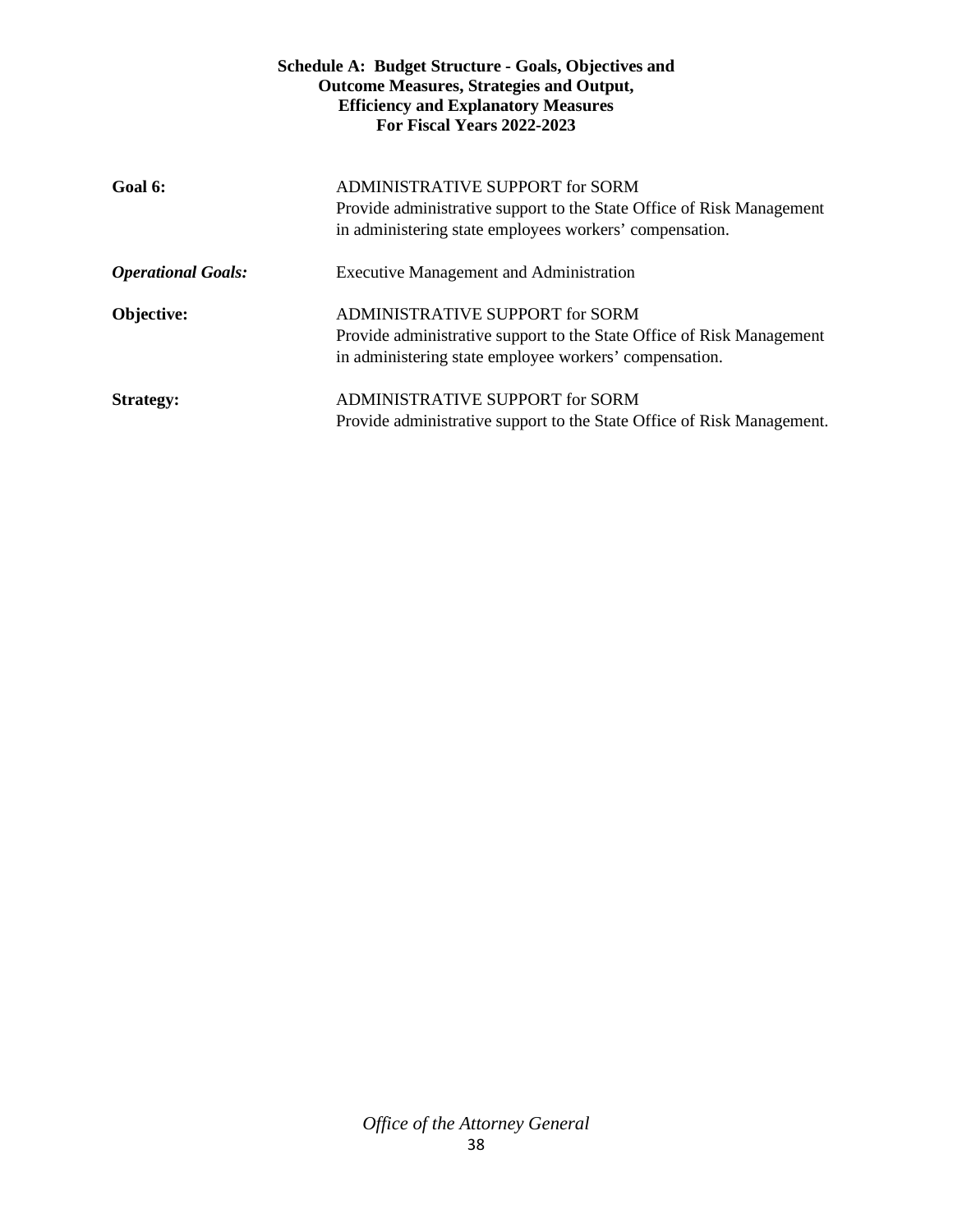## **Goal: PROVIDE LEGAL SERVICES**

To provide skillful and high quality legal representation, counsel, and assistance for the State of Texas and its authorized entities and employees in the lawful performance of their duties.

# **Objective: LEGAL COUNSEL AND LITIGATION**

To provide skillful and high quality legal counsel and litigation support for cases referred by the State of Texas and its authorized entities and employees in the lawful performance of their duties during each year of the strategic plan.

## **Outcome Measure: Delinquent State Revenue Collected (Key)**

**Definition:** This measure reflects the total dollar amount collected or obtained on delinquent taxes, debts, fees, fines, penalties and other obligations, after they have been certified or referred by a State agency to the OAG Bankruptcy & Collections Division or OAG involvement is requested. These accounts are referred either after State agency efforts have been exhausted or legal representation in bankruptcy court is required.

**Purpose/Importance:** This measure reflects the agency's compliance with and success in meeting both its statutory and appropriation act requirements to attempt collection on all delinquent debts and obligations owed to the state and to its agencies.

**Source/Collection of Data:** Client State agencies furnish monthly or periodic reports which document payments that agencies receive on delinquent accounts in a certified, bankruptcy, collection or judgment status.

Amounts collected on behalf of certain state agencies are documented by the OAG's Accounting Division each month through copies of deposit and clearance vouchers.

**Method of Calculation:** The calculation for this measure is a cumulative count of delinquent state revenue collected.

**Data Limitations:** The amount of collectible delinquent revenue is a function of the amount, age and nature of delinquent obligations referred to the OAG and is affected by external factors including the state of the economy, the unemployment rate, and the increase or decrease in national bankruptcy filings for businesses and individuals.

**Calculation Type:** Non-Cumulative.

**New Measure:** No.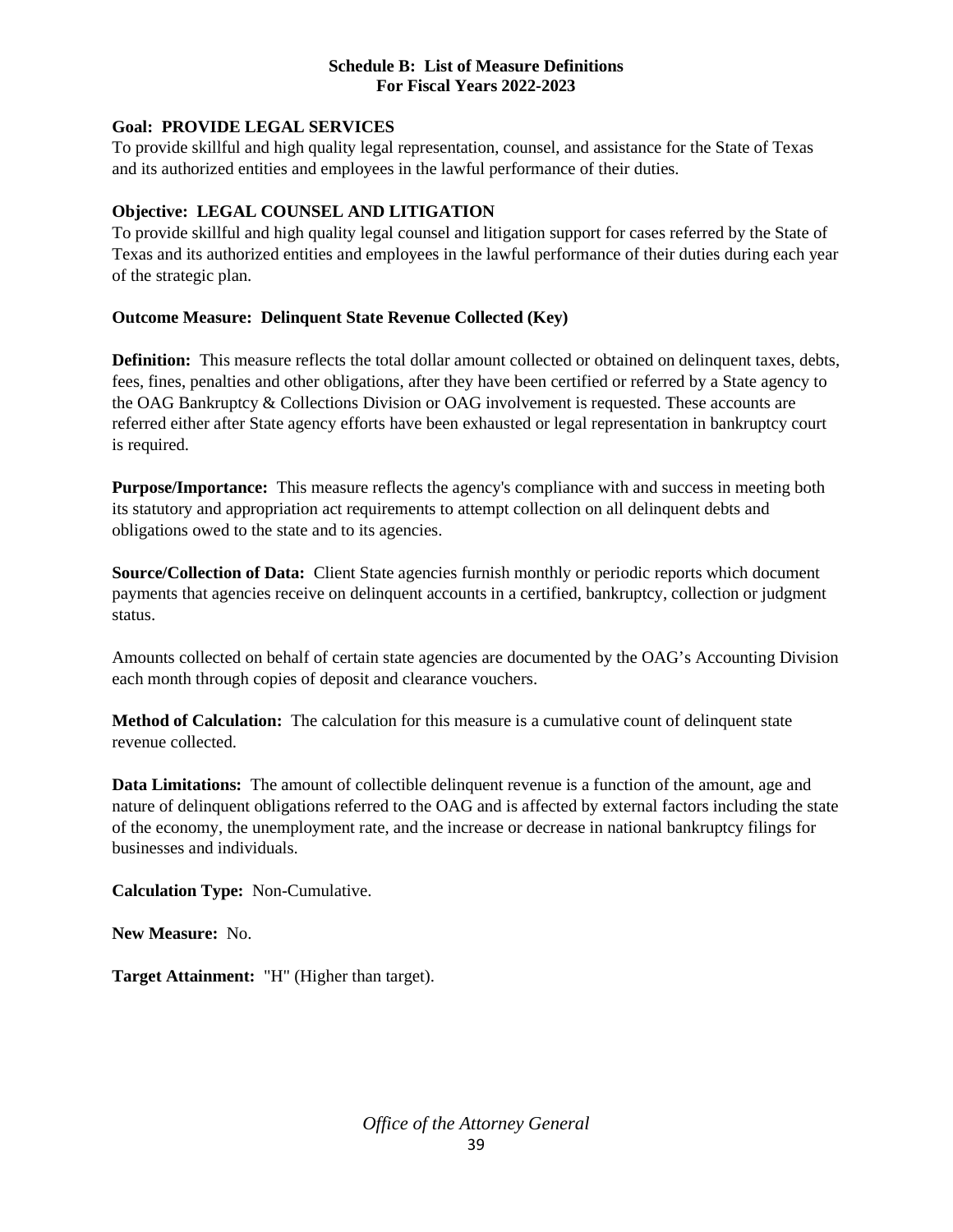# **Outcome Measure: Ratio of Total Legal Services Caseload to Cases Closed/Settled**

**Definition:** The total number of litigation cases open at any time during the year as compared to the total number of litigation cases closed during that same fiscal year.

**Purpose/Importance:** On an annual basis, the ratio is used to demonstrate increases and decreases in open and closed cases, which may reflect a sharp increase in certain types of lawsuits requiring a reallocation of resources.

**Source/Collection of Data:** Reports from the OAG's electronic case management systems.

**Method of Calculation:** The formula for this measure is the number of cases pending August 31 of the prior fiscal year plus the number of opened and reopened cases from September 1 through August 31 of the current fiscal year. This amount is divided by the number of closed cases from September 1 through August 31 (current fiscal year). The ratio is the total open caseload (the final calculated number) to the number of cases closed/settled (one). Example: 3.5:1 -- for every 3.5 cases that are open at any time during the fiscal year, one is closed.

**Data Limitations:** Legal cases are referred to and initiated by this office. The amount of time spent on a case and the number of cases defended is not totally within the OAG's control. External factors such as opposing parties, depositions, court dockets, etc., can impact time spent on a case.

**Calculation Type:** Non-Cumulative.

**New Measure:** No.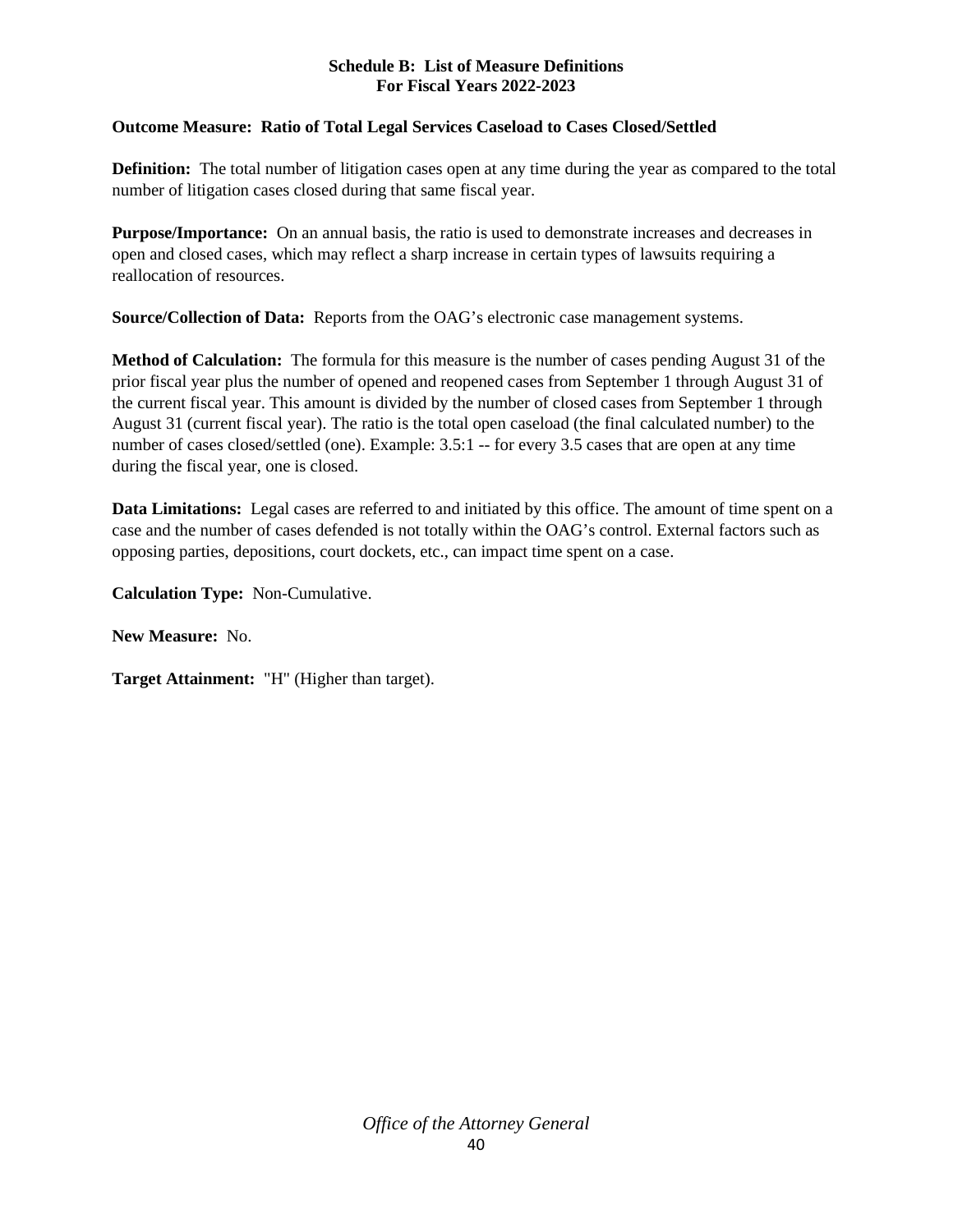### **Strategy: LEGAL SERVICES**

Respond to the legal counsel needs of the State of Texas and its authorized entities and employees by providing appropriate legal advice and answers to legal questions posed by state agencies and certain office holders, including the issuance of formal opinions and open records letters and decisions. Respond to the litigation needs of the State of Texas and its authorized entities and employees defending and enforcing Texas law through the use of appropriate pre-trial and trial actions. Provide investigative and prosecutorial assistance to local and federal criminal justice organizations in response to a variety of law enforcement challenges. Pro-actively investigate cyber crimes such as child pornography, solicitation of minors, identity theft and fraud. Locate and apprehend convicted sex offenders who have failed to comply with mandated sex offender registration requirements. Investigate and prosecute human trafficking and election fraud.

## **Output Measure: Legal Hours Billed to Litigation and Legal Counsel (Key)**

**Definition:** The total number of hours attributed to cases designated by set-up status as legal counsel and litigation cases (see explanatory measures Number of Hours Billed to Legal Counsel and Number of Hours Billed to Litigation for definitions).

**Purpose/Importance:** The OAG is charged by the State Constitution to represent the State in all matters before the Texas Supreme Court to which the State is a party, to defend and enforce the laws and Constitution of the State of Texas, represent the State and its agencies and employees in litigation, approve public bond issues, and to provide legal advice to the Governor, other elected officials and other duties as may be required by law. This measure is an indicator of the amount of legal services delivered to the State, state agencies and other designated clients.

**Source/Collection of Data:** Legal hours worked by agency time keepers (attorneys, law clerks, legal assistants, investigators, and other classified positions) are entered into the OAG's Timekeeping system every month for work done in the prior month. The source document is an automated OAG Timekeeping Report.

**Method of Calculation:** The calculation for this measure is a cumulative count of litigation and legal counsel hours entered into the OAG Timekeeping system.

**Data Limitations:** The amount of legal hours worked is dependent upon the number of agency time keepers.

**Calculation Type:** Cumulative.

**New Measure:** No.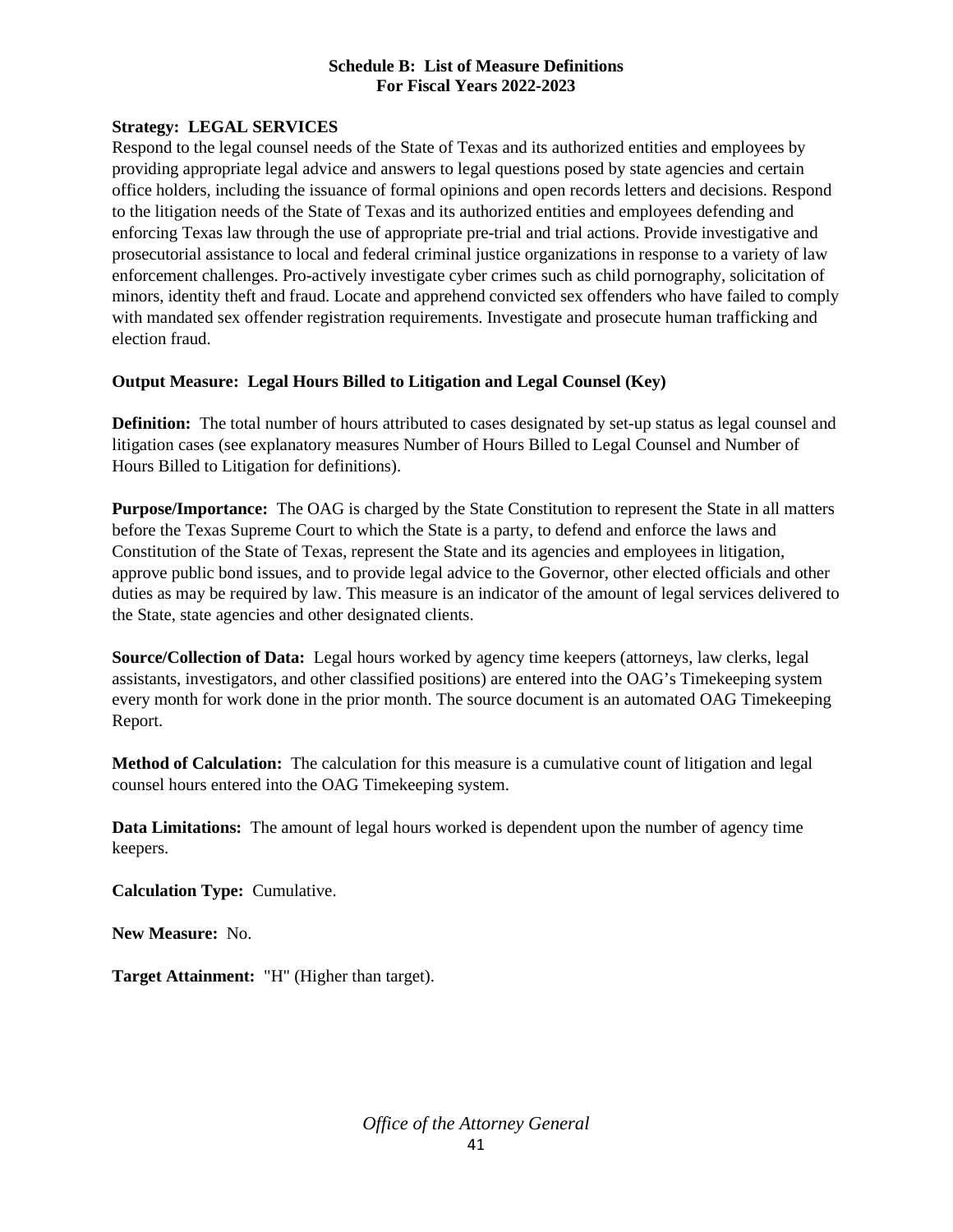# **Output Measure: Legal Hours Billed to ADR**

**Definition:** The total number of hours attributed to the alternative dispute resolution (DR) time keeping code, which includes mediation, settlement conferences, and all other types of alternative dispute resolution.

**Purpose/Importance:** Alternative Dispute Resolution utilizes procedures for settling disputes by means other than litigation (i.e., arbitration, mediation, etc.).

**Source/Collection of Data:** Legal hours worked by agency time keepers (attorneys, law clerks, legal assistants, investigators, and other classified positions) are entered into the OAG's Timekeeping system every month for work done in the prior month.

NOTE: ADR hours are part of reported Number of Legal Hours Billed. Although most ADR hours worked are applied to cases with a set-up status of litigation, some ADR hours are applied to legal counsel cases. The source document is an automated OAG Timekeeping Report for Hours Billed to ADR.

**Method of Calculation:** The calculation for this measure is a cumulative count of Alternative Dispute Resolution hours entered into the OAG Timekeeping system.

**Data Limitations:** The amount of ADR hours worked is dependent upon the number of legal cases in which ADR is utilized (ADR may not always be an appropriate means of settling legal disputes).

**Calculation Type:** Cumulative.

**New Measure:** No.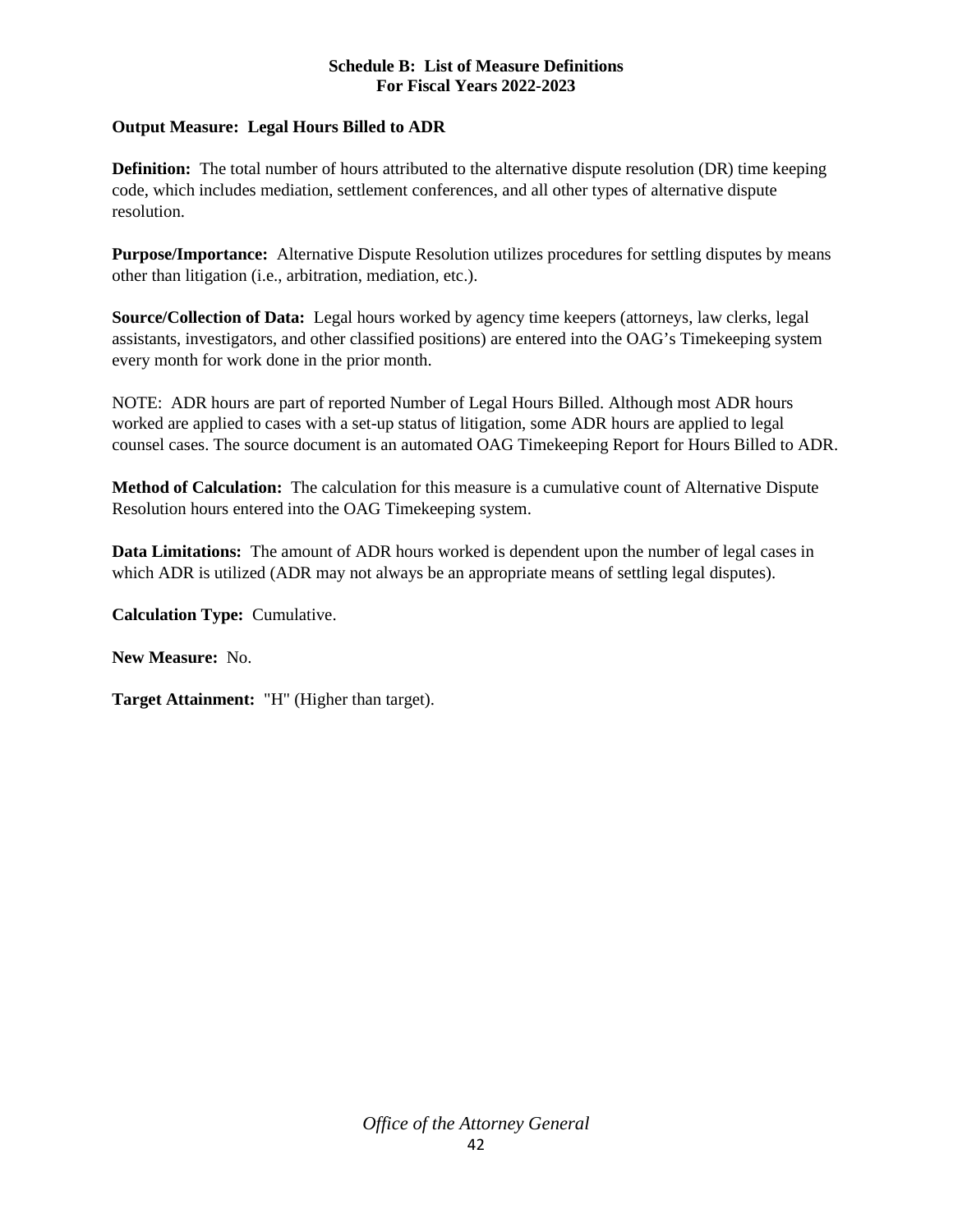# **Output Measure: Legal Hours Billed to Colonias Project**

**Definition:** The total number of litigation and legal counsel hours attributed to cases designated as colonias cases. A case is assumed to be a colonias case if it involves compliance investigation, enforcement litigation, educational outreach, or legal research concerning land subdivision and colonias prevention laws in counties located fully or partially within 50 miles of the Texas-Mexico border, or counties fully or partially within 100 miles of the Texas-Mexico border that contain the majority of the area of a municipality with a population of more than 250,000, or counties that are economically distressed as defined by law. The primary laws involved in OAG colonias cases are Local Government Code Chapters 212 and 232, Water Code Chapters 16 and 17, Property Code Chapter 5, Texas Water Development Board model subdivision rules, and the Texas Commission on Environmental Quality rules for on-site sewage facilities and drinking water standards.

**Purpose/Importance:** The typical colonias enforcement case brought by the OAG is against a residential subdivision developer who has failed to meet minimum state standards for the platting or sale of residential subdivision lots, including requirements for safe drinking water and waste water treatment.

**Source/Collection of Data:** Legal hours worked by agency time keepers (attorneys, law clerks, legal assistants, investigators, and other classified positions) are entered into the OAG's timekeeping system every month for work done in the prior month. The source documents are automated OAG Timekeeping Reports for Colonias Cases.

**Method of Calculation:** The calculation for this measure is a cumulative count of Colonias hours entered into the OAG Timekeeping system.

**Data Limitations:** The amount of Colonias hours worked is dependent upon the amount of Colonias activity, the number of border subdivision inquiries, and changes in state law.

**Calculation Type:** Cumulative.

**New Measure:** No.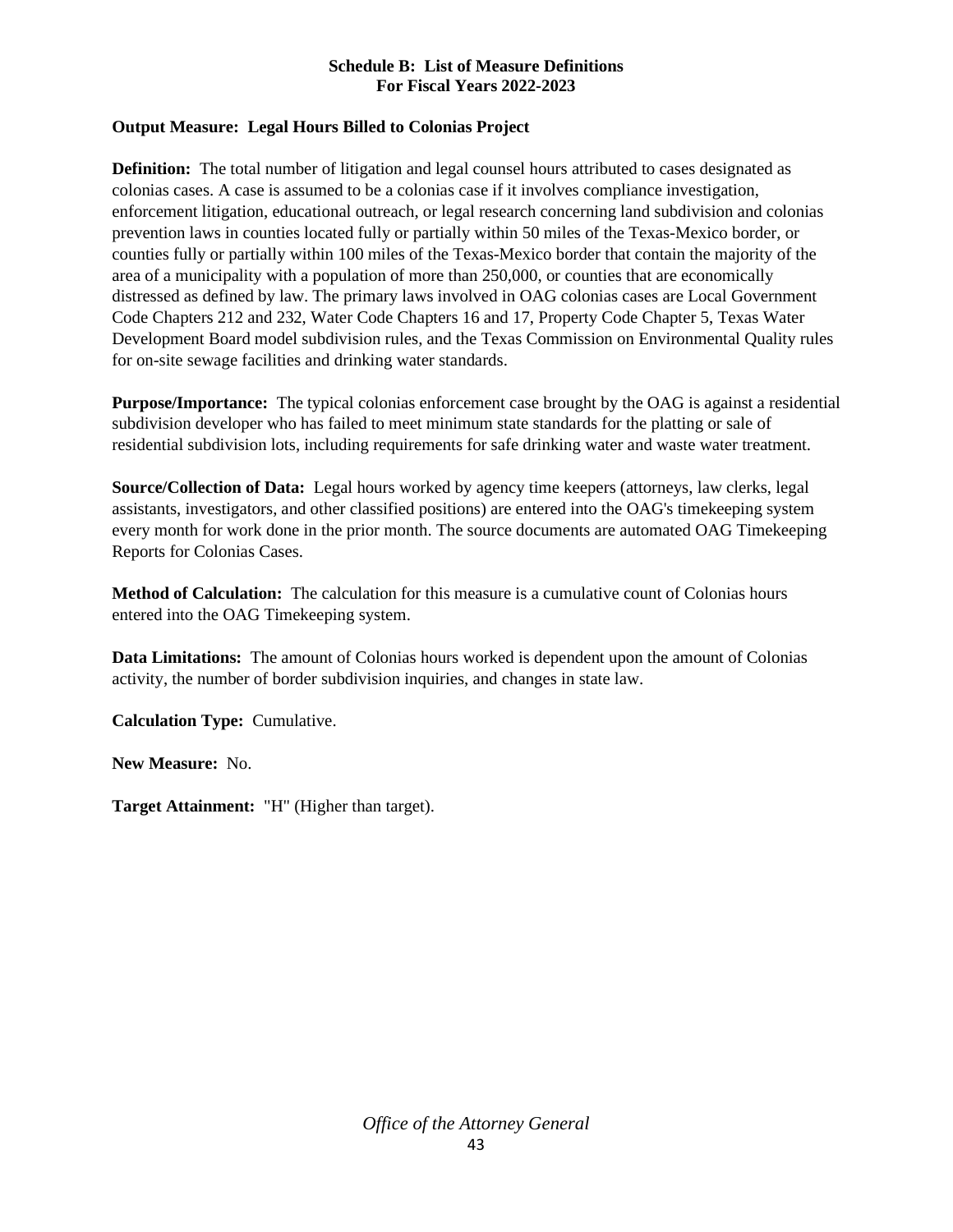# **Efficiency Measure: Average Cost Per Legal Hour (Key)**

**Definition:** The per legal hour cost to the OAG of providing litigation and legal counsel services to client agencies and other client entities.

**Purpose/Importance:** This measure is an indicator of the agency's cost efficiency for each legal hour worked.

**Source/Collection of Data:** Cost information for the Legal Services Strategy comes from the agency's budget variance reports. Litigation and legal counsel services are actually the Number of Legal Hours Billed to Litigation and Legal Counsel (output measure). Number of legal hours billed comes from automated OAG Timekeeping Reports for hours billed to litigation and legal counsel.

**Method of Calculation:** The formula for this measure is direct expenditures for the Legal Services Strategy plus a percentage of indirect administrative support costs based on the OAG's Indirect Cost Plan divided by the Number of Legal Hours Billed to Litigation and Legal Counsel for the reporting period. The Annual Performance Measure Report will calculate the average cost using actual expenditures and accrued obligations for the reporting appropriation year. Note: Legal hours billed to litigation, legal counsel, ADR, and Colonias are included in Number of Legal Hours Billed to Litigation and Legal Counsel.

**Data Limitations:** Direct program expenditures for the reporting period used to establish the target for this measure may not include rider appropriations, and/or across-the-board legislative salary increases, which negatively impact reported performance.

The amount of legal hours worked is dependent upon the number of agency time keepers.

**Calculation Type:** Non-Cumulative.

**New Measure:** No.

**Target Attainment**: "L" (Lower than target).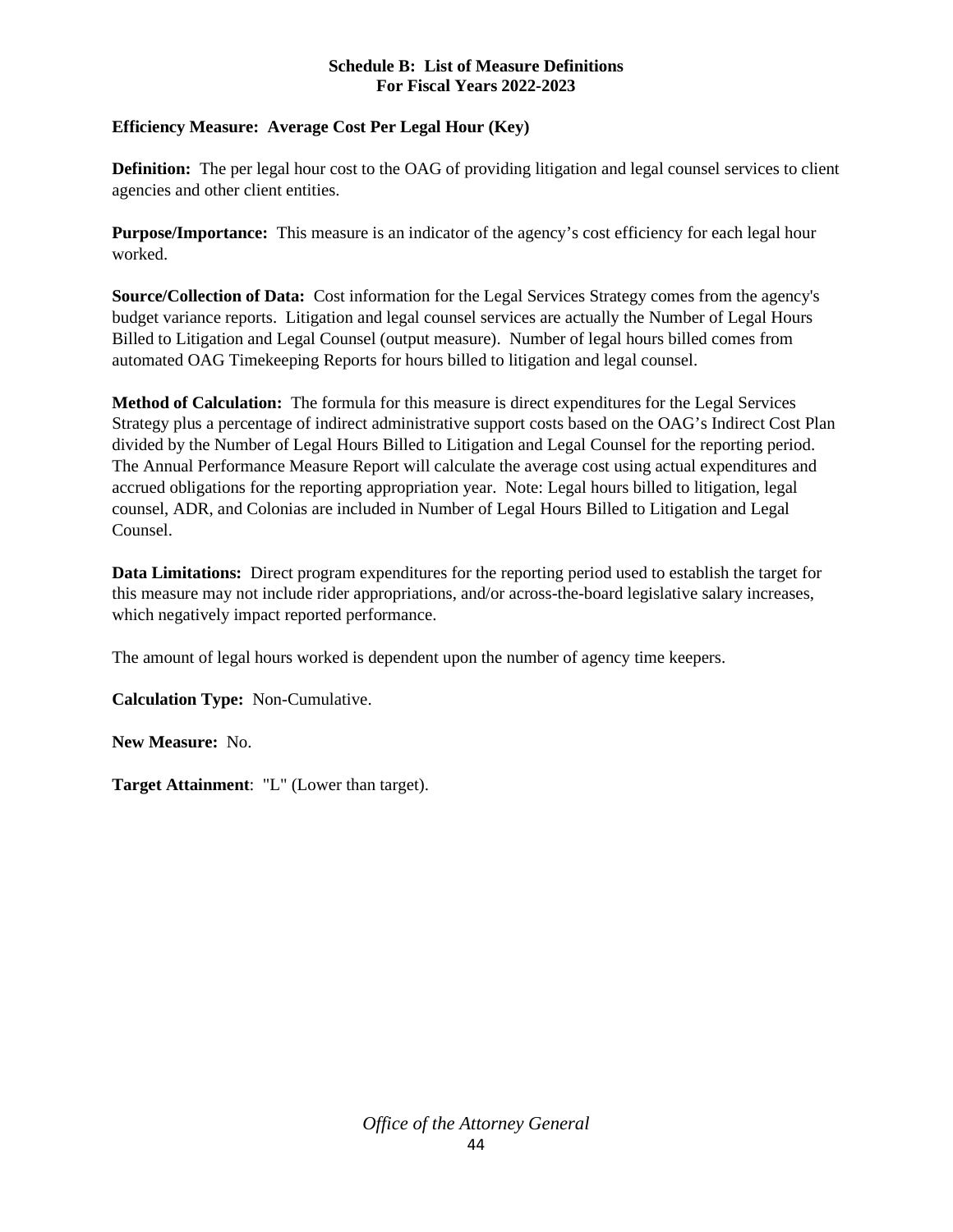# **Explanatory Measure: Legal Hours Billed to Legal Counsel**

**Definition:** The total number of hours attributed to cases designated by set-up status as legal counsel cases (uncontested set-up status). A case is assumed to be a legal counsel case if the primary purpose of the case is to provide general legal advice on a proposed line of conduct to a client agency or other client entity.

**Purpose/Importance:** The OAG is charged by the State Constitution to represent the State in all matters before the Texas Supreme Court to which the State is a party, to defend and enforce the laws and Constitution of the State of Texas, represent the State and its agencies and employees in litigation, approve public bond issues, and to provide legal advice to the Governor, other elected officials and other duties as may be required by law. This measure is an indicator of the amount of legal services delivered to the State, state agencies and other designated clients.

**Source/Collection of Data:** Legal counsel hours worked by agency time keepers (attorneys, law clerks, legal assistants, investigators, and other classified positions) are entered into the OAG's Timekeeping system every month for work done in the prior month. The source document is an automated OAG Timekeeping Report.

**Method of Calculation:** The calculation for this measure is a cumulative count of legal counsel hours entered into the OAG Timekeeping system.

**Data Limitations:** The amount of legal hours worked is dependent upon the number of agency time keepers.

**Calculation Type:** Non-Cumulative.

**New Measure:** No.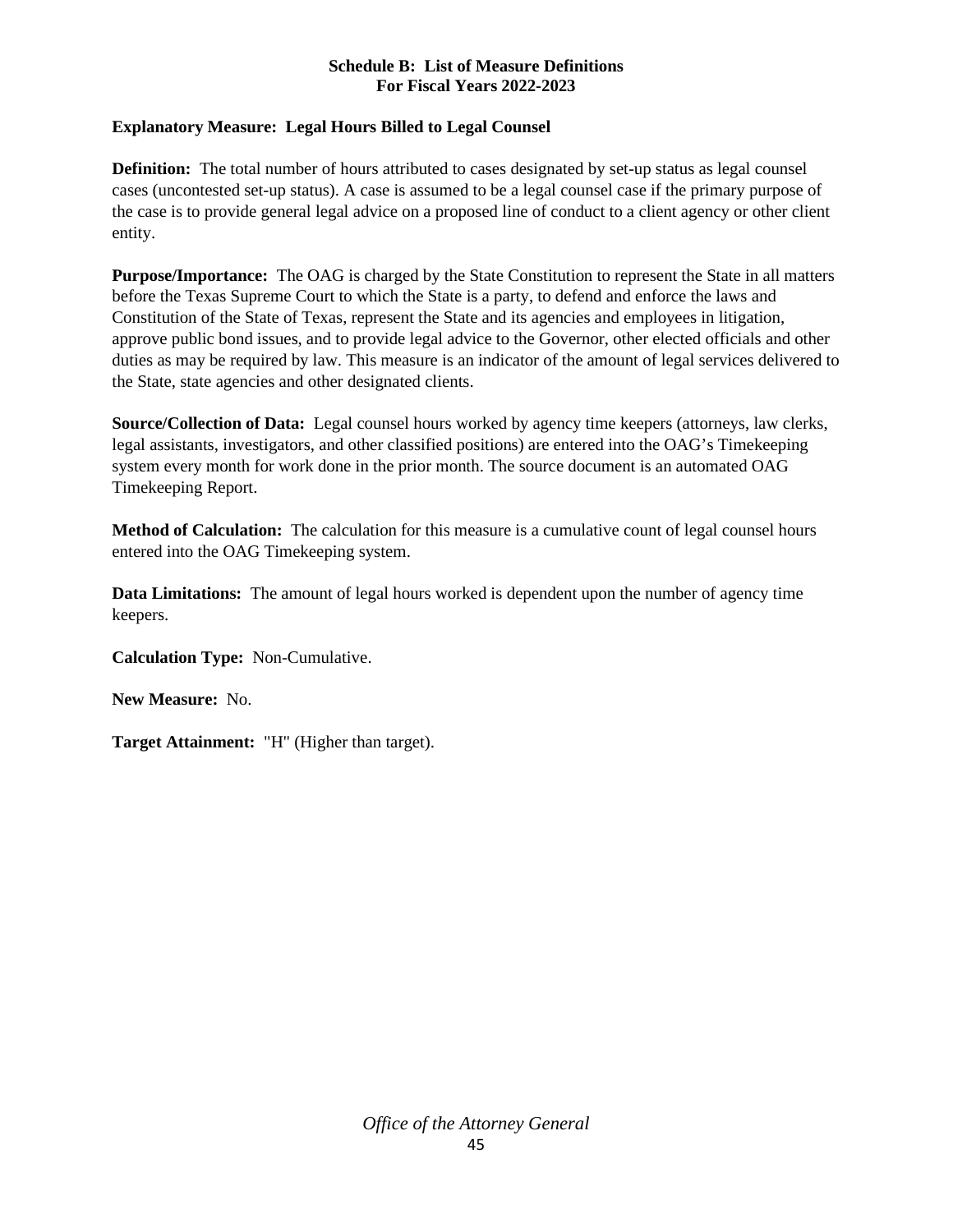# **Explanatory Measure: Legal Hours Billed to Litigation**

**Definition:** The total number of hours attributed to cases designated by set-up status as litigation cases (contested set-up status). A case is assumed to be a litigation case if there is a reasonable expectation that the actions taken by the OAG will be contested by another party, thereby causing the other party to seek or be subject to judicial remedy.

**Purpose/Importance:** The OAG is charged by the State Constitution to represent the State in all matters before the Texas Supreme Court to which the State is a party, to defend and enforce the laws and Constitution of the State of Texas, represent the State and its agencies and employees in litigation, approve public bond issues, and to provide legal advice to the Governor, other elected officials and other duties as may be required by law. This measure is an indicator of the amount of legal services delivered to the State, state agencies and other designated clients.

**Source/Collection of Data:** Litigation hours worked by agency time keepers (attorneys, law clerks, legal assistants, investigators, and other classified positions) are entered into the OAG's Timekeeping system every month for work done in the prior month. The source document is an automated OAG Timekeeping Report.

**Method of Calculation:** The calculation for this measure is a cumulative count of litigation hours entered into the OAG Timekeeping system.

**Data Limitations:** The amount of legal hours worked is dependent upon the number of agency time keepers.

**Calculation Type:** Non-Cumulative.

**New Measure:** No.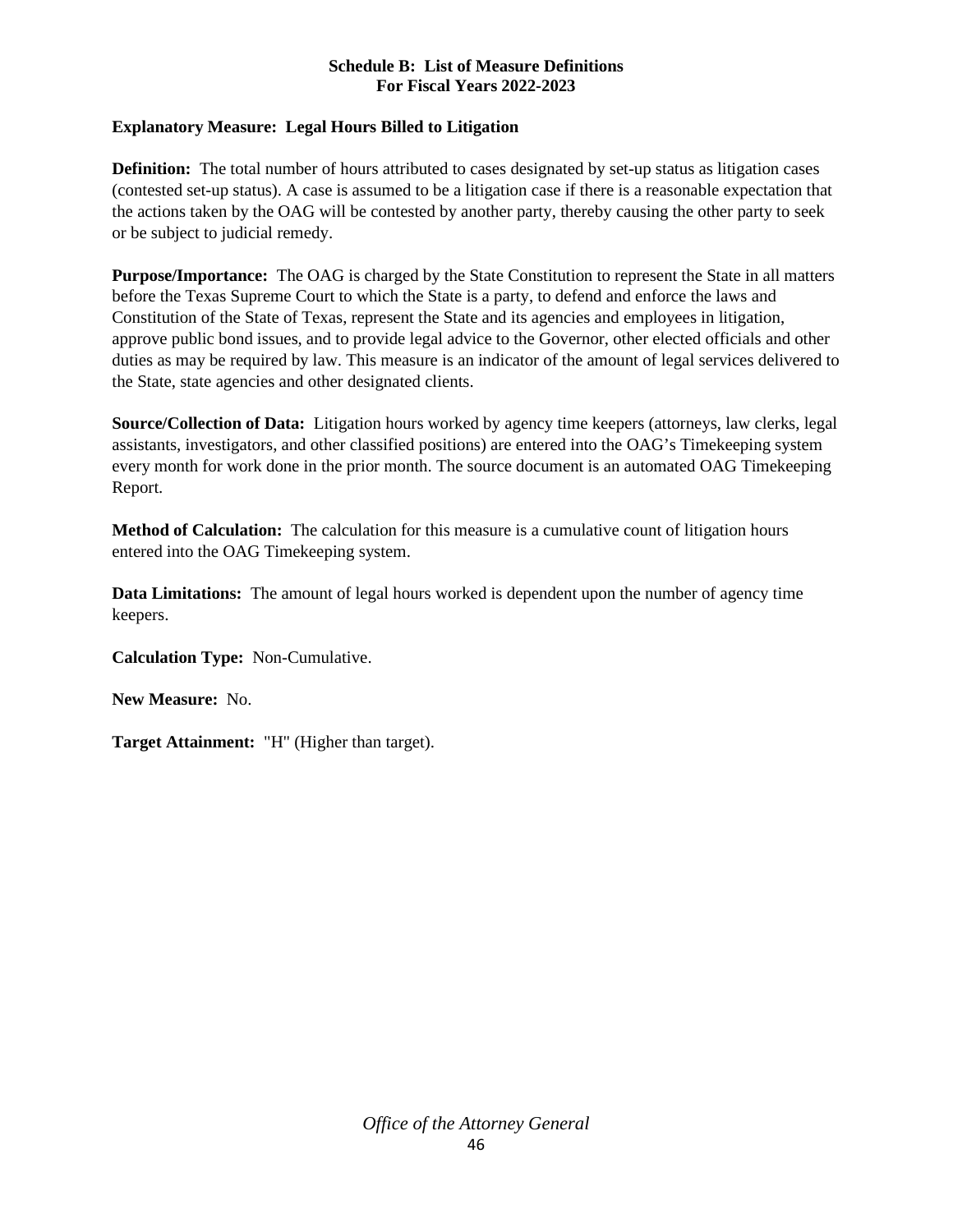# **Explanatory Measure: Consumer Protection Complaints Closed**

**Definition:** The number of Consumer Protection Division complaints closed. The Division receives consumer complaints from the public, and records the information in a complaint database. Division staff review complaints to detect patterns of conduct that violate state or federal consumer protection laws, and to determine which merit further enforcement attention. A complaint is closed when the Division initiates further enforcement attention or no further agency action is anticipated.

**Purpose/Importance:** The receipt of complaints by the division enables the division to monitor trends and business practices throughout the state and nationwide, affecting Texans. The analysis of these complaints supports the division's ability to identify potential cases and determine enforcement priorities. The transfer of the complaint data to the database enables division personnel in Austin, and the five regional offices to review the complaint data.

**Source/Collection of Data:** Complaints are collected and recorded in a database in Austin. The database is shared by Austin and the five regional offices; Dallas, El Paso, Houston, San Antonio and Pharr.

**Method of Calculation:** The method of calculation is a cumulative count of complaints closed as reflected in the consumer complaint database.

**Data Limitations:** The number of complaints closed is dependent on filings by consumers and referrals from other governmental agencies and consumer organizations.

**Calculation Type:** Non-Cumulative.

**New Measure:** No.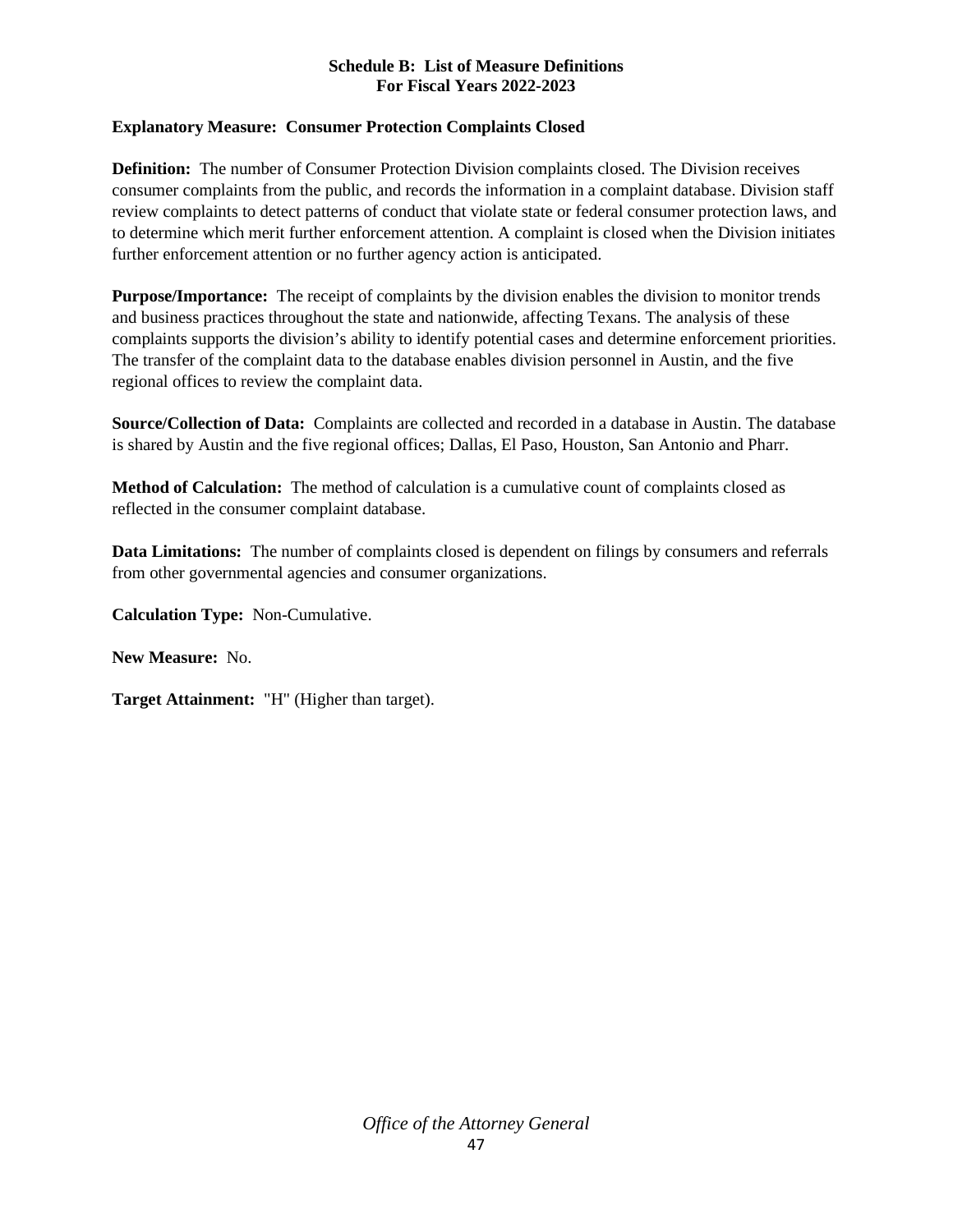# **Explanatory Measure: Formal Opinions and Open Records Letters and Decisions Issued**

**Definition:** The number of opinions and open records letters & decisions issued either in response to a request from a statutorily authorized requestor pursuant to Chapter 402 (Attorney General Opinions) or Section 552.301 (Open Records Decisions) of the Government Code or in furtherance of the Attorney General's uniformity authority under Section 552.011 of the Government Code.

**Purpose/Importance**: The Opinion Committee researches and drafts legal opinions in response to questions of law posed by persons authorized by statute to request formal Attorney General Opinions pursuant to section 402.042 of the Government Code. The Open Records Division issues written decisions related to access to public information under Chapter 552 of the Government Code.

**Source/Collection of Data**: Automated Opinion Division Database Report on Opinions Issued and Open Records Division Monthly Report.

**Method of Calculation:** The calculation for this measure is a cumulative count of the number of opinions and open records letters and decisions issued.

**Data Limitations:** The number of opinions and open records letters and decisions issued is affected by the number of authorized requests received. The number of opinions and open records letters & decisions issued may also be affected by the number of previous determinations issued by the OAG.

**Calculation Type:** Non-Cumulative.

**New Measure:** No.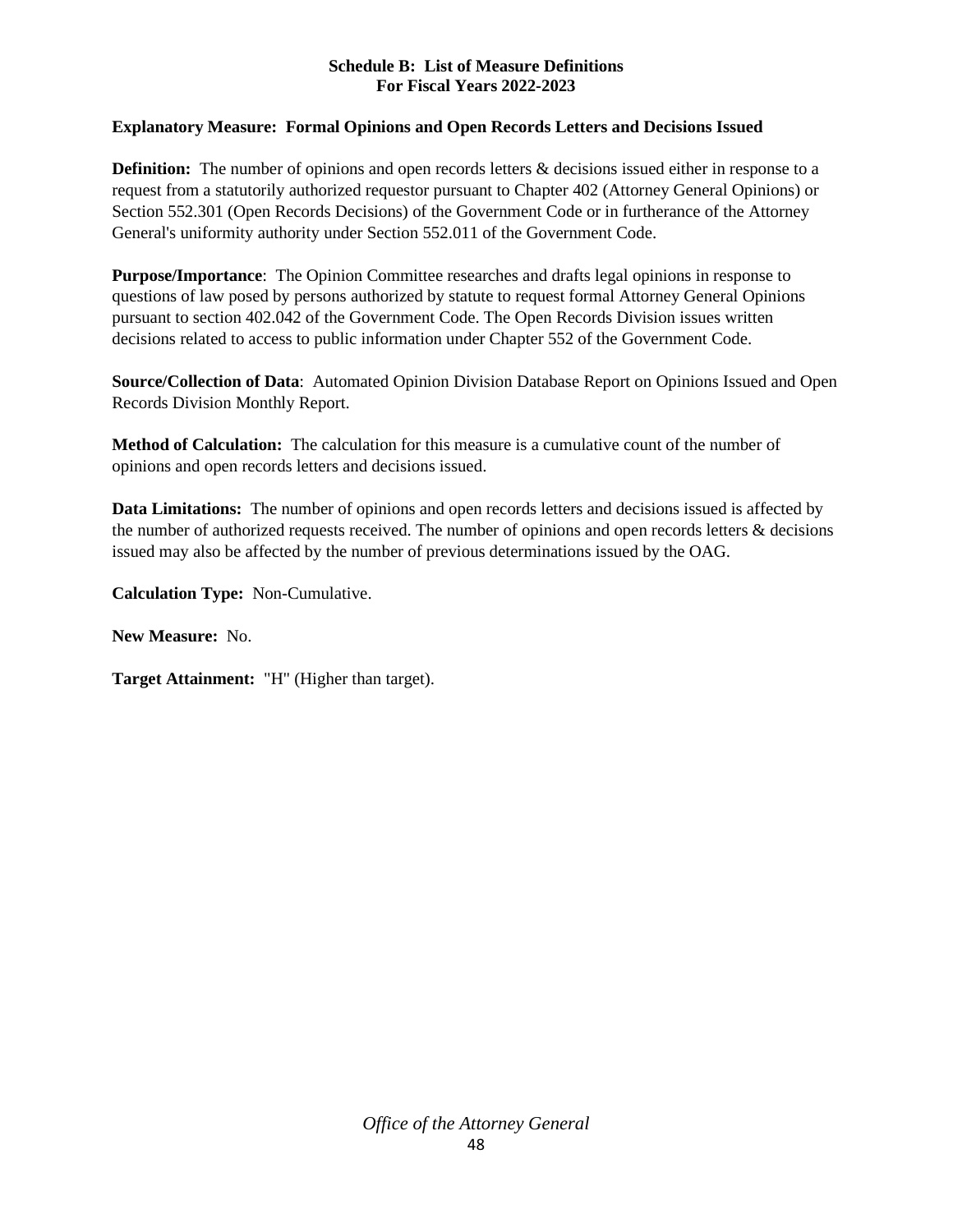# **Explanatory Measure: Number of Criminal Investigations Call for Service Requests**

**Definition:** The OAG's Criminal Investigations Division receives requests for investigative assistance from a variety of sources, such as the public, the legislative and executive branch of state government, and other units of government. In addition, the division also receives requests for investigative assistance from local, state and federal law enforcement agencies. When the division receives such requests, the information is entered into a computer system that captures the details of the individual request. Once the information is entered, the system creates a "call for service request."

**Purpose/Importance:** The OAG's Criminal Investigations Division relies upon a call for service request to manage the resources of the division. Once a call for service request is created, it is reviewed by a supervisor and then assigned to an investigator for the appropriate response. The call for service request system is a multi-user system that automates law enforcement record keeping functions of the division. The system tracks the activity from the time of the initial phone call or contact to the final disposition. Many of the call for service requests are subsequently opened as investigations.

**Source/Collection of Data:** Data for this measure is maintained by designated staff of the OAG's Criminal Investigations Division. Call for service request information is entered into a specific data management system that provides for retrieval of the statistical information related to call for service requests. To assure the accuracy of the information, call for service requests are entered at the time they are received. Calls for service are received through multiple sources such as telephone, e-mail, fax, and correspondence.

**Method of Calculation:** The calculation for this measure is a cumulative count of the number of calls for service received and entered into the system by investigative staff for the period.

**Data Limitations:** The number of calls for service received is dependent upon the number of individuals and entities requiring service or needing a response from the OAG. Data maintained in a call for service record that contains information concerning the detection, investigation, or prosecution of a crime, is maintained as confidential and would be exempt from disclosure under the Public Information Act, including but not limited to Government Code 552.108.

**Calculation Type:** Non-Cumulative.

**New Measure:** No.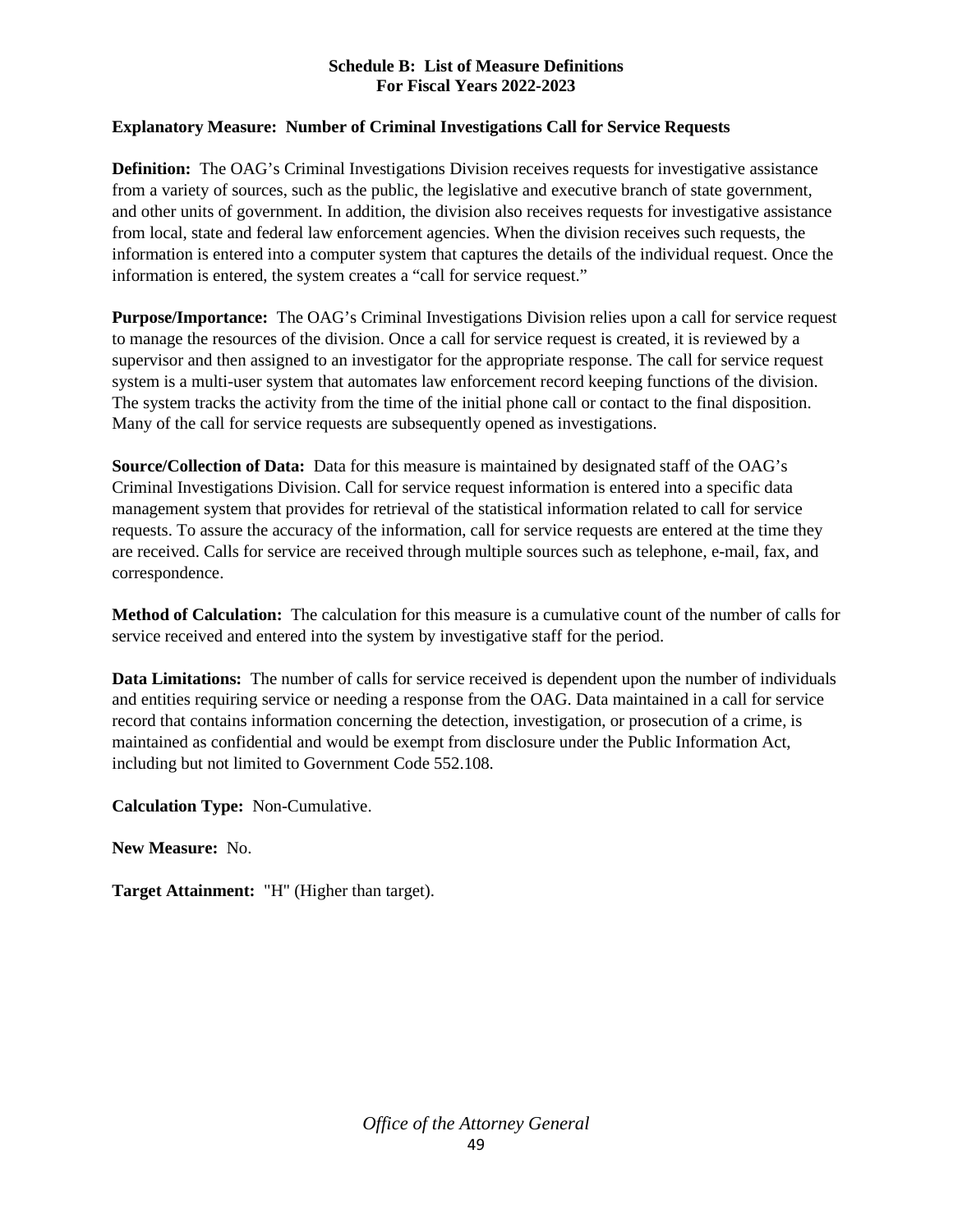## **Goal: ENFORCE CHILD SUPPORT LAW**

To enforce aggressively and fairly both state and federal child support laws and regulations.

## **Objective: COLLECT CHILD SUPPORT**

To collect court-ordered child support through the use of administrative actions and all available legal actions allowed by state and federal laws and regulations. Operate a federally mandated state disbursement unit.

# **Outcome Measure: Percent of Title IV-D Cases That Have Court Orders (Key)**

**Definition:** This measure reflects the percent of all IV-D cases that have court orders.

**Purpose/Importance:** The purpose of this measure is to monitor the effectiveness of the system of establishing court orders in IV-D cases. Many cases that are opened with the OAG's Child Support Enforcement Division require the establishment of an order for child support. An order must be established before child support can be collected. This measure is also a federal incentive measure reported for the federal fiscal year (October 1 through September 30).

**Source/Collection of Data**: This information will be obtained from management reports generated from data available on TXCSES.

**Method of Calculation:** The percentage is calculated as the number of open cases with court ordered child support at the end of each reporting period divided by the total number of open cases at the end of each reporting period.

**Data Limitations:** None.

**Calculation Type:** Non-Cumulative.

**New Measure:** No.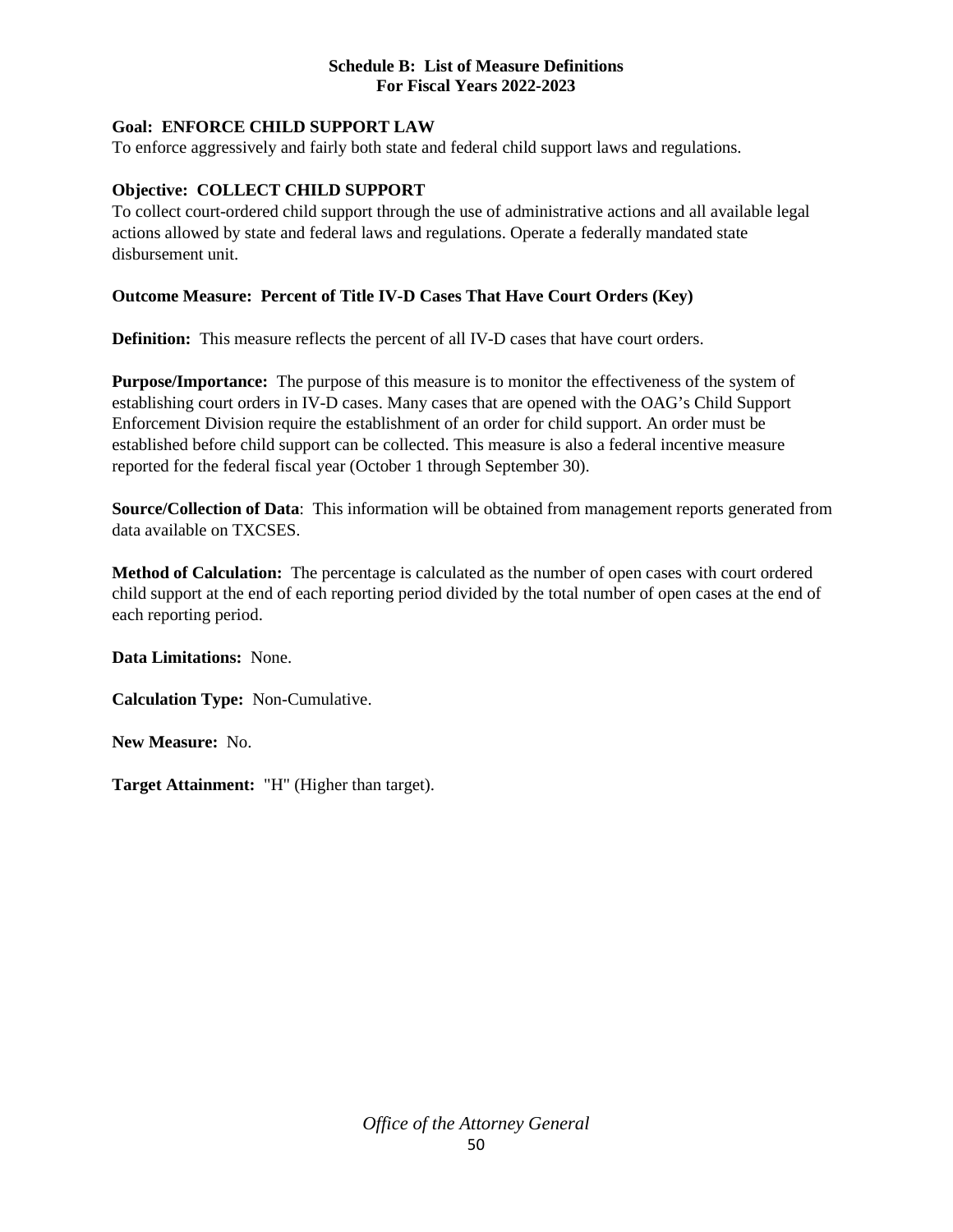# **Outcome Measure: Percent of All Current Child Support Amounts Due That Are Collected (Key)**

**Definition:** This measure reports the percent of all current child support amounts due that are collected and then disbursed.

**Purpose/Importance:** This measure reflects the success in collecting all current child support amounts due that are collected and then disbursed. This measure is also a federal incentive measure reported for the federal fiscal year (October 1 through September 30).

**Source/Collection of Data:** This information will be obtained from management reports generated from data available on TXCSES.

**Method of Calculation:** The percentage is calculated as the total amount of child support collected and then disbursed as current support during the reporting period divided by the total amount of current child support due during the reporting period.

**Data Limitations:** None.

**Calculation Type:** Non-Cumulative.

**New Measure:** No.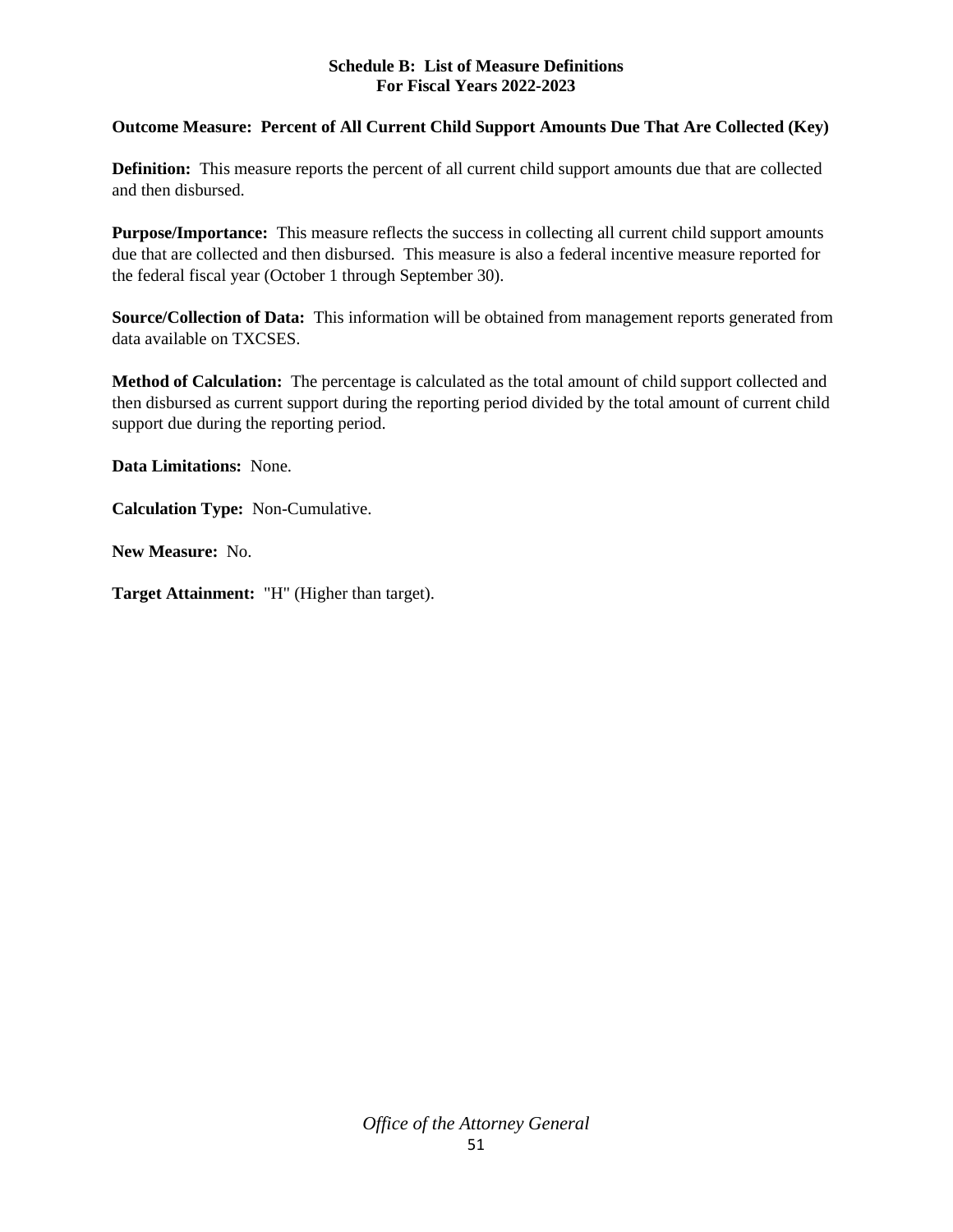# **Outcome Measure: Percent of Paying Cases Among Title IV-D Cases in Arrears (Key)**

**Definition:** This measure is the percent of IV-D cases with arrears due in which any amount is paid toward arrears.

**Purpose/Importance:** This measure reflects the success in collecting arrears owed to custodial parents or the state. This measure is also a federal incentive measure reported for the federal fiscal year (October 1 through September 30).

**Source/Collection of Data:** This information will be obtained from management reports generated from data available on TXCSES.

**Method of Calculation:** The percentage is calculated as the total number of cases with arrears due that had a collection made for arrears divided by the total number of cases with arrears due during the reporting period.

**Data Limitations:** None.

**Calculation Type:** Non-Cumulative.

**New Measure:** No.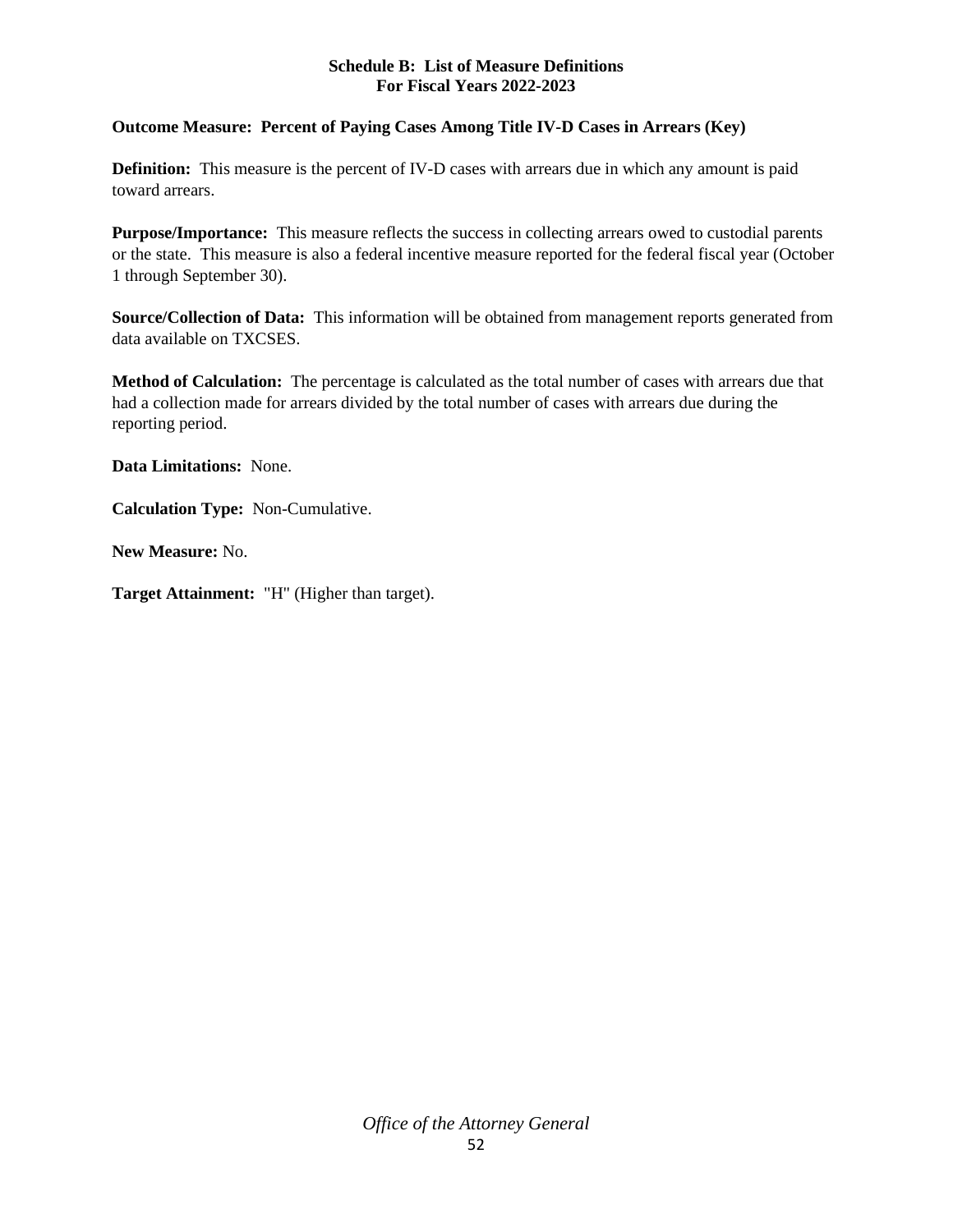# **Outcome Measure: Percent of Paternity Establishment for Out of Wedlock Births (Key)**

**Definition:** Percent of paternity establishment is the ratio of children whose paternity has been established in Texas compared to the number of children born out-of-wedlock (BOW) in Texas during the fiscal year. Paternities are those established by a court order or by an Acknowledgment of Paternity (AOP) or through adoption.

**Purpose/Importance:** Determination of paternity is necessary to establish a child support order for an unmarried parent. A similar measure is reported as a federal incentive measure for the federal fiscal year (October 1 through September 30).

The calculation for the state and federal measure differs. The state calculation uses the paternities established and the out-of-wedlock births from the current fiscal year. The federal calculation uses paternities established from the current fiscal year and the out-of-wedlock births from the previous fiscal year.

**Source/Collection of Data:** Births and paternities are reported to the Texas Department of State Health Services (DSHS) Vital Statistics Unit (VSU) by hospitals and county registrars. VSU records and transmits BOW and AOP information to the OAG via electronic file exchange. Court ordered paternities are based on data residing on TXCSES. VSU also provides a count of statewide adoptions to the OAG.

**Method of Calculation:** The percentage is the number of paternities established divided by the number of births out-of-wedlock. Where there are both a court order and an AOP for the same child, only one is counted.

**Data Limitations:** Because several entities are involved - hospitals, county registrars and VSU - there can be a time lag in receipt of BOW and AOP data and all data may not be available at the end of the state fiscal year.

The OAG Paternity Opportunity Program provides training and child support information to hospitals and other entities. Information is passed on to prospective and new parents. The decision to acknowledge paternity is voluntary. The OAG relies on hospitals and other entities, including the VSU for paternity acknowledgment and out-of-wedlock birth information. Birth certificates contain information on the mother's marital status and are filed with the VSU.

**Calculation Type:** Non-Cumulative.

**New Measure:** No.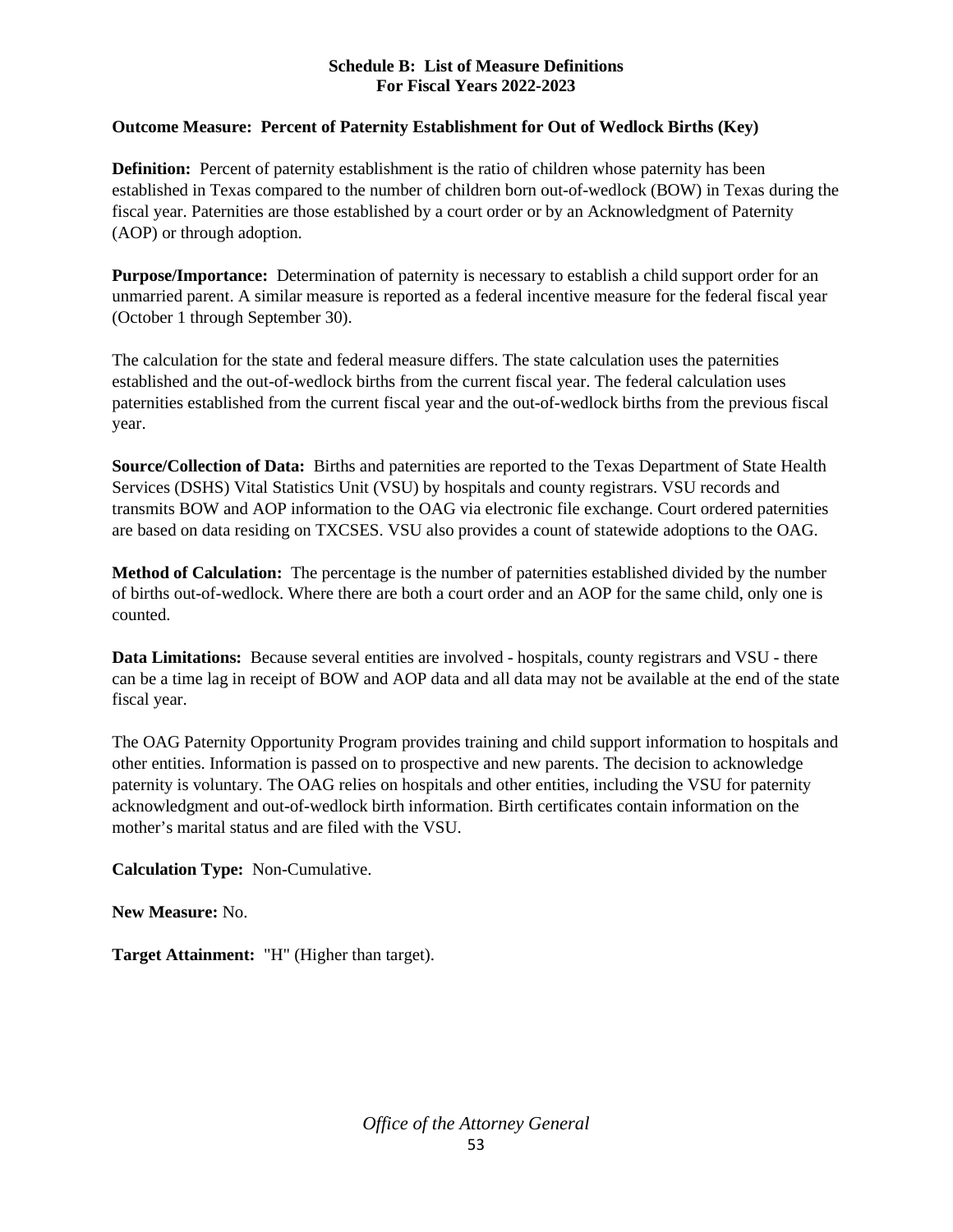# **Strategy: CHILD SUPPORT ENFORCEMENT**

Collect court-ordered child support through the use of the following: establish paternity; establish child support obligations; enforce child support obligations; and receive and distribute child support monies.

# **Output Measure: Amount of Title IV-D Child Support Collected (in Millions) (Key)**

**Definition:** The amount of disbursed child support collections during the reporting period. This measure excludes non IV-D wage withholding collections processed through the federally mandated State Disbursement Unit (SDU), which acts as a conduit between employers and non IV-D custodial parents.

**Purpose/Importance:** A primary function of the IV-D agency (Attorney General's Office) is to collect child support, as mandated by state and federal law.

**Source/Collection of Data:** IV-D collections will be obtained from management reports generated from data available on TXCSES.

**Method of Calculation:** The calculation for this measure is a cumulative count of the amount of Title IV-D child support collected and then disbursed as provided by management reports generated from data available on TXCSES.

**Data Limitations:** None.

**Calculation Type:** Cumulative.

**New Measure:** No.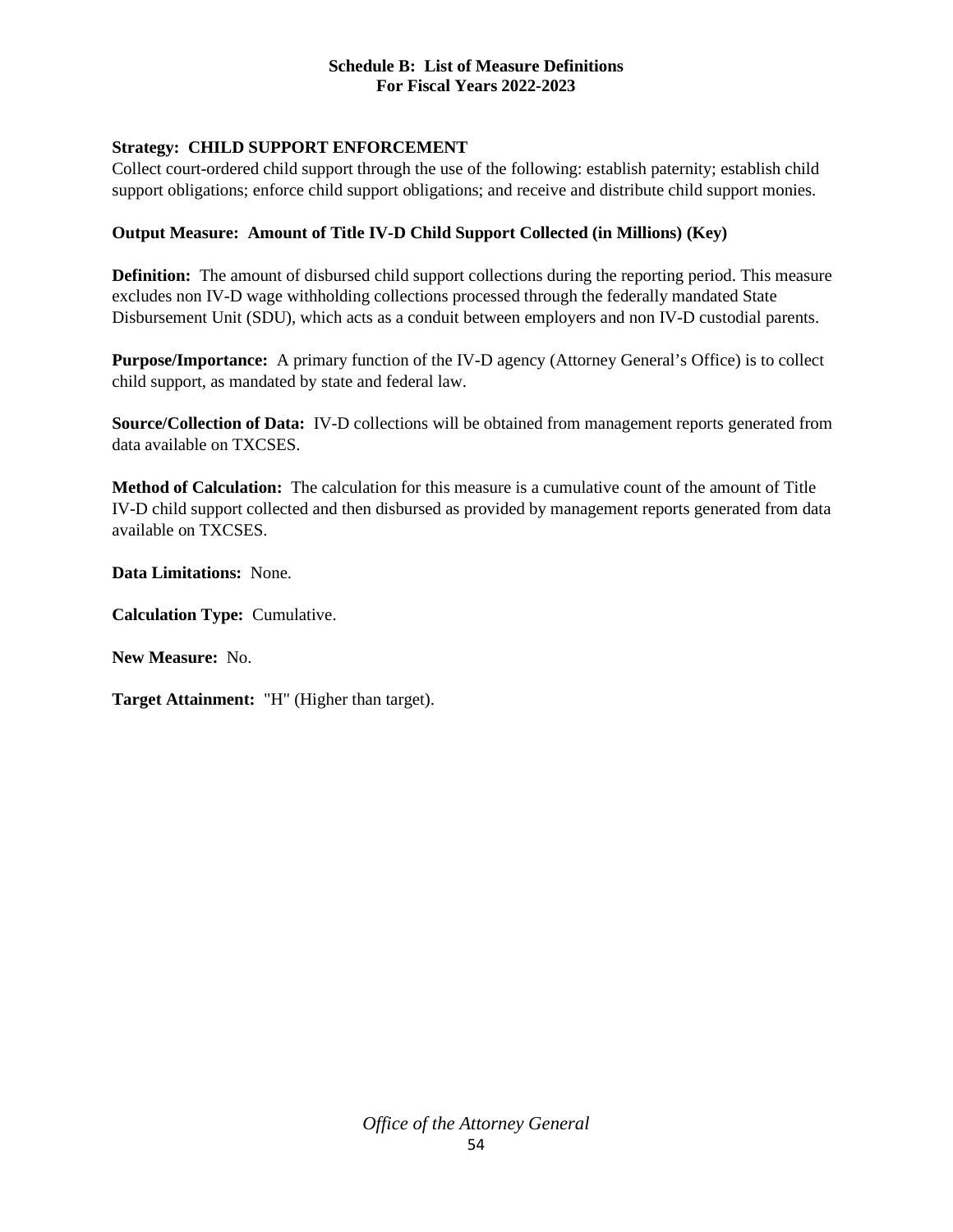# **Output Measure: Number of IV-D Children for Whom Paternity Has Been Established**

**Definition:** This measure counts the number of children in IV-D cases for whom paternity has been established during the state fiscal year either through court action or the Acknowledgment of Paternity (AOP) process.

**Purpose/Importance:** Paternity must be determined before the OAG can obtain an order for child support.

**Source/Collection of Data:** This data resides on TXCSES. DSHS Vital Statistics Unit (VSU) provides AOP data to the OAG through electronic file exchange.

**Method of Calculation:** This measure is a cumulative count of children for whom paternity has been established. The measure counts a paternity when it is the result of either a court order or an AOP. Where there is both a court order and an AOP for the same child, only one is counted. This measure does not include adoptions.

**Data Limitations:** Because several entities are involved - hospitals, county registrars and VSU - there can be a time lag in receipt of births out-of-wedlock (BOW) and AOP data and all data may not be available at the end of the state fiscal year.

The OAG Paternity Opportunity Program provides training and child support information to hospitals and other entities. Information is passed on to prospective and new parents. The decision to acknowledge paternity is voluntary. The OAG relies on hospitals and other entities, including the VSU for paternity acknowledgment and out-of-wedlock birth information. Birth certificates contain information on the mother's marital status and are filed with the VSU.

**Calculation Type:** Cumulative.

**New Measure:** No.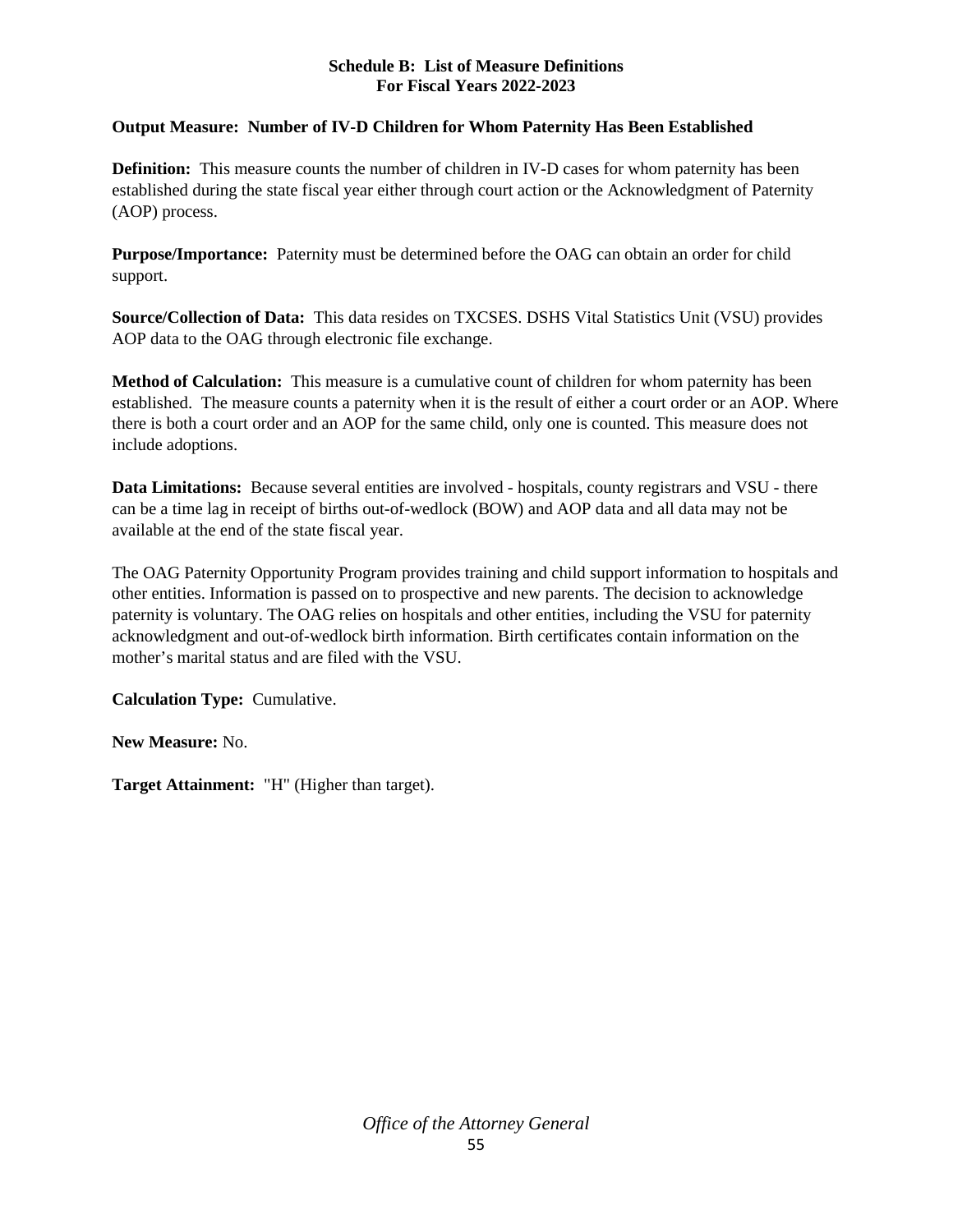# **Output Measure: Number of Child Support Obligations Established**

**Definition:** The number of child support orders established during the reporting period.

**Purpose/Importance:** To ensure that the agency continues to establish new obligations. An order for support must be established before child support can be collected.

**Source/Collection of Data:** This measure is determined using information from court orders for which obligations are established. This information resides on TXCSES.

**Method of Calculation:** The calculation for this measure is a cumulative count of the number of new child support obligations established. The measure counts child support orders established, but not second obligations or modifications.

**Data Limitations:** None.

**Calculation Type:** Cumulative.

**New Measure:** No.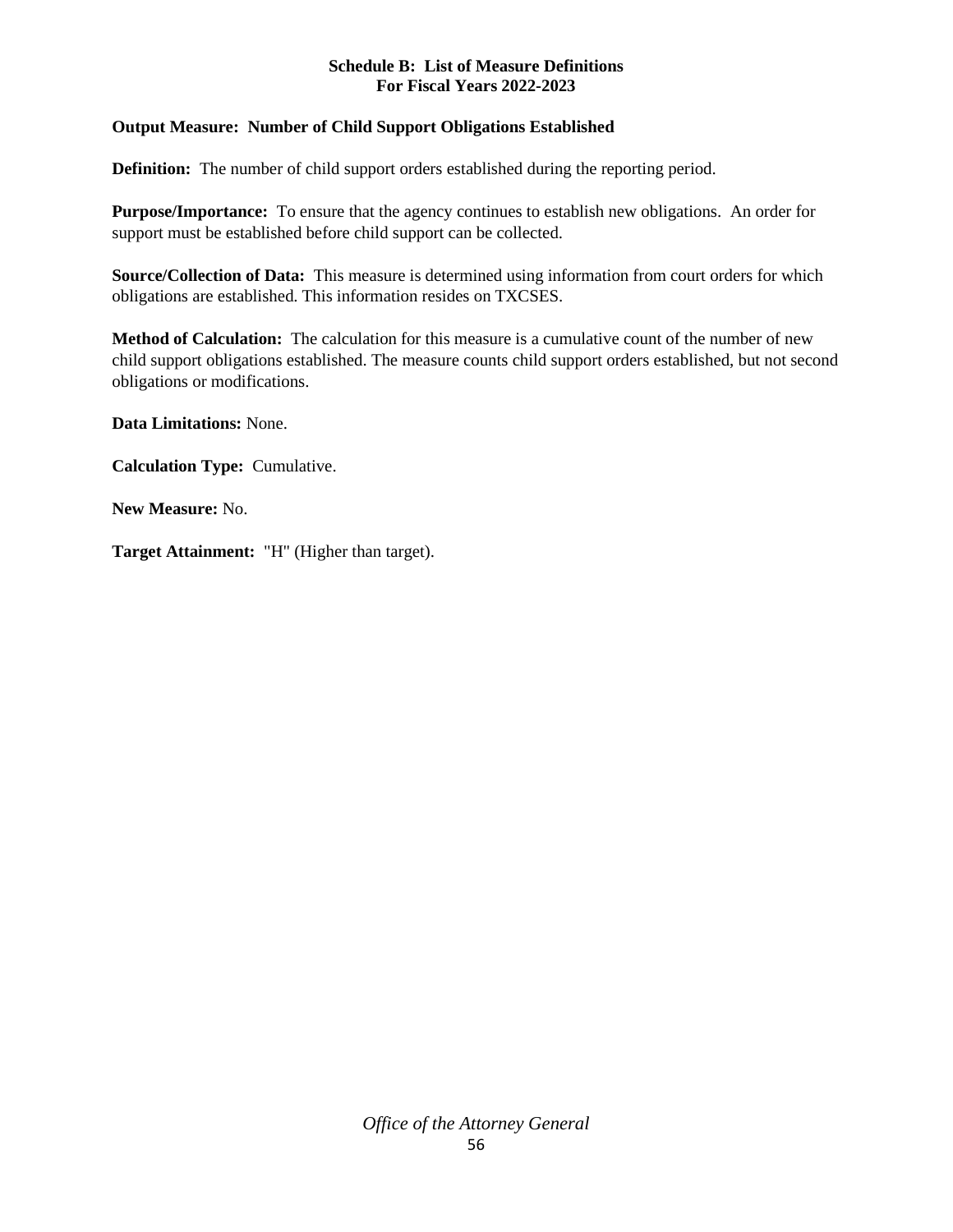## **Output Measure: Number of Income Withholdings Initiated**

**Definition:** The count of all administrative income withholdings (AIWs) initiated during the reporting period. Income withholding is the deduction of child support from the non-custodial parent's wages, bonuses, pensions, etc.

**Purpose/Importance:** This measure reflects agency efforts to work with employers to effectively initiate income withholdings. Historically, income withholding accounts for a majority of child support collected.

**Source/Collection of Data:** This information will be obtained from management reports generated from data available on TXCSES.

**Method of Calculation:** The measure counts all income withholdings initiated during the period.

**Data Limitations:** None.

**Calculation Type:** Cumulative.

**New Measure:** No.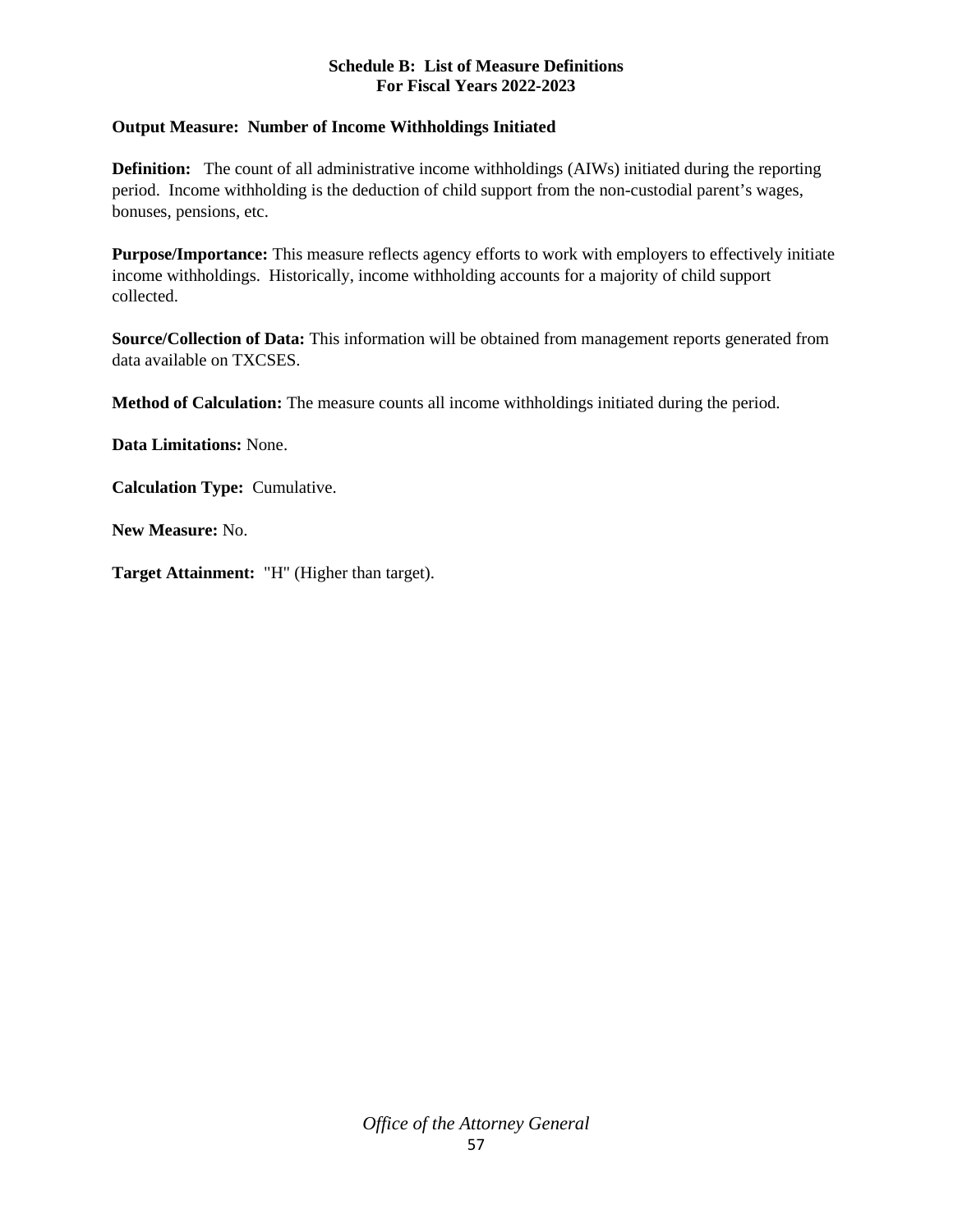# **Efficiency Measure: Ratio of Total Dollars Collected Per Dollar Spent (Key)**

**Definition:** The amount of child support dollars collected and then disbursed per every dollar spent in the Child Support Enforcement Strategy. The amount of child support collected is determined by the output performance measure Amount of Title IV-D Child Support Collected (in millions). Dollars spent on the Child Support Program are reflected on budget reports.

**Purpose/Importance:** This measure is an indicator of cost effectiveness.

**Source/Collection of Data:** Cost information comes from the agency's budget variance reports and other system generated reports. IV-D collections will be obtained from management reports generated from data available on TXCSES.

**Method of Calculation:** The formula for this measure is the total amount of Title IV-D child support collected and then disbursed for the reporting period divided by direct program expenditures for the reporting period, plus a percentage of indirect administrative support costs based on the OAG's Indirect Cost Plan. The amount excludes expenditures associated with processing collections through the State Disbursement Unit (SDU). The Annual Performance Measure Report will calculate the ratio using actual expenditures and accrued obligations for the reporting appropriation year.

**Data Limitations:** Direct program expenditures for the reporting period used to establish the target for this measure may not include rider appropriations, and/or across-the-board legislative salary increases, which negatively impact reported performance.

**Calculation Type:** Non-Cumulative.

**New Measure:** No.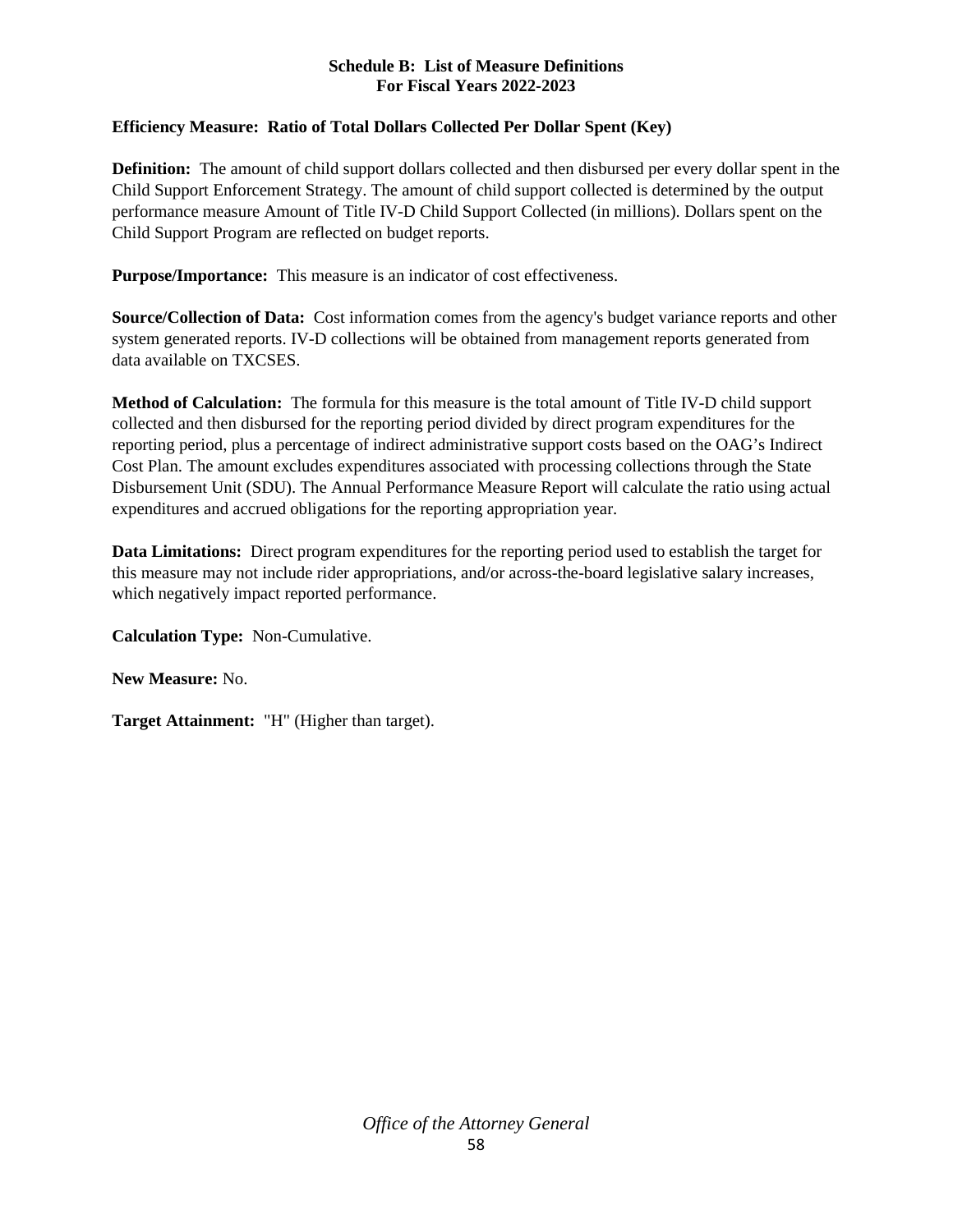## **Explanatory Measure: Number of Paternity Acknowledgements**

**Definition:** The number of paternity acknowledgments, including Title IV-D and non Title IV-D, received at the Vital Statistics Unit (VSU) during the reporting period. A paternity acknowledgment for this measure is defined as the Texas Department of State Health Services (DSHS) Acknowledgment of Paternity (AOP) form.

**Purpose/Importance:** The OAG Child Support Division operates a hospital-based paternity acknowledgment program. Determination of paternity is necessary to establish a child support order for an unmarried parent. This measure provides information on the success of paternity acknowledgment in the hospital setting.

**Source/Collection of Data:** This information will be obtained from management reports generated from data available on TXCSES, as received from VSU electronic files.

**Method of Calculation:** The calculation for this measure is a cumulative count of the number of paternity acknowledgments as provided by management reports generated from data available on TXCSES, as received from VSU electronic files.

**Data Limitations:** Because several entities are involved - hospitals, county registrars and VSU - there can be a time lag in receipt of births out-of-wedlock (BOW) and AOP data and all data may not be available at the end of the state fiscal year.

The OAG Paternity Opportunity Program provides training and child support information to facilities and hospitals. Information is passed on to prospective and new parents. The decision to acknowledge paternity is voluntary. The OAG relies on hospitals, facilities, and the VSU for paternity acknowledgment and outof-wedlock birth information. Birth certificates contain information on the mother's marital status and are filed with the VSU. VSU provides AOP data to the OAG through electronic file exchange.

**Calculation Type:** Non-Cumulative.

**New Measure:** No.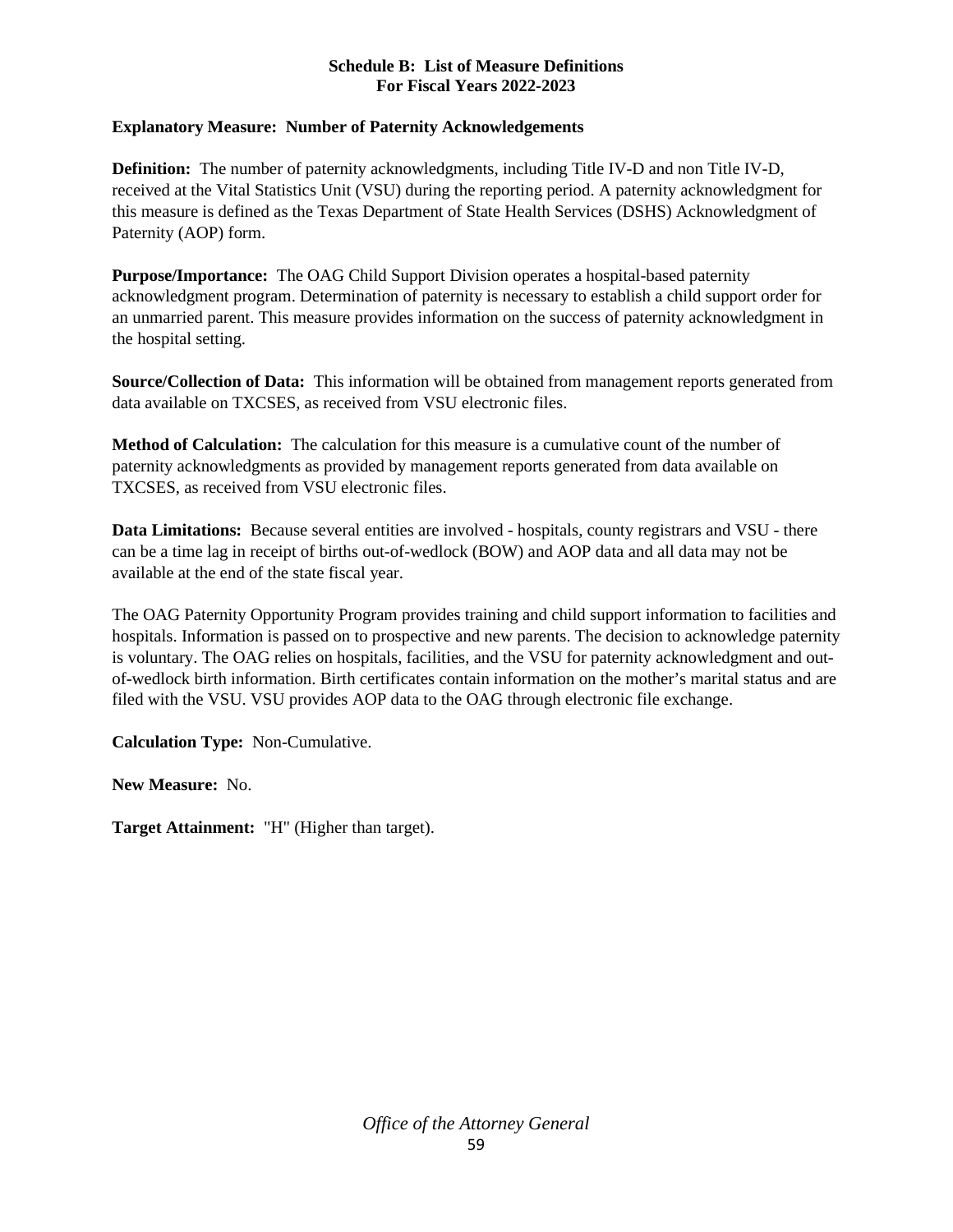# **Explanatory Measure: Current TANF Cases as Percent of Total Caseload**

**Definition:** The percent of child support cases that are currently receiving Temporary Assistance to Needy Families (TANF) benefits from the Texas Health and Human Services Commission (HHSC). Cases are designated as current TANF cases based on information received through a data exchange with HHSC.

**Purpose/Importance:** This measure provides information on the composition of the child support caseload.

**Source/Collection of Data:** This information will be obtained from management reports generated from data available on TXCSES.

**Method of Calculation:** The calculation for this measure is current TANF cases divided by the total child support caseload.

**Data Limitations:** None.

**Calculation Type:** Non-Cumulative.

**New Measure:** No.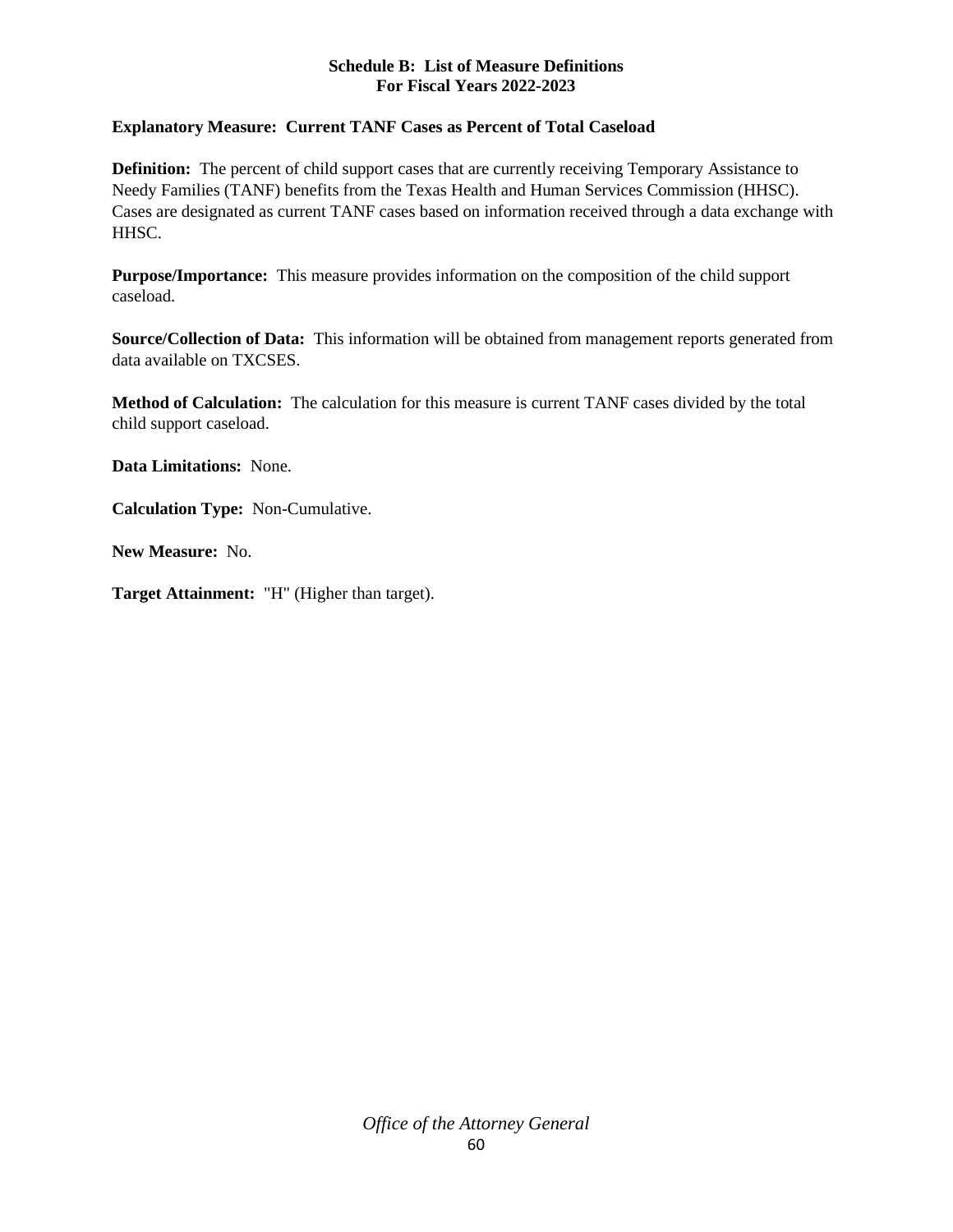# **Explanatory Measure: Child Support Collected through IRS Offsets (in Millions)**

**Definition:** The amount of IV-D child support collected and then disbursed through the interception of federal income tax refunds. Submissions for the interception of tax refunds are made in accordance with federal policy. Monies intercepted through this process are used to reimburse the state for previously paid TANF benefits and to recover child support arrears owed to custodial parents.

**Purpose/Importance:** This measure evaluates the effectiveness of the IRS intercept process. Historically, the IRS tax refund intercept process has been the second most effective method for collecting child support. Only income withholding surpasses it.

**Source/Collection of Data:** This information will be obtained from management reports generated from data available on TXCSES.

**Method of Calculation:** The calculation for this measure is a cumulative count of the amount of IV-D child support collected and then disbursed through IRS offsets as provided by management reports generated from data available on TXCSES.

**Data Limitations:** None.

**Calculation Type:** Non-Cumulative.

**New Measure:** No.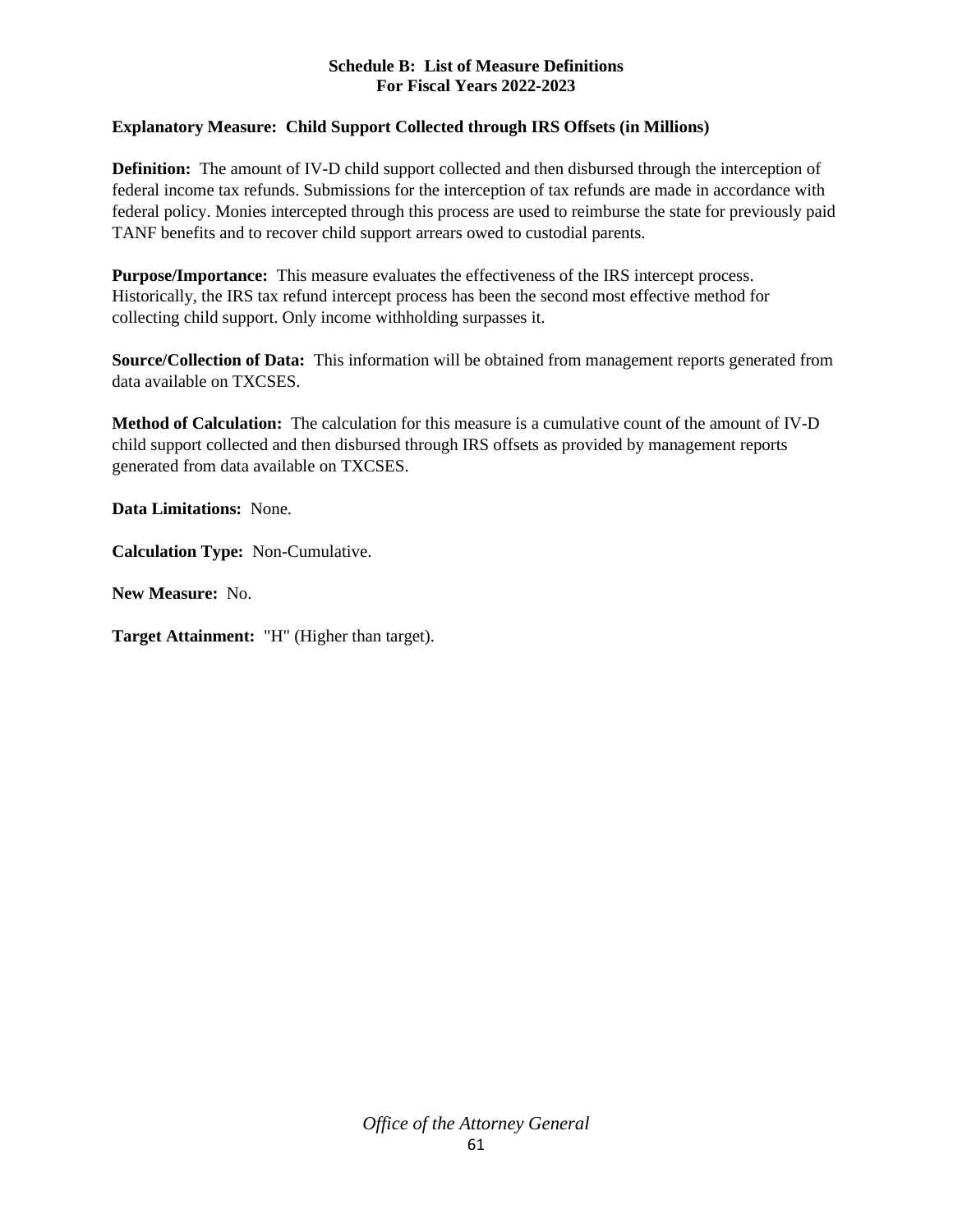# **Explanatory Measure: Number of Hard to Work Cases**

**Definition:** The number of child support orders or paternities established during the reporting period for cases that are difficult to work. Difficult or hard to work cases include cases in which the non-custodial parent is incarcerated, the child is in the custody of a relative, there are missing SSNs or other identifiable information, there is inadequate locate information, and/or other similar factors requiring more than the average amount of time to work.

**Purpose/Importance:** This measure provides information on the agency's ability to establish paternity and/or obtain an order for support in difficult to work cases. Paternity must be determined and an order for support established before child support can be collected.

**Source/Collection of Data:** The Number of Hard to Work Cases will be a subset of Child Support Obligations and Paternities Established. This information will be obtained from management reports generated from data available on TXCSES. Hard to work cases with a new support order or paternity establishment during the year are counted and reported for this measure. A hard to work case is identified by one or more of the following factors: the non-custodial parent is incarcerated, the child is in the custody of a relative, there are missing SSNs or other identifiable information, there is inadequate locate information, and/or other similar factors requiring more than the average amount of time to work.

**Method of Calculation:** The method of calculation is a cumulative count of cases based on data available on TXCSES.

**Data Limitations:** None.

**Calculation Type:** Non-Cumulative.

**New Measure:** No.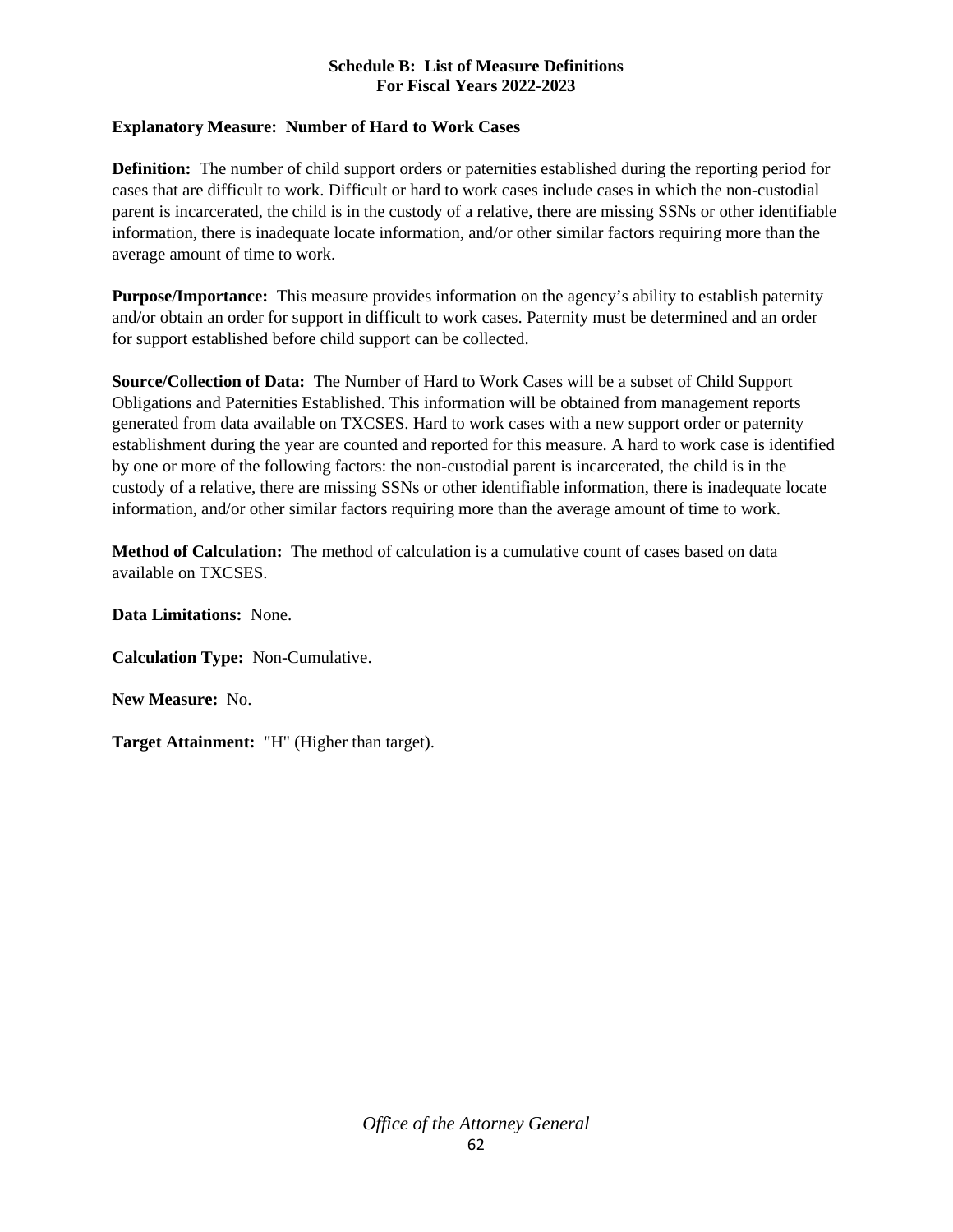#### **Strategy: STATE DISBURSEMENT UNIT**

Operate a state disbursement unit that receives and processes all eligible child support payments.

## **Output Measure: Number of Payment Receipts Processed by the SDU Vendor (Key)**

**Definition:** The number of payment receipts processed by the State Disbursement Unit (SDU) vendor as stipulated in the SDU contract. Payment receipts that are processed by the OAG Child Support Division will not be included in this count.

**Purpose/Importance:** This measure assesses the performance of the vendor contracted to operate the SDU.

**Source/Collection of Data:** This information will be provided by the SDU vendor and validated by the OAG.

**Method of Calculation:** The calculation for this measure is a cumulative count of the number of payment receipts processed by the SDU vendor.

**Data Limitations:** None.

**Calculation Type:** Cumulative.

**New Measure:** No.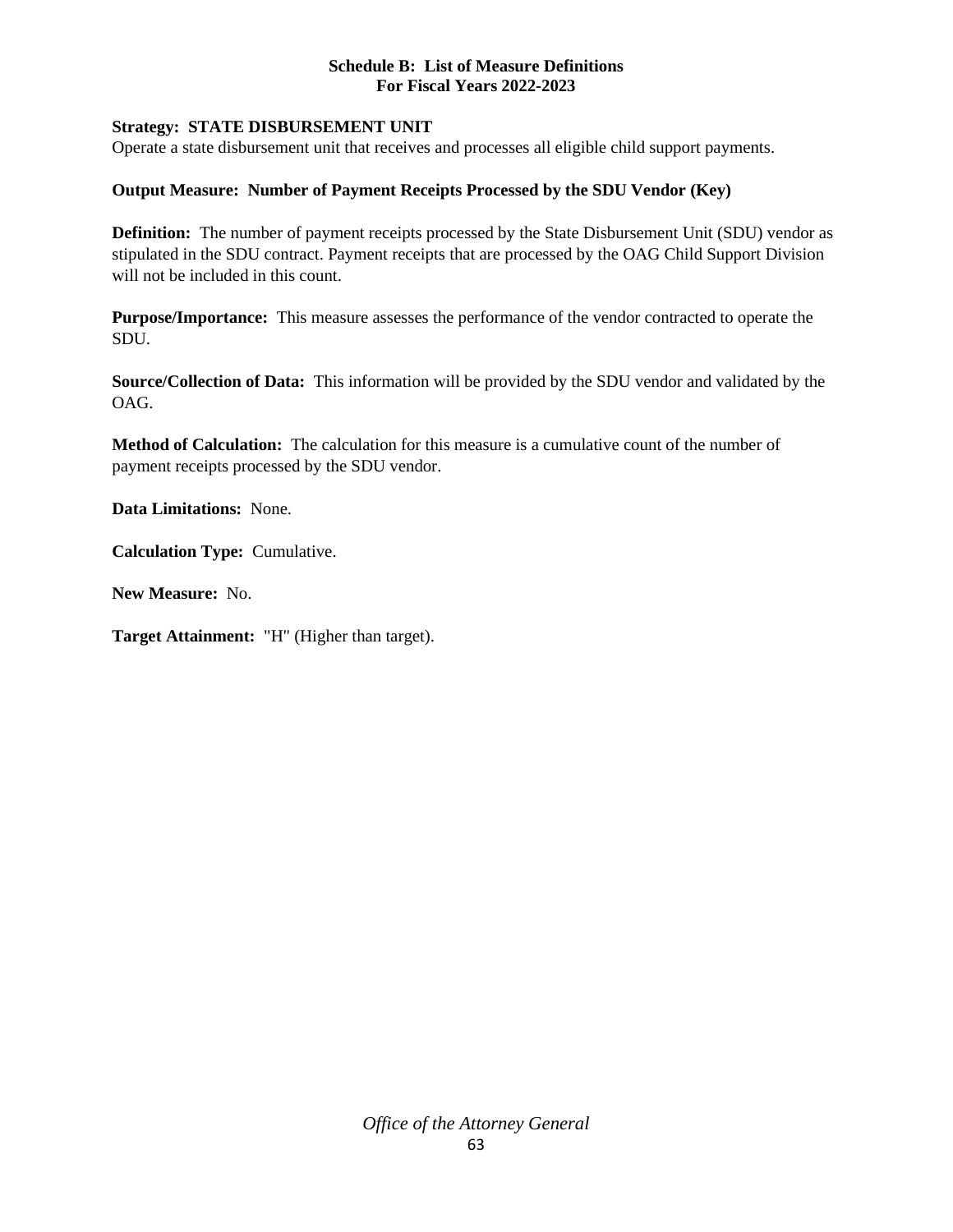# **Efficiency Measure: Average Cost Per Payment Receipt Processed by the SDU Vendor**

**Definition:** The average cost per payment receipt processed by the State Disbursement Unit (SDU). All costs associated with the SDU strategy are included in this measure and reflected on OAG budget reports. The SDU vendor will provide data on the number of payment receipts processed.

**Purpose/Importance:** This measure assesses the performance of the vendor contracted to operate the SDU.

**Source/Collection of Data**: This information will be provided by the SDU vendor and validated by the OAG.

**Method of Calculation:** The formula for this measure is direct expenditures for the SDU strategy divided by the number of payment receipts processed as reported in "Number of Payment Receipts Processed by the SDU Vendor." External annual reporting will calculate the average cost using actual expenditures and accrued obligations for the reporting appropriation year.

**Data Limitations:** None.

**Calculation Type:** Non-Cumulative.

**New Measure:** No.

**Target Attainment:** "L" (Lower than target).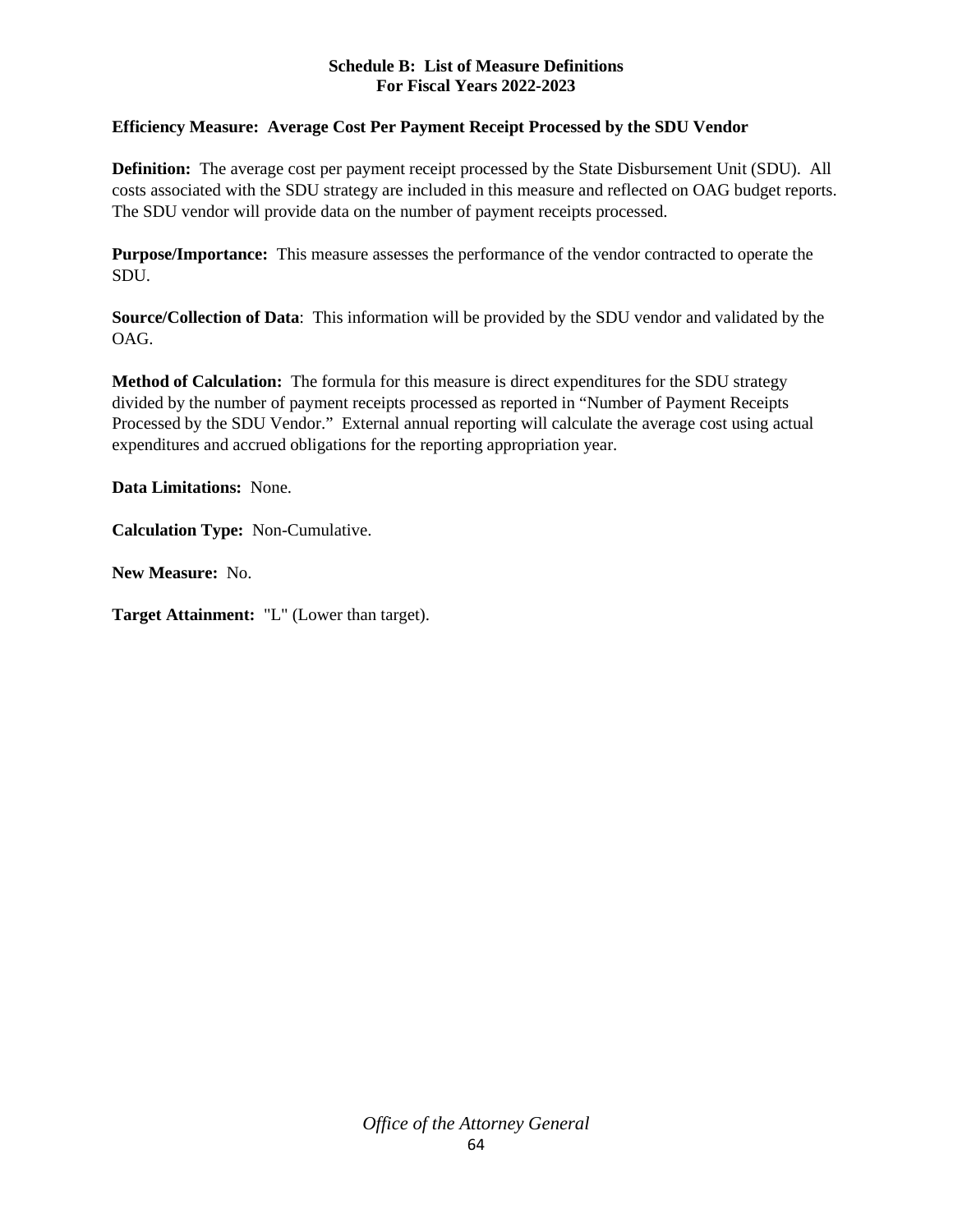# **Efficiency Measure: Percent of Payment Receipts Processed Then Disbursed within Two Days of Receipt**

**Definition:** Percent of all payment receipts processed and then disbursed through the SDU vendor and the OAG within two (2) business days to appropriate payees (excluding IRS off-sets and other IV-D payments for which the two day disbursement is not applicable, per federal guidelines). The SDU will process payments from employers, non-custodial parents, IV-D agencies and other sources. Payees include custodial parents, other state agencies, IV-D agencies, and other designated payees.

**Purpose/Importance:** This measure assesses the performance of the vendor and OAG.

**Source/Collection of Data:** This information is obtained from data available on TXCSES.

**Method of Calculation:** The total number of payments processed and then disbursed within two days of receipt by the SDU vendor and the OAG divided by the total number of payments processed and then disbursed. This calculation will exclude those IV-D payments for which the two day disbursement requirement does not apply.

**Data Limitations:** None.

**Calculation Type:** Non-Cumulative.

**New Measure:** No.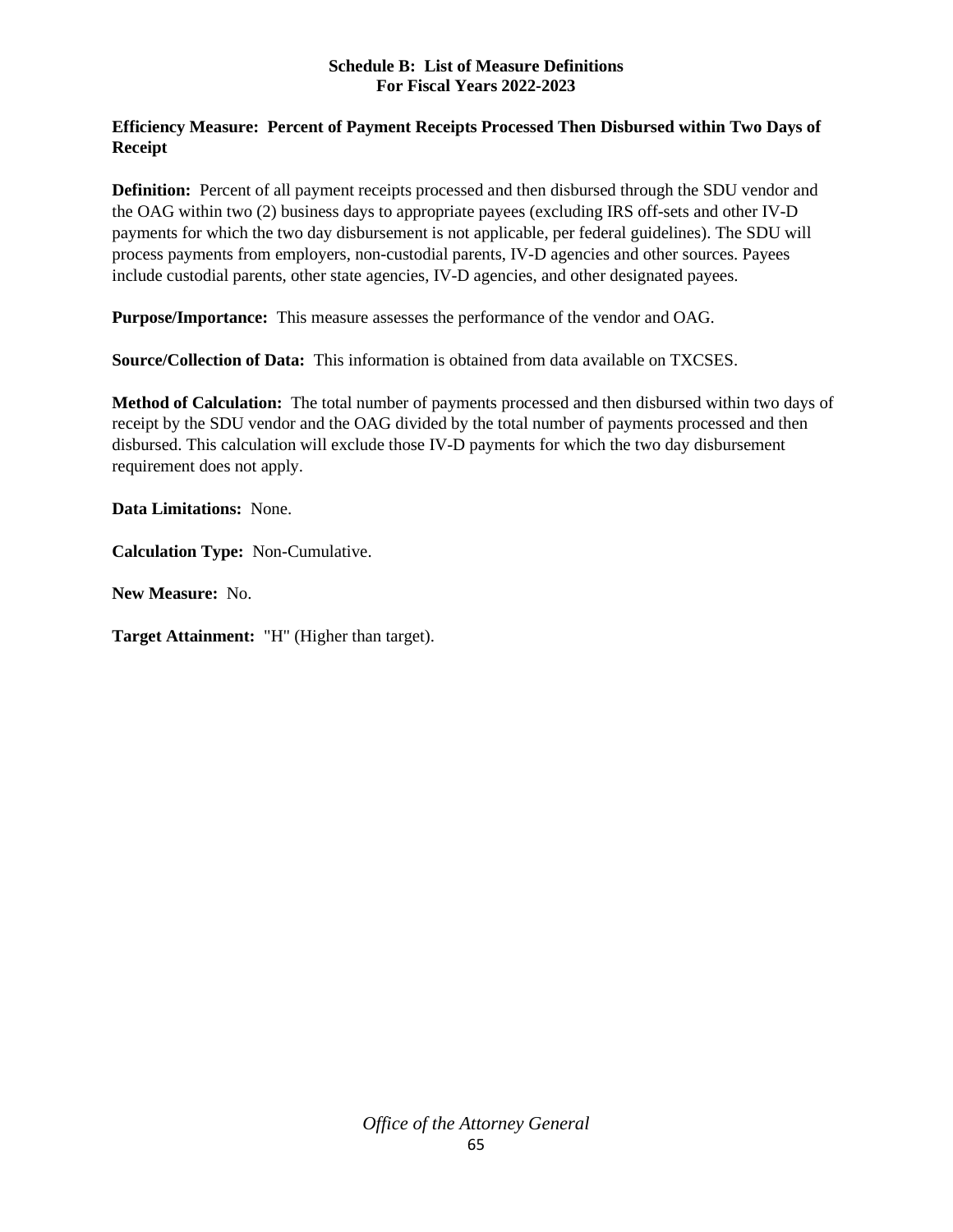#### **Goal: CRIME VICTIMS' SERVICES**

To provide services and information to victims of crime in a caring, sensitive, and efficient manner.

## **Objective: REVIEW/COMPENSATE VICTIMS**

To provide assistance to victims of crime through direct compensation payments, training, grants, and contracts to victim assistance providers.

## **Outcome Measure: Amount of Crime Victims' Compensation Awarded (Key)**

**Definition:** The amount of monies awarded under the Crime Victims' Compensation Act.

**Purpose/Importance:** The measure can be used as a comparison between years and as an indicator of potential problems in a single year when expenditures are either higher or lower than estimated.

**Source/Collection of Data:** USAS Expenditure Detail for Crime Victims' Compensation awarded each fiscal year.

**Method of Calculation:** The calculation for this measure is a cumulative count of crime victims' compensation awarded.

**Data Limitations:** The data is affected by deviations in the number of applications for benefits received by the agency. If there is an increase or decrease in the number of applications, there may be an increase or decrease in the amount of compensation awarded. The amount of compensation awarded is also controlled by legislative changes to benefits, either by adding or deleting benefits or by increasing or decreasing the maximum amounts of existing benefits. Because medical benefits are awarded according to the limitations of the Texas Department of Insurance, Division of Worker's Compensation Medical Fee guidelines, any changes in the Medical Fee Guidelines will also affect the amount of compensation awarded.

**Calculation Type:** Non-Cumulative.

**New Measure:** No.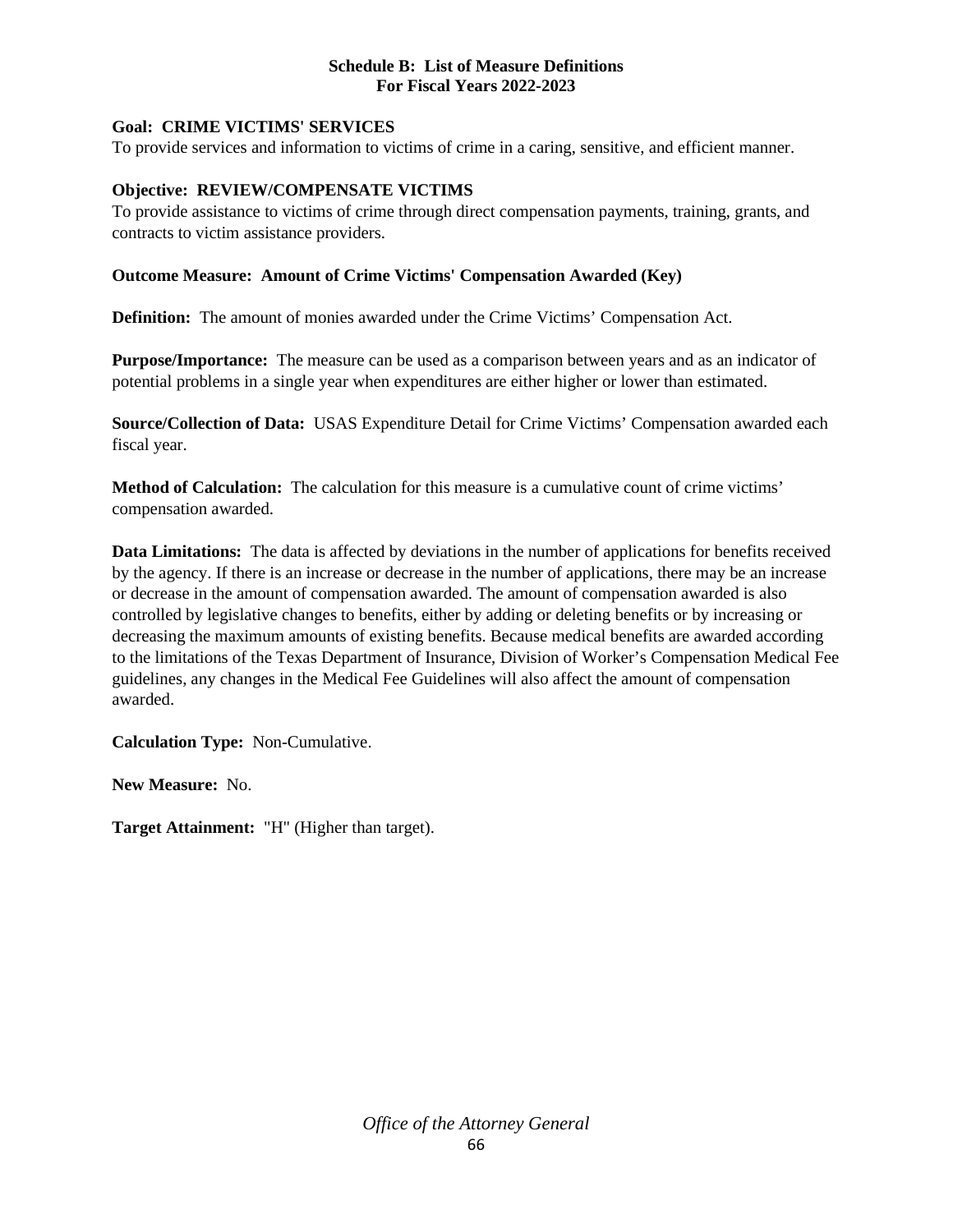### **Outcome Measure: Number of Crime Victims Who Received an Initial Award**

**Definition:** The measure is defined as the number of crime victims that receive an initial award or an award is made on their behalf for any one of the pecuniary losses mandated by Article 56.32 (a) (9) of the Crime Victims' Compensation Act. The term "crime victim" refers to a person that is eligible to receive an award under the act. It includes the primary victim as defined in Article 56.32 (a) (11) of the act and a claimant as defined in Article 56.32 (a) (2) of the act. In a particular claim, the Crime Victims' Compensation Program may award the victim moneys for lost wages and for the expense of medical treatment; and may award claimants in the same claim moneys for the expense of travel or the cost of mental health counseling as the result of the crime. In this instance, the Compensation to Victims of Crime Fund has affected two crime victims; the primary victim and a family member, etc. (Claimant).

**Purpose/Importance:** The significance of this measure is to reflect the number of crime victims' lives that have been affected by the Crime Victims' Compensation Program.

**Source/Collection of Data:** Victims of Crime Compensation System Automated Report.

**Method of Calculation:** The measure is calculated by counting the initial award made to a victim on a claim during the reporting fiscal year regardless of when the application was filed. An award will not be counted during this reporting period if the initial award was made in a prior fiscal year. The measure will only count the initial award made in a given fiscal year; even though there may be subsequent awards made in the same or subsequent fiscal years.

**Data Limitations:** The data is affected by deviations in the number of applications for benefits received by the agency. The number of crime victims who receive an award is also dependent on legislative changes to benefits.

**Calculation Type:** Non-Cumulative.

**New Measure:** No.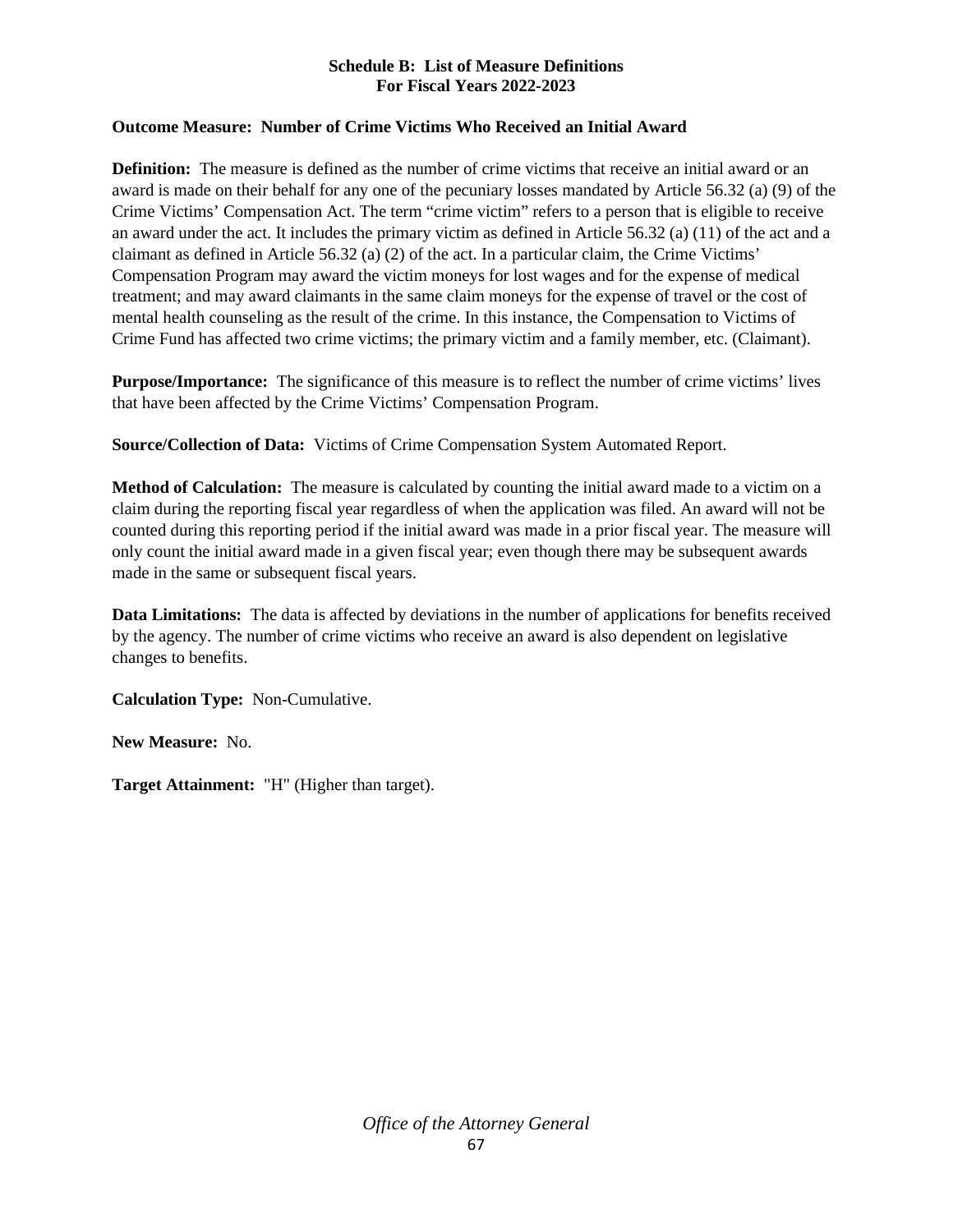# **Strategy: CRIME VICTIMS' COMPENSATION**

Obtain and review all claims for crime victims' compensation in accordance with state and federal regulations to determine eligibility for payment; ensure that all bills are reviewed for medical reasonableness and necessity and paid at the correct rate and that limits are not exceeded.

# **Output Measure: Number of Eligibility Determinations Made**

**Definition:** The total number of crime victim applications reviewed with eligibility determinations made under the Texas Crime Victims' Compensation Act.

**Purpose/Importance:** Eligibility must be determined before an award can be made. This measure reflects the output of the Eligibility Section of the Crime Victims' Compensation Program.

**Source/Collection of Data:** Victims of Crime Compensation System Automated Report. The system tracks the status of a claim and counts any determination recorded in the system whether it is benefitted or denied.

**Method of Calculation:** The calculation for this measure is a cumulative count of the number of eligibility determinations made.

**Data Limitations:** The number of eligibility determinations made is affected by the number of applications received.

**Calculation Type:** Cumulative.

**New Measure:** No.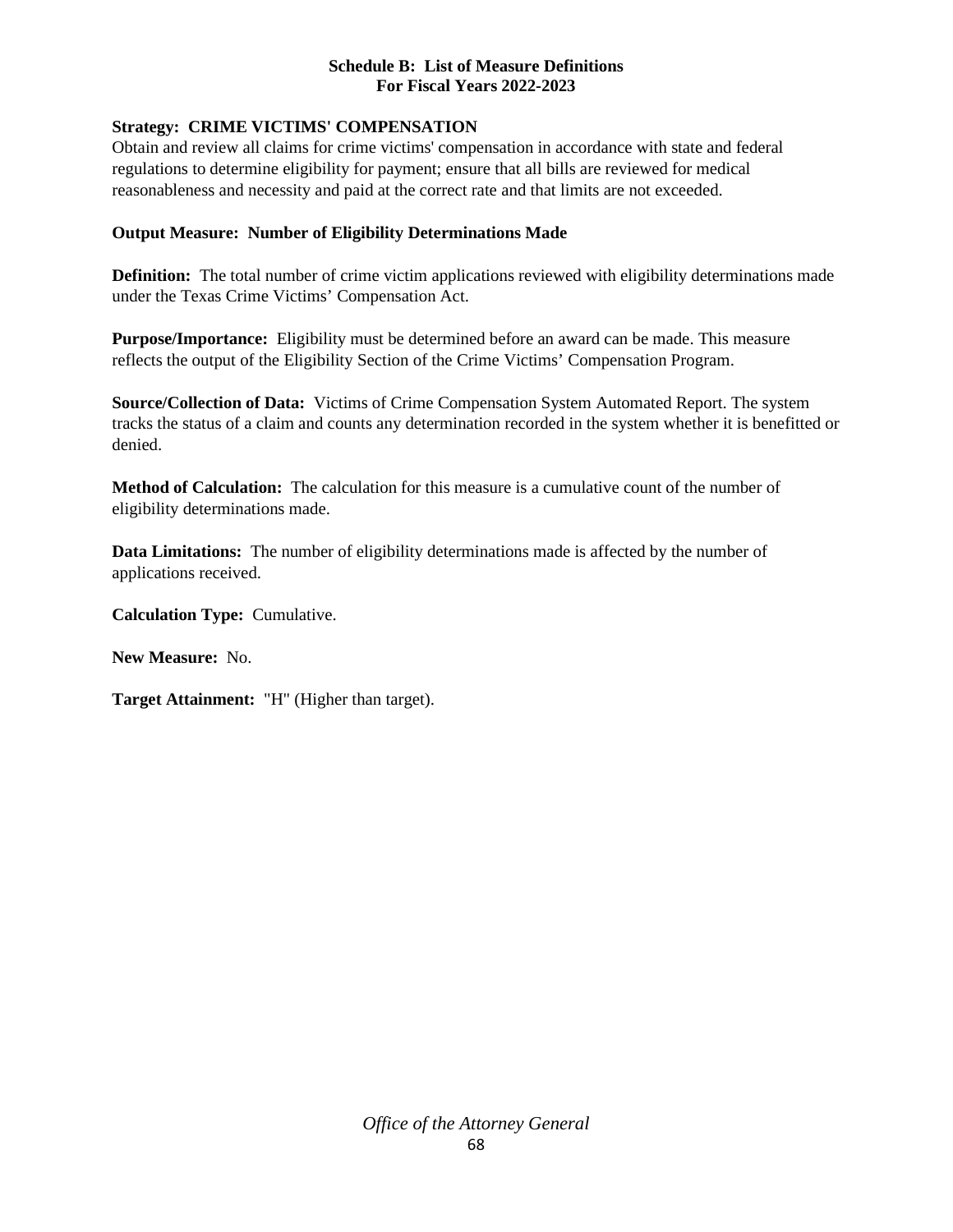# **Output Measure: Number of CVC Training Participants**

**Definition:** The number of people who receive Crime Victims' Compensation (CVC) Training from the Office of the Attorney General (OAG) in a given year. Training formats may include general training sessions, video conference training sessions, and computer based training sessions.

**Purpose/Importance:** This performance measure is intended to reflect the number of people in Texas that are receiving information about the availability of Crime Victims' Compensation and how to apply for compensation benefits. It is important to ensure that individuals and victim service providers are educated about the services available to victims and can respond sensitively to the needs of those victims.

**Source/Collection of Data:** The information for this measurement comes from a report filed by the trainer conducting the presentation. The reports are compiled on a monthly basis by the OAG (Crime Victims' Internal Report on Presentations).

**Method of Calculation:** The calculation for this measure is a cumulative count of the number of CVC training participants.

**Data Limitations:** None.

**Calculation Type:** Cumulative.

**New Measure:** No.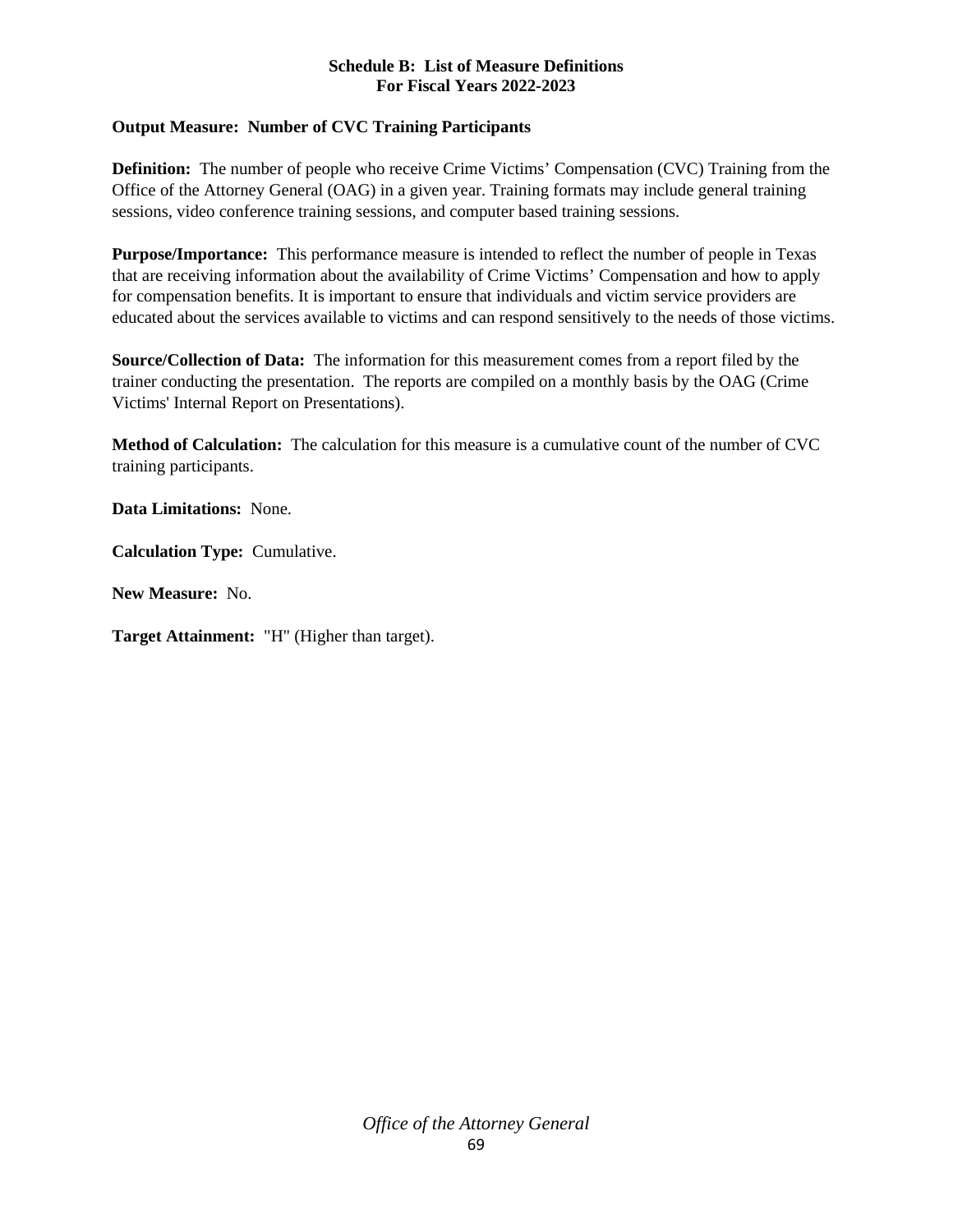# **Output Measure: Number of CVC Outreach Recipients**

**Definition:** The number of people who are exposed to Crime Victims' Compensation (CVC) outreach in a given year. All outreach is focused on raising awareness of Crime Victims' Compensation. Outreach may include but is not limited to public speeches, information booths, media interviews, public service announcements, newsletters, articles, editorials, and website visits.

**Purpose/Importance:** This performance measure indicates the number of people in Texas who have been informed about Crime Victims' Compensation. It is important to ensure that all victims are made aware of the services available to them and that communities are prepared to respond to victims' needs.

**Source/Collection of Data:** The information for this measurement comes from a report filed by the Office of the Attorney General (OAG) staff person conducting the outreach. The reports are compiled on a monthly basis by the OAG (Crime Victims' Internal Report on Presentations). For outreach in which the program has an information booth, the program only counts 25% of the total number of attendees. For media interviews, newsletters, articles, editorials, and public service announcements, 25% of the media outlet's market may be counted. For website visits, the total number of visits to the Crime Victims' Compensation Program link on the OAG website is counted.

**Method of Calculation:** The calculation for this measure is a cumulative count of the number of CVC outreach recipients.

**Data Limitations:** None.

**Calculation Type:** Cumulative.

**New Measure:** No.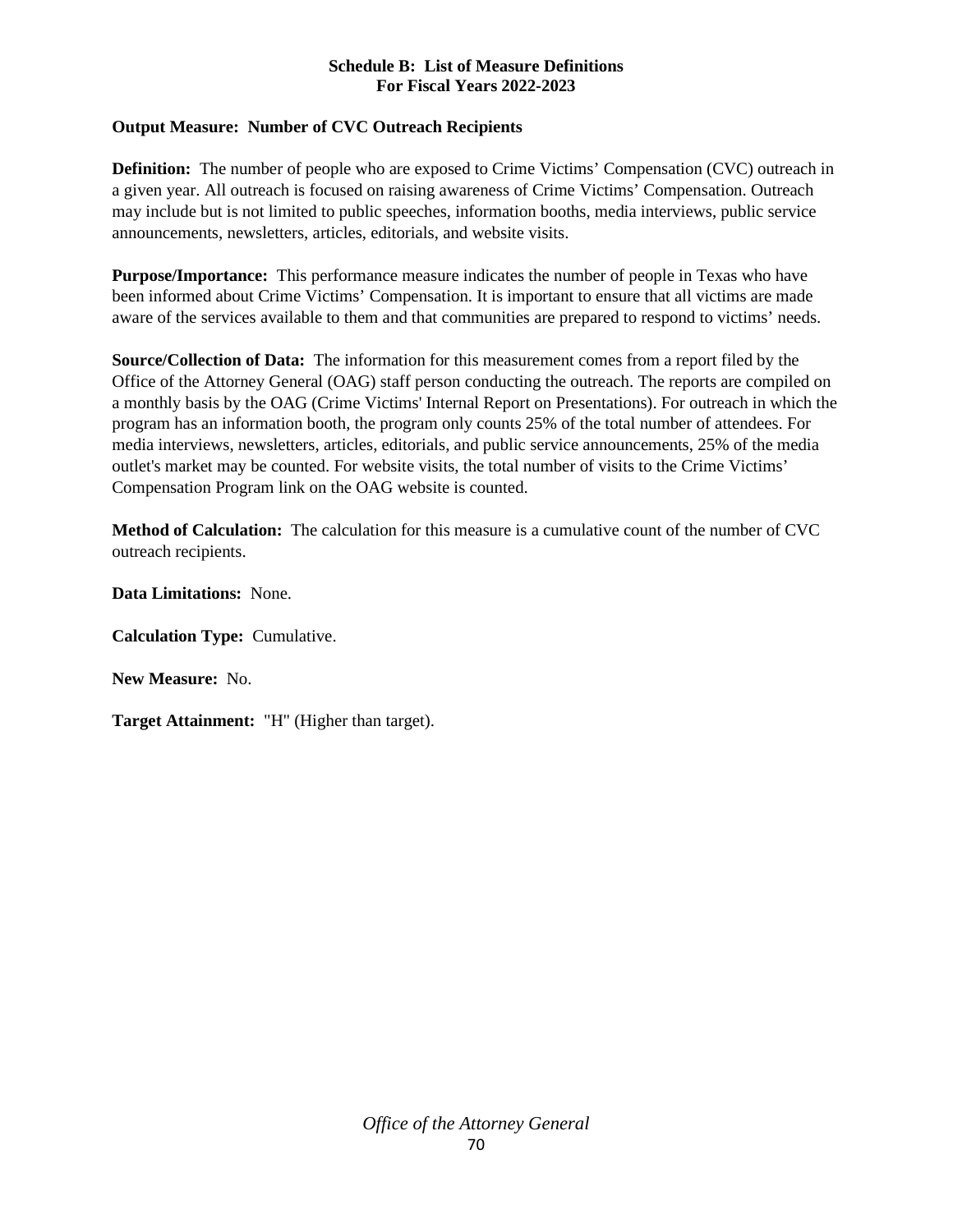# **Efficiency Measure: Average Cost to Analyze a Claim and Make an Award**

**Definition:** The average cost to analyze a claim and make an award, including victim and allied professional education, application processing, eligibility determination and bill payment. Processing an application means counting every application that is received and setup in the Victims of Crime Compensation System as a "claim".

**Purpose/Importance:** The measurement is an accurate reflection of the true costs associated with claims processing. The measure counts all applications received by the Crime Victims' Compensation Program in which any work is performed, such as the setup of the application in the automated system, establishing a file, sending an acknowledgment to the applicant, requesting law enforcement information, conducting eligibility determination, and payment of bills.

**Source/Collection of Data:** Cost information comes from the agency's budget variance reports. The number of applications received comes from the Victims of Crime Compensation System Automated Report.

**Method of Calculation:** Cost information (numerator in calculation) for the Crime Victims' Compensation Strategy is reflected on budget reports. Number of applications reviewed (denominator in calculation) is the explanatory measure Number of Crime Victim Applications Received. The formula for this measure is direct expenditures for the Crime Victims' Compensation Strategy plus a percentage of indirect administrative support costs based on the OAG's Indirect Cost Plan divided by the number of applications received during the reporting period. The cost of actual crime victims' compensation payments is deducted from the total cost of the strategy. The Annual Performance Measure Report will calculate the average cost using actual expenditures and accrued obligations for the reporting appropriation year.

**Data Limitations:** Direct program expenditures for the reporting period used to establish the target for this measure may not include rider appropriations, and/or across-the-board legislative salary increases, which negatively impact reported performance.

Also, see data limitations for explanatory measure Number of Crime Victim Applications Received.

**Calculation Type:** Non-Cumulative.

**New Measure:** No.

**Target Attainment:** "L" (Lower than target).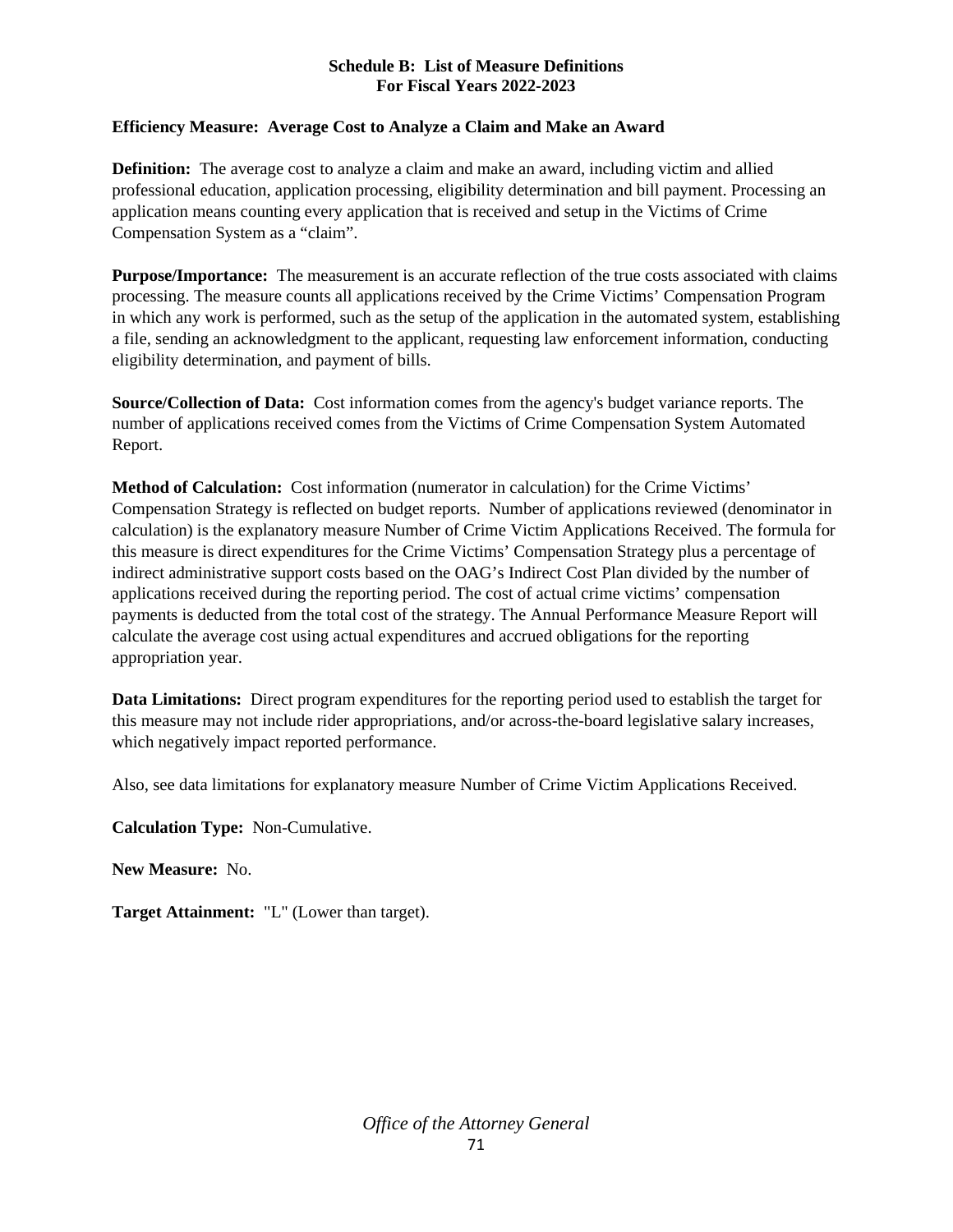#### **Efficiency Measure: Average Number of Days to Analyze a Claim and Make an Award (Key)**

**Definition:** The average number of days required to make payment on a bill for a benefitted claim from the date the application is received to the date of the first payment, including the time for reviewing applications and law enforcement reports, determining eligibility, and reviewing bills for medical treatment, counseling, funeral, child care, travel, crime scene clean-up, and other expenses, and reimbursements to law enforcement agencies for forensic sexual assault examinations.

**Purpose/Importance:** The faster an application can be determined eligible and the claim analyzed and awarded, the faster a victim is assisted.

**Source/Collection of Data:** Victims of Crime Compensation System Automated Report.

**Method of Calculation:** T.C.C.P. Art. 56.36 defines when a crime victim application is considered complete. If an application is received without needed victim, claimant, crime information or sufficient payment information, the program requests the necessary information and places the application in suspense. The application is taken out of suspense once the requested information or any other information is received that allows the program to take further action on the application. The time an application spends in suspense is not included in this measure.

Each quarter a manual review of all claims with a turnaround time greater than 250 days is performed. When it is determined that circumstances out of the Crime Victims' Compensation Program's control prevented payment processing, the claim is subtracted from the calculation. These circumstances may include, but are not limited to, the victim utilizing collateral sources (as required by law), obtaining restitution payments, filing a civil suit, or deferring approved benefits until a later date.

NOTE: Only the first payment made on an application is counted. Subsequent payments are not captured.

**Data Limitations:** The measure is affected by deviations in the number of applications received. A change in the number of applications may impact the turnaround time to analyze a claim and make an award. The time to determine eligibility is included in the measure. Some claims have a complicated fact situation that may delay the completion of a law enforcement agency's report. In these cases, the claim is placed in a suspended status until law enforcement completes their investigation. Upon completion of the investigation, the claim is returned to open status. The Program is also dependent upon external entities to provide information necessary to calculate an award, such as: medical records, employer wage verification, medical billings and explanation of benefits from medical insurance. Sexual assault exam reimbursements and payments for funeral services and travel require less documentation, while relocation, medical expenses and psychiatric care require detailed information.

**Calculation Type:** Non-Cumulative.

**New Measure:** No.

**Target Attainment:** "L" (Lower than target).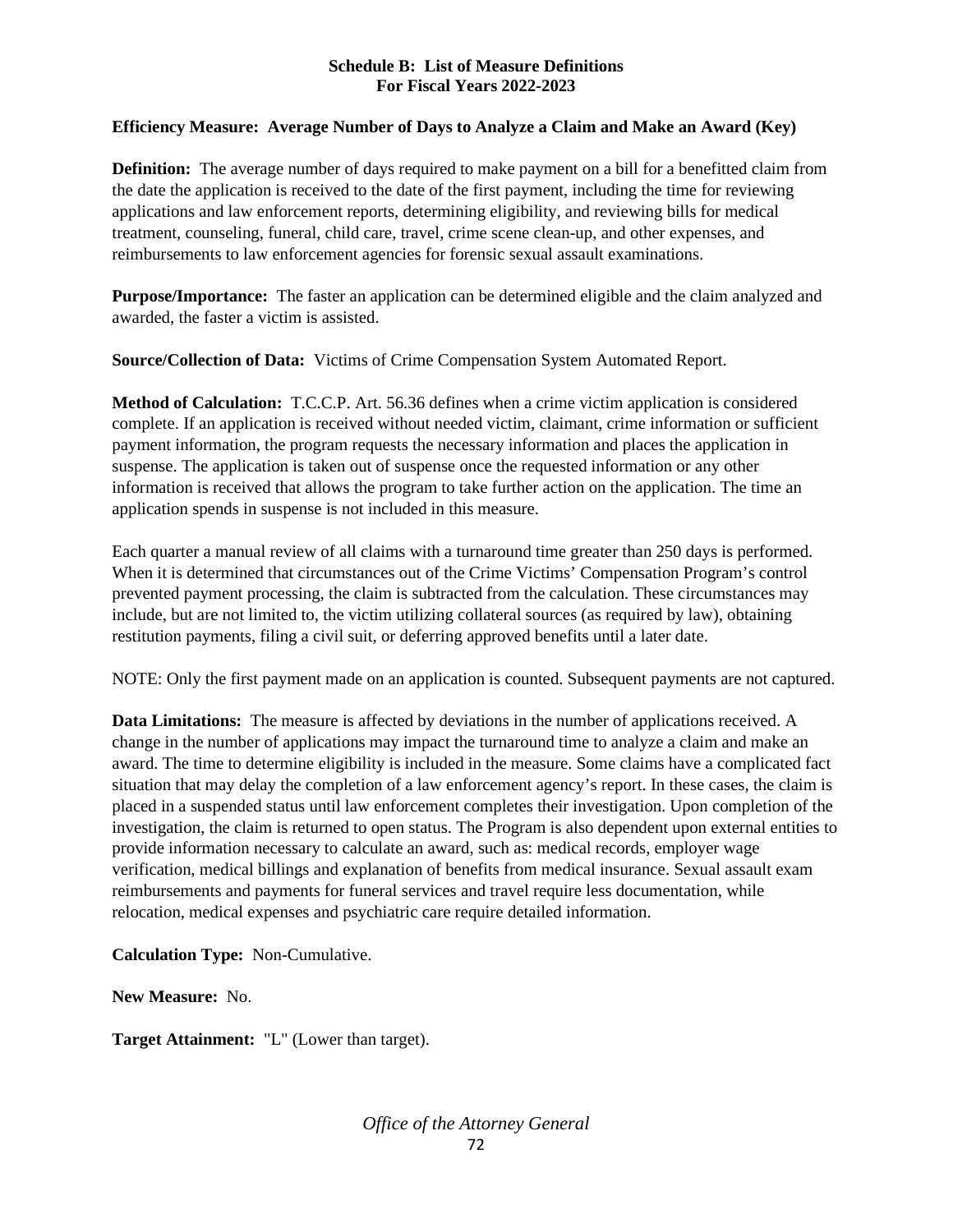#### **Explanatory Measure: Number of Crime Victim Applications Received**

**Definition:** The total number of applications for benefits received by the agency during a fiscal year.

**Purpose/Importance:** This performance measure serves as an indicator of whether crime victims and law enforcement agencies are receiving information about the existence of the program. Most Crime Victims' Compensation Strategy performance measure targets are projected based on the number of applications received in prior fiscal years.

**Source/Collection of Data**: Victims of Crime Compensation System Automated Report.

**Method of Calculation:** The calculation for this measure is a cumulative count of the number of crime victim applications received.

**Data Limitations:** The Crime Victims' Compensation Program has two performance measures related to outreach that reflect education and training activities intended to inform allied professionals and advocates who come into contact with crime victims. To the extent that a crime victim chooses to submit an application after being informed about the program or benefits is not within control of the agency.

**Calculation Type:** Non-Cumulative.

**New Measure:** No.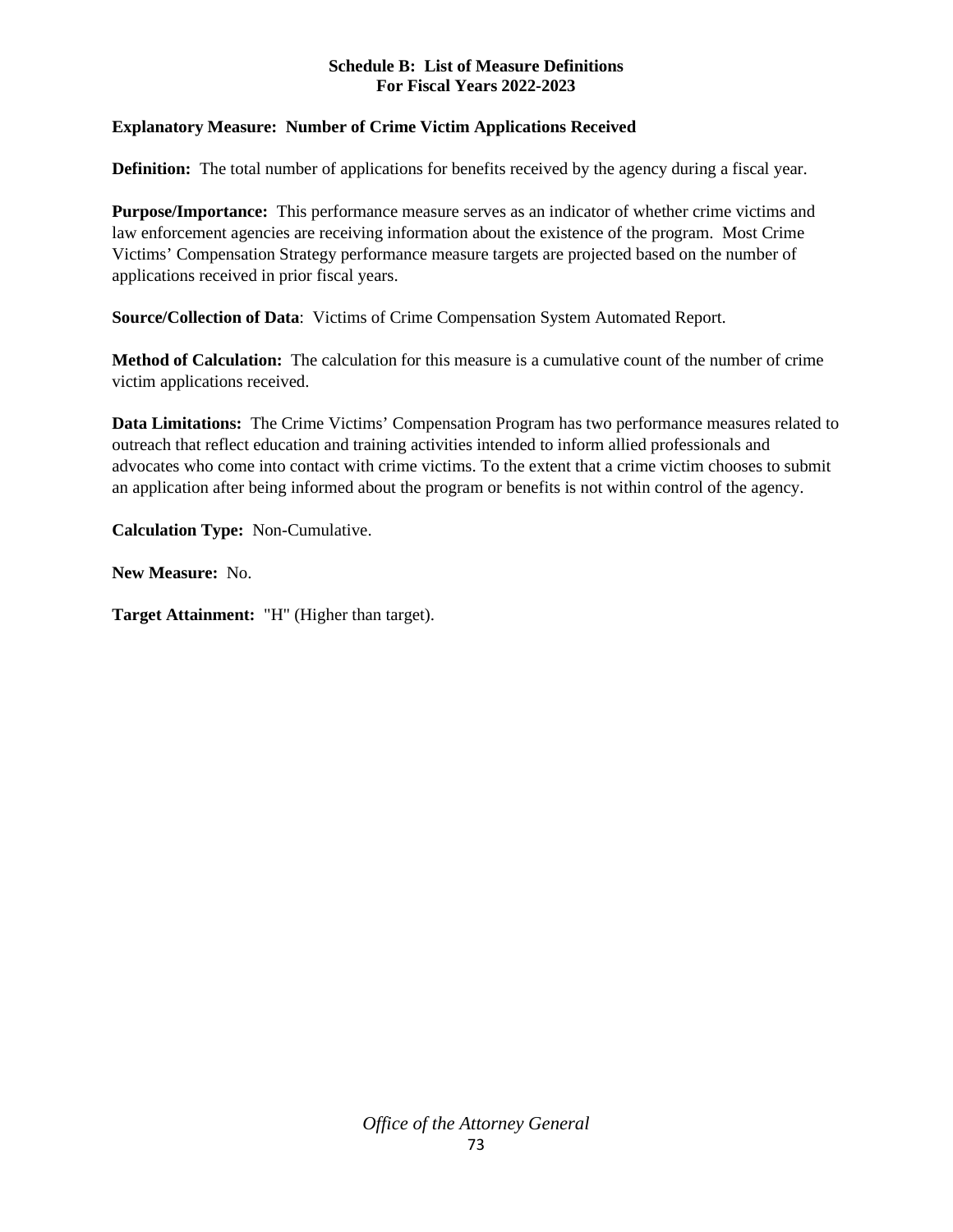#### **Strategy: VICTIMS ASSISTANCE**

Provide grants or contracts, training, and technical assistance to support victim-related services or assistance in the state; certify Sexual Assault Nurse Examiners and sexual assault advocate training programs; and provide victims of family violence, sexual assault, and stalking with a confidential mailing address and a means of receiving mail.

#### **Output Measure: Number of Entities Which Receive a Grant or Contract for Victim Services or Victim Assistance**

**Definition:** The number of entities awarded grants and/or contracts by the Office of the Attorney General for victim services or victim assistance. This measure includes, but is not limited to, non-profits, governmental units, and other entities.

**Purpose/Importance:** The measure indicates the number of state or local programs receiving assistance through the Compensation to Victims' of Crime Fund, Article 56.541, Code of Criminal Procedure, and Chapter 420 of the Government Code.

**Source/Collection of Data:** Victim Assistance Report on Grants Awarded, award letters and contracts, including contract documents, maintained by the OAG.

**Method of Calculation:** The calculation for this measure is a cumulative count of the number of entities which receive a grant or contract for victim services or victim assistance.

**Data Limitations:** The number of entities receiving grants is affected by the amount appropriated and/or granted to the OAG by state and federal governments. The Legislature may appropriate money for this strategy by rider with a specific directive for how and whom it may be awarded. The projected target of entities receiving grants may not be achieved if state and federal funding falls short of appropriations.

Typically, the majority of grants are awarded in the first quarter of the fiscal year. However, some grants may occur later in the fiscal year.

**Calculation Type:** Cumulative.

**New Measure:** No.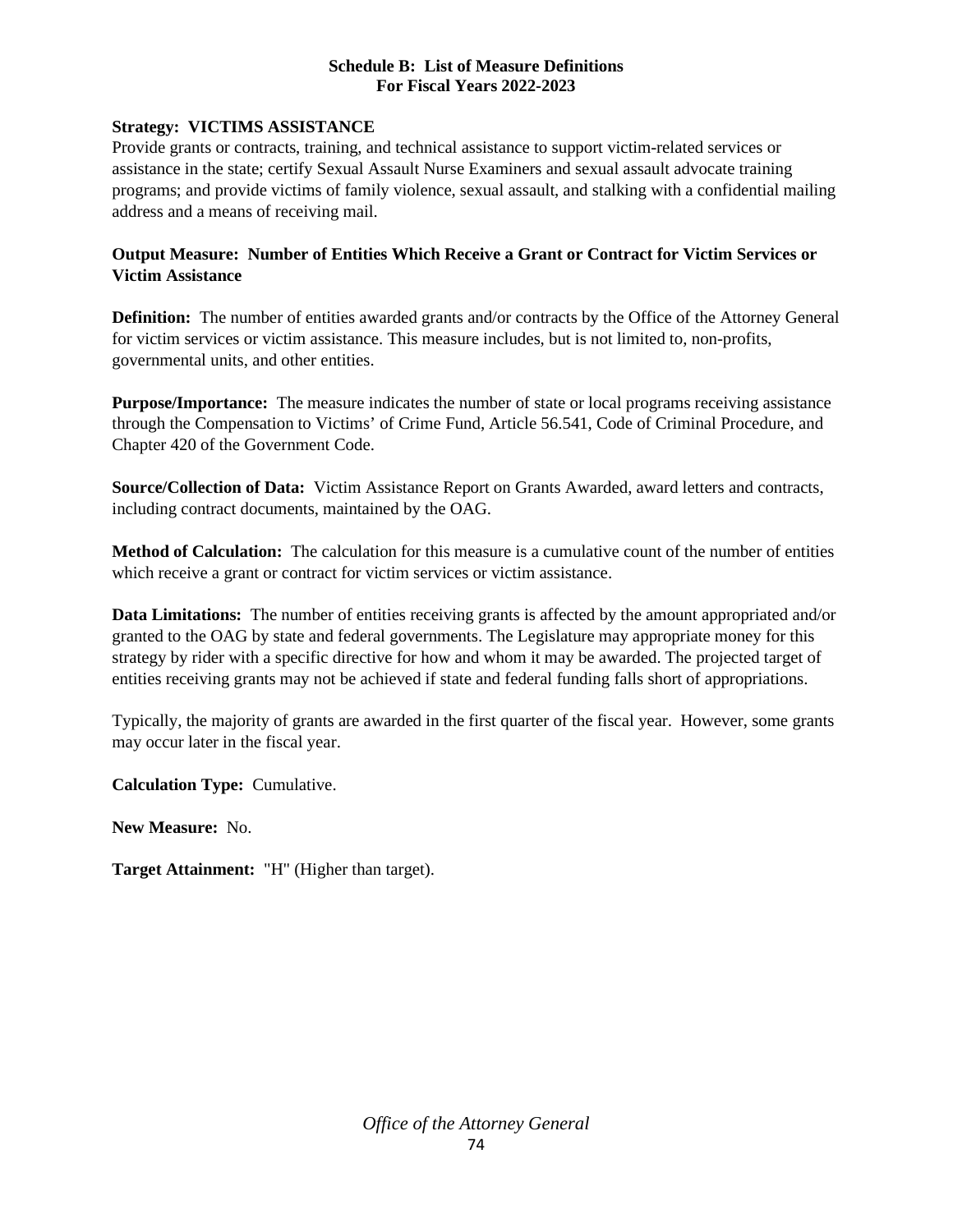#### **Output Measure: Total Dollars Awarded to Victim Services or Victim Assistance Programs**

**Definition:** The amount of money awarded by grants or contracts to victim services and victim assistance programs by the Office of the Attorney General (OAG). This measure includes but is not limited to, nonprofits, governmental units, and other entities.

**Purpose/Importance:** This measure reflects the amount of state and federal resources awarded through the OAG for grants and/or contracts to support victim services and victim assistance programs in Texas.

**Source/Collection of Data:** Victim Assistance Report on Grants Awarded, award letters and contracts, including contract documents, maintained by the OAG.

**Method of Calculation:** The calculation for this measure is a cumulative count of the total dollars awarded to victim services or victim assistance programs.

**Data Limitations:** The amount of money awarded is tied to the amount appropriated and/or granted to the OAG by state and federal governments. The Legislature may appropriate money for this strategy by rider with a specific directive for how and whom it may be awarded. The projected target of dollars awarded may not be achieved if state and federal funding falls short of appropriations.

Typically, the majority of dollars are awarded in the first quarter of the fiscal year. However, some awards may occur later in the fiscal year.

**Calculation Type:** Cumulative.

**New Measure:** No.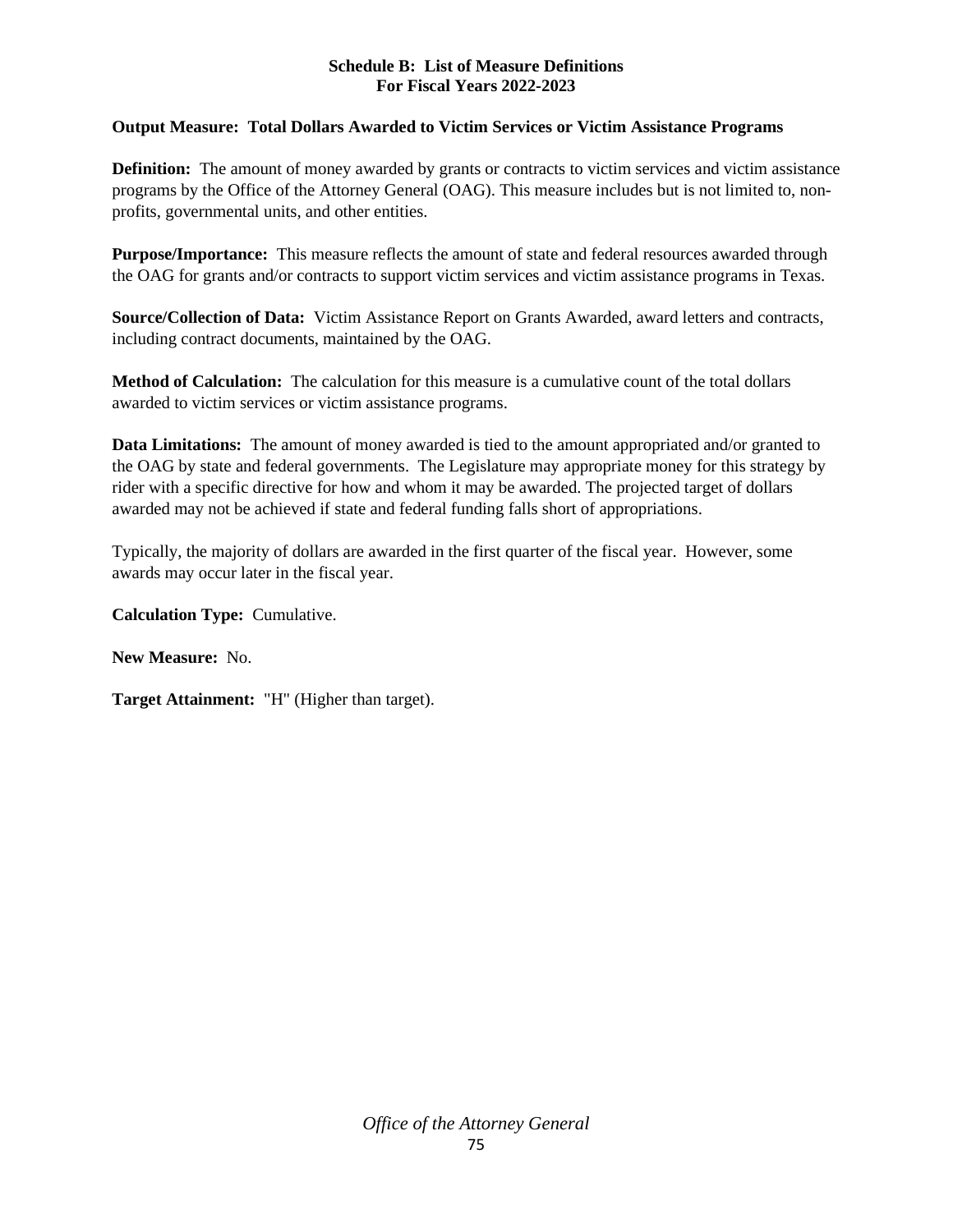#### **Output Measure: Number of Sexual Assault Training Participants**

**Definition:** The number of people who receive sexual assault prevention and crisis services training in a given year. Training is limited to that delivered by the Office of the Attorney General (OAG) and OAG funded sexual assault programs or service organizations. Training formats may include general training sessions, video conference training sessions, and computer based training sessions. Training may be provided for Sexual Assault Nurse Examiners, law enforcement, allied professionals, victim advocates, students and community organizations.

**Purpose/Importance:** This performance measure is intended to reflect the number of people in Texas trained on the problem of sexual assault, preventative measures to address the problem, and the State resources available for these efforts. It is important to ensure that individuals and victim service providers are educated about the services available to sexual assault victims and can respond sensitively to the needs of those victims.

**Source/Collection of Data:** The information for this measure comes from a report filed by the trainer conducting the presentation and from monthly reports submitted by OAG funded sexual assault programs. The reports are compiled on a monthly basis by the OAG (SAPCS Monthly Report and the Crime Victims' Internal Report on Presentations).

**Method of Calculation:** The calculation for this measure is a cumulative count of the number of sexual assault training participants.

**Data Limitations:** The number of sexual assault training participants is affected by the amount appropriated and/or granted to the OAG by state and federal governments. The Legislature may appropriate money for this strategy by rider with a specific directive for how and whom it may be awarded. The projected target of sexual assault training participants may not be achieved if state and federal funding falls short of appropriations.

**Calculation Type:** Cumulative.

**New Measure:** No.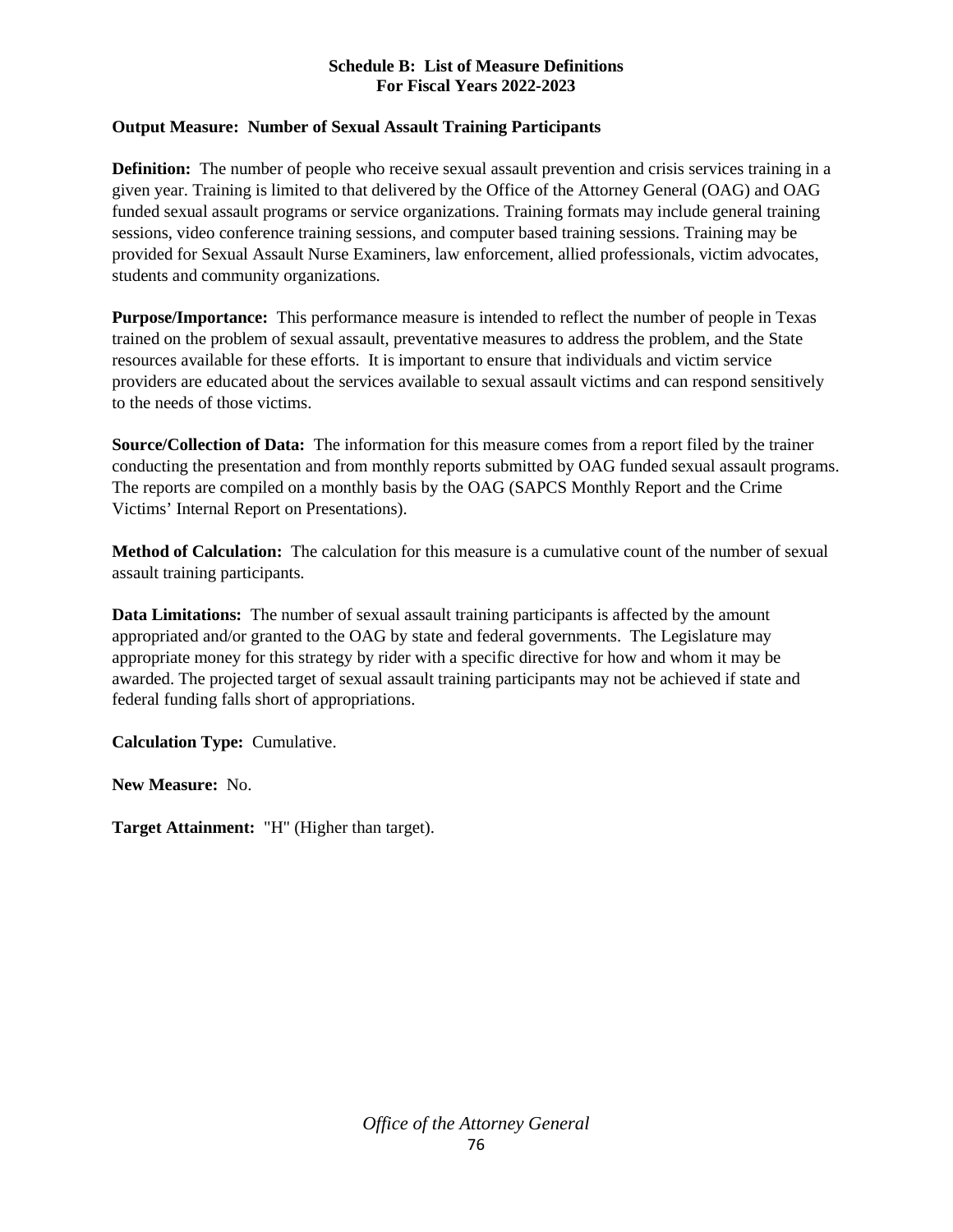#### **Output Measure: Number of Sexual Assault Outreach Recipients**

**Definition:** The number of people who are exposed to sexual assault prevention and crisis services outreach in a given year. All outreach is focused on raising awareness of sexual assault. The outreach presentations are limited to those delivered by the OAG and OAG funded sexual assault programs or service organizations. Outreach may include but is not limited to public speeches, information booths, media interviews, public service announcements, newsletters, articles, editorials, and website visits.

**Purpose/Importance:** This performance measure indicates the number of people in Texas who have been informed about the problem of sexual assault, preventative measures to address this problem, and the State resources available for these efforts. It is important to ensure that all sexual assault victims are made aware of the services that are available to them and that communities are prepared to respond to victims' needs.

**Source/Collection of Data:** The information for this measure comes from a report filed by the person conducting the outreach and from monthly reports submitted by OAG funded sexual assault programs. The reports are compiled on a monthly basis by the OAG (SAPCS Monthly Report). For outreach in which the program has an information booth, the program only counts 25% of the total number of attendees. For media interviews, newsletters, articles, editorials, and public service announcements, 25% of the media outlet's market may be counted. For website visits, the total number of visits to the Sexual Assault and Crisis Prevention link on the OAG website is counted.

**Method of Calculation:** The calculation for this measure is a cumulative count of the number of sexual assault outreach recipients.

**Data Limitations:** The number of sexual assault outreach recipients is affected by the amount appropriated and/or granted to the OAG by state and federal governments. The Legislature may appropriate money for this strategy by rider with a specific directive for how and whom it may be awarded. The projected target of sexual assault outreach recipients may not be achieved if state and federal funding falls short of appropriations.

**Calculation Type:** Cumulative.

**New Measure:** No.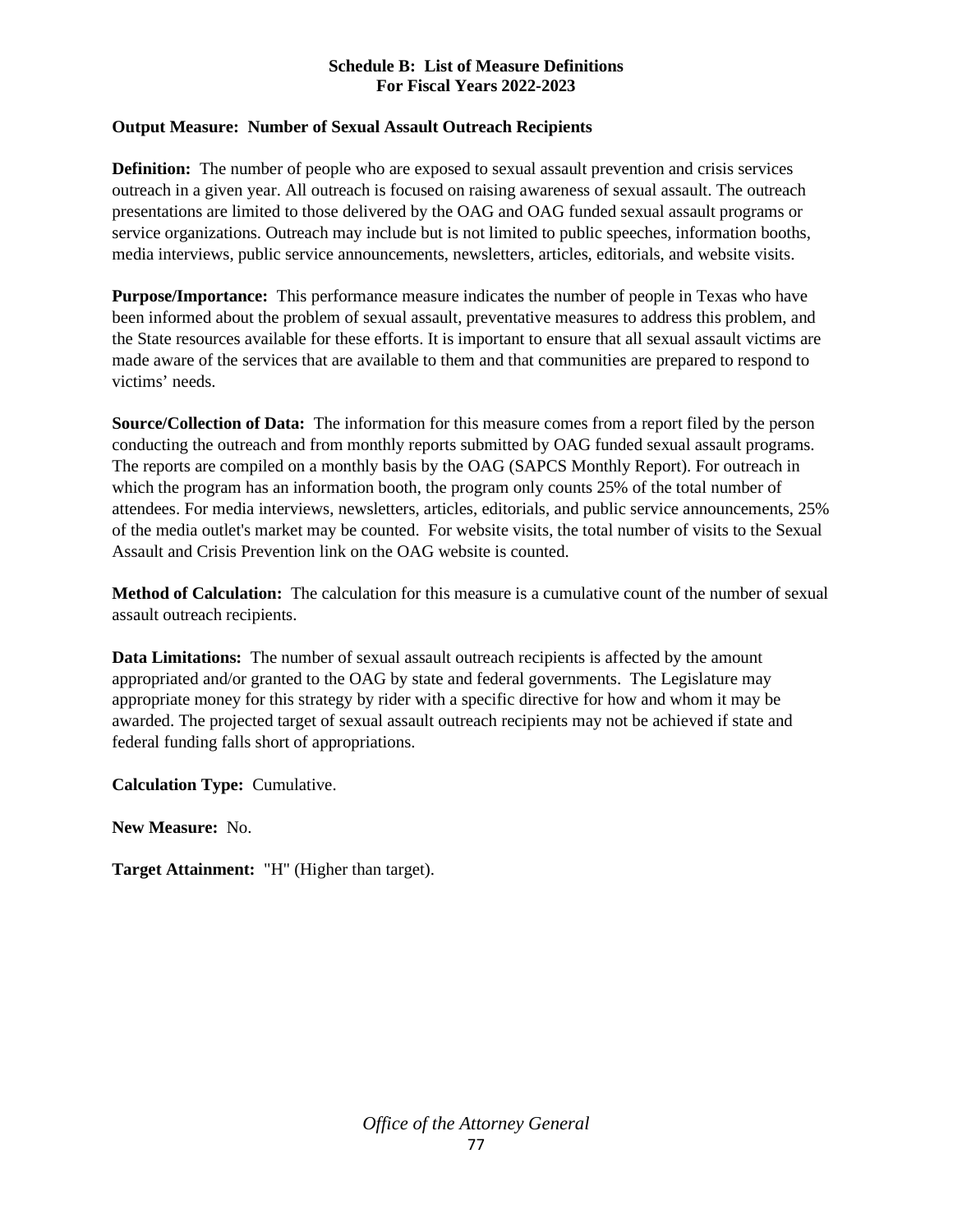#### **Goal: REFER MEDICAID CRIMES**

To provide an environment free of fraud, physical abuse, and criminal neglect for Medicaid recipients and the Medicaid program.

#### **Objective: MEDICAID CRIME CONTROL**

To conduct a statewide program of investigation and to refer for prosecution 100 percent of discovered violations of the Texas Medicaid Program as required by federal regulations during each year of the strategic plan.

#### **Outcome Measure: Amount of Medicaid Over-payments Identified**

**Definition:** The amount of money that the unit has determined from its investigations as having been wrongfully overpaid by the Medicaid Program. Investigations are conducted for the purpose of and extent necessary to determine if criminal activity has occurred and, if appropriate, secure prosecution through local and federal prosecutors.

**Purpose/Importance:** The MFCU is charged by federal statute to investigate criminal fraudulent overpayments made by the Medicaid program. The MFCU is required to report overpayments to the United States Department of Health and Human Services – Office of Inspector General.

**Source/Collection of Data:** Automated Medicaid Fraud System Activity report.

**Method of Calculation:** The calculation for this measure is a cumulative count of the amount of Medicaid over-payments identified.

**Data Limitations:** The OAG's Medicaid Fraud Control Unit has no prosecutorial authority. Nor is there a statute that mandates the prosecuting authority to prosecute MFCU cases. Overpayments identified are limited to those discovered during the course of the investigation. Investigations do not usually identify total overpayments.

**Calculation Type:** Non-Cumulative.

**New Measure:** No.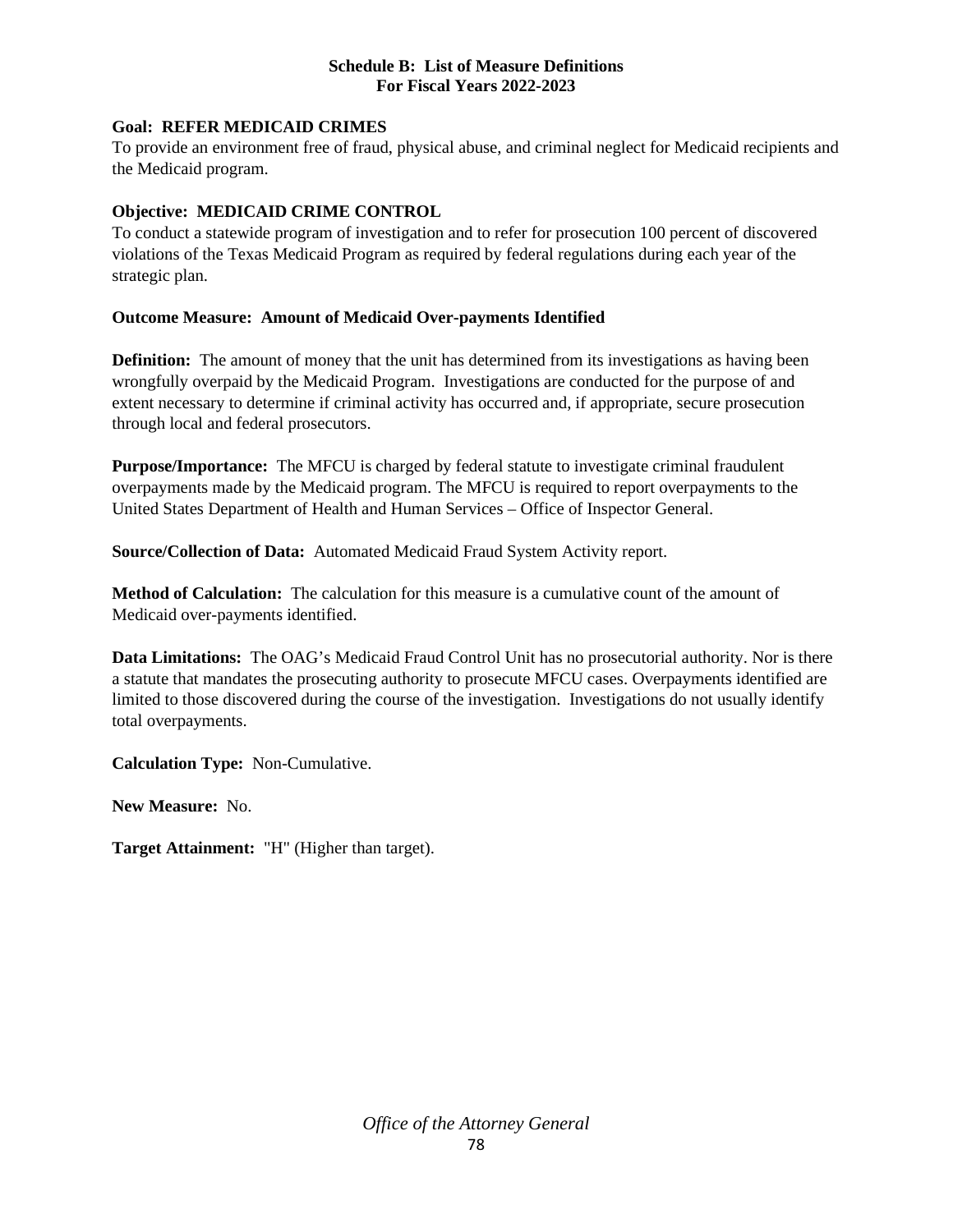#### **Strategy: MEDICAID INVESTIGATION**

Conduct a statewide program of investigation and refer for prosecution all violations of laws pertaining to fraud in the administration of the Texas Medicaid Program, the provision of medical assistance, and the activities of providers of medical assistance under the State Medicaid Plan. Review complaints alleging abuse or neglect of patients in health care facilities receiving payments under the State Medicaid Plan.

#### **Output Measure: Number of Investigations Concluded (Key)**

**Definition:** The number of investigations completed during the reporting period regardless of results. Cases are opened when the Medicaid Fraud Control Unit determines the referral has prosecution potential and resources are available to conduct investigations. Investigations are closed (concluded): when the OAG determines there is lack of sufficient evidence to refer for prosecution, a referral for prosecution is declined, or upon disposition of the case by the local or federal prosecutor.

**Purpose/Importance:** The MFCU is charged by federal statute to investigate violations of state criminal laws pertaining to fraud in the Medicaid program. The MFCU is required to report the number of investigations concluded to the United States Department of Health and Human Services – Office of Inspector General.

**Source/Collection of Data:** Automated Medicaid Fraud System Activity report.

**Method of Calculation:** The calculation for this measure is a cumulative count of the number of investigations concluded.

**Data Limitations:** The number of investigations concluded is affected by the number, size (how long the case takes to investigate) and type of referrals. Some cases may take longer to conclude in order to obtain a positive result.

**Calculation Type:** Cumulative.

**New Measure:** No.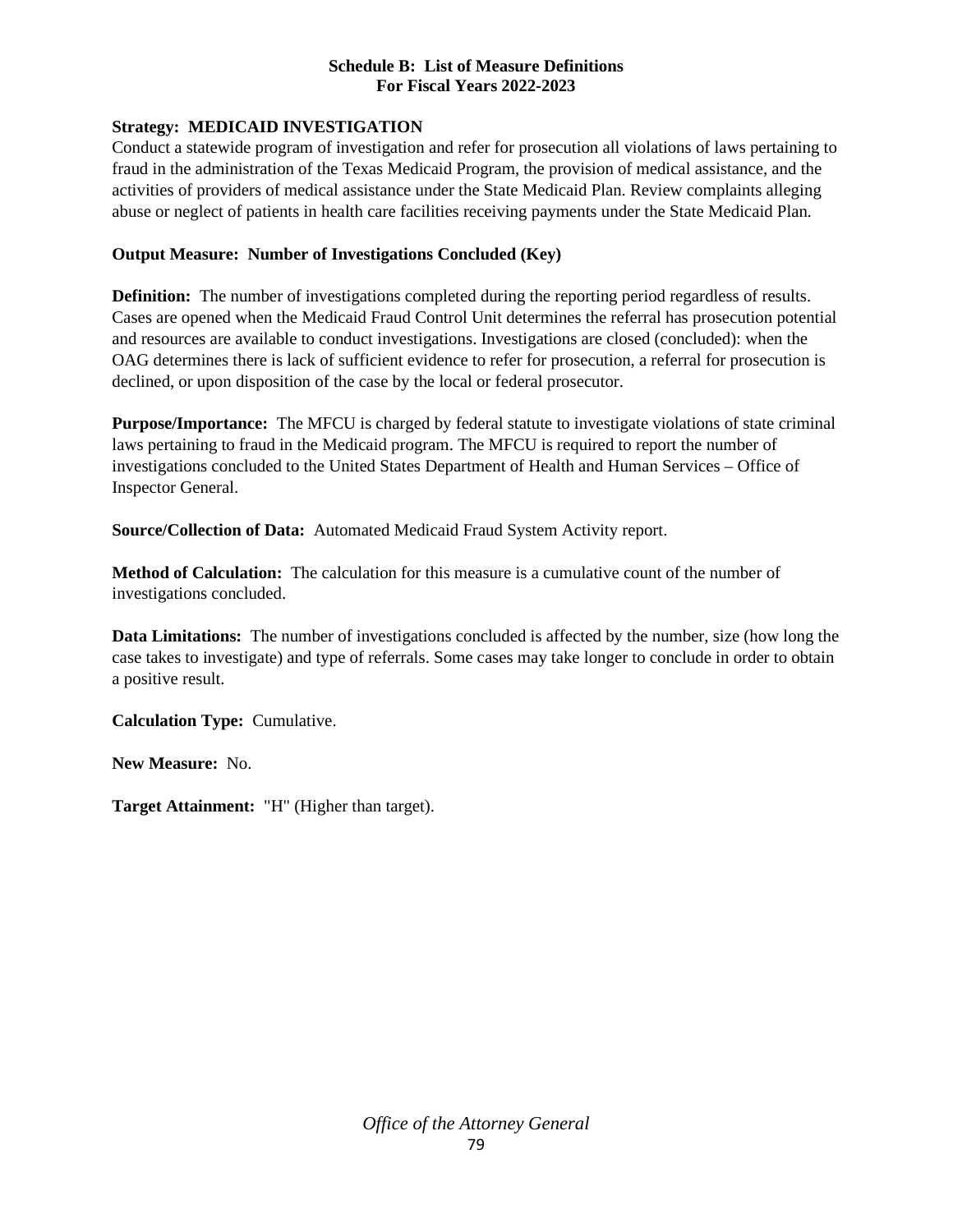#### **Output Measure: Number of Cases Referred for Prosecution**

**Definition:** The number of investigations that have disclosed violations of criminal law and that have been referred to an appropriate prosecuting authority for prosecutive consideration.

**Purpose/Importance:** The MFCU is charged by federal statute to refer cases for prosecution. The MFCU is required to report the number of referrals for prosecution to the United States Department of Health and Human Services – Office of Inspector General.

**Source/Collection of Data**: Automated Medicaid Fraud System Activity report.

**Method of Calculation:** The calculation for this measure is a cumulative count of the number of cases referred for prosecution.

**Data Limitations:** The number of cases referred for prosecution is impacted by the facts of the case.

**Calculation Type:** Cumulative.

**New Measure:** No.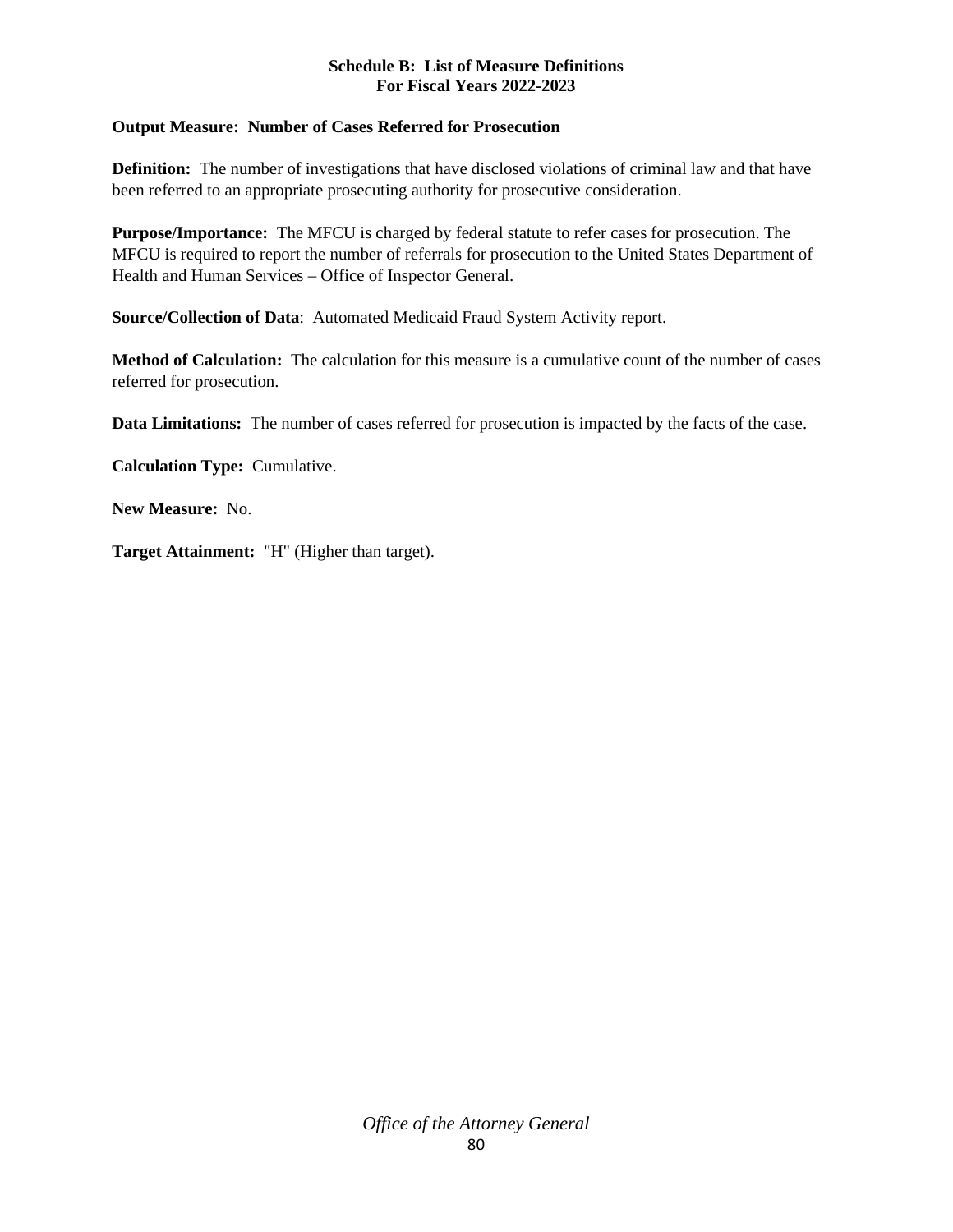#### **Efficiency Measure: Average Cost Per Investigation Concluded**

**Definition:** The average cost per Medicaid Fraud Control Unit (MFCU) investigation concluded.

**Purpose/Importance:** This measure is an indicator of cost effectiveness.

**Source/Collection of Data:** Cost information for the MFCU Strategy comes from the agency's budget variance reports. Number of Investigations Concluded is an output measure for this Strategy. The automated Medicaid Fraud System Activity report provides the total number of investigations concluded.

**Method of Calculation:** The formula for this measure is direct expenditures for the MFCU Strategy plus a percentage of indirect administrative support costs based on the OAG's Indirect Cost Plan divided by the Number of Investigations Concluded for the reporting period. The Annual Performance Measure Report will calculate the average cost using actual expenditures and accrued obligations for the reporting appropriation year.

**Data Limitations:** Direct program expenditures for the reporting period used to establish the target for this measure may not include rider appropriations, and/or across-the-board legislative salary increases, which negatively impact reported performance.

Also, see data limitations for output measure Number of Investigations Concluded.

**Calculation Type:** Non-Cumulative.

**New Measure:** No.

**Target Attainment:** "L" (Lower than target).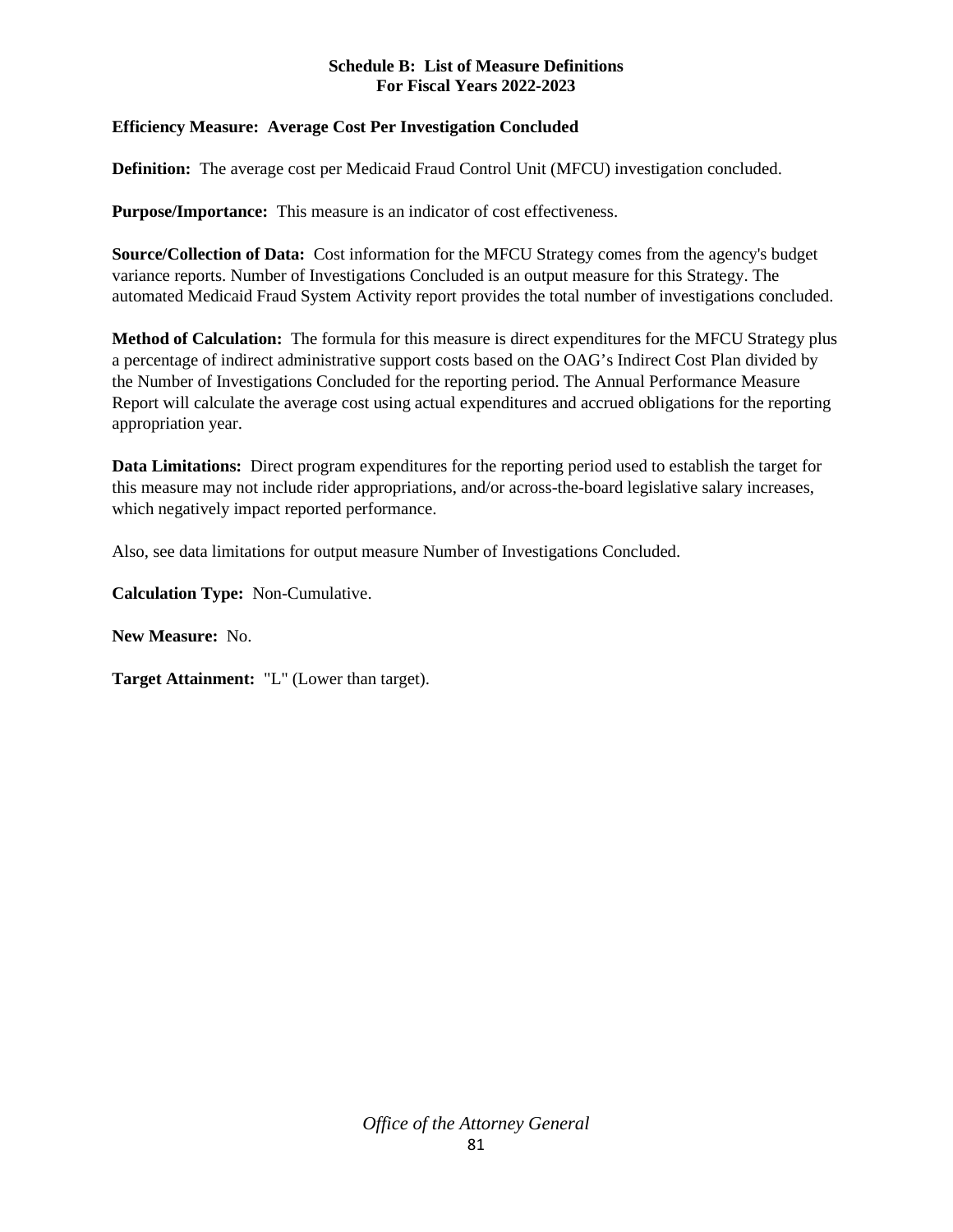#### **Schedule C: Historically Underutilized Business Plan For Fiscal Years 2022-2023**

# **Section I: Mission**

The mission of the Office of Attorney General's (OAG) Historically Underutilized Business(HUB) Program is to make a good faith effort to meet the OAG's HUB goals based upon th[e 2009 State of Texas](https://comptroller.texas.gov/purchasing/vendor/hub/disparity/) Disparity [Study](https://comptroller.texas.gov/purchasing/vendor/hub/disparity/) conducted by the Texas Comptroller of Public Accounts (CPA). In accordance with [Texas](http://www.statutes.legis.state.tx.us/Docs/GV/htm/GV.2161.htm)  Government Code, Title [10, Subtitle D, Section §2161](http://www.statutes.legis.state.tx.us/Docs/GV/htm/GV.2161.htm) and Texas Administrative [Code §20.281-§20.298,](http://texreg.sos.state.tx.us/public/readtac$ext.ViewTAC?tac_view=5&ti=34&pt=1&ch=20&sch=D&div=1&rl=Y)  the OAG administers programs which encourage participation by HUBs, in all contracting and subcontracting opportunities.

## **Section II: Overview**

The OAG submitted the HUB Plan in compliance with the reporting requirements of [Article IX, Sec. 7.06,](http://www.lbb.state.tx.us/Documents/GAA/General_Appropriations_Act_2018-2019.pdf)  [7.07 and 7.08.](http://www.lbb.state.tx.us/Documents/GAA/General_Appropriations_Act_2018-2019.pdf) The OAG HUB Plan is responsive to Sec. 7.07 (a) (1) and (a) (3) (E)-(F). The OAG refers to the [2009 Texas Disparity Study](https://comptroller.texas.gov/purchasing/vendor/hub/disparity/) conducted by the CPA Statewide Procurement Division (SPD) for the information requested in Sec. 7.07 (a)(3) (A)-(D). The OAG's HUB goals and strategic plan incorporated the [2009 Texas Disparity Study's](https://comptroller.texas.gov/purchasing/vendor/hub/disparity/) findings and results. The activities stated in Sec. 7.07 (3) (A)-(D) are activities associated with conducting a disparity study. These reporting requirements are now included in [Article IX, Sec. 7.08](https://comptroller.texas.gov/purchasing/vendor/hub/disparity/) and Reporting of HUB Key Measures.

The OAG HUB participation for FY 2016-2019 is identified in Table 1.

| <b>Fiscal Year</b> | <b>HUB</b> Percentage |
|--------------------|-----------------------|
| FY 2016            | 36.89%                |
| FY 2017            | 21.67%                |
| FY 2018            | 43.04%                |
| FY 2019            | 28.04%                |

**Table 1: FY 2016-2019 HUB Participation**

The OAG HUB utilization in FY 2019 was 28.04% versus the statewide average of 12.77%. The OAG will continue its good faith efforts to meet the HUB procurement category goals,<sup>[1](#page-82-0)</sup> specific to OAG expenditure types.

## **Section III: FY 2020 Goals**

The goal of the OAG HUB Program is to promote fair and competitive business opportunities which maximize the inclusion of minority-owned, woman and service-disabled veteran-owned businesses certified through the Comptroller's Statewide Procurement Division (SPD).

The OAG HUB goals are appropriate to our expenditures, and the [2009 State of Texas Disparity Study](https://comptroller.texas.gov/purchasing/vendor/hub/disparity/) goal setting methodology. The OAG strives to meet or exceed these goals by its proactive approach in the procurement process. This approach ensures that the opportunity for state business has been extended to as many HUB vendors as possible.

<span id="page-82-0"></span><sup>&</sup>lt;sup>1</sup> HUB goals were re-assessed June 2019.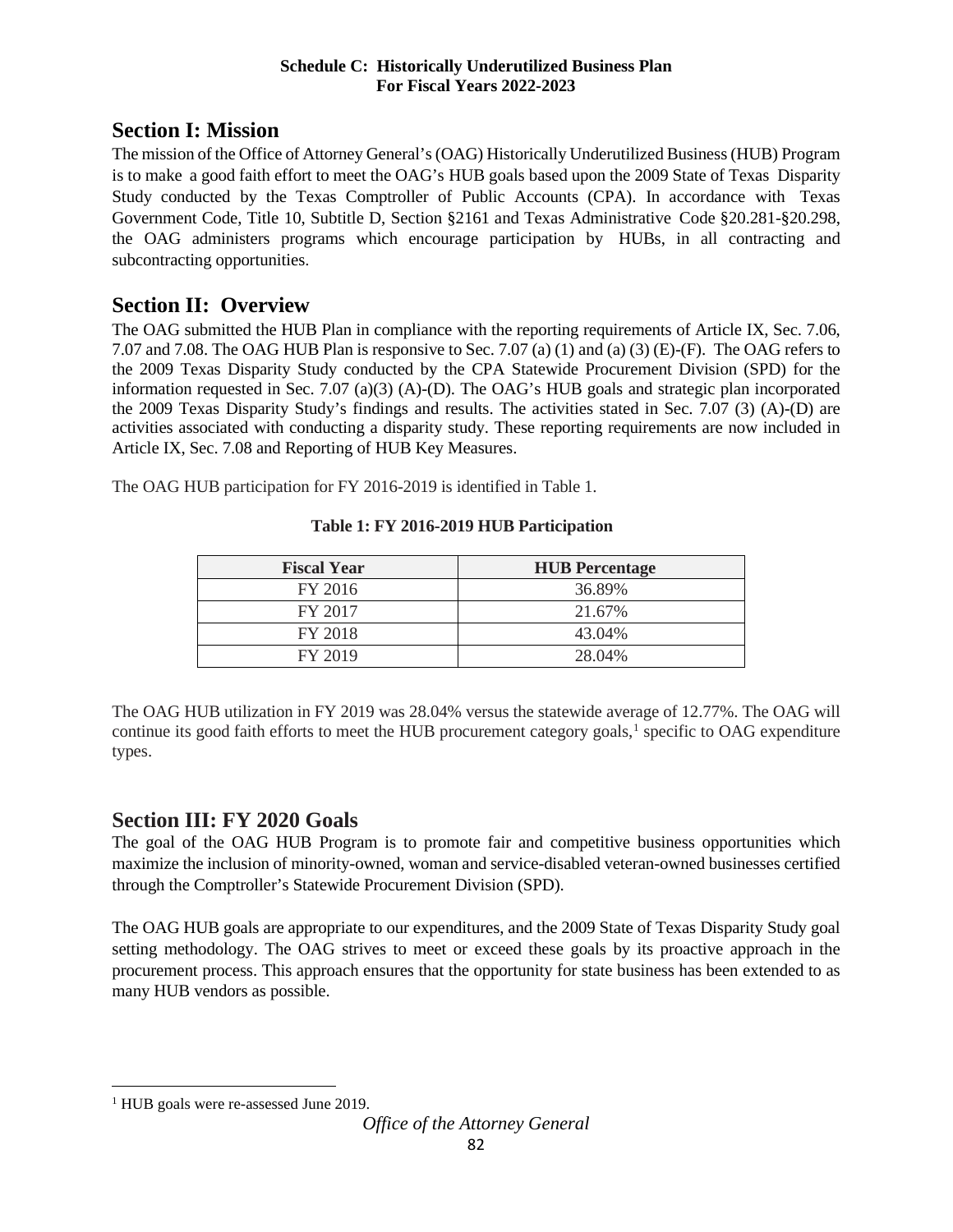#### **Schedule C: Historically Underutilized Business Plan For Fiscal Years 2022-2023**

The FY 2020 OAG HUB procurement category goals are identified in Table 2.

| <b>Procurement Category</b>        | <b>OAG HUB Goal</b> |
|------------------------------------|---------------------|
| Heavy Construction <sup>2</sup>    | N/A                 |
| Building Construction <sup>3</sup> | N/A                 |
| Special Trades <sup>4</sup>        | 32.90%              |
| Professional Services <sup>5</sup> | 0.00%               |
| <b>Other Services</b>              | 26.00%              |
| Commodities                        | 21.10%              |

#### **Table 2: FY 2020 OAG HUB Procurement Category Goals**

In addition, the OAG seeks to increase HUB utilization through direct expenditures and HUB subcontracting among our larger contracts, which are estimated to account for 40-60% of total HUB expenditures.

## **Section IV: HUB Programs, Processes, and Activities**

#### **A. Access**

- Increase the number of certified HUB vendors by supplementing the bid opportunities with Non-Centralized Master Bidders List HUB vendors.
- Attend OAG mission related events, conferences where vendors will be participating and/or demonstrating services and products related to the OAG's statutory responsibilities.
- Obtain assurances that awarded contractors will make a good-faith effort to subcontract with HUBs, based on their HUB Subcontracting Plans (HSP); and maintain that commitment throughout the contract.
- Maintain a HUB Program office including a full time HUB Coordinator in the Procurement Division.
- Facilitate meetings between HUB vendors, OAG purchasing staff and other key OAG decision makers.
- Coordinate HUB forums and outreach events. Specific procurement opportunities are offered, and actual awards are made at "spot bid fairs."

## **B. Awareness**

- Conduct pre-bid conference briefing on HUB Subcontracting Plan (HSP) requirements.
- Post pre-bid conference sign in sheet on the Electronic State Business Daily with solicitation documents as resource for vendors to potential HUB subcontractors.
- Send out blast email notification to HUB vendors for solicitations over \$100,000 with identified potential subcontracting opportunities. Note: The subcontracting opportunities identified within large procurements may be classified by differing class and item National Institute of Governmental Purchasing codes.
- Notify HUB vendors listed under the class and item numbers of pre-solicitation conferences.

<span id="page-83-0"></span><sup>&</sup>lt;sup>2</sup> The agency does not make expenditures in the Heavy Construction category.

<span id="page-83-1"></span><sup>&</sup>lt;sup>3</sup> The agency does not make expenditures in the Building Construction category.

<span id="page-83-2"></span><sup>4</sup> Leasehold improvement decisions for OAG field offices are made by the Texas Facilities Commission and the landlord.

<span id="page-83-3"></span><sup>5</sup> The agency does not make expenditures for Professional Services.

*Office of the Attorney General*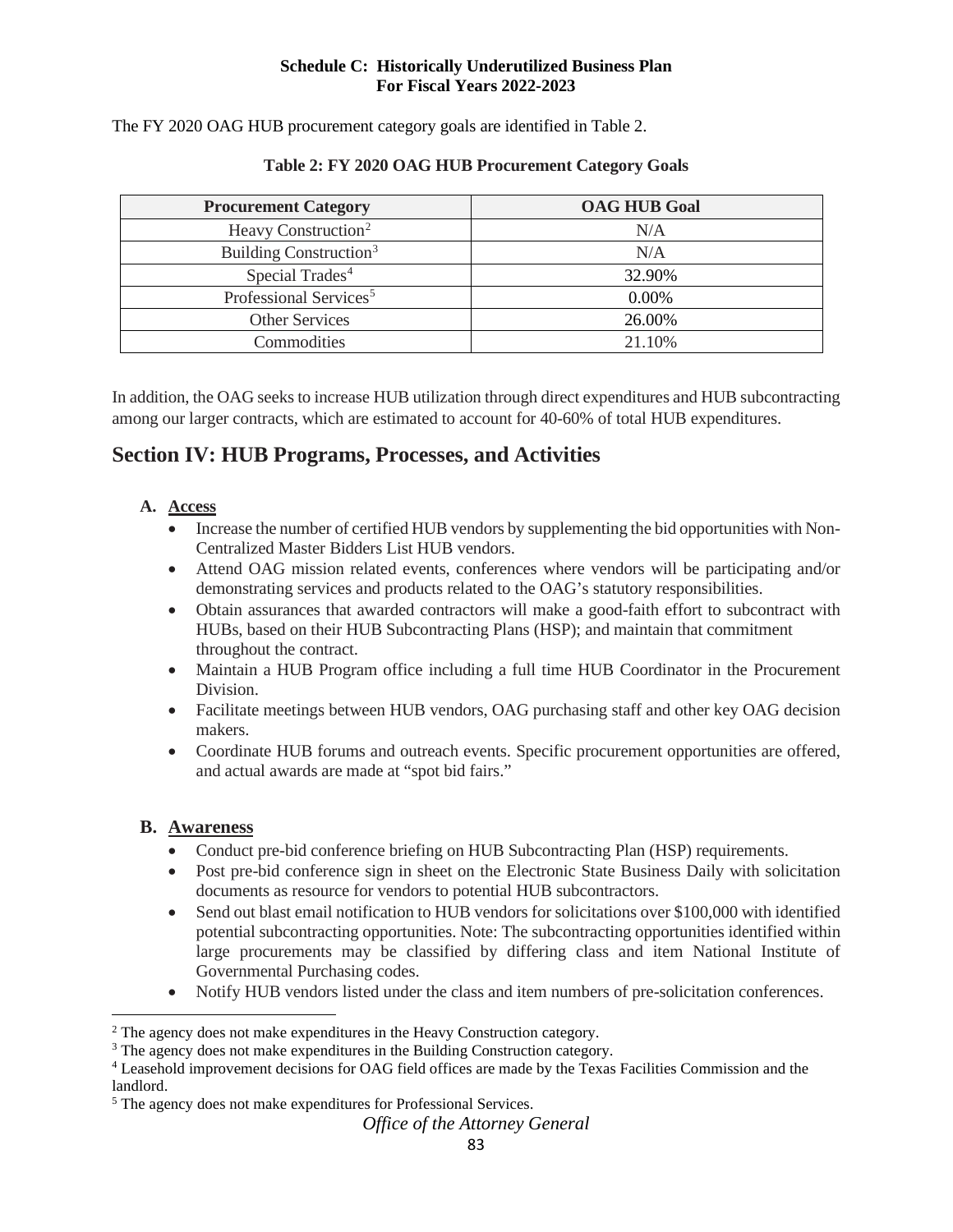#### **Schedule C: Historically Underutilized Business Plan For Fiscal Years 2022-2023**

- Reach out to large corporations through their Supplier Diversity Programs.
- Conduct one-on-one HUB vendor meetings to discuss in depth the opportunity that exists and provide attainable work plan to increase HUB vendor's knowledge of the State of Texas procurement processes.
- Increase the number of "virtual" events, by hosting web-based vendor information sessions.
- Provide an internal HUB Program plan to update the OAG's Executive Management team regarding HUB program activities, related initiatives, and projects.
- Participate in the activities of the HUB Discussion Workgroup, Texas African American Chambers of Commerce, Texas Mexican American Chambers of Commerce, Texas Chamber of Commerce, and Office of the Governors Department of Small Business Assistance, Economic Development and Tourism.

#### **C. Accountability**

- Conduct post award meetings with end users and awarded contractor to ensure their understanding of required HUB reporting post award.
- Monitor the HSP progress assessments reports (PAR) as applicable to resulting awarded contracts.
- Incorporate HSP PAR into OAG's internal procurement system.
- Prepare monthly reports to assess HUB utilization by OAG division.
- Expand the Mentor-Protégé Program and establish quantifiable milestones designed to foster successful relationships between prime contractors and HUBs.
- Create a HUB reporting dashboard for division HUB utilization.
- Recognize prime contractors HUB utilization and good faith efforts with an OAG certificate signed by the Attorney General.
- Monitor total expenditures and the percentage of purchases awarded directly and indirectly through subcontracting to HUBs, under the applicable procurement categories.
- Track the number of contracts awarded to certified HUBs resulting from OAG's outreach efforts.
- Conduct in-reach training with a "Best Practices for HUB Subcontracting" training session for OAG project managers, contract attorneys, and procurement staff.
- Provide new Procurement Division staff "HUB 101" and "Best Practices Guidelines" training.

The OAG is fully committed in its efforts to enhance and encourage growth for minority-owned, womanowned, and service-disabled veteran-owned businesses.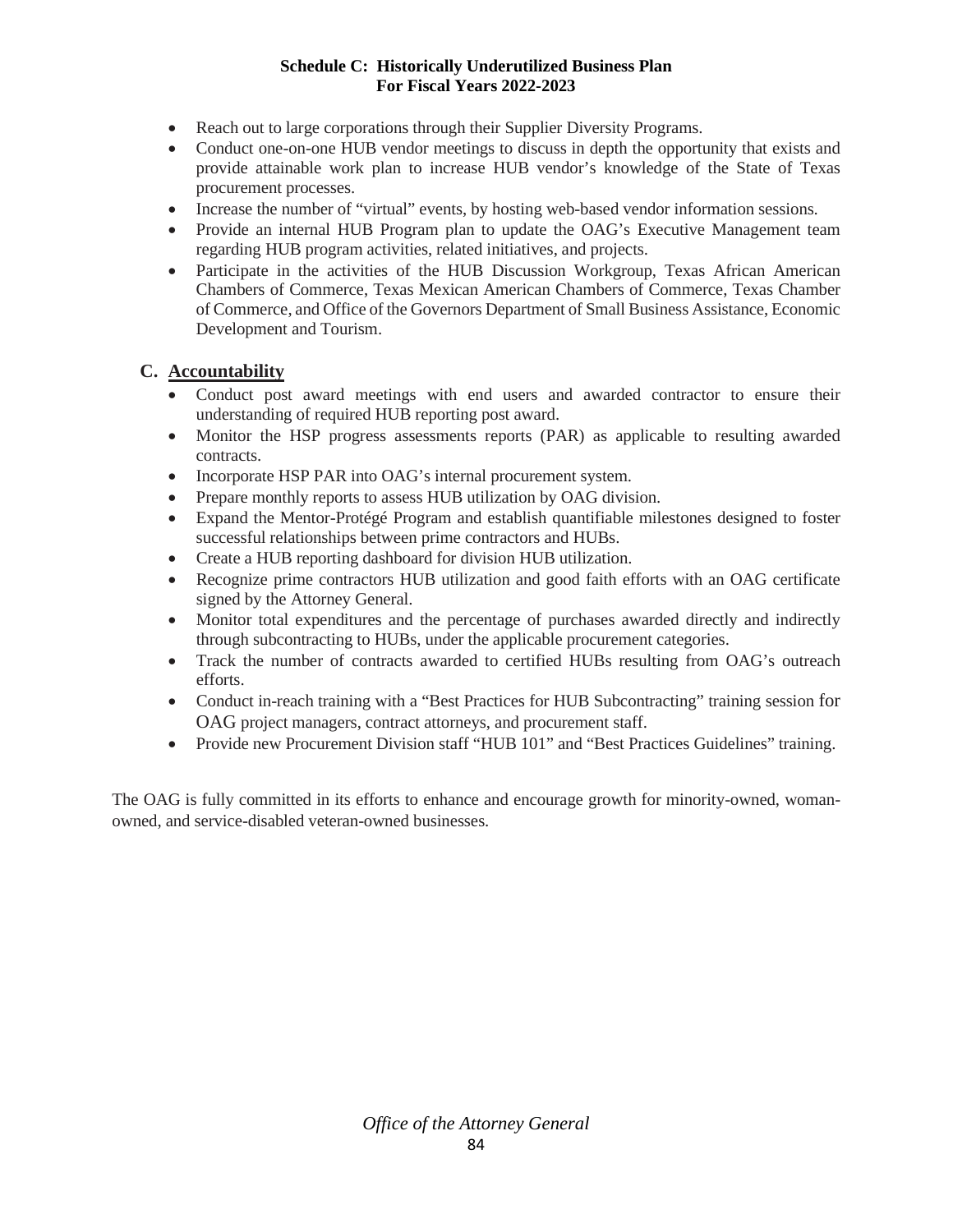#### **Schedule D: Statewide Capital Planning For Fiscal Years 2022-2023**

#### **Fiscal Years:**

 $2022 - 2023$ 

#### **Project Name:**

Child Support IT System Modernization Project, Phase 2

**Type:** Information Resources

#### **Description of the project or acquisition**

The OAG will continue to modernize child support applications using new technologies to enable the Child Support Division (CSD) to meet increasing customer service demands, manage changing caseloads, improve automation of processes, and attract and retain a changing workforce. The system modernization approach will include:

- Completing the transition from a traditional waterfall development methodology to a 100% agilebased mindset and incremental delivery model;
- A phased approach to modernizing technologies to improve customer service, workflow, automate functionality, and add business value; and
- Leveraging modern platform as service technologies, cloud services, and low-code, configuration-based development.

## **Anticipated useful life of the project**

The expected useful life of the project is estimated 7-10 years.

#### **Timing of the capital need**

| FY 2022      | 2023<br>FY   | FY 2024 | FY 2025 | <b>Total</b> |
|--------------|--------------|---------|---------|--------------|
| \$24,686,480 | \$24,686,480 | \$0     | \$0     | \$49,372,960 |

#### **Proposed source of funds (method of financing)**

General Revenue and Federal Funds

#### **Proposed type of financing**

Cash

## **Legislative Authority of the Project**

Texas Government Code, Chapter 2054. Information Resources

## **Potential Consequences of Postponing**

While TXCSES has proven to be a successful system for the OAG over the past 25 years, technology advancements have introduced changes that will improve flexibility and adaptability to help CSD address inefficiencies in current processes, increasing customer service demands and changing business needs of

*Office of the Attorney General*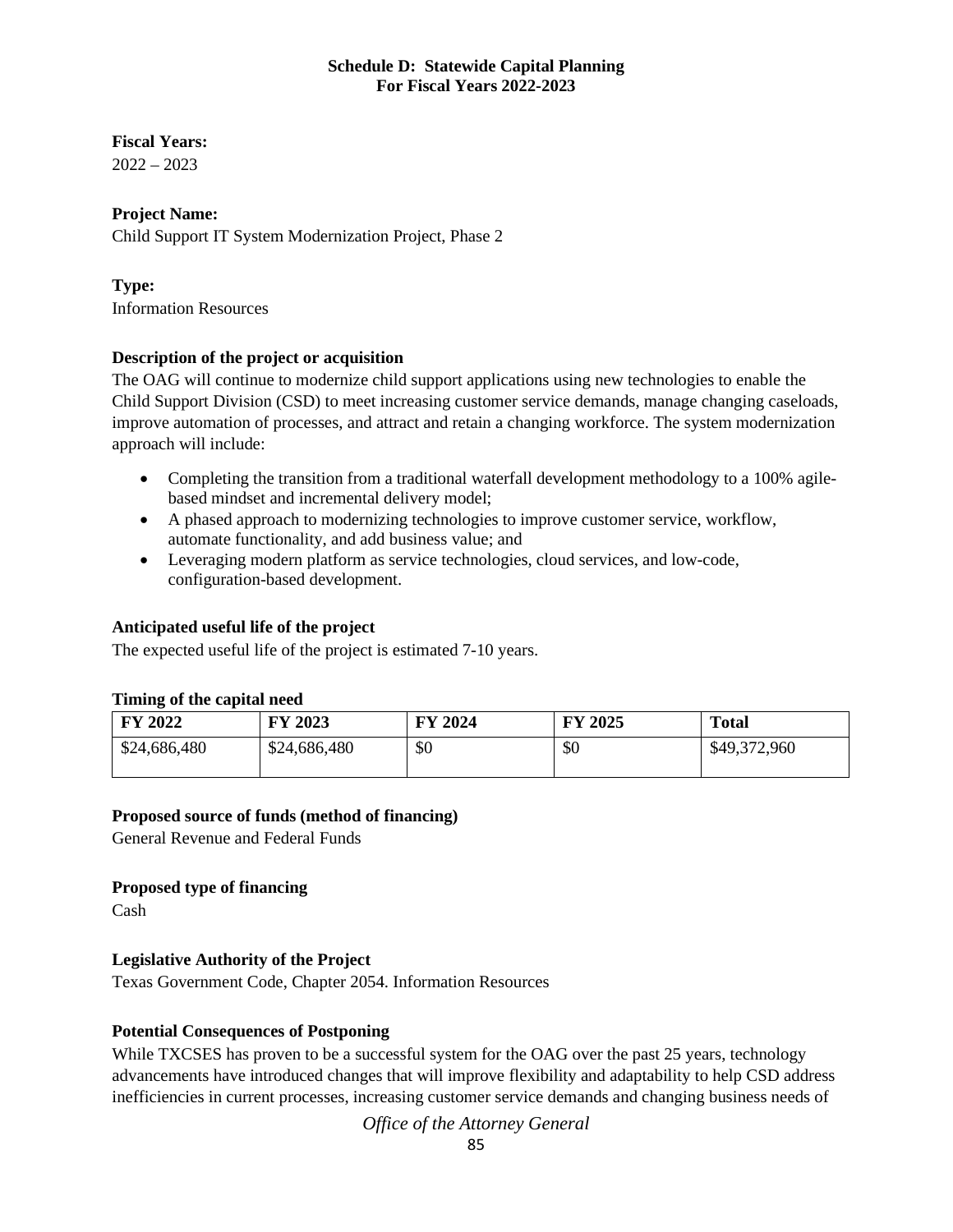#### **Schedule D: Statewide Capital Planning For Fiscal Years 2022-2023**

the program. Potential risks associated with an aging/retiring workforce to support mainframe and legacy applications are high and demand an overall IT legacy application modernization strategy.

#### **Revenue/Cost Savings**

Improved workflow and business processes automation coupled with reduced hardware and software expenses will result in cost savings and cost avoidance netting a positive return on investment.

#### **Additional related information requested by the Bond Review Board**

None

#### **Legal Requirement**

Each state agency and institution of higher education is required to submit a Capital Expenditure Report to the Texas Higher Education Coordinating Board and Bond Review Board for each biennium in which specific types of capital projects are planned. The legal authority and requirement for this report is House Bill 1 (General Appropriations Act), Art. IX, Sec. 11.03. Details may be found on the Bond Review Board website at: [http://www.brb.state.tx.us/cep/cep\\_legislation.aspx.](http://www.brb.state.tx.us/cep/cep_legislation.aspx)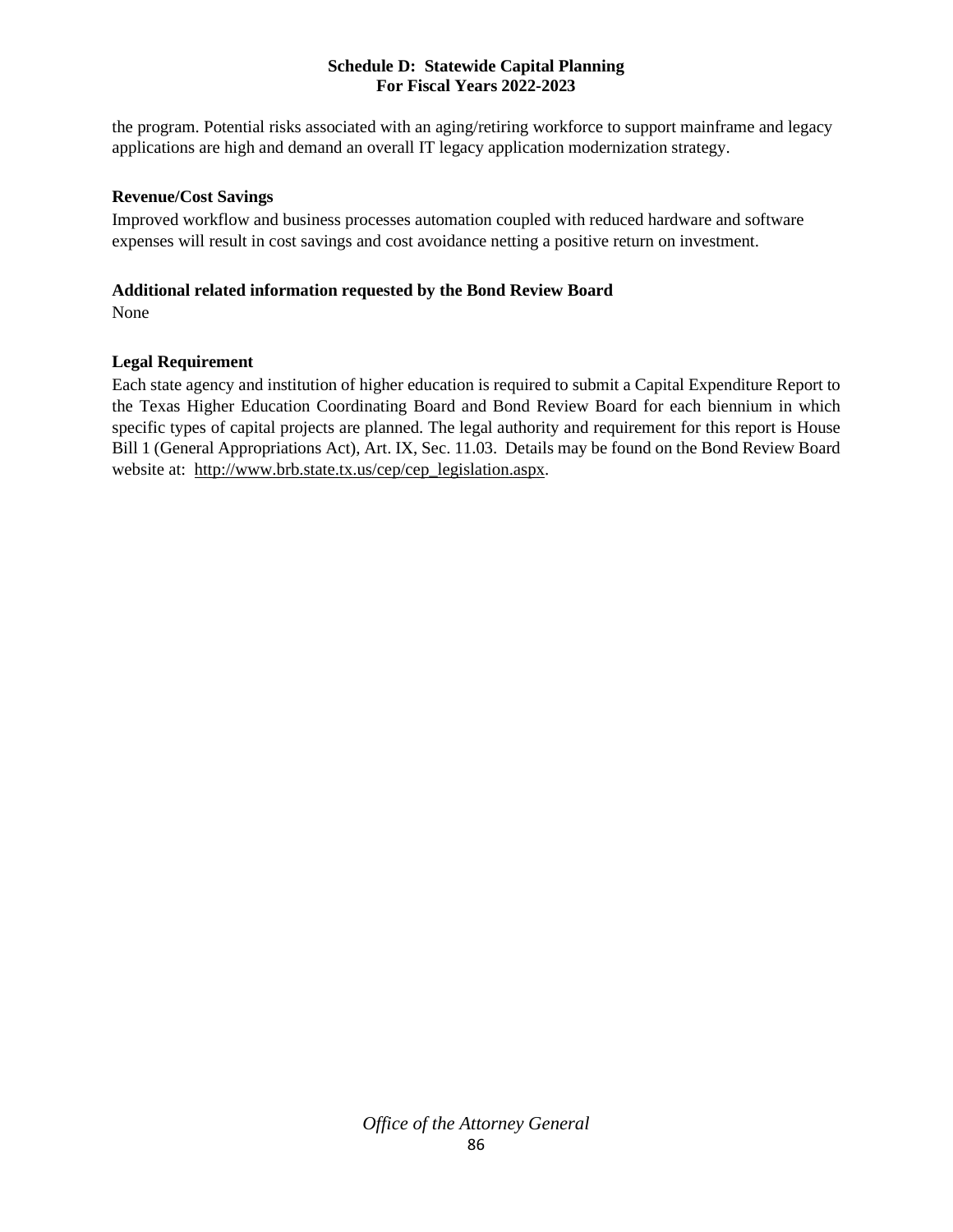#### **Agency Overview**

The Attorney General is the state's legal counsel in court, as designated by the Texas Constitution. Texas law provides the Attorney General with civil and criminal enforcement authority and references the Attorney General approximately 2000 times. The OAG provides legal representation, counseling, and assistance as legal counsel to state agencies, officials and other designated entities.

As of February 24, 2020, 29 percent (965) of the OAG's workforce is within the Legal Services Strategy. Most of this staff is in Austin; however, there are five regional consumer protection offices located in Dallas, El Paso, Houston, Pharr, and San Antonio.

In accordance with the Texas Family Code, the OAG is tasked with administering Texas's federally mandated child support enforcement services program under Title IV-D of the Social Security Act. The Child Support Services Strategy comprises 63 percent of the OAG's current authorized FTEs. The OAG provides child support services across the state through the Child Support Division's (CSD) numerous field and regional offices. Program services include ten service regions across the state, consisting of more than 32 field offices, five consolidated metropolitan offices, 37 storefronts, three Enterprise Customer Service Centers, a Special Collections Unit, a Case Initiation Services Office, a Foster Care Unit, a Responding Interstate Unit and six county-operated Integrated Child Support System (ICSS) local rule offices.

The Attorney General is also responsible for providing Crime Victims' Services. As of February 24, 2020, three percent (129) of the OAG's workforce provides direct services and assistance to victims of violent crimes and various organizations through the Crime Victims' Compensation and the Victims' Assistance Strategies. This staff is primarily located in Austin but is also housed in Dallas, El Paso, Houston, and San Antonio.

The OAG's Medicaid Investigation Strategy is carried out by the agency's Medicaid Fraud Control Unit (MFCU), as mandated by 42 C.F.R.§ 1007.11. With four percent (156) of the OAG's workforce (as of February 24, 2020), this strategy serves as a deterrent to criminal fraud and other criminal activity in the State Medicaid Program. MFCU investigates and prosecutes a wide variety of Medicaid providers throughout Texas that receive payments under the State Medicaid Program. Investigations of Medicaid patient abuse and criminal neglect are also conducted. The MFCU is based in Austin and has eight field offices operating in Corpus Christi, Dallas, El Paso, Houston, Lubbock, Pharr, San Antonio, and Tyler.

The Legislature does not identify a separate strategy for agency-wide administrative functions within the OAG, such as accounting, internal audit, budgeting, procurement, support services, human resources, and information technology services. Instead, the OAG is required to allocate administrative staff and costs to each of its strategies based on the OAG's federally approved Indirect Cost Allocation Plan. A separate strategy is identified for the OAG to provide administrative support for the State Office of Risk Management (SORM), as required by the Texas Labor Code.

#### **A. Current Workforce Profile**

#### **Workforce Demographics**

The following charts are profiles of the agency's workforce as of February 24, 2020. The charts include full-time and part-time employees. The OAG workforce is 71 percent female and 29 percent male. Sixty-five percent of the agency's employees are 40 years of age or older. With respect to state service, 63 percent of agency employees have less than ten years of agency service, while 37 percent have ten or more.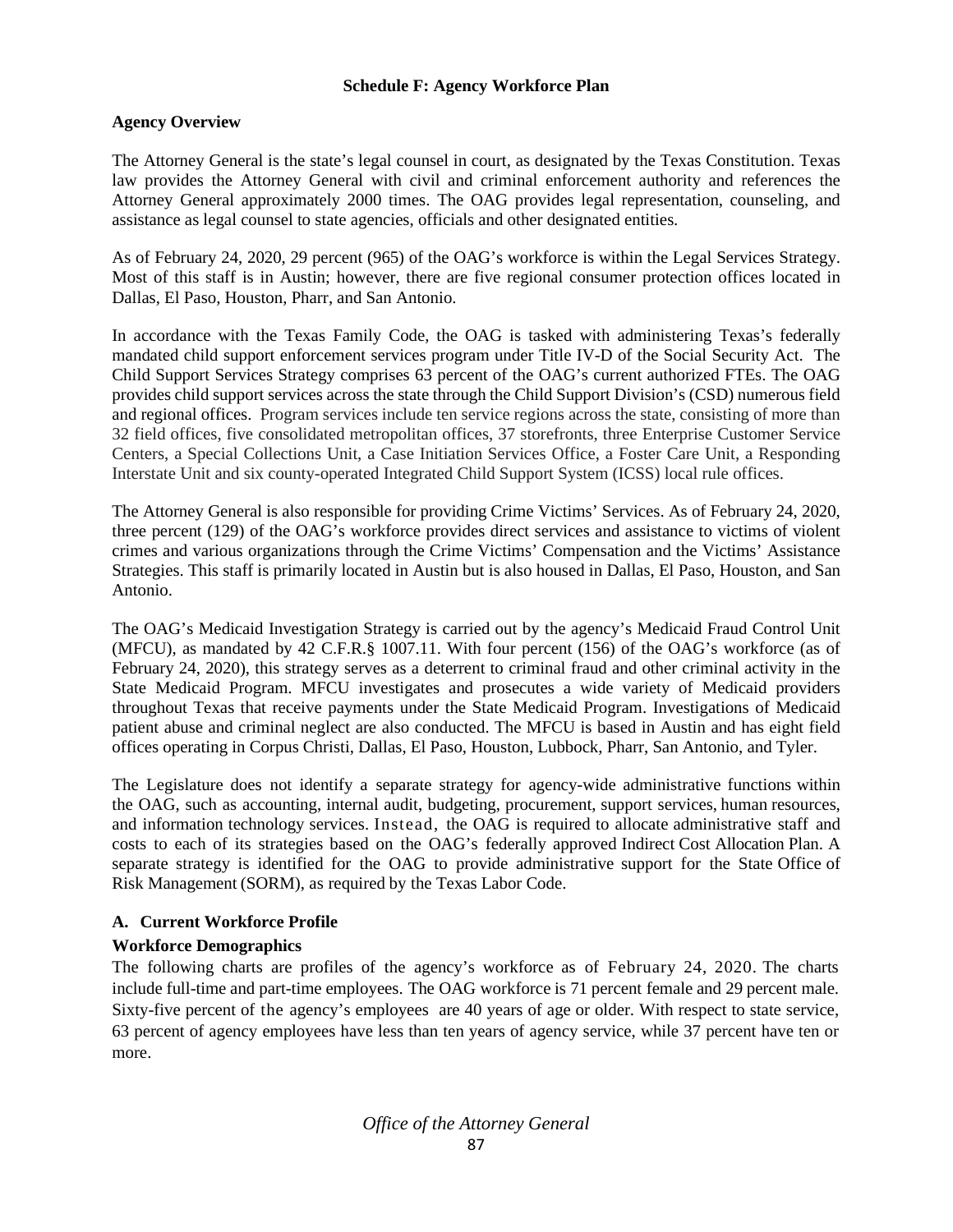



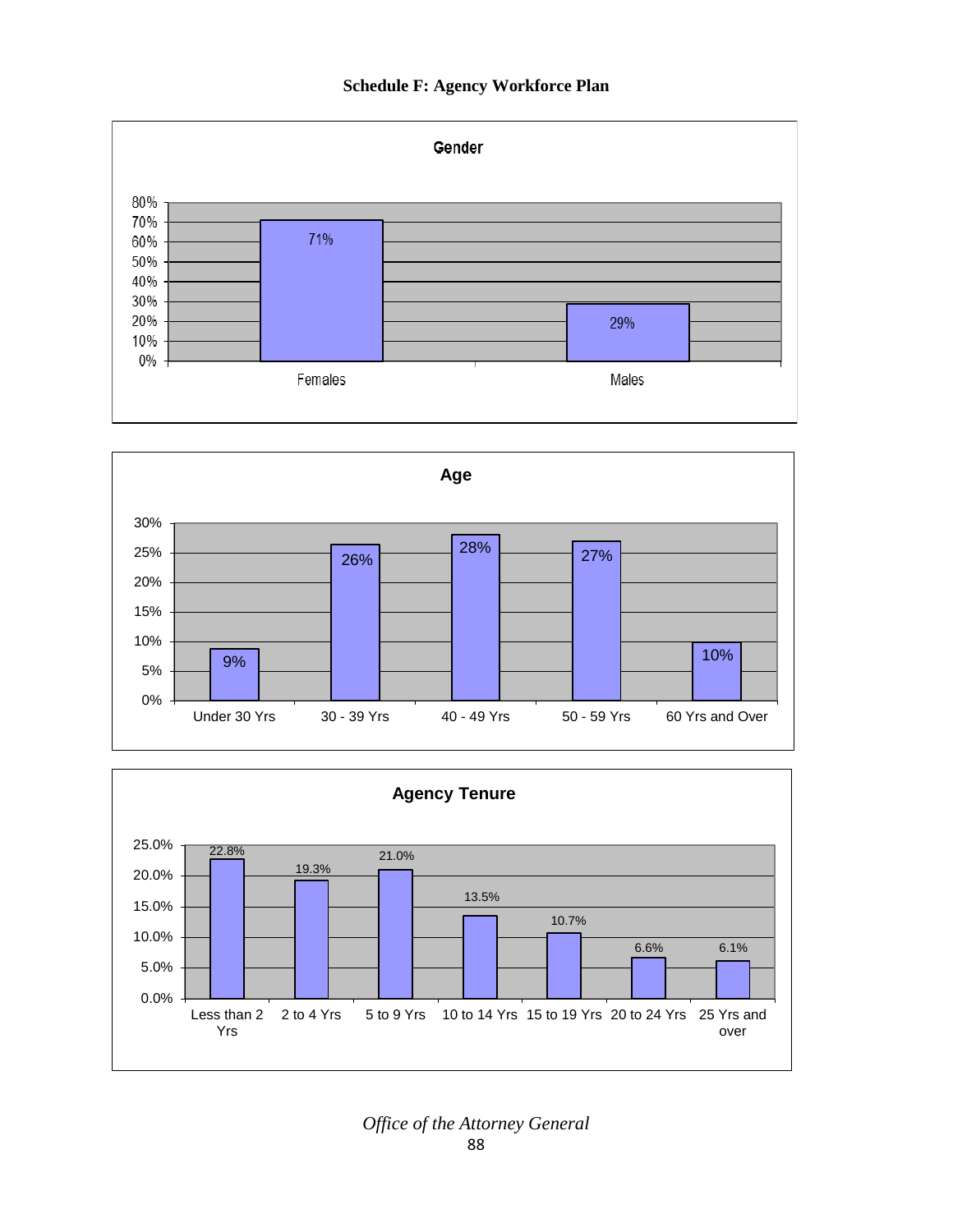The following table compares the percentage of African American, Hispanic, and female OAG employees (as of February 24, 2020) to the statewide civilian workforce as reported by the Texas Workforce Commission's Civil Rights Division. In half of the categories, the agency's percentages are higher than the statewide workforce levels.

| <b>Job Category</b>           | <b>African American</b> |         |              | <b>Hispanic</b> | <b>Female</b> |         |  |
|-------------------------------|-------------------------|---------|--------------|-----------------|---------------|---------|--|
|                               | <b>OAG</b> %            | State % | <b>OAG</b> % | State %         | <b>OAG</b> %  | State % |  |
| Officials, Administration     | 4.40                    | 7.40    | 16.20        | 22.10           | 44.12         | 37.40   |  |
| <b>Administrative Support</b> | 11.80                   | 14.80   | 41.80        | 34.80           | 85.29         | 72.10   |  |
| Service and Maintenance       | 22.00                   | 13.00   | 50.00        | 54.10           | 86.94         | 51.00   |  |
| Professional                  | 9.90                    | 10.40   | 26.00        | 19.30           | 63.45         | 55.30   |  |
| <b>Protective Services</b>    | 7.70                    | 19.80   | 30.10        | 31.30           | 27.21         | 25.60   |  |
| <b>Skilled Craft</b>          | 0.00                    | 10.60   | 66.70        | 50.70           | 33.33         | 11.60   |  |
| Technical                     | 13.70                   | 14.40   | 27.30        | 27.20           | 29.91         | 55.30   |  |

\* Per directive from the Texas Workforce Commission's Civil Rights Division, "Protective Services" and

"Para-Professionals" categories are combined with the "Service and Maintenance" category.

The demographics of the OAG workforce are statistically representative of the Texas labor pool. Categories with under-representation are female technical, African American protective services, African American skilled craft, Hispanic officials/administration, and Hispanic service and maintenance. The underrepresentation of African American technical, African American administrative support, African American officials/administration, African American professional, and Hispanic protective services are considered minimal.

Pursuant to the OAG EEO Plan, the OAG will continue to endeavor to recruit more staff for the categories identified above. The Human Resources Director will emphasize the recruitment of individuals for jobs listed within the categories in which the OAG's workforce has an under-representation. Programs utilized for this purpose will include the "Intern Program", which recruits interns at the undergraduate level. The OAG will also endeavor to attend minority recruitment fairs at historically diverse universities as resources allow.

Additionally, the OAG remains compliant with federal and state laws and regulations regarding the recruitment and selection of veterans.

#### **B. Employee Turnover**

The turnover rate for the OAG is generally consistent with or below the turnover rate for state government. A comparison of the OAG turnover rate to state government for FY 2015 through FY 2019 is below.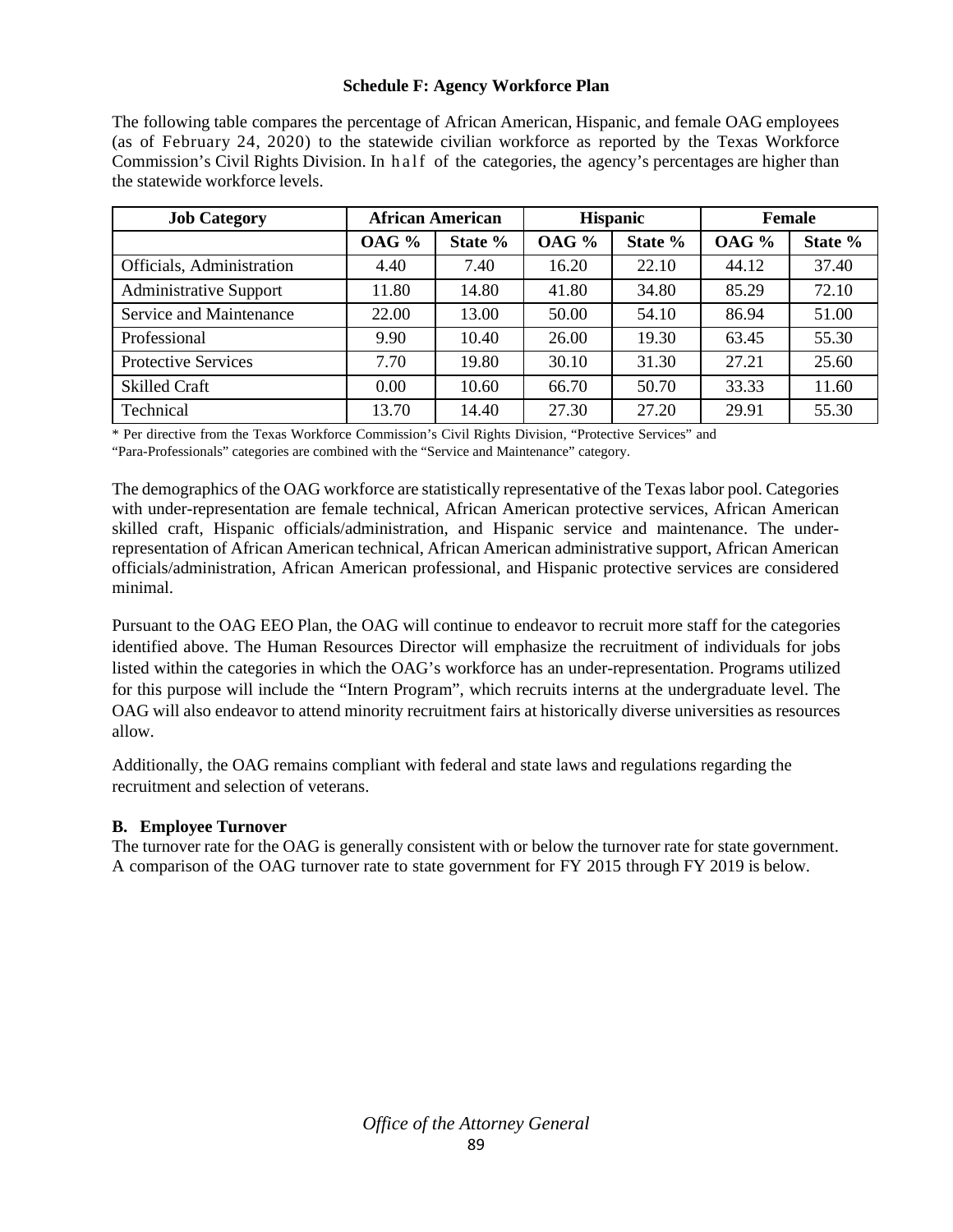

Source: State Auditor's Office Turnover Data for Agency 302 - Office of the Attorney General, Article 01 - General Government



Source: State Auditor's Office Turnover Data for Agency 302 - Office of the Attorney General, Article 01 - General Government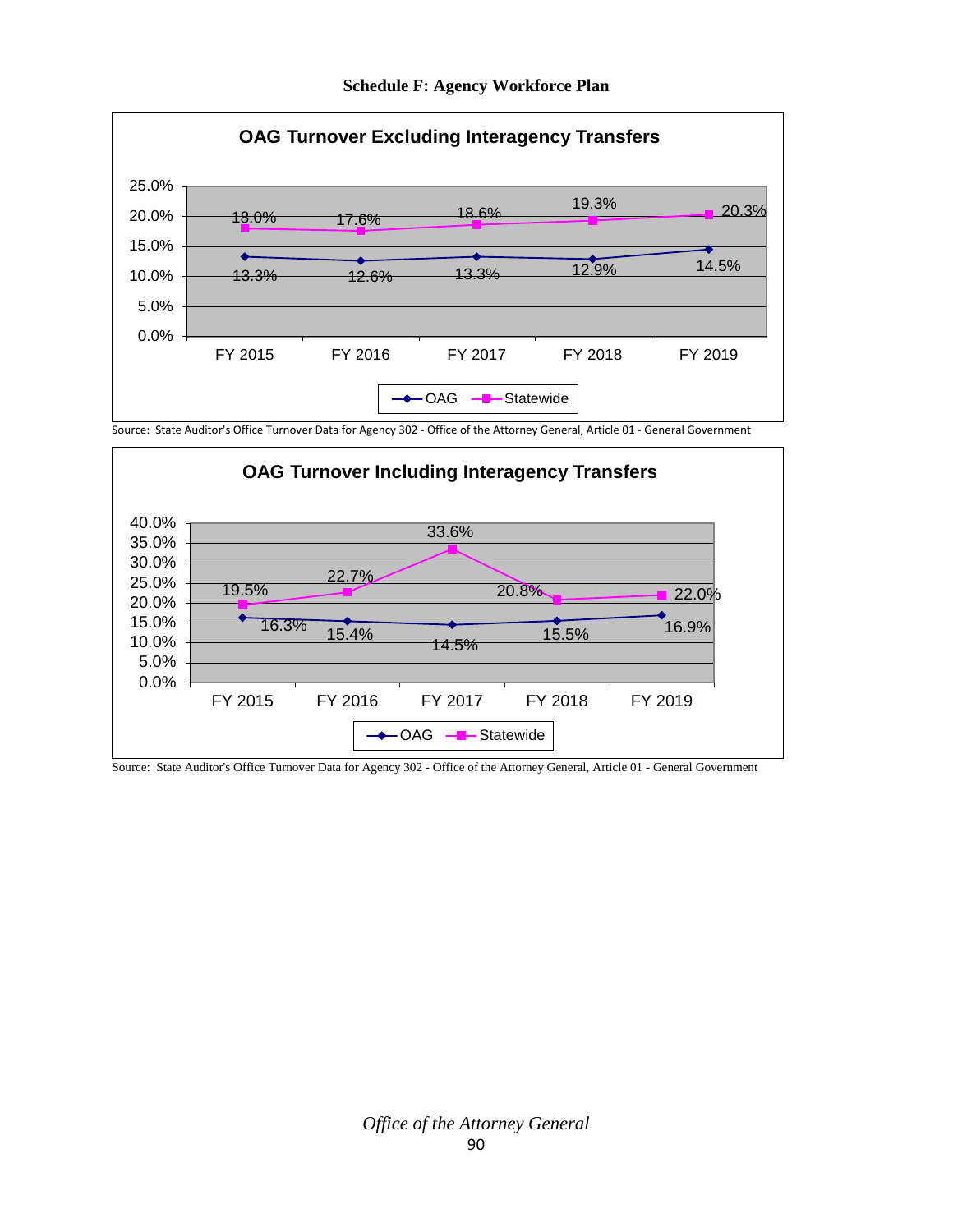#### **C. Potential Retirement Eligibility Impact**

An analysis of the OAG staff tenure and leave records indicates that 341 staff members—or approximately eight percent of the agency's workforce—currently are, or will become, eligible to retire during FY 2020 under the state's "Rule of Eighty" criteria.<sup>[6](#page-91-0)</sup> As Table A indicates, the percentage of OAG employees becoming eligible to retire by the end of FY 2020 is as follows: approximately twelve percent for the Crime Victims Services Division, six percent for MFCU, just over eight percent for the Child Support Division, and nine percent for the legal services divisions. Between FY 2020 and FY 2025, approximately twentytwo percent (900 employees) of the OAG's staff are anticipated to become eligible for retirement under the "Rule of Eighty."

| <b>Strategy</b><br>Area       | <b>FY20</b> | <b>FY21</b>    | <b>FY22</b>    | <b>FY23</b> | <b>FY24</b>    | <b>FY25</b> | <b>Total</b><br>Eligible | <b>Total</b><br><b>Staff</b><br>by<br>Area <sup>7</sup> | $\frac{0}{0}$<br>Eligible<br>in<br><b>FY2020</b> | $\frac{0}{0}$<br>Eligible<br><b>Between</b><br><b>FY2020</b><br>$\boldsymbol{\alpha}$<br><b>FY2025</b> |
|-------------------------------|-------------|----------------|----------------|-------------|----------------|-------------|--------------------------|---------------------------------------------------------|--------------------------------------------------|--------------------------------------------------------------------------------------------------------|
| Child<br>Support              | 208         | 60             | 63             | 71          | 78             | 89          | 569                      | 2,578                                                   | 8.1                                              | 22.1                                                                                                   |
| Crime<br>Victim<br>Services   | 16          | $\mathbf{1}$   | $\overline{4}$ | 6           | $\overline{2}$ | 3           | 32                       | 129                                                     | 12.4                                             | 24.8                                                                                                   |
| Legal<br>Services             | 107         | 24             | 35             | 30          | 29             | 35          | 260                      | 1,173                                                   | 9.1                                              | 22.2                                                                                                   |
| Medicaid<br>Fraud<br>Control  | 10          | $\overline{0}$ | 9              | 7           | 5              | 8           | 39                       | 156                                                     | 6.4                                              | 25.0                                                                                                   |
| <b>Agency</b><br><b>Total</b> | 341         | 85             | 111            | 114         | 114            | 135         | 900                      | 4,036                                                   | 8.4                                              | 22.3                                                                                                   |

#### **TABLE A: Number of OAG Employees Projected to Be Eligible to Retire by Fiscal Year Using Rule of 80**

Table B shows the estimated number of agency staff by selected classified position series who may likely reach retirement eligibility during the FY 2020 through FY 2025 period. Approximately forty percent of the agency's directors and forty-eight percent of its managers are projected to reach retirement eligibility during this period. In addition, during this same period, nearly twenty-five percent of the agency's administrative assistants are projected to reach retirement eligibility.

<span id="page-91-0"></span><sup>6</sup> These estimates are based on the number of staff on the OAG's payroll as of February 24, 2020. The estimates are conservative as employees may retire for reasons other than the "Rule of Eighty" (e.g., reaching the age of sixty with ten years of service credit). The OAG employees who have retired through the Employee Retirement System (ERS) as of the end of January 2020 are also excluded from the annual estimates of retirement-eligible staff. Rehired ERS retirees, however, are included in the total count of agency employees as of February 24, 2020.

<span id="page-91-1"></span><sup>7</sup> Count is of filled positions as of February 24, 2020 and includes rehired ERS retirees but excludes vacant positions.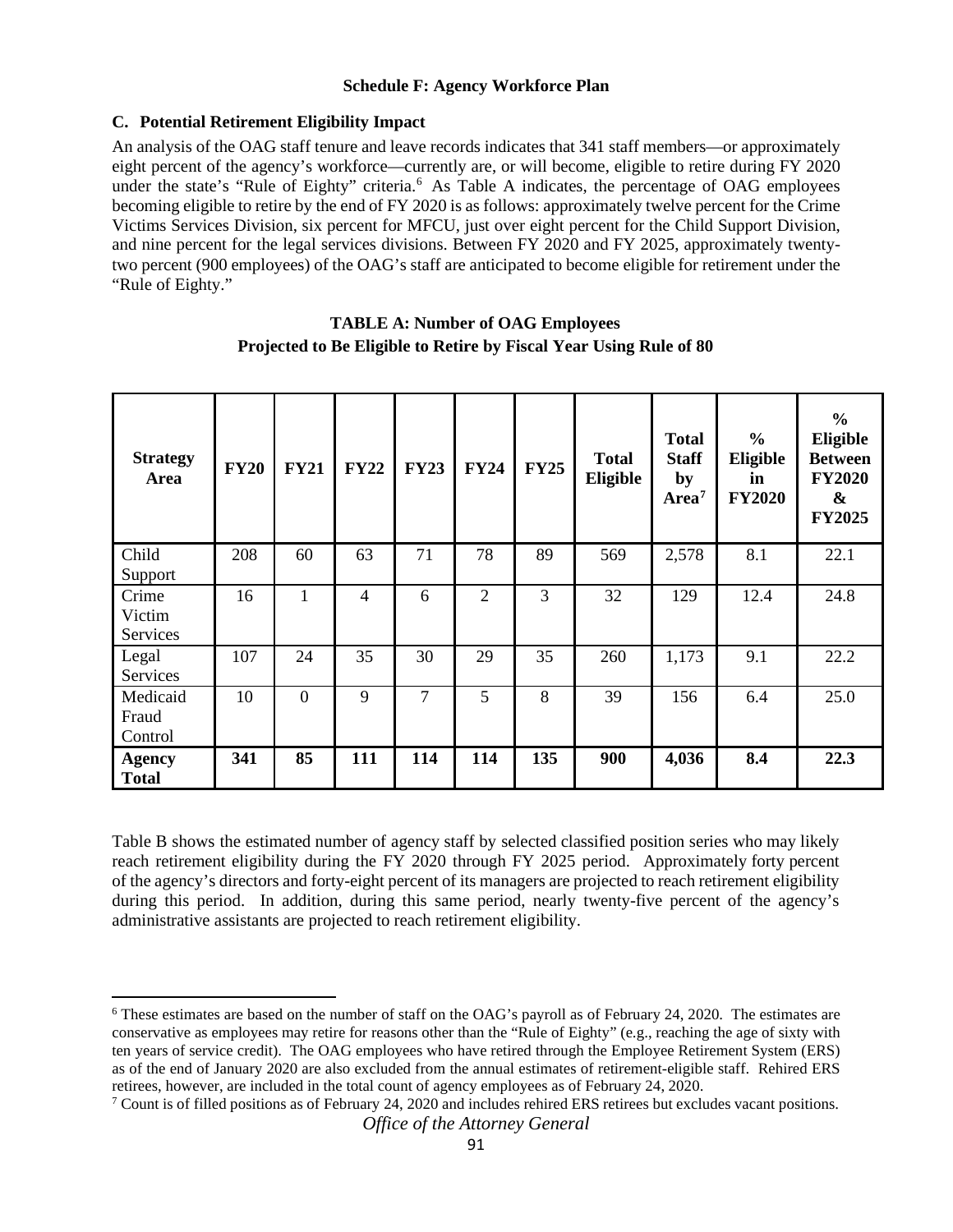| <b>Strategy Area</b>              | <b>FY20</b> | <b>FY21</b>    | <b>FY22</b>    | <b>FY23</b>    | <b>FY24</b>    | <b>FY25</b>    | <b>Total</b><br>Eligible | <b>Total</b><br><b>Employees</b><br>by<br><b>Classification</b><br>Series <sup>8</sup> | $\frac{6}{6}$<br>Eligible<br>in<br><b>FY2020</b> | $\frac{0}{0}$<br>Eligible<br><b>Between</b><br><b>FY2020</b><br>$\boldsymbol{\&}$<br><b>FY2025</b> |
|-----------------------------------|-------------|----------------|----------------|----------------|----------------|----------------|--------------------------|----------------------------------------------------------------------------------------|--------------------------------------------------|----------------------------------------------------------------------------------------------------|
| Administrative<br>Assistants      | 23          | $\overline{7}$ | 9              | 8              | 6              | 6              | 59                       | 201                                                                                    | 11.4                                             | 29.4                                                                                               |
| Assistant<br>Attorneys<br>General | 60          | 16             | 17             | 14             | 19             | 13             | 139                      | 709                                                                                    | 8.5                                              | 19.6                                                                                               |
| Child Support<br><b>Officers</b>  | 65          | 25             | 17             | 31             | 33             | 32             | 203                      | 1,257                                                                                  | 5.2                                              | 16.1                                                                                               |
| Child Support<br>Technicians      | 13          | 6              | 6              | 3              | 8              | 9              | 45                       | 317                                                                                    | 4.1                                              | 14.2                                                                                               |
| Directors <sup>9</sup>            | 14          | 5              | $\overline{2}$ | 7              | 3              | $\overline{4}$ | 35                       | 87                                                                                     | 16.1                                             | 40.2                                                                                               |
| Investigators                     | 7           | $\overline{0}$ | $\overline{4}$ | 3              | $\overline{2}$ | $\overline{7}$ | 23                       | 69                                                                                     | 10.1                                             | 33.3                                                                                               |
| Legal<br><b>Assistants</b>        | 14          | $\overline{2}$ | 5              | $\overline{4}$ | 6              | $\overline{4}$ | 35                       | 118                                                                                    | 11.9                                             | 29.7                                                                                               |
| Legal<br>Secretaries              | 8           | $\overline{2}$ | $\overline{2}$ | 4              | 3              | 3              | 22                       | 52                                                                                     | 15.4                                             | 42.3                                                                                               |
| Managers                          | 20          | 5              | 11             | 7              | $\overline{4}$ | 11             | 58                       | 120                                                                                    | 16.7                                             | 48.3                                                                                               |

**TABLE B: Number of OAG Employees by Selected Classification Series Projected to be Eligible to Retire by Fiscal Year Using Rule of 80**

The OAG, on a limited basis, utilizes rehired ERS retirees to fulfill mission-critical job functions. Approximately two percent of OAG employees fall into this category. Table C shows the number and percentage of rehired ERS retirees employed by the agency according to strategy area as of February 24, 2020.

<span id="page-92-0"></span><sup>8</sup> Count is of filled positions as of February 24, 2020 and includes rehired retirees but excludes vacant positions.

<span id="page-92-1"></span><sup>&</sup>lt;sup>9</sup> Excludes all Director V positions defined for this analysis to be non-career positions.

*Office of the Attorney General*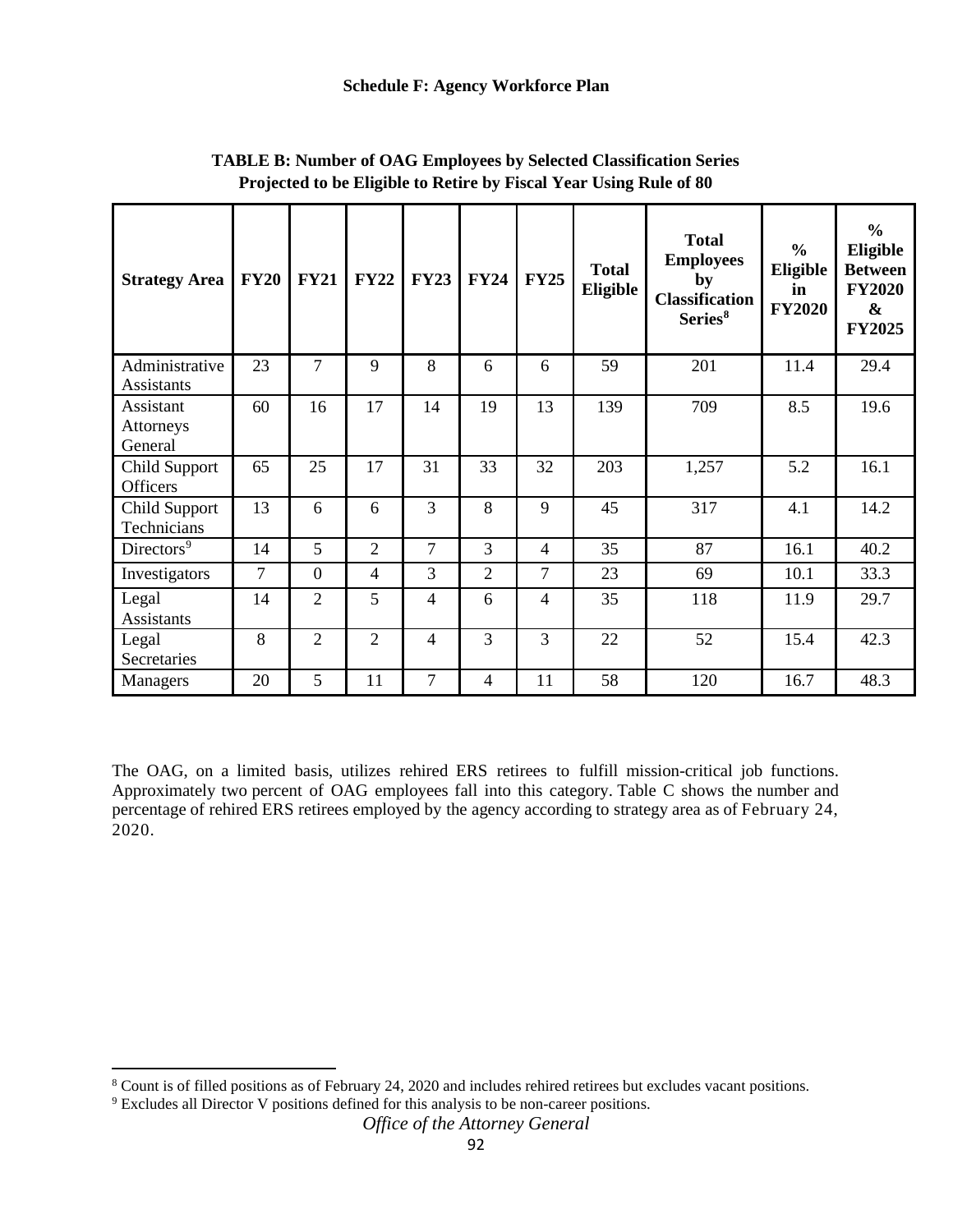| <b>OAG</b> Strategy           | <b>Total</b><br><b>Employees</b><br>as of<br>2/24/20 | # of<br><b>Rehired</b><br><b>State</b><br><b>Retirees</b> | <b>State Retiree</b><br>Rehires as %<br>of Total<br><b>Employees</b> |
|-------------------------------|------------------------------------------------------|-----------------------------------------------------------|----------------------------------------------------------------------|
| Child Support                 | 2,578                                                | 45                                                        | 1.8                                                                  |
| <b>Crime Victim Services</b>  | 129                                                  | $\overline{0}$                                            | 0.0                                                                  |
| Legal Services                | 1,173                                                | 40                                                        | 3.5                                                                  |
| <b>Medicaid Fraud Control</b> | 156                                                  | 9                                                         | 5.5                                                                  |
| <b>Agency Total</b>           | 4,036                                                | 94                                                        | 2.3                                                                  |

#### **TABLE C: Rehired ERS Retirees as a Percentage of the OAG Workforce as of February 24, 2020**

#### **D. Training**

The Texas Legislature has recognized that programs for the education and training of state employees materially aid effective state administration. In addition, state law requires that all state employees complete certain mandatory training. Moreover, the Texas Government Code allows state agencies to spend public funds for education and training programs. Accordingly, the OAG provides the following education and training programs for its employees to comply with state law, increase competency of agency employees, and promote the effective administration of the agency.

- Mandatory Training
	- o Discrimination and Harassment Awareness
	- Fraud, Waste, and Abuse Prevention Program
	- o Government Records: Retention and Requests
	- o Sensitive Personal Information
	- o Required Information for New Employees
	- o Human Trafficking: Be the One
	- o Cyber Security Awareness for General Users
- Continuing Legal Education
- Peace Officer Education
- Employee Development

#### **E. Recruitment**

The purpose of recruitment is to attract outstanding individuals who have an interest in state government. The OAG has ongoing programs that serve to enhance recruitment of employees.

The **Law Clerk Program** selects law clerks based on factors such as grades, writing ability, legal experience, and interest in public service work. Recruiting includes participating in on-campus interviews at Texas law schools, attending public service career events, and accepting applications from students throughout the country. Law clerks work alongside OAG attorneys, gaining hands-on experience in their areas of interest. As in a traditional clerkship program, law clerks are expected to research and write legal memoranda.

*Office of the Attorney General*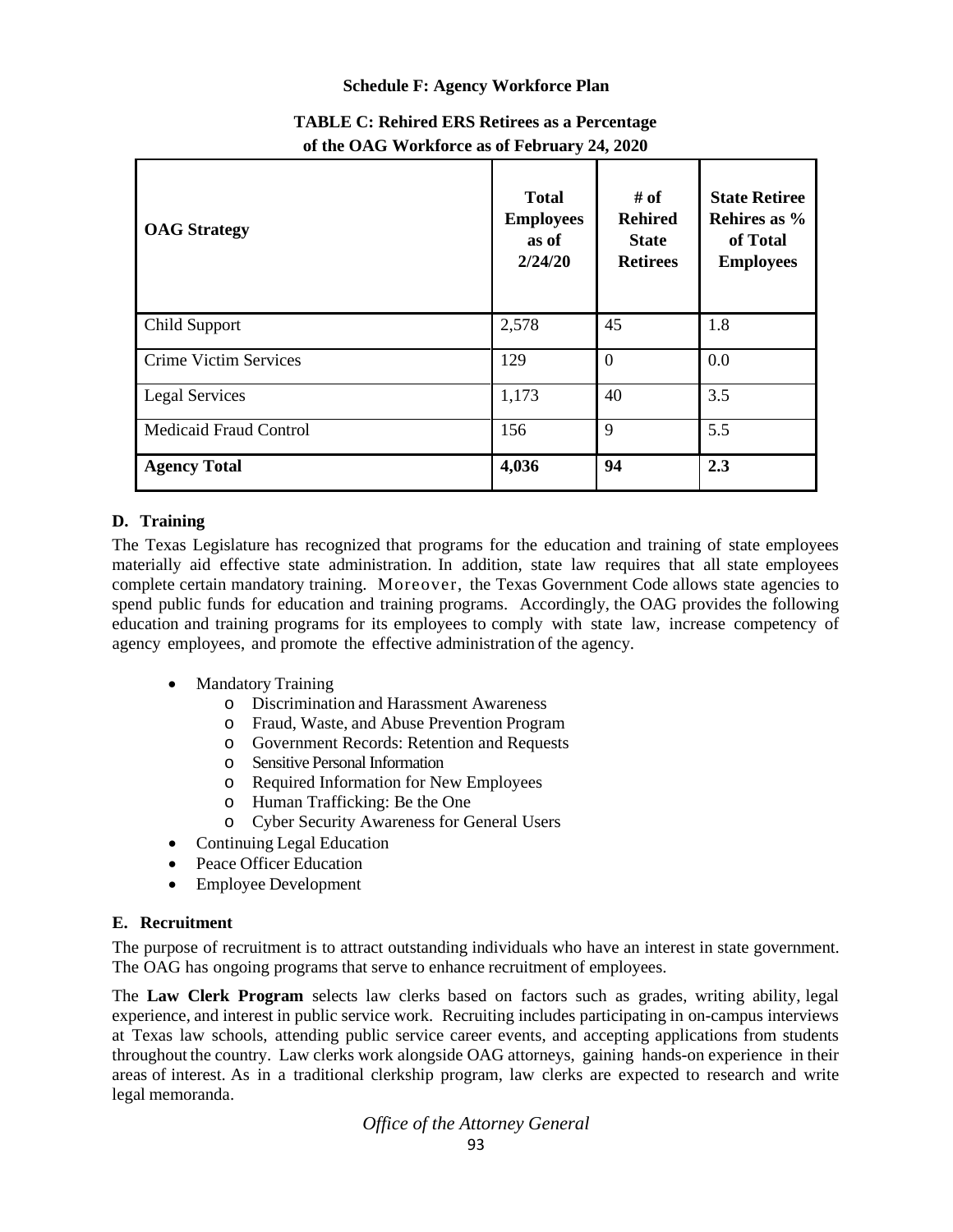The **Intern Program** provides realistic training situations that provide interns with valuable hands-on experience. Recruiting for the Intern Program includes attendance at job and internship fairs, public presentations at colleges and universities, and dissemination of information to various career-services offices.

The **Child Support Outreach and Volunteer Program** provides community outreach and recruits volunteers and interns to work in child support offices. Volunteers and interns assist full-time staff with valuable support and, in return, they gain experience and marketable skills.

The **OAG Fellowship Program** offers three one-year fellowships for third-year law students or recent law school graduates. The Coleman Fellows work in the Office of Solicitor General. The Coleman fellowships are named after Gregory S. Coleman, the First Solicitor General of Texas. The third fellow works in civil litigation.

#### **F. Retention**

To increase retention, the OAG provides employees the following:

#### 1. **Education and Training**

The OAG provides education and training programs designed to develop relevant knowledge, skills, and abilities.

#### 2. **Payment of Fees for Professional Certifications and Licenses**

For certifications or licenses that are directly related to the individual employee's business function in the agency, the OAG reimburses certain professional fees paid by OAG employees.

#### 3. **Alternative Work Schedules and Telecommuting**

Pursuant to OAG policy, employees may have alternative work schedules. The OAG has a telecommuting program for eligible personnel. The program allows approved employees to telecommute on an ad-hoc or regular basis.

#### 4. **Performance Leave**

Employees may be awarded performance leave for outstanding performance, pursuant to §661.911, Texas Government Code.

#### 5. **Wellness Program**

The OAG's Wellness Program provides employees the opportunity to participate in a variety of health initiatives.

#### **6. Retention Bonuses**

The OAG may offer one-time additional compensation payments of up to \$5,000 to retain employees designated as possessing scarce skills, critical knowledge, or attributes required for the ongoing success of the agency. To be eligible, the employee must have completed 12 months of regular, full-time service with the agency.

#### **G. Succession Planning**

Although the agency does not have a formally designated succession-planning program, the OAG utilizes a variety of practices and procedures that collectively contributes to the continuity of competent personnel in critical positions. The OAG recognizes and retains potential future leaders through pay raises and promotions, training opportunities, mentoring, and job assignments. This program is designed to ensure continuity in key or critical positions and identify individuals with the potential to assume new roles and higher levels of responsibility. It creates opportunities for professional growth through voluntary mentoring and tailored training and retains critical child support program knowledge and information.

*Office of the Attorney General*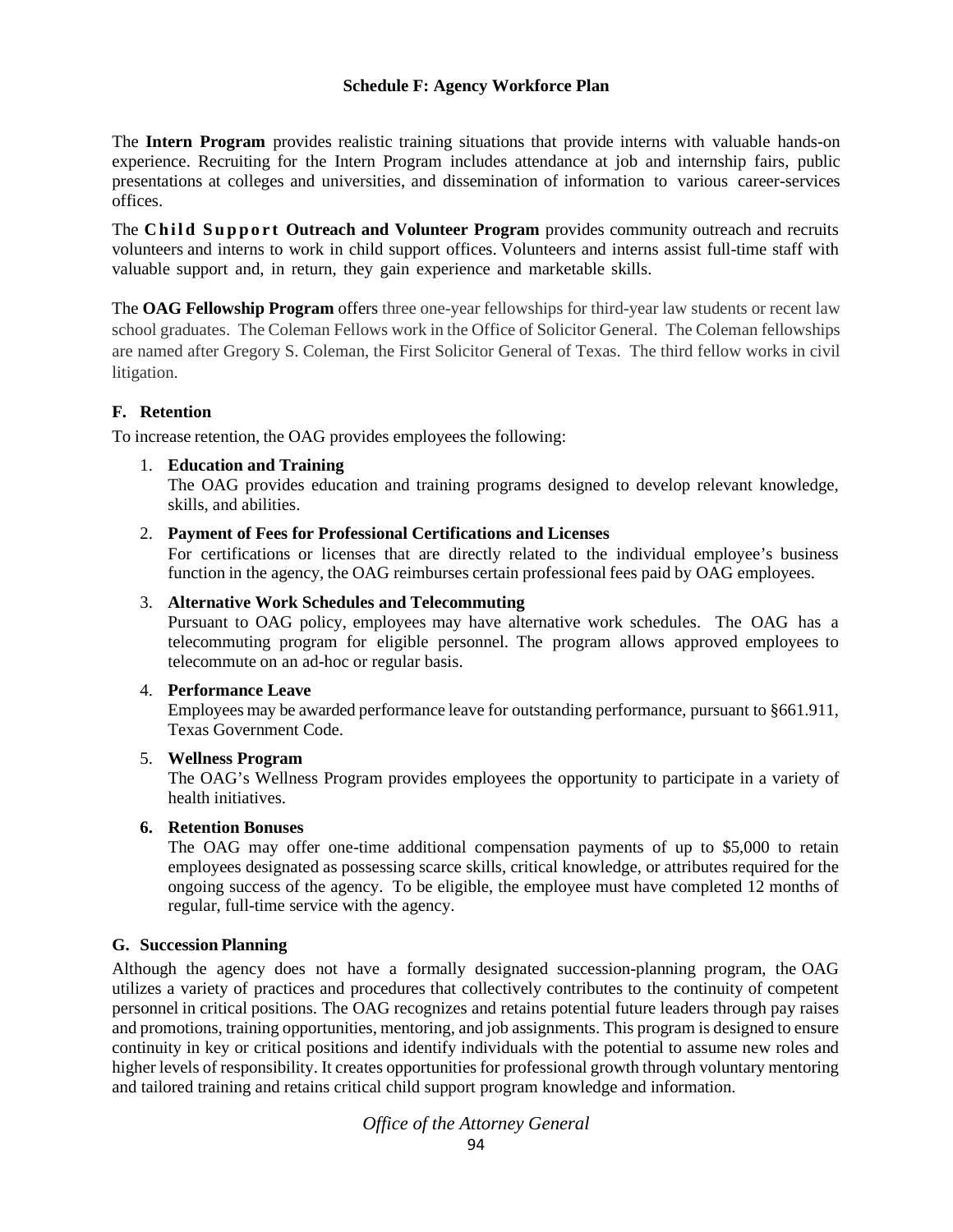The Office of Attorney General (OAG) is committed to providing high quality customer service to its state agency clients and Texas taxpayers to ensure they receive the maximum benefit from their interaction with OAG attorneys and staff. Excellence, humility, integrity, and innovation are values that the Attorney General and Executive Management actively promote throughout the agency.

#### **Inventory of External Customers**

For the purposes of the biennial customer satisfaction assessment, the OAG services three major external customer classes for which the agency has customer satisfaction-related performance measures: (1) legal services clients, (2) clients with child support cases, and (3) eligible crime victims who have applied for and been approved to receive crime victim compensation.

For the 2020 assessment, the legal services client group includes state agency executive directors, their general counsels and agency staff, as well as appointed board chairs of state commissions and councils. Client agencies receive a full array of legal services including general counsel support and legal representation in litigation matters. Litigation support covers a wide variety of matters, including administrative appeals, defense of state agencies and state employees in state and federal courts, employment litigation, consumer protection enforcement, environmental protection, licensing actions, collections, and various other matters. Scope of representation may include prelitigation assistance, trial preparation and discovery, negotiation of settlements, and representation at trial and on appeal.

Child support customers include both custodial and noncustodial parents who have child support cases with the Attorney General's Child Support Division (CSD). Under Title IV, Part D, of the federal Social Security Act, CSD provides services including locating absent parents, establishing paternity for children born out of wedlock, establishing and modifying child support orders, enforcing child support orders, and collecting and disbursing child support payments. CSD's current caseload includes over 1.5 million cases.

Crime Victim Services Division (CVSD) clients are either victims of violent crime, their families, or others who have taken on crime-related costs on behalf of a victim, who have applied for reimbursement under the Crime Victims' Compensation Act (the Act). The OAG reviews and approves applications for reimbursement from or on behalf of eligible victims who are injured, threatened, or killed as a result of a violent crime under the Act. The OAG reimburses crime-related costs not covered by other sources, such as insurance or settlements. Within the statutory confines enacted by the Legislature, CVSD informs victims about their rights and potential reimbursement, makes eligibility determinations, and reimburses crime victims for allowable expenses resulting from the crimes of others. The number of victim applications approved in FY 2019 was 17,585.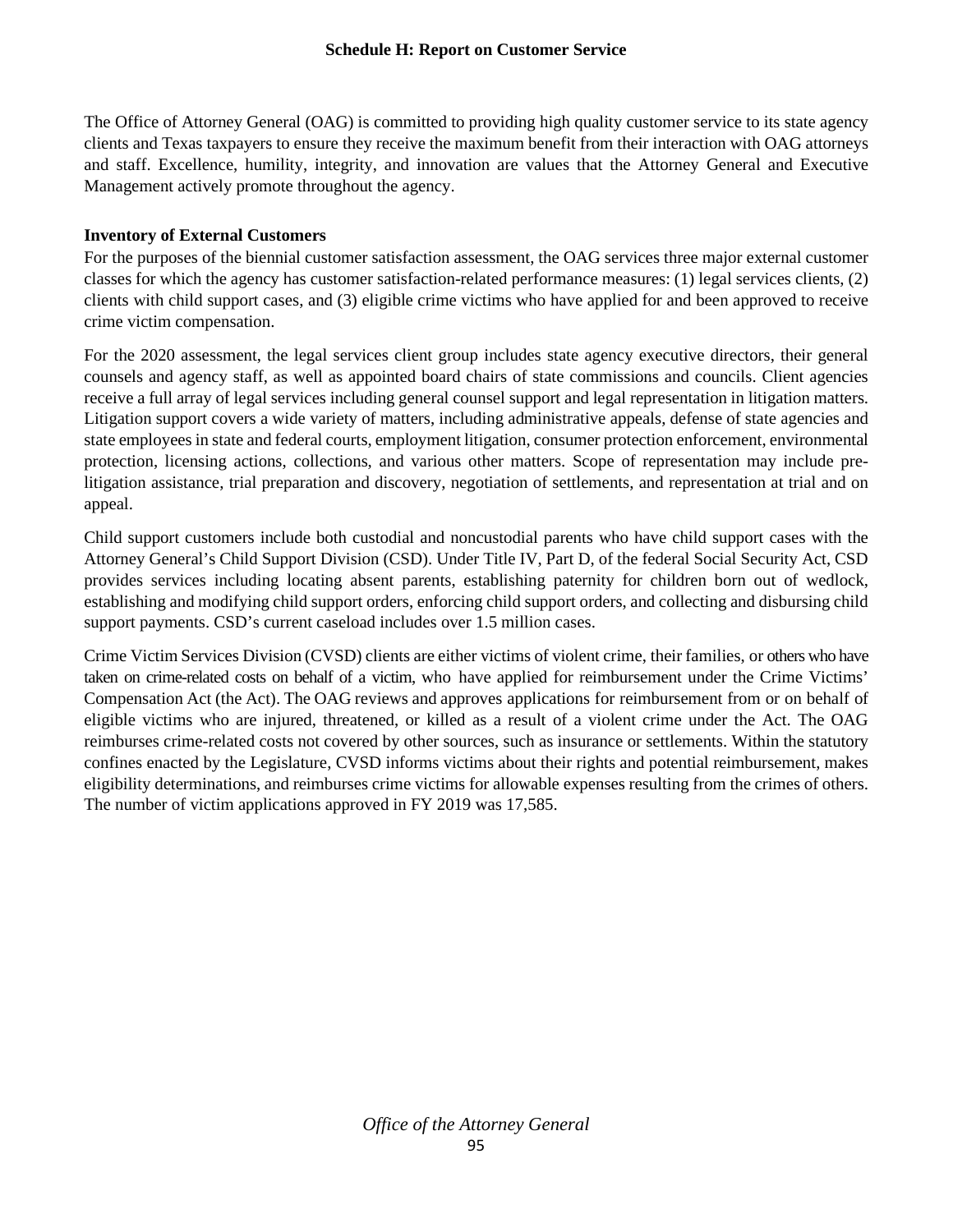#### **Legal Services**

#### **Information Gathering Methods**

Legal services clients were identified by 10 separate civil litigation divisions within the OAG: Administrative Law, Bankruptcy and Collections, Consumer Protection, Environmental Protection, Financial Litigation and Charitable Trusts, General Litigation, Law Enforcement Defense, Tax Litigation, Tort Litigation, and Transportation. These divisions' clients include executive directors, state agency general counsels and client agency staff, as well as appointed board chairs of state commissions and councils with whom the OAG divisions had direct contact when providing legal services. The final combined client list consisted of 642 individuals. Any client identified as receiving services from more than one OAG litigation division was given the opportunity to complete a separate survey for each division with whom they were listed as a client. In total, 839 surveys were offered.

The 2020 legal services survey was conducted online beginning December 9, 2019. SurveyMonkey was used to administer the survey. Clients were emailed a link and asked to log onto SurveyMonkey to complete and submit the short survey. When the survey project closed on December 30, 2019, 219 individuals had responded (34 percent), and 278 surveys had been completed (33 percent of those offered). Results of the legal services client satisfaction assessment are based on this sample.

#### **Customer Satisfaction Assessment: Clients of Legal Services**

In the 278 survey responses that were submitted, client agencies expressed a high rate of overall satisfaction with legal services received from the Office of Attorney General. Ninety-eight percent of the respondents expressed overall satisfaction with the legal services they received. Four respondents indicated they were dissatisfied (1 percent), and two respondents (less than1 percent) indicated they were very dissatisfied with the services they received.

Legal services clients assessed several aspects of the customer service provided by OAG staff, including attorneys' accessibility, availability, communication skills, understanding of the clients' concerns and objectives, and the handling of settlements and litigation. Legal services clients were asked whether they agreed or disagreed with various statements using a five-point scale: 5 - "strongly agree," 4 - "agree," 3 - "somewhat agree," 2 - "disagree," and 1 - "strongly disagree." The responses that identified "NA/don't know" were not included in the percentage totals. The final question on the survey asked respondents to rate their overall satisfaction with legal services received from the OAG.

#### **Online Legal Services Client Survey Questions**

- Q1: Division attorneys are accessible by telephone.
- Q2: Division attorneys are available to meet when necessary.
- Q3: Division attorneys provide requested information.
- Q4: Division attorneys listen to client's concerns.
- Q5: Division attorneys understand client's needs and objectives.
- Q6: Division attorneys present and explore options.
- Q7: Division attorneys explain issues and legal principles clearly
- Q8: Division attorneys accurately assess the strength of case(s).
- Q9: Division attorneys complete work in a timely manner.
- Q10: Division attorneys help witnesses prepare to testify.
- Q11: Division attorneys keep clients informed about case status.
- Q12: Division attorneys negotiate favorable settlements.
- Q13: Division attorneys effectively represent client's interests.
- Q14: How satisfied were you with the legal services provided by the division in total?

*Office of the Attorney General*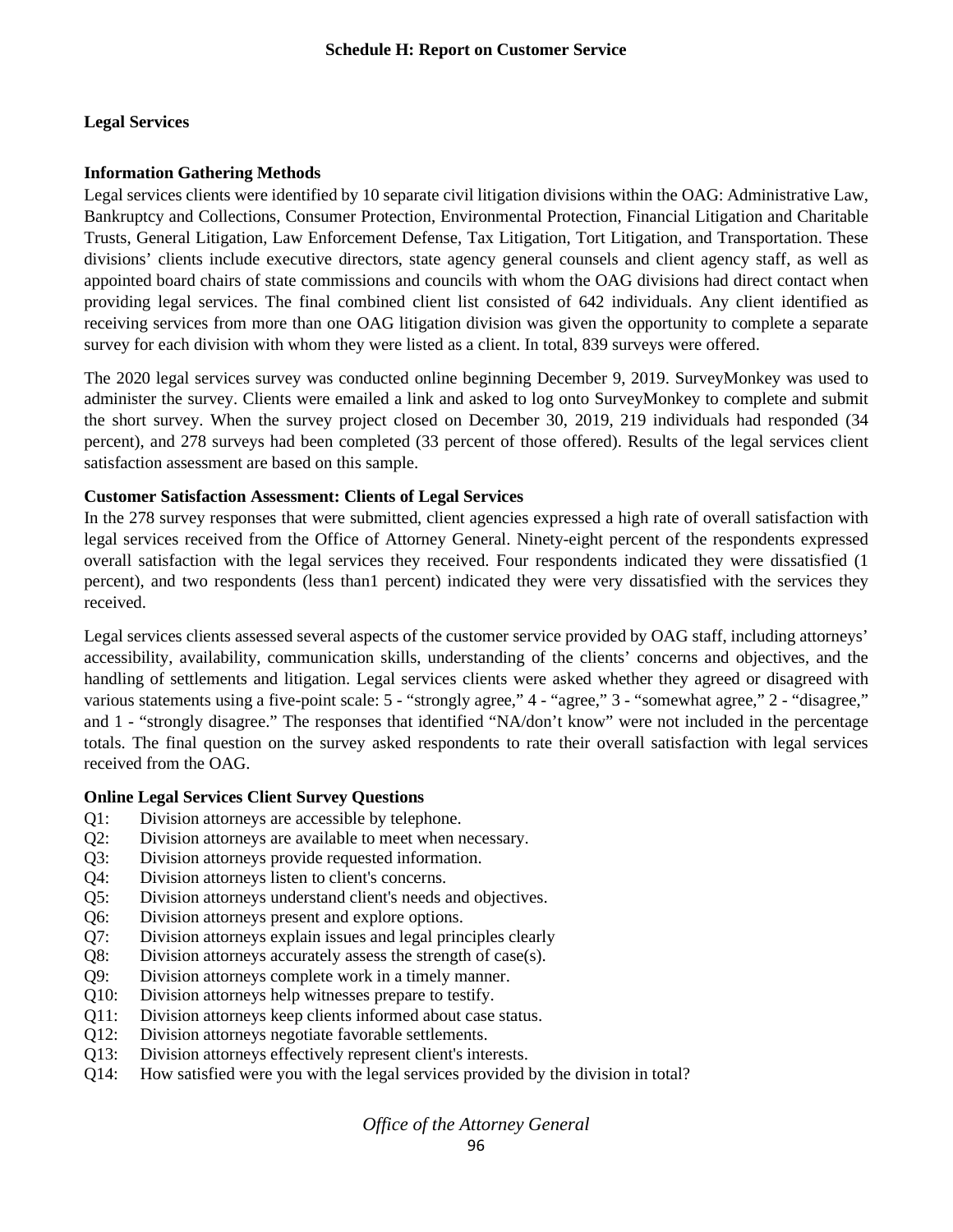Responses to specific questions are indicated in the table below.

|  |  | <b>Table 1: Legal Services Client Survey</b> |
|--|--|----------------------------------------------|
|--|--|----------------------------------------------|

| Question                                                                 | (5)<br>Strongly<br>agree | $(4)$ Agree | (3) Somewhat<br>agree | (2) Disagree   | (1) Strongly<br>disagree | N/A-Don't<br>know | Sum | Average | % Satisfied $(≥3)$ |
|--------------------------------------------------------------------------|--------------------------|-------------|-----------------------|----------------|--------------------------|-------------------|-----|---------|--------------------|
| 1. Division attorneys are<br>accessible by telephone.                    | 164                      | 90          | $\overline{7}$        | $\overline{2}$ | $\mathbf{1}$             | 11                | 275 | 4.6     | 99%                |
| 2. Division attorneys are<br>available to meet when<br>necessary.        | 163                      | 81          | 11                    | $\pmb{0}$      | $\mathbf{1}$             | 20                | 276 | 4.6     | 99%                |
| 3. Division attorneys<br>provide requested<br>information.               | 179                      | 74          | 9                     | 3              | $\mathbf{1}$             | 9                 | 275 | 4.5     | 98%                |
| 4. Division attorneys<br>listen to client's concerns.                    | 178                      | 72          | $\overline{7}$        | 5              | $\mathbf{1}$             | 8                 | 271 | 4.6     | 98%                |
| 5. Division attorneys<br>understand client's<br>needs and objectives.    | 168                      | 77          | 17                    | 3              | $\overline{2}$           | $\overline{7}$    | 274 | 4.5     | 98%                |
| 6. Division attorneys<br>present and explore<br>options.                 | 156                      | 82          | 21                    | $\mathbf{1}$   | $\overline{2}$           | 14                | 276 | 4.5     | 99%                |
| 7. Division attorneys<br>explain issues and legal<br>principles clearly. | 168                      | 84          | 10                    | $\overline{2}$ | $\mathbf{1}$             | 10                | 275 | 4.6     | 99%                |
| 8. Division attorneys<br>accurately assess the<br>strength of case(s).   | 137                      | 92          | 25                    | $\mathbf{1}$   | $\overline{2}$           | 19                | 276 | 4.4     | 99%                |
| 9. Division attorneys<br>complete work in a timely<br>manner.            | 149                      | 84          | 20                    | 6              | 5                        | 9                 | 273 | 4.4     | 96%                |
| 10. Division attorneys<br>help witnesses prepare<br>to testify.          | 102                      | 60          | $\overline{7}$        | 3              | 0                        | 103               | 275 | 4.5     | 98%                |
| 11. Division attorneys<br>keep clients informed<br>about case status.    | 133                      | 80          | 30                    | 5              | $\overline{2}$           | 26                | 276 | 4.4     | 97%                |
| 12. Division attorneys<br>negotiate favorable<br>settlements.            | 95                       | 67          | 18                    | 3              | 0                        | 91                | 274 | 4.4     | 98%                |
| 13. Division attorneys<br>effectively represent<br>client's interests.   | 153                      | 86          | 17                    | $\mathbf{1}$   | 3                        | 15                | 275 | 4.5     | 98%                |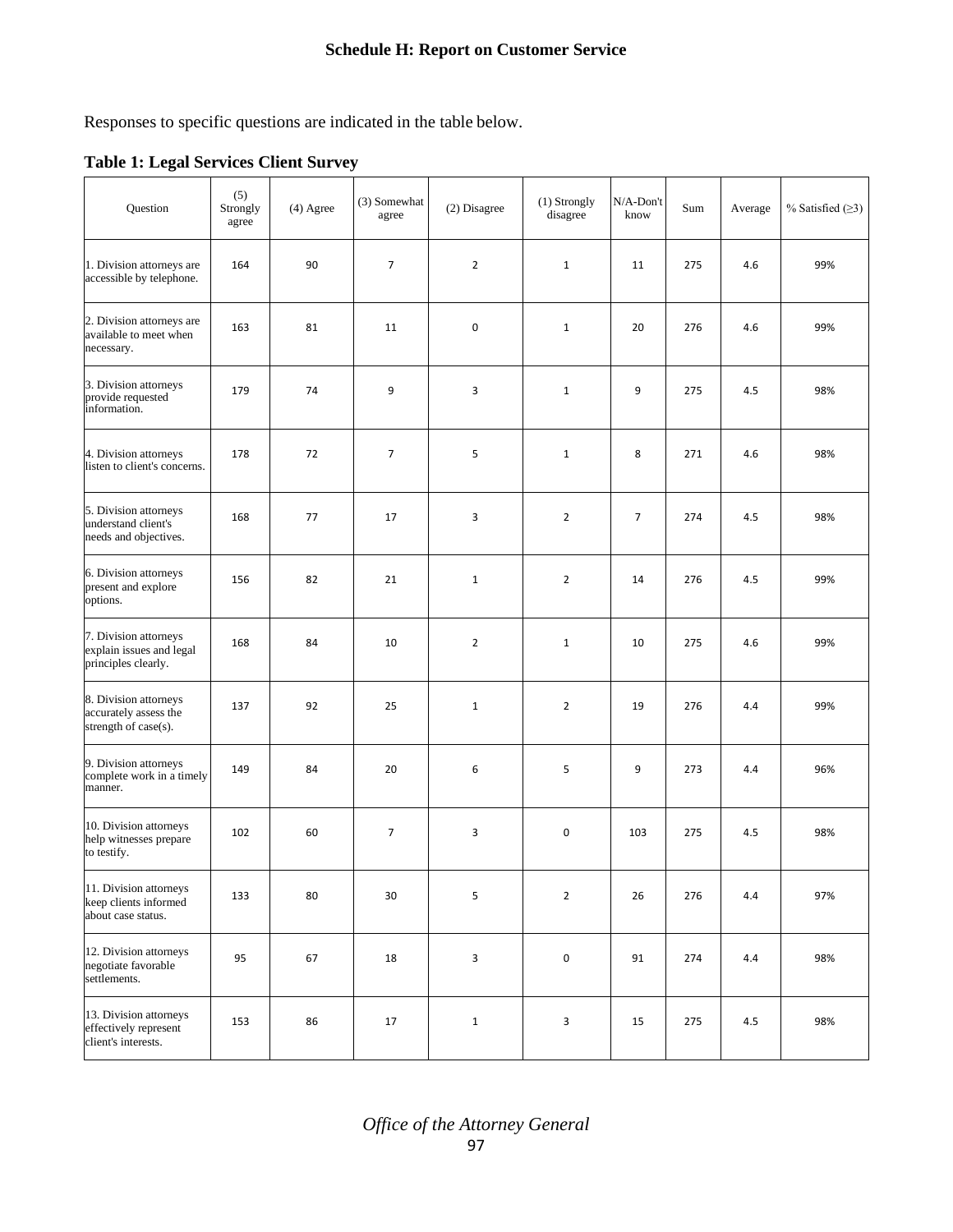| 14. How satisfied were<br>you with the legal<br>173<br>services provided by the<br>division in total? |  | 14 |  |  |  | 276 | 4.5 | 98% |
|-------------------------------------------------------------------------------------------------------|--|----|--|--|--|-----|-----|-----|
|-------------------------------------------------------------------------------------------------------|--|----|--|--|--|-----|-----|-----|

A comment section was also provided for legal services clients. Responses were shared with all levels of management so that any concerns, complaints, or suggestions submitted by clients can be addressed and appropriate plans of action developed.

#### **Child Support**

#### **Information Gathering Methods**

The Child Support Division (CSD) emphasizes continual improvement of customer service by focusing on programs that encourage direct feedback regarding services.

- Customers who visit child support locations around the state are provided customer service surveys, allowing them to give instant feedback regarding the quality of their visit. These cards may be left with the office, placed in a locked customer survey card box in the lobby, or mailed to a central collection site at the CSD State Office. Survey card data is entered into a database, which allows for reports to be run focusing on overall statewide satisfaction or more specific office and regional satisfaction. Survey card comments and trends in satisfaction rates are reviewed by CSD's executive management.
- Customers also express satisfaction with services through the "compliment" option on the Child Support Interactive (CSI) website, personal customer visit, or telephone. These compliments are then logged and tracked with a "kudos" code so positive feedback can be recognized.
- Customers have the opportunity to submit comments, complaints and/or suggestions through the CSI website. Customer suggestions and comments are shared with managers of appropriate business areas for action. Formal complaints are responded to through the agency's ombudsman program, which tracks and resolves complaints at the local office level. If the complaint cannot be resolved at the office level, ombudsmen at the regional and state office level review and resolve the customer complaint. All complaints are documented through the CSD computer system to ensure uniformity throughout the state.
- Recently, a new initiative was launched by CSD executive management which allows internal staff to provide feedback and make suggestions/recommendations regarding the enhancement of processes on a local, regional, and state level. This input is reviewed and possibly assigned to work groups to explore feasibility.
- CSD continues to push all aspects of the organization to reach out to customers and seek feedback on ways processes can be enhanced. External facing surveys have been and will continue to be implemented to make this process as simple as possible.
- As part of this effort, the training division has several courses which focus on this topic and more are being developed which seek to improve or reinforce positive and constructive interaction with all customers of the Child Support Division.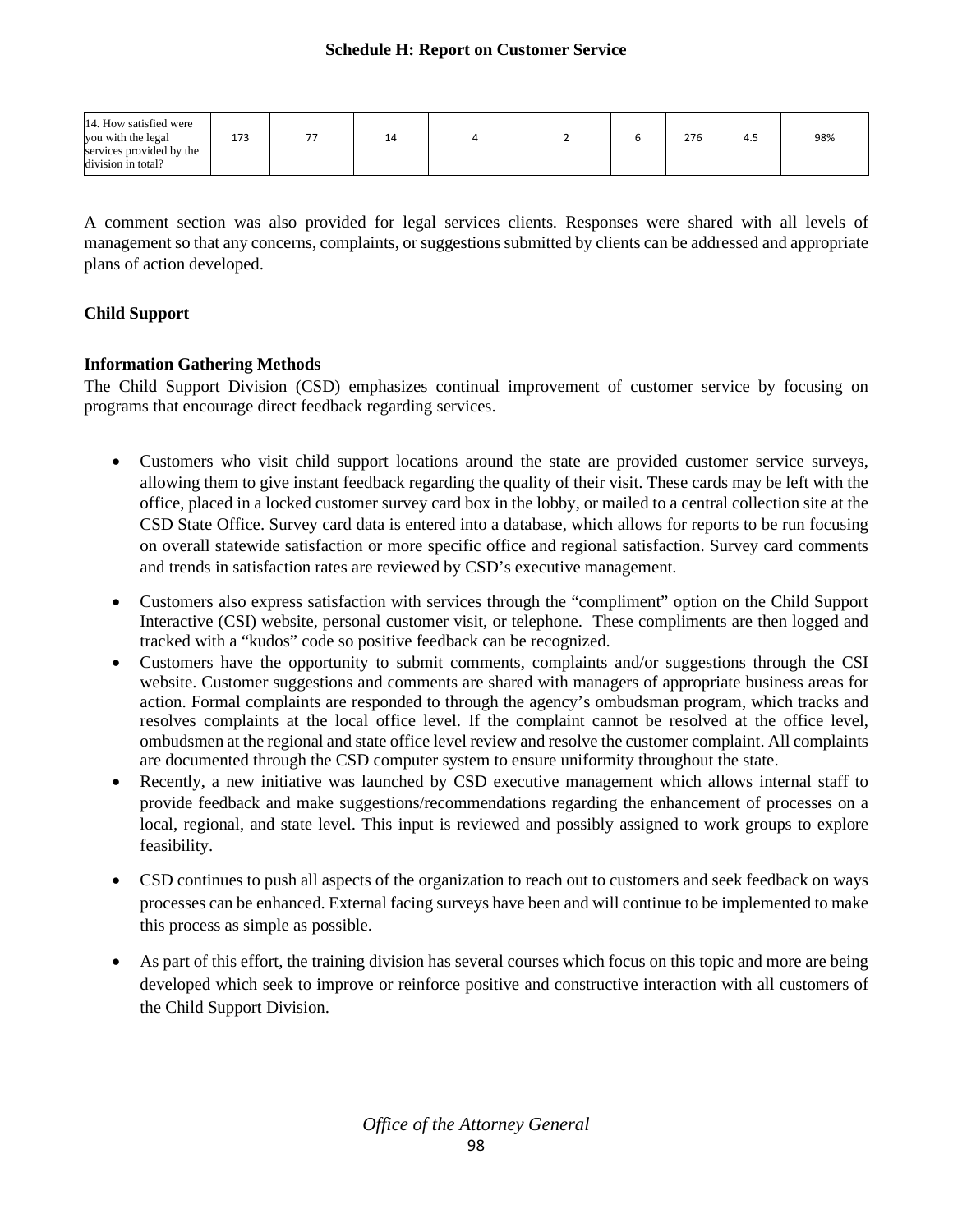#### **Customer Satisfaction Assessment: Child Support Customers**

Between January 2018 and December 2019, a total of 3,551 customers completed survey cards. Of the total cards returned during this time period, 97.6 percent (rating  $\geq$ 3) expressed satisfaction regarding the overall experience at the CSD office they visited.

#### **Customer Survey Cards**

Customer survey cards are available in English and Spanish at all CSD field offices. The cards ask customers to rate their satisfaction with all aspects of their experience at the office, using a five-point scale: 5 indicating the highest level of satisfaction and 1 the lowest. The questions ask:

#### **How satisfied are you:**

| Question 1: with the amount of time you waited to see someone who could help you with your case? |  |  |
|--------------------------------------------------------------------------------------------------|--|--|
|                                                                                                  |  |  |

- Question 2: with the courtesy of the person at the front desk upon your arrival?
- Question 3: with the courtesy of the person who helped you with your case?
- Question 4: with the knowledge of the person who helped you with your case?
- Question 5: that your questions were addressed?
- Question 6: with the overall experience at the office you visited?
- Question 7: with the office facilities: for example—waiting room, parking, overall appearance and cleanliness?

#### **Table 2: Child Support Survey Card Results**

| Question                                                                                                                  | $(5)$ Very<br>satisfied | (4) Satisfied | (3) Somewhat<br>satisfied | (2) Unsatisfied | $(1)$ Very<br>unsatisfied | Sum  | Average | % Satisfied $(≥3)$ |
|---------------------------------------------------------------------------------------------------------------------------|-------------------------|---------------|---------------------------|-----------------|---------------------------|------|---------|--------------------|
| 1. How satisfied are you<br>with the amount of time<br>you waited to see<br>someone who could help<br>you with your case? | 2483                    | 330           | 173                       | 117             | 59                        | 3162 | 4.6     | 94.4%              |
| 2. How satisfied are you<br>with the courtesy of the<br>person at the front desk<br>upon your arrival?                    | 2971                    | 301           | 122                       | 62              | 38                        | 3494 | 4.75    | 97.1%              |
| 3. How satisfied are you<br>with the courtesy of<br>the<br>person who helped you<br>with your case?                       | 3160                    | 165           | 49                        | 42              | 17                        | 3433 | 4.87    | 98.3%              |
| 4. How satisfied are you<br>with the knowledge of<br>the person who helped<br>you with your case?                         | 3120                    | 180           | 59                        | 49              | 18                        | 3426 | 4.85    | 98.1%              |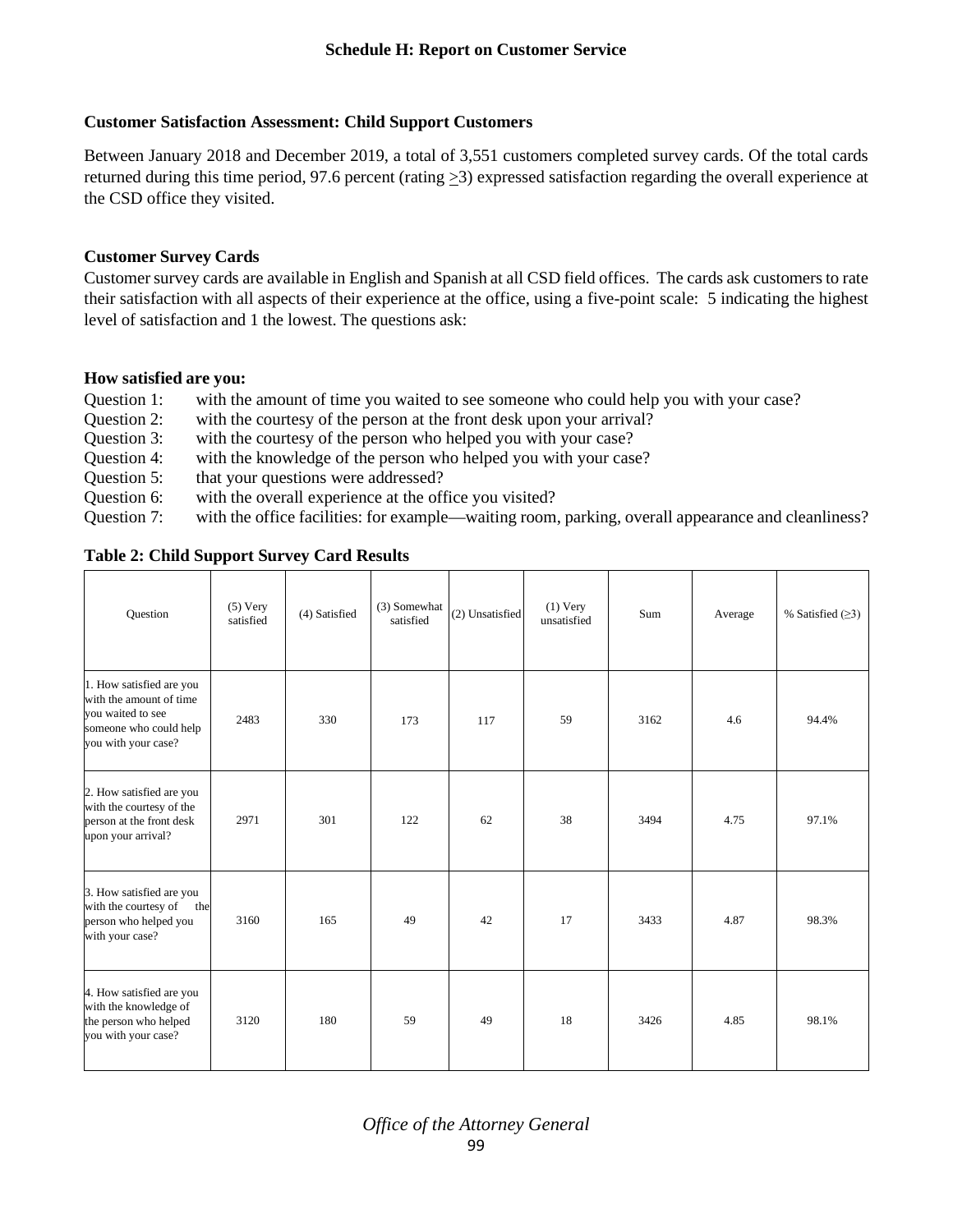| 5. How satisfied are you<br>that your questions were<br>addressed?                                                                         | 3118 | 185 | 57  | 56 | 15 | 3431 | 4.85 | 98%   |
|--------------------------------------------------------------------------------------------------------------------------------------------|------|-----|-----|----|----|------|------|-------|
| 6. How satisfied are you<br>with the overall<br>experience at the office<br>you visited?                                                   | 3050 | 227 | 79  | 60 | 24 | 3440 | 4.8  | 97.6% |
| 7. How satisfied are you<br>with the office facilities:<br>For example—waiting<br>room, parking, overall<br>appearance and<br>cleanliness? | 2970 | 246 | 104 | 35 | 18 | 3373 | 4.81 | 98.5% |

The survey card also directs customers who have additional comments to the CSI website. CSI offers customers the opportunity to submit comments, problems, and suggestions through the website.

#### **Crime Victims**

#### **Information Gathering Methods**

CVSD continues to look for ways to provide the best service to victims of violent crime and their families in Texas. CVSD began utilizing online customer service surveys in 2019 through their recently developed online Crime Victims' Compensation (CVC) Portal. Surveys are presented in both English and Spanish depending on the language preference indicated on the application.

Surveys are automatically presented for online applicants based on specific claim events. Regardless of whether the claim is approved, or a payment is made, every applicant receives at least one survey prompt after the application is submitted. There are four events that will prompt a survey.

- Event 1 Online Application Submission
	- Every online applicant is presented with a survey regarding the online application's accessibility and completion ease immediately after submission.
- Event 2 Application Approval
	- If an application is approved, an email is sent to the victim or claimant identifying an application status change and requesting they log into the CVC Portal. After logging in, they are presented with the second survey regarding application approval timeliness.
- Event 3 30 Days After 1st Payment
	- If a victim or claimant receives a payment, an email with a link to the survey regarding their satisfaction with the payment is sent 30 days after a payment has been made.
- Event 4 90 Days After 1<sup>st</sup> Payment
	- If a victim or claimant receives a payment, an email is sent with a link to a survey regarding their overall satisfaction with the CVC program 90 days after a payment has been made.

*Office of the Attorney General* 100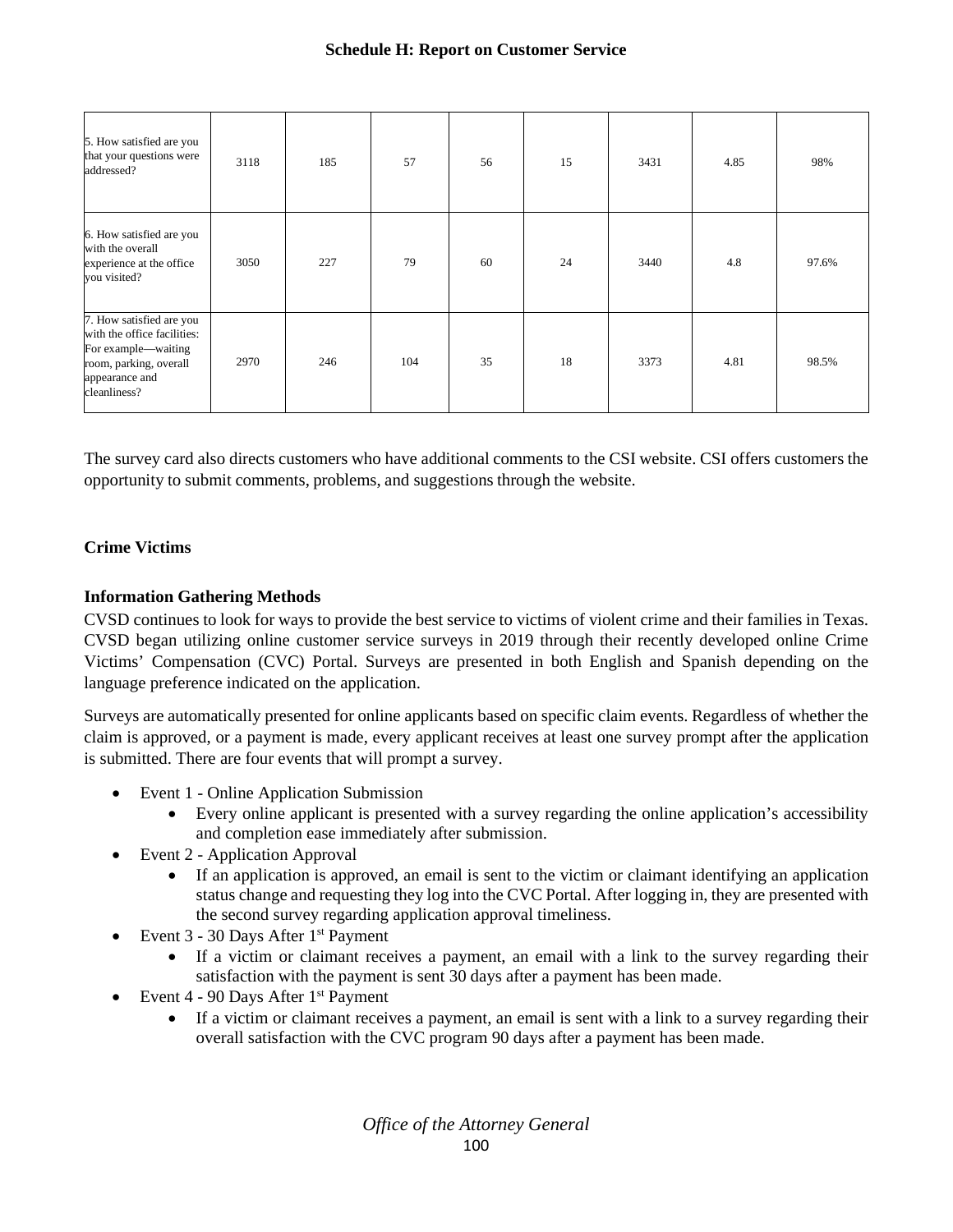#### **Customer Satisfaction Assessment: Eligible Victims of Crime**

From September 2019 to February 2020, a total of 3,759 online applicants had the opportunity to take at least the application submission survey. Of those application surveys, 2,184 were completed, a 58 percent response rate. Response data is based on a snapshot of the number of surveys completed and not the number of online applicants.

A total of 3,345 surveys were completed. Of the total questions answered, 89 percent (rating  $\geq$  3) expressed satisfaction. For clients responding regarding overall satisfaction, 83 percent expressed a favorable response.

Respondents indicate their responses using a using a five-point scale: 5 - "strongly agree/strongly satisfied," 4 - "agree/satisfied," 3 - "somewhat agree/somewhat satisfied," 2 - "disagree/dissatisfied," and 1 - "strongly disagree/strongly dissatisfied." Respondents also have the option to not answer.

#### **Crime Victim Survey Statement**

| <b>Application Submission</b>                                                                        |
|------------------------------------------------------------------------------------------------------|
| The application for Crime Victims' Compensation (CVC) benefits was easy to complete.                 |
| <b>Application Approval</b>                                                                          |
| Application has been approved. My application was approved in a timely manner.                       |
| <b>30 Days After First Payment</b>                                                                   |
| How satisfied are you with the recent payment you received from the CVC program?                     |
| <b>90 Days After First Payment</b>                                                                   |
| How satisfied are you with the crime related expenses you have received so far from the CVC program? |
| How satisfied are you with the web application and internet access to the CVC program?               |
| If you called CVC, you were able to reach someone on the phone within 48 hours.                      |
| Overall, how satisfied are you with the services provided by the CVC program?                        |

| Event                                    | <b>Ouestion</b>                                                                                                  | (5)<br>Strongly<br>Agree/<br>Strongly<br>Satisfied | (4)<br>Agree/<br>Satisfied | (3)<br>Somewhat<br>Agree/<br>Somewhat<br>Satisfied | (2)<br>Disagree/<br>Dissatisfied | (1)<br>Strongly<br>Disagree/<br>Strongly<br>Dissatisfied | Sum  | Average | % Satisfied<br>$(\geq 3)$ |
|------------------------------------------|------------------------------------------------------------------------------------------------------------------|----------------------------------------------------|----------------------------|----------------------------------------------------|----------------------------------|----------------------------------------------------------|------|---------|---------------------------|
| Application<br>Submission                | The application for<br>CVC benefits was<br>easy to complete.                                                     | 1092                                               | 655                        | 274                                                | 33                               | 130                                                      | 2184 | 4.2     | 93%                       |
| Application<br>Approval                  | Application has been<br>approved. My<br>application was<br>approved in a timely<br>manner.                       | 202                                                | 265                        | 116                                                | 42                               | 47                                                       | 672  | 3.8     | 87%                       |
| 30 Days<br>After First<br>Payment        | How satisfied are you<br>with the recent<br>payment you received<br>from the CVC<br>program?                     | 24                                                 | 35                         | 29                                                 | 12                               | 12                                                       | 112  | 3.4     | 79%                       |
| 90 Days<br>After First<br>Payment        | How satisfied are you<br>with the crime related<br>expenses you have<br>received so far from<br>the CVC program? | 18                                                 | 20                         | 22                                                 | 19                               | 11                                                       | 90   | 3.2     | 67%                       |
| 90 Days<br><b>After First</b><br>Payment | How satisfied are you<br>with the web<br>application and<br>internet access to the<br>CVC program?               | 34                                                 | 32                         | 22                                                 | 5                                | 3                                                        | 96   | 3.9     | 92%                       |

#### **Table 3: Crime Victim Survey**

*Office of the Attorney General* 101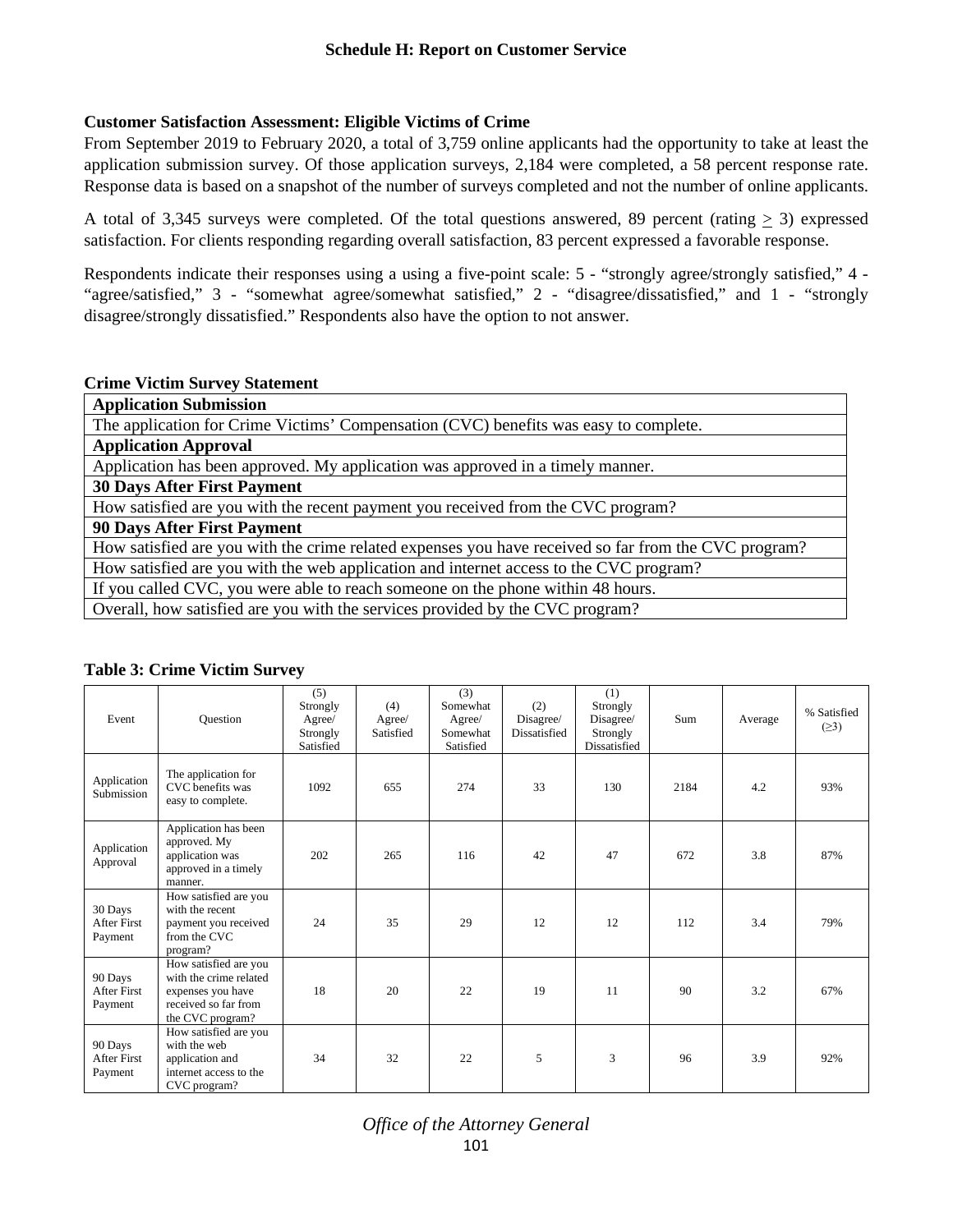| 90 Days<br>After First<br>Payment | If you called CVC,<br>you were able to reach<br>someone on the phone<br>within 48 hours. | 21 | 30 | 22 | 11 | 14 | 98 | 3.3 | 74% |
|-----------------------------------|------------------------------------------------------------------------------------------|----|----|----|----|----|----|-----|-----|
| 90 Days<br>After First<br>Payment | Overall, how satisfied<br>are you with the<br>services provided by<br>the CVC program?   | 21 | 28 | 28 | 11 |    | 93 | 3.6 | 83% |

Respondents were provided with an opportunity to provide more information by use of the agency contact form via the agency web link at [http://texasatt.prod.acquia-sites.com/crime-victims/crime-victim-services-contact-us.](http://texasatt.prod.acquia-sites.com/crime-victims/crime-victim-services-contact-us) In addition, CVSD is reviewing the ability of enhancing the CVC Portal to include direct feedback capabilities.

#### **Agency Customer Service Satisfaction**

In accordance with the *Instructions for Preparing and Submitting Agency Strategic Plans for fiscal years 2021 to 2025* issued February 5, 2020, and to best ensure our external clients had an opportunity to address any additional aspects of customer service, an addendum survey was conducted to incorporate eight specific questions required per Appendix 8 of the *Instructions*. These external customers identified previously were provided a SurveyMonkey link to further measure their satisfaction with the agency's facilities, staff interactions, communications, website, complaint handling processes, timeliness, printed information and overall satisfaction with the agency. This information was assessed and provided in the table below.

| Question                                                                                                                                                                                                                                                                         | (5)<br>Very satisfied | (4)<br>Satisfied | (3)<br>Neutral | (2)<br>Unsatisfied | (1)<br>Very Unsatisfied | N/A-Not<br>Applicable | Sum | Average | % Satisfied<br>(23) |
|----------------------------------------------------------------------------------------------------------------------------------------------------------------------------------------------------------------------------------------------------------------------------------|-----------------------|------------------|----------------|--------------------|-------------------------|-----------------------|-----|---------|---------------------|
| 1. How satisfied are you with the<br>agency's facilities, including your<br>ability to access the agency, the<br>office location, signs, and<br>cleanliness?                                                                                                                     | 97                    | 78               | 37             | 15                 | 32                      | 70                    | 329 | 3.7     | 82%                 |
| 2. How satisfied are you with<br>agency staff, including employee<br>courtesy, friendliness, and<br>knowledgeability, and whether<br>staff members adequately identify<br>themselves to customers by name,<br>including the use of name plates or<br>tags for accountability?    | 143                   | 73               | 21             | 22                 | 38                      | 30                    | 327 | 3.8     | 80%                 |
| 3. How satisfied are you with<br>agency communications, including<br>toll-free telephone access, the<br>average time you spend on hold,<br>call transfers, access to a live<br>person, letters, electronic mail, and<br>any applicable text messaging or<br>mobile applications? | 121                   | 79               | 35             | 24                 | 48                      | 21                    | 328 | 3.7     | 77%                 |

#### **Table 4: Agency Addendum Survey Results**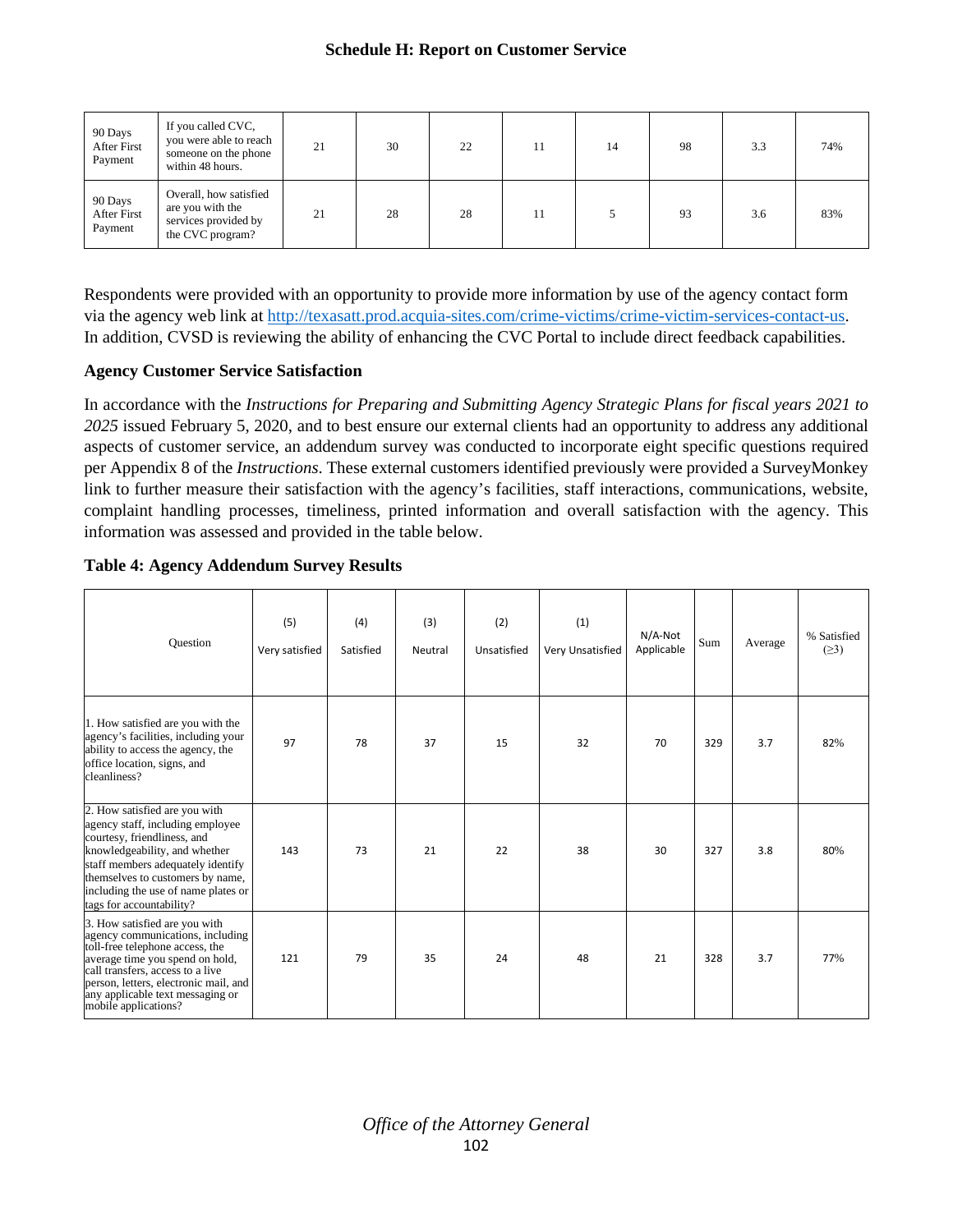| 4. How satisfied are you with the<br>agency's Internet site, including<br>the ease of use of the site, mobile<br>access to the site, information on<br>the location of the site and the<br>agency, and information accessible<br>through the site such as a listing of<br>services and programs and whom<br>to contact for further information<br>or to complain? | 86  | 76 | 57 | 26 | 29 | 55  | 329 | 3.6 | 80% |
|-------------------------------------------------------------------------------------------------------------------------------------------------------------------------------------------------------------------------------------------------------------------------------------------------------------------------------------------------------------------|-----|----|----|----|----|-----|-----|-----|-----|
| 5. How satisfied are you with<br>the agency's complaint handling<br>process, including whether it is<br>easy to file a complaint and<br>whether responses are timely?                                                                                                                                                                                             | 58  | 33 | 38 | 22 | 38 | 139 | 328 | 3.3 | 68% |
| 6. How satisfied are you with the<br>agency's ability to timely serve<br>you, including the amount of time<br>you wait for service in person?                                                                                                                                                                                                                     | 108 | 78 | 33 | 15 | 42 | 52  | 328 | 3.7 | 79% |
| 7. How satisfied are you with the<br>agency's facilities, including<br>your ability to access the agency,<br>the office location, signs, and<br>cleanliness?                                                                                                                                                                                                      | 97  | 78 | 37 | 15 | 32 | 70  | 329 | 3.7 | 82% |

#### **Follow-Up to Customer Satisfaction Assessment**

In addition to providing customers a forum to address concerns that are special to their cases, the OAG also looks for broader indicators that are instructive as Executive Management continues re-evaluating program strategies to ensure all operations are as effective and efficient as possible. The results of the surveys were tabulated and reported to all levels of management. Survey instruments were then provided to division managers. Based on statistical survey results and narrative comments from customers, affected division chiefs are developing responsive action plans. Division chiefs responsible for managing litigation divisions have been tasked with conducting proactive outreach to any client agencies that expressed concerns or suggested improvements to help facilitate candor among respondents. Child Support customers had the option of responding anonymously when surveyed; any customers who identified themselves and expressed concerns are contacted by the appropriate staff in an attempt to resolve whatever issues were identified. In addition, enhancements to the OAG's electronic contact form, Child Support Interactive and CVSD's online portal will be reviewed for possible enhancements to further facilitate survey options and customer service feedback capabilities. The OAG will continue to appraise survey methods to increase customer response rates, including additional electronic interface options for customers. The Office of the Attorney General is committed to performing its duties with excellence and will continue to seek out protocols and methods to meet and surpass our current benchmarks.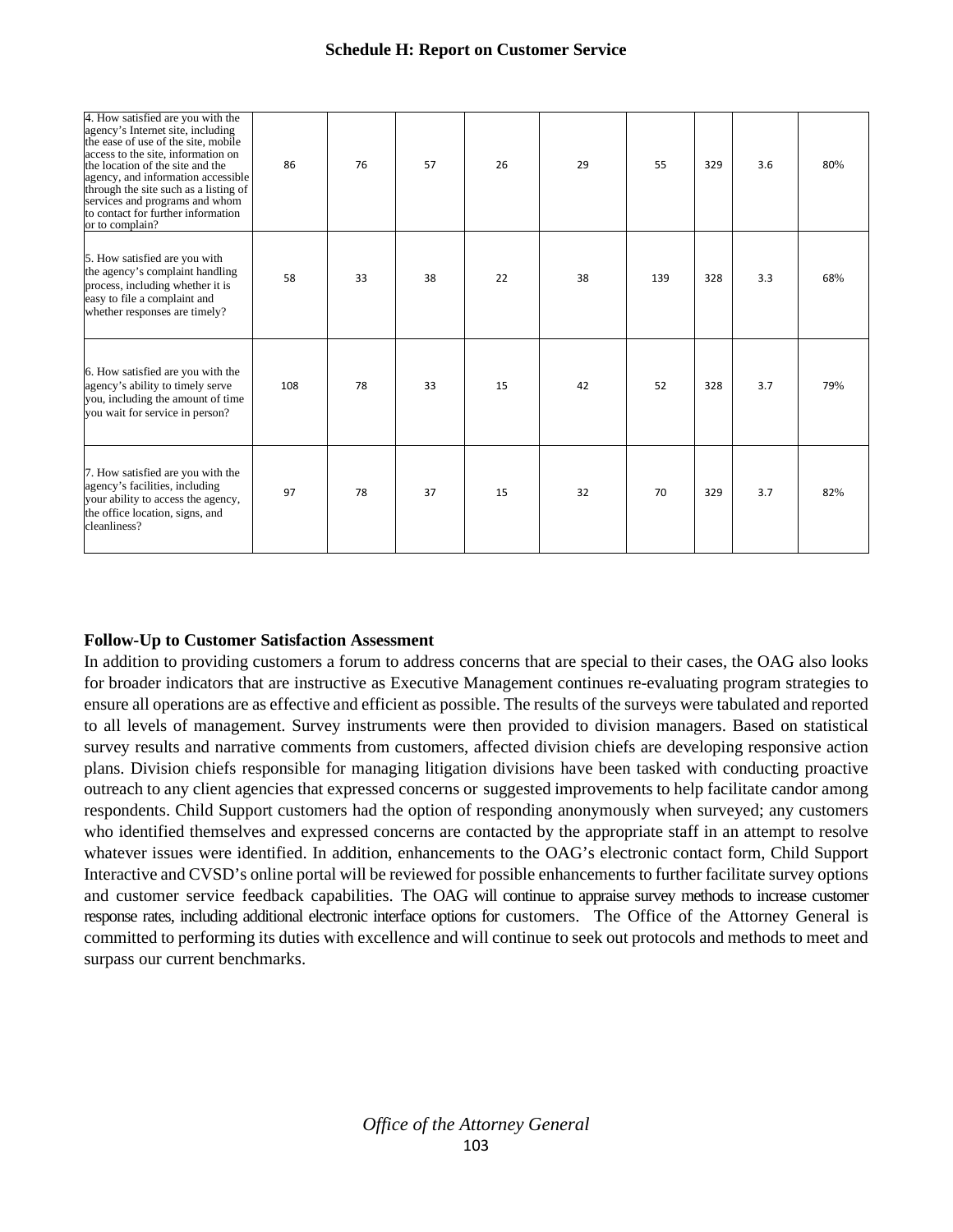#### **Performance Measures for Customer Service/Satisfaction**

Table 5 Goal: Provide Legal Services

| <b>Legal Services</b>                                                                                                | Data   |
|----------------------------------------------------------------------------------------------------------------------|--------|
| Percentage of Surveyed Customer Respondents (Client Agencies) Expressing                                             | 98%    |
| <b>Overall Satisfaction with Legal Services Received</b>                                                             |        |
| Percentage of Surveyed Customer Respondents (Client Agencies) Identifying Ways to<br><b>Improve Service Delivery</b> | 9%     |
| Number of Customers (Client agency heads and/or agency counsel) Surveyed                                             | 278    |
| Number of Customers (Client agency heads and/or agency counsel) Served                                               | 642    |
| Cost Per Customer (Client Agency) Surveyed                                                                           | \$2.57 |

#### Table 6 Goal: Enforce Child Support Law

| <b>Child Support</b>                                                             | Data      |
|----------------------------------------------------------------------------------|-----------|
| Percentage of Surveyed Customer Respondents (Custodial and noncustodial Parents) | 97.6%     |
| Expressing Overall Satisfaction with Child Support Services Received             |           |
| Percentage of Customers (Custodial and noncustodial Parents) Identifying Ways to | ${<}1\%$  |
| <b>Improve Service Delivery</b>                                                  |           |
| Number of Customers (Custodial and noncustodial Parents) Surveyed                | 3,351     |
| Number of Customers (Custodial and noncustodial Parents) Served                  | 2,530,214 |
| Cost Per Customer (Custodial and noncustodial Parents) Surveyed                  | \$0.15    |
| Percentage of Phone Calls Answered by the Child Support Customer Service Centers | 89%       |

Table 7 Goal: Crime Victim Services

| <b>Crime Victim Services</b>                                                                                                                                            | Data   |
|-------------------------------------------------------------------------------------------------------------------------------------------------------------------------|--------|
| Percentage of Surveyed Customer Respondents (Eligible Crime Victim Applicants)<br>Expressing Overall Satisfaction with Crime Victims' Compensation Services<br>Received | 83%    |
| Percentage of Surveyed Customer Respondents (Eligible Crime Victim Applicants)<br>Identifying Ways to Improve Service Delivery                                          | 2%     |
| Number of Customers (Eligible Crime Victim Applicants) Surveyed                                                                                                         | 3,345  |
| Number of Customers (Eligible Crime Victim Applicants) Served                                                                                                           | 17,585 |
| Cost Per Customer (Eligible Crime Victim Applicant) Surveyed                                                                                                            | \$0.15 |

# *Office of the Attorney General*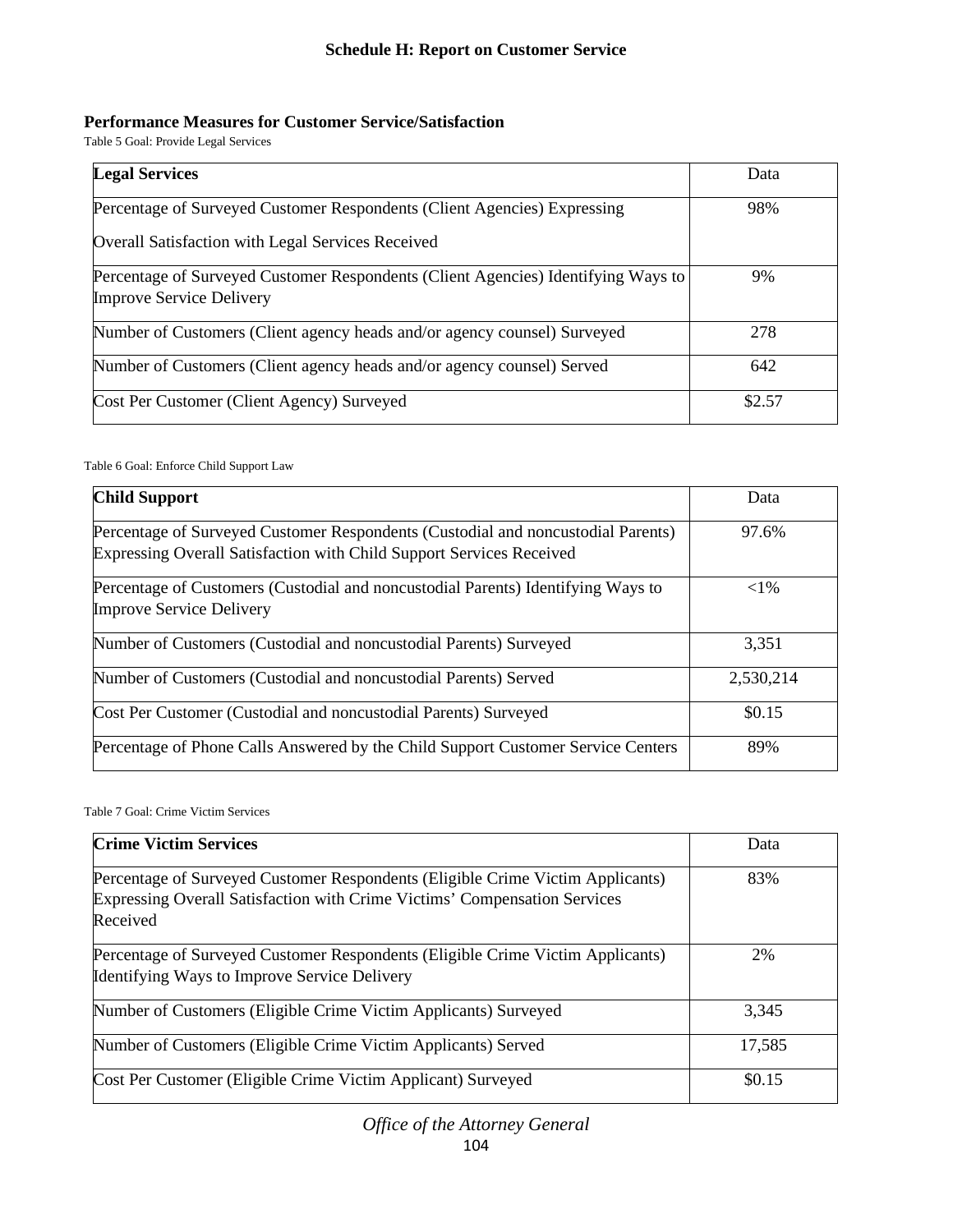Table 7 Agency-wide: Customer-Related Explanatory Measures

| <b>Explanatory Measure</b>            | Data      |
|---------------------------------------|-----------|
| Number of Customers Identified        | 2,548,441 |
| Number of Customer Groups Inventoried |           |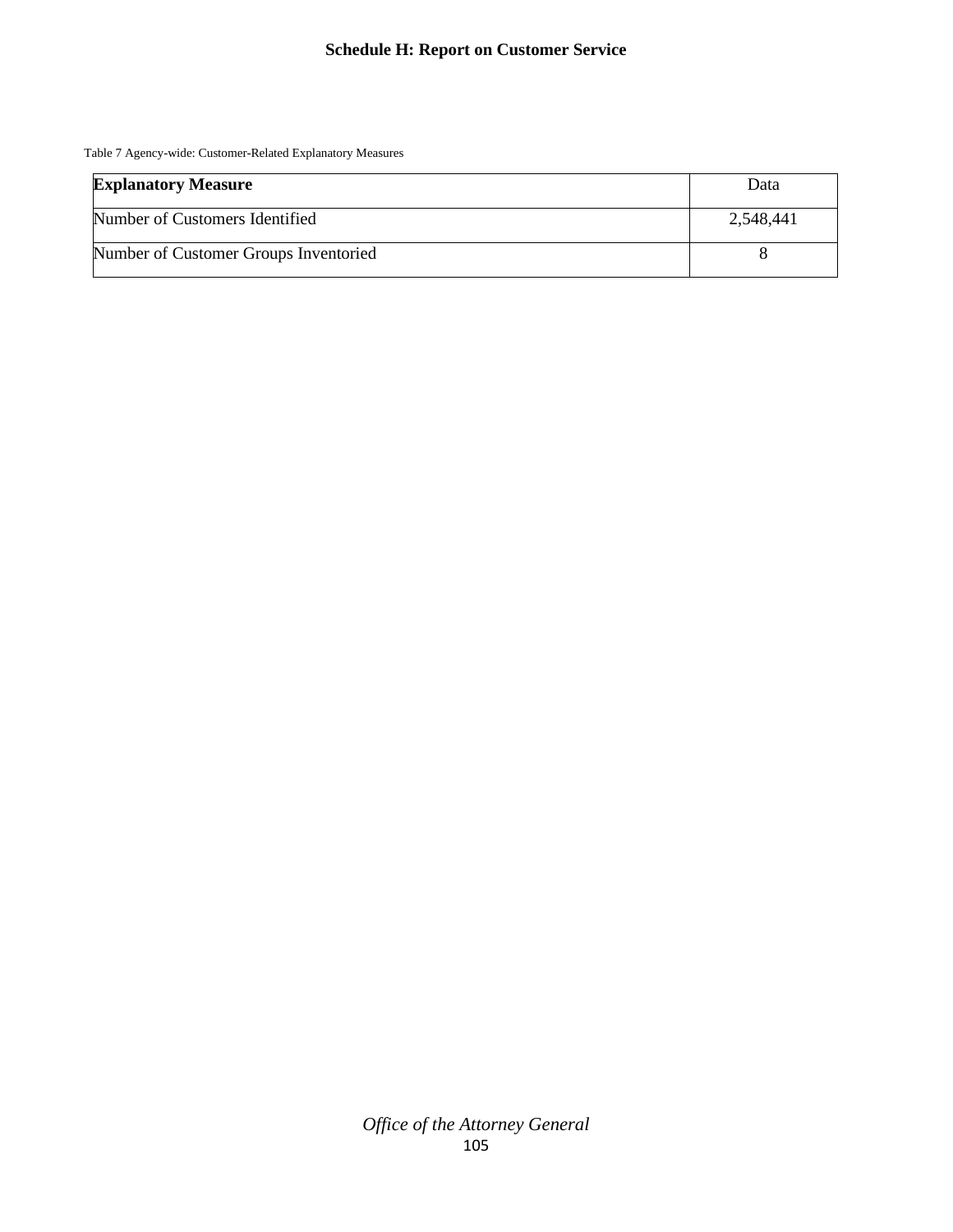## **Inventory of External Customers Served By Strategy**

Table 8: Customers Served

| <b>Strategy</b>                  | <b>Customers</b>                                                                                                                                                                                                                                                            | <b>Services</b>                                                                                                                 |
|----------------------------------|-----------------------------------------------------------------------------------------------------------------------------------------------------------------------------------------------------------------------------------------------------------------------------|---------------------------------------------------------------------------------------------------------------------------------|
| <b>Legal Services</b>            | State agency executive directors<br>and general counsel, boards and<br>commissions of state government,<br>authorized opinion requestors, open records rulings, bond review.<br>records decision requestors, bond<br>counsel, the Legislature, and<br>criminal prosecutors. | Legal counsel, litigation, and<br>alternative dispute resolution;<br>attorney general opinions, open                            |
| Child Support Enforcement        | Custodial and noncustodial parents. Establish paternity and child                                                                                                                                                                                                           | support obligations, enforce orders,<br>and distribute monies.                                                                  |
| <b>State Disbursement Unit</b>   | Custodial and noncustodial parents. Establish paternity and child                                                                                                                                                                                                           | support obligations, enforce orders,<br>and distribute monies.                                                                  |
| Crime Victims' Compensation      | Eligible applicants for crime<br>victims' compensation.                                                                                                                                                                                                                     | Review claims, determine<br>eligibility, and pay allowable<br>expenses.                                                         |
| <b>Victims Assistance Grants</b> |                                                                                                                                                                                                                                                                             | VAG grant applicants and grantees. Administer grants and contracts for<br>victim assistance and sexual assault<br>services.     |
| Medicaid Investigation           | Administrators of the federal<br>Medicaid program, taxpayers.                                                                                                                                                                                                               | Investigate and prosecute Medicaid<br>fraud and criminal abuse and<br>neglect in Medicaid-funded long-<br>term care facilities. |
| <b>Agency IT Projects</b>        | OAG employees                                                                                                                                                                                                                                                               | Administer information technology<br>projects across the agency.                                                                |